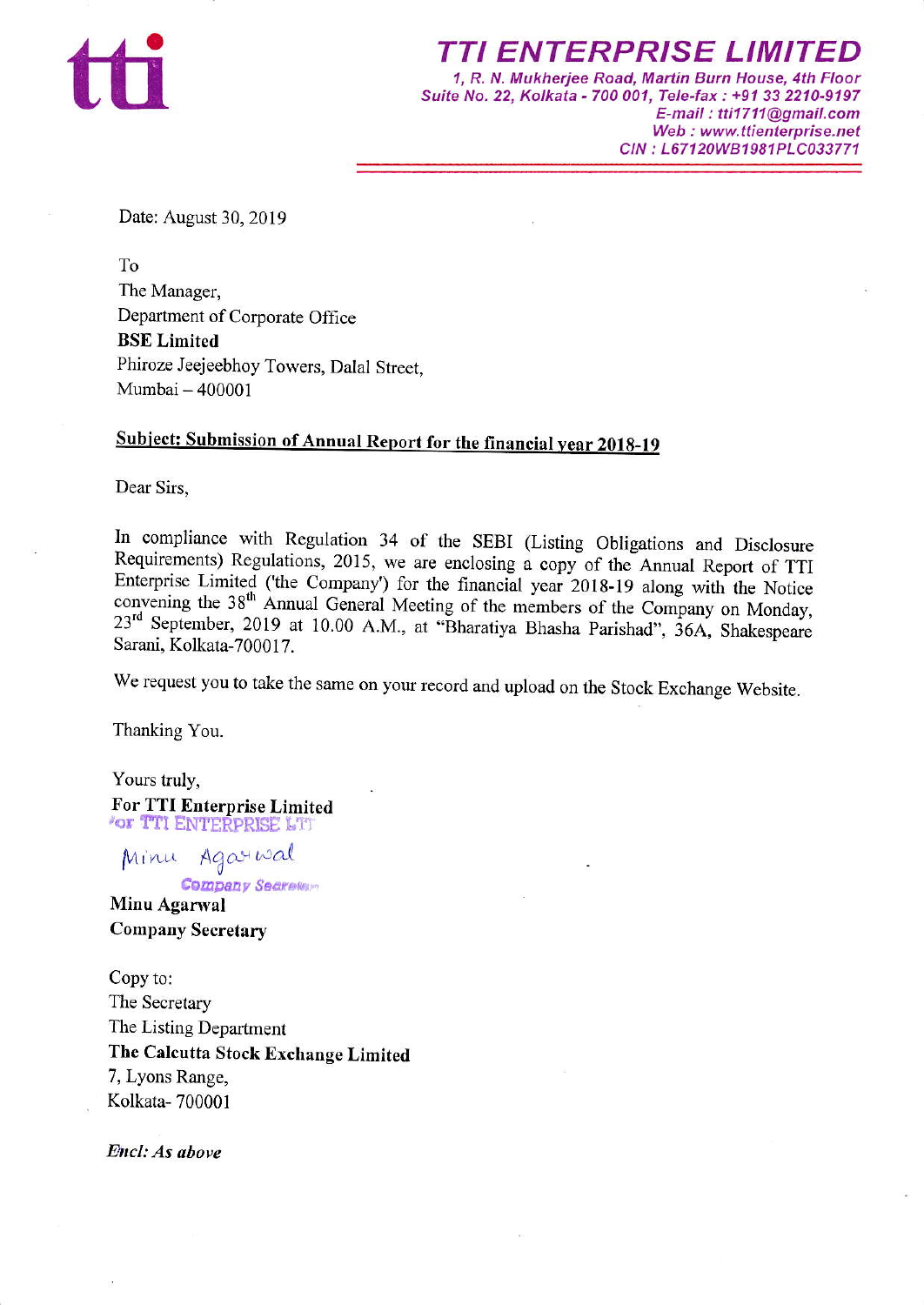

## *ANNUAL REPORT*

*2018-19*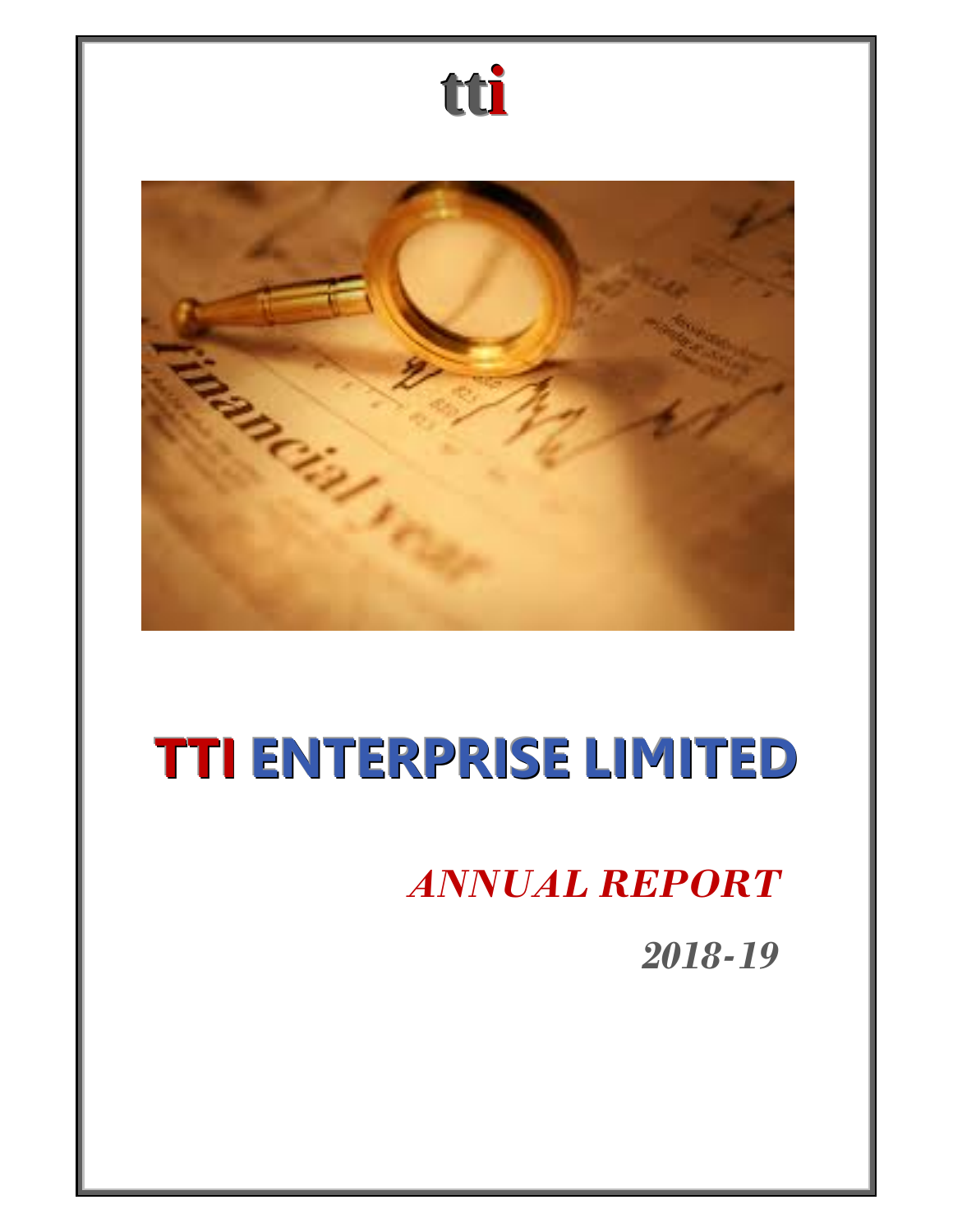# **CONTENTS**

| Corporate Information                   | $\mathbf{1}$   |
|-----------------------------------------|----------------|
| <b>Notice</b>                           | $\overline{2}$ |
| Directors' Report including Annexure    | 16             |
| Secretarial Audit Report                | 35             |
| Management Discussion & Analysis Report | 39             |
| Corporate Governance Report             | 43             |
| Independent Auditor's Report            | 60             |
| <b>Balance Sheet</b>                    | 68             |
| Statement of Profit & Loss              | 69             |
| Cash Flow Statement                     | 70             |
| Notes on Accounts                       | 71             |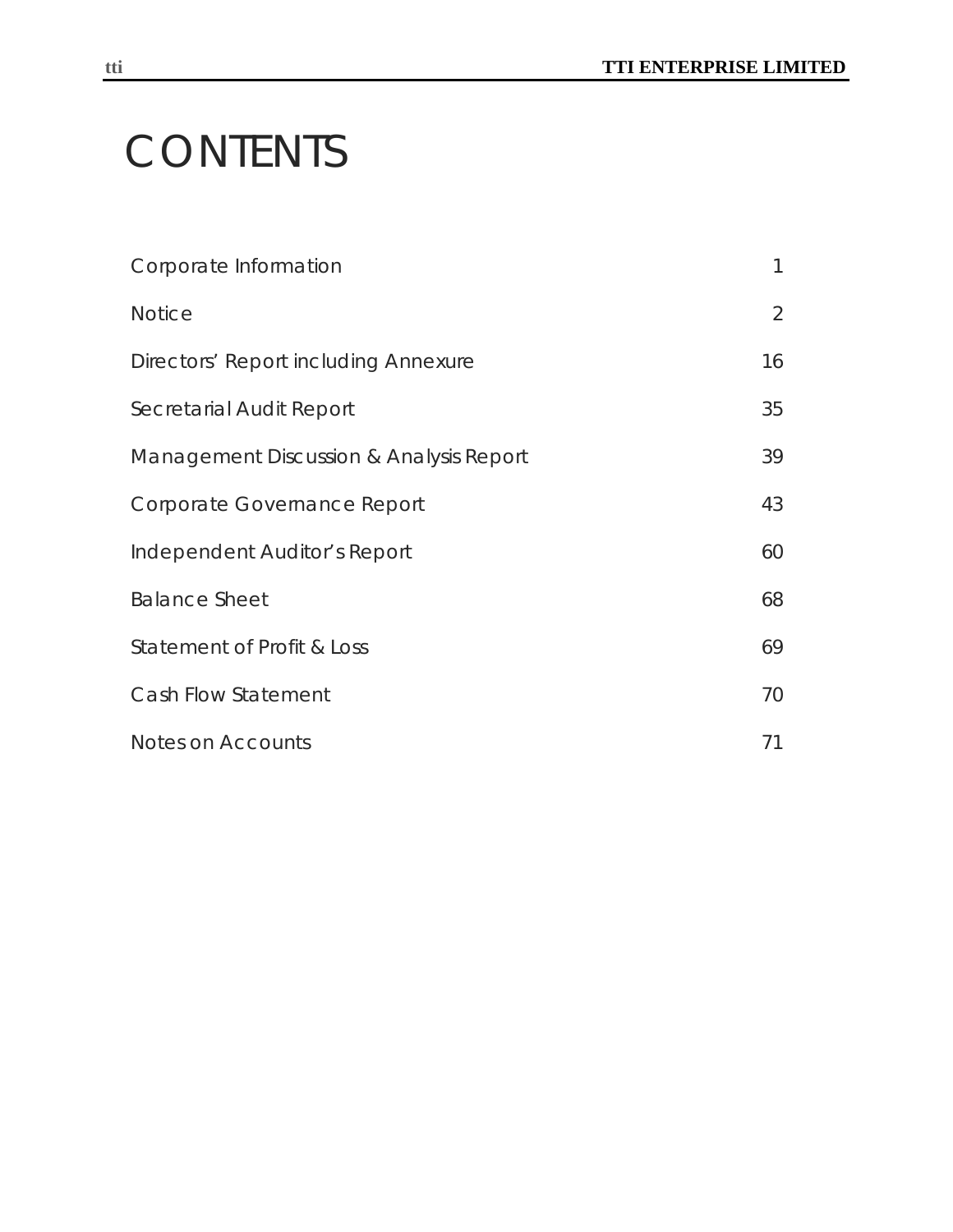## CORPORATE INFORMATION

| <b>CIN</b>                                                 | L67120WB1981PLC033771                                                                                                                                                      |
|------------------------------------------------------------|----------------------------------------------------------------------------------------------------------------------------------------------------------------------------|
| <b>Directors</b>                                           | Mr. Alok Kumar Goenka, Independent Director<br>Mr. Subrata Saha, Independent Director<br>Mrs. Binjal Mehta, Whole-time Director<br>Mr. Paraj Mehta, Non-Executive Director |
| <b>Chief Financial Officer</b>                             | Mr. Sumant Kumar Singh (resigned w.e.f. 31st July, 2018)<br>Ms. Deepika H Doshi (w.e.f. 6th August, 2018)                                                                  |
| <b>Company Secretary</b>                                   | Ms. Minu Agarwal                                                                                                                                                           |
| <b>Bankers</b>                                             | Kotak Mahindra bank                                                                                                                                                        |
| <b>Auditors</b>                                            | M/s Jhawar Vithal And Co.<br>Chartered Accountants, Kolkata                                                                                                                |
| Secretarial Auditor                                        | M/s A.M. Bubna & Associates,<br>Company Secretaries, Kolkata                                                                                                               |
| Registered office                                          | 1 R. N. Mukherjee Road, Martin Burn House,<br>4 <sup>th</sup> Floor, Suite no. 22,<br>Kolkata - 700001<br>Tele fax - +9133 2210 9197<br>Email-tti1711@gmail.com            |
| Registrar & Share Transfer Agent                           | Niche Technologies Pvt. Ltd.<br>3A, Auckland Place, 7 <sup>th</sup> floor<br>Room No. 7A & 7B<br>Kolkata -700017                                                           |
| Stock Exchange where Company's<br><b>Shares are Listed</b> | <b>BSE</b> Limited<br>The Calcutta Stock Exchange Limited                                                                                                                  |
| Website                                                    | www.ttienterprise.net                                                                                                                                                      |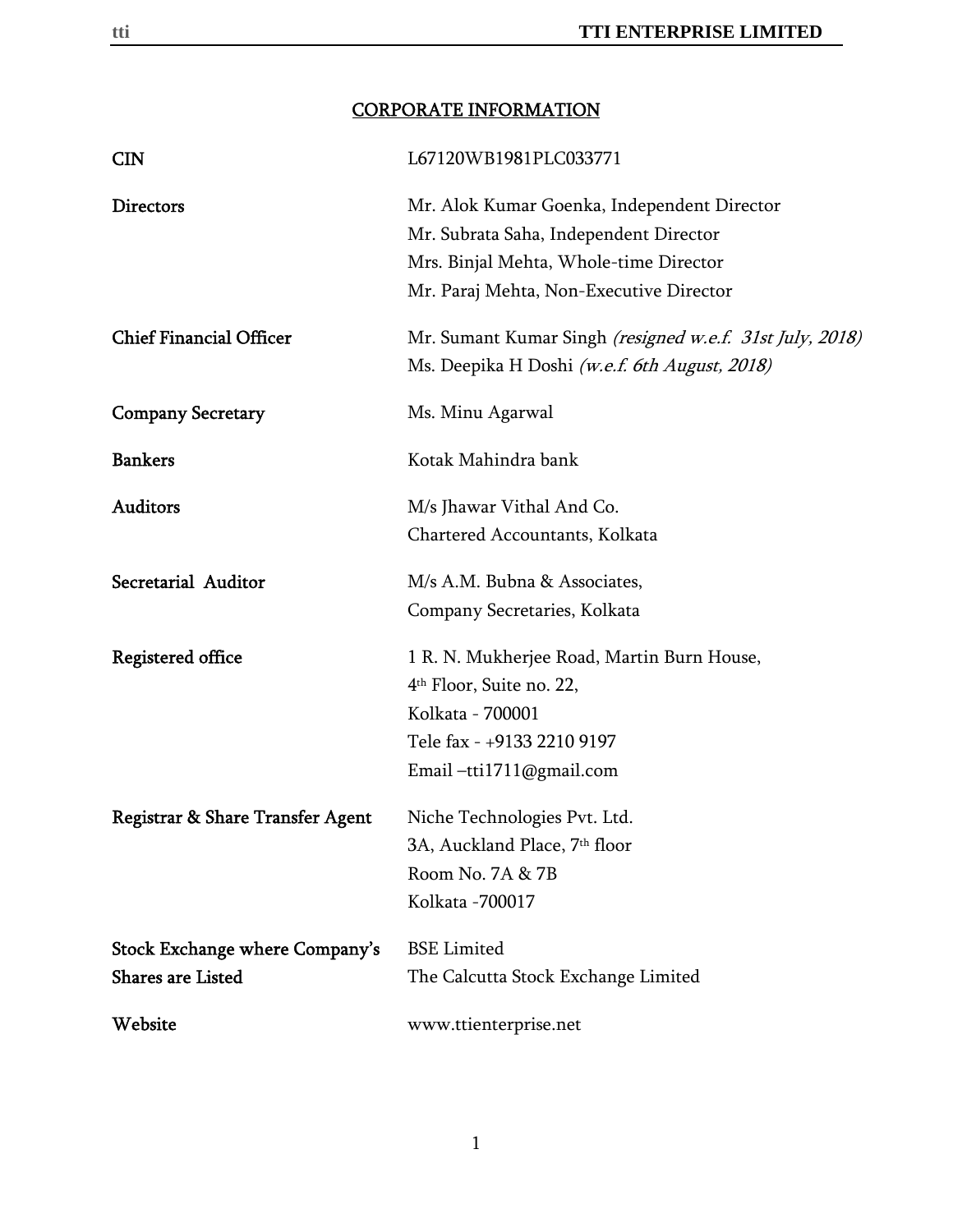CIN: L67120WB1981PLC033771

Registered Office: 1, R. N. Mukherjee Road, Martin Burn House, 4th Floor, Suite No.: 22, Kolkata-700001 Tele-fax: +9133 2210 9197; E-mail: tti1711@gmail.com; Website: www.ttienterprise.net

### NOTICE OF THE ANNUAL GENERAL MEETING

NOTICE is hereby given that the 38<sup>th</sup> Annual General Meeting (AGM) of the Members of TTI Enterprise Limited ('the Company') will be held at 10:00 A.M on Monday, 23rd September, 2019 at "Bharatiya Bhasha Parishad", 36A, Shakespeare Sarani, Kolkata-700017 to transact the following businesses:

#### ORDINARY BUSINESS:

- 1. To receive, consider, approve and adopt the Audited Financial Statements of the Company for the financial year ended March 31, 2019, and the Reports of the Board of Directors and Auditors thereon.
- 2. To appoint a Director in place of Mr. Paraj Mehta (DIN: 00049230), who retires by rotation at this meeting and being eligible, offers himself for re-appointment.

#### SPECIAL BUSINESS:

3. To re-appoint Mr. Alok Kumar Goenka as an Independent Director and if, thought fit, to pass, with or without modifications, the following resolution as a Special Resolution:-

"RESOLVED THAT pursuant to the provisions of Sections 149, 152, 160 and any other applicable provisions of the Companies Act, 2013 and the Companies (Appointment and Qualification of Directors) Rules, 2014 (including any statutory modification(s) or re-enactment thereof for the time being in force) read with Schedule IV to the Act and Regulation 16(1)(b) of the SEBI (Listing Obligations and Disclosure Requirements) Regulations, 2015, based on the recommendation of the Nomination and Remuneration Committee and approval of the Board of Directors, Mr. Alok Kumar Goenka (DIN: 00681040), Independent Non-Executive Director of the Company who holds office upto  $30<sup>th</sup>$  September, 2019 and being eligible and in respect of whom the company has received a notice in writing under Section 160 of the Act, and who has submitted a declaration that he meets the criteria for independence as provided in Section 149(6) of the Act, be and is hereby re-appointed as an Independent Non-Executive Director of the Company, not liable to retire by rotation, to hold office for a second term of five(5) consecutive years with effect from  $1<sup>st</sup>$  October, 2019 up to  $30<sup>th</sup>$  September, 2024."

4. To appoint Mr. Kamalesh Velji Thakkar as an Independent Director and if, thought fit, to pass, with or without modifications, the following resolution as an Ordinary Resolution:-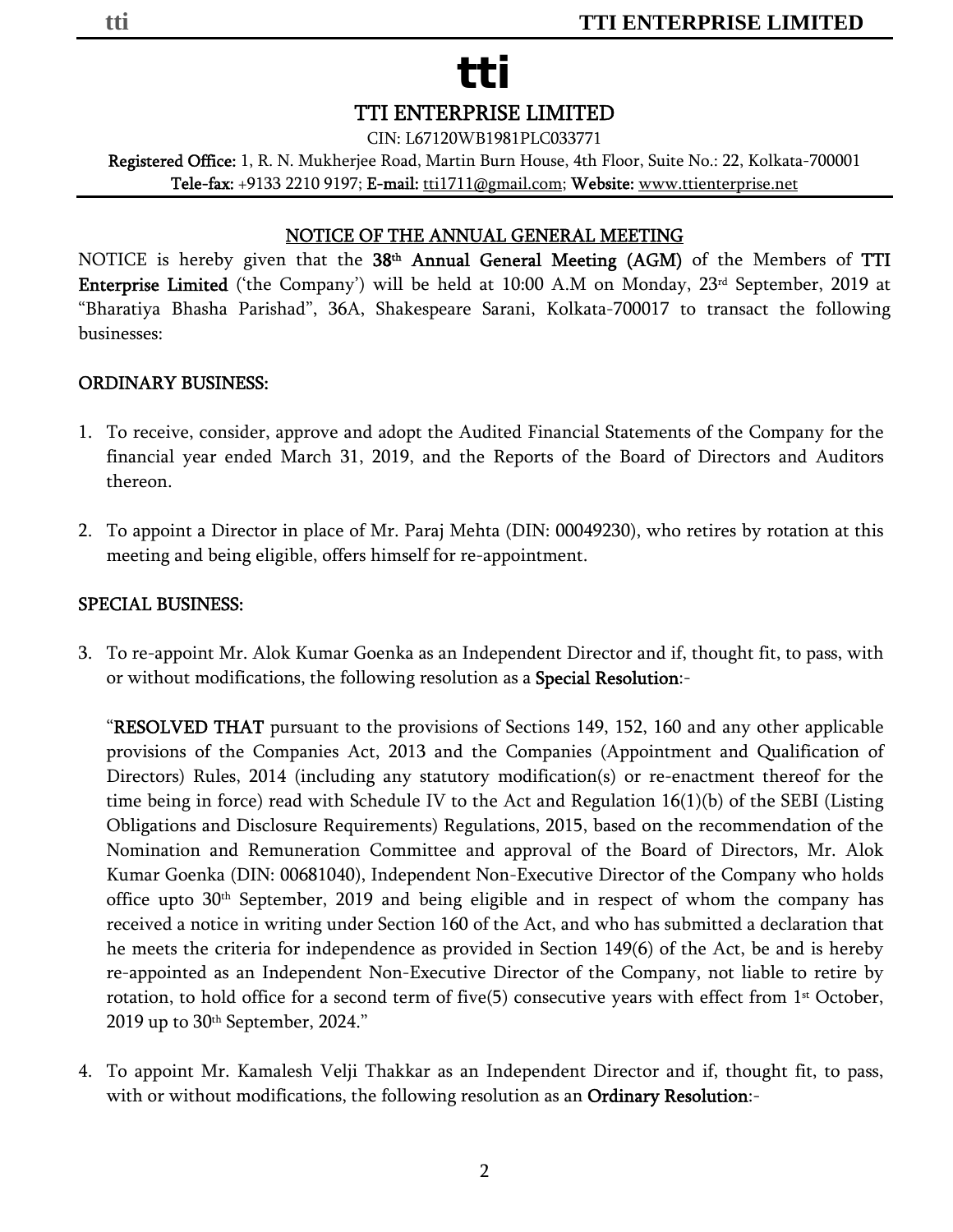"RESOLVED THAT pursuant to the provisions of Sections 149, 150, 152, 160 and any other applicable provisions of the Companies Act, 2013 and the Companies (Appointment and Qualification of Directors) Rules, 2014 (including any statutory modification(s) or re-enactment thereof for the time being in force) read with Schedule IV to the Act and Regulation 16(1)(b) of the SEBI (Listing Obligations and Disclosure Requirements) Regulations, 2015, based on the recommendation of the Nomination and Remuneration Committee and the Board of Directors, Mr. Kamalesh Velji Thakkar (DIN: 00977332), who qualifies for being appointed as an Independent Director and in respect of whom the Company has received a notice in writing under Section 160 of the Act from a member proposing his candidature for the office of Director and who has submitted a declaration that he meets the criteria for independence as provided in Section 149(6) of the Act, be and is hereby appointed as an Independent Director of the Company, not liable to retire by rotation, to hold office for a term of 5 (five) consecutive years with effect from  $23<sup>rd</sup>$  September, 2019 up to 22nd September, 2024."

5. To re-appoint Mrs. Binjal Mehta as Whole Time Director of the Company and if, thought fit, to pass, with or without modifications, the following resolution as an Ordinary Resolution:-

"RESOLVED THAT pursuant to provisions of Section 196, 197, 198, 203 and other applicable provisions if any, of the Companies Act, 2013 and the Companies (Appointment and Remuneration of Managerial Personnel) Rules, 2014 read with Schedule V of the Companies Act, 2013 (including any statutory modification or reenactment thereof) read with the Articles of Association of the Company, upon recommendation of the Nomination and Remuneration Committee and approval of the Board of Directors of the Company, Mrs. Binjal Mehta (DIN: 00043830), Whole Time Director of the Company whose period of office is liable to expire on 30<sup>th</sup> September, 2019 and in respect of whom the Company has received a notice in writing from a Member proposing her candidature for the office of Director pursuant to Section 160 of the Companies Act, 2013, be and is hereby re-appointed as Whole Time Director of the Company for a period of five years with effect from 1<sup>st</sup> October, 2019 to 30<sup>th</sup> September, 2024, on the terms and conditions including remuneration as set out in the statement annexed to the notice, with liberty to the Board of Directors, including the Nomination and Remuneration Committee, to alter and vary the terms and conditions of the remuneration as it may deem fit and as may be acceptable to Mrs. Binjal Mehta subject to the same not exceeding the limits specified under Schedule V to the Companies Act, 2013."

> By order of the Board For TTI Enterprise Limited

Place: Kolkata

 Minu Agarwal Dated: August 9, 2019 **Company Secretary** Membership No. 51669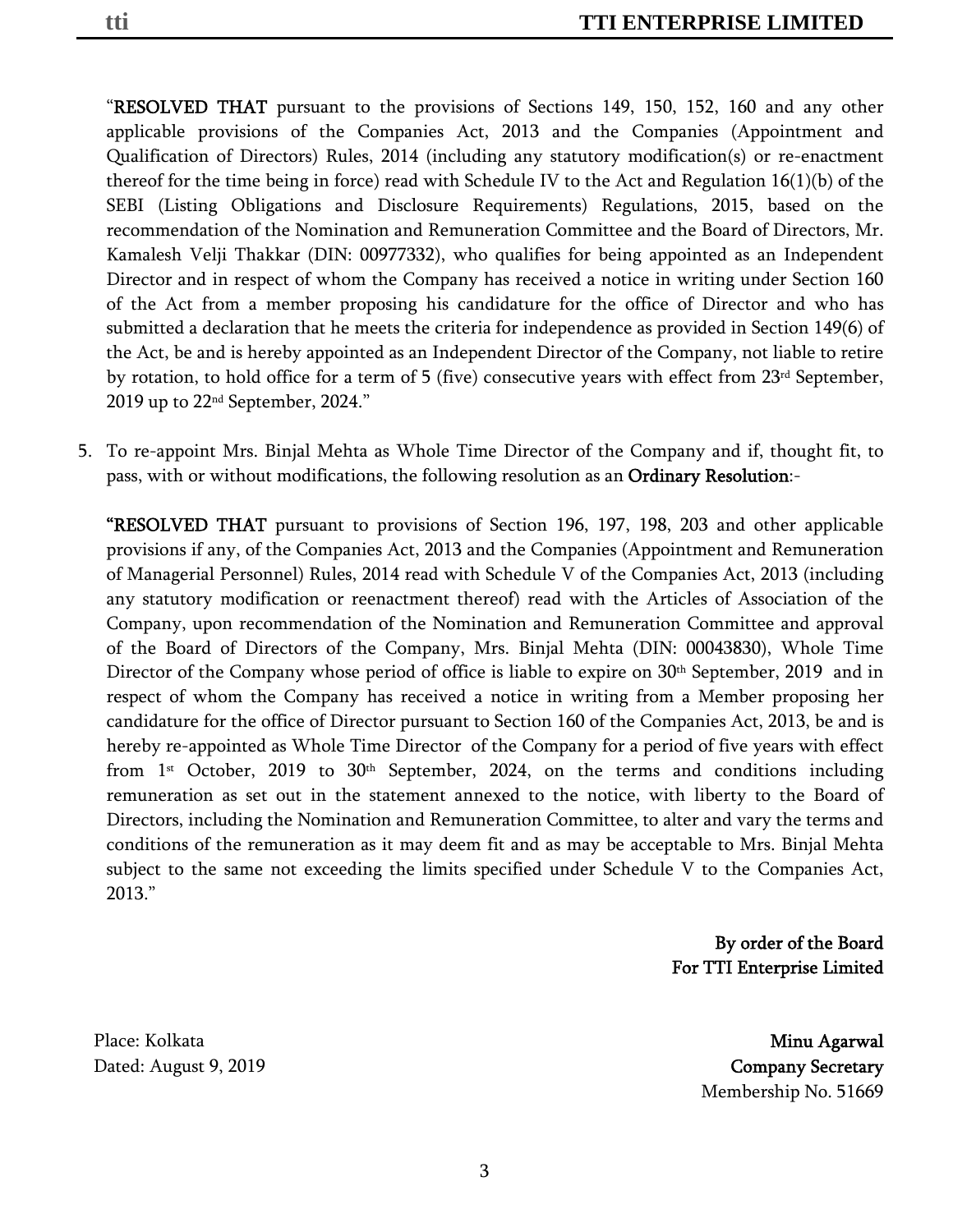## NOTES

- 1. The Explanatory Statement, pursuant to the provisions of Section 102 of the Companies Act, 2013 relating to the Special Business to be transacted at the AGM is annexed to the Notice.
- 2. A member entitled to attend and vote at the meeting is entitled to appoint a proxy to attend and vote on a poll instead of him / her and proxy need not be a member of the Company. The instrument of proxy in order to be effective must be deposited at the registered office of the Company not less than 48 hours before the commencement of the meeting.

In terms of Section 105 of the Companies Act, 2013 and Rules framed thereunder, a person can act as a proxy on behalf of Members not exceeding fifty and holding in the aggregate not more than ten percent of the total share capital of the Company carrying voting rights. A member holding more than ten percent of the total share capital of the Company carrying voting rights may appoint a single person as proxy and such person shall not act as a proxy for any other person or shareholder.

The business set out in the Notice will be transacted through electronic voting system and the Company is providing facility for voting by electronic means. Kindly read the instructions mentioned in the notice of the AGM before exercising your vote.

Corporate members intending to send their authorized representatives to attend the Meeting are requested to send to the Company a certified true copy of the Board Resolution authorizing their representative to attend and vote on their behalf at the Meeting.

- 3. Members/proxies/ Authorised Representatives are requested to bring their attendance slip along with their copy of Annual Report to the Meeting. In case shares are held in the dematerialized mode, Members are requested to bring their Client ID and DP ID numbers for easy identification for attendance at the Meeting. Copies of Annual Report will not be provided at the AGM venue.
- 4. In case of joint holders attending the Meeting, only such joint holder who is higher in the order of names will be entitled to vote.
- 5. Pursuant to Section 72 of the Companies Act, 2013, members who hold shares in physical form can nominate a person in respect of all the shares held by them singly or jointly. Members who hold shares in single name are advised, in their own interest, to avail the nomination facility by filling form SH-13. Members holding shares in the dematerialized form may contact their Depository Participant for recording the nomination in respect of their holdings.
- 6. All relevant documents referred to in the accompanying Notice and the Explanatory Statement shall be open for inspection at the Registered Office of the Company on all working days, except Saturdays, from 12 Noon to 2:00 P.M up to the date of the AGM.
- 7. Pursuant to the provisions of Section 91 of the Companies Act 2013 and Rule 10 of the Companies (Management and Administration) Rules, 2014 read with Regulation 42(5) of Securities and Exchange Board of India (Listing Obligations and Disclosure Requirements) Regulations 2015 ('the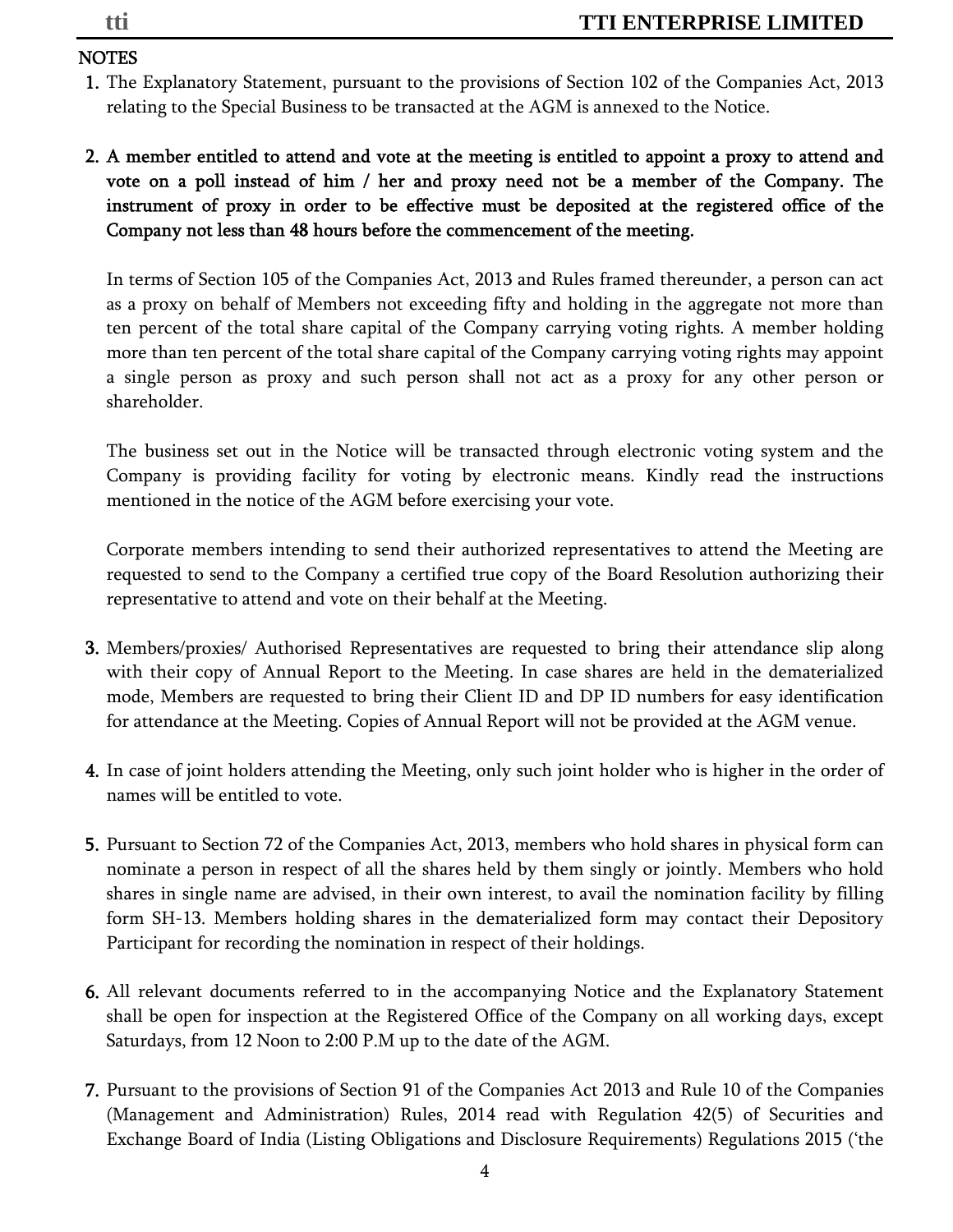Listing Regulations'), the Register of Members of the Company and Transfer Books thereof will remain closed from Tuesday, 17<sup>th</sup> September, 2019 to Monday, 23<sup>rd</sup> September, 2019 (both days inclusive).

- 8. Pursuant to the provisions of the Listing Regulations, the Company is maintaining an E-mail ID, tti1711@gmail.com for quick redressal of member/investor grievances.
- 9. In conformity with regulatory requirements, the Company will NOT be distributing any gift, gift coupons or cash in lieu of gifts at the AGM or in connection therewith.
- 10. A Route Map showing direction to reach to the venue of the  $38<sup>th</sup>$  AGM of the Company is annexed to the Notice as per the requirement under Secretarial Standard-2 on "General Meeting".
- 11. The details under Regulation 36(3) of the Listing Regulations in respect of the Directors seeking appointment/re-appointment at the 38<sup>th</sup> Annual General Meeting forms integral part of notice. The Company has received declarations/consents for appointment/re-appointment from the Directors as required under the Companies Act, 2013 and the rules made thereunder.
- 12. Members of the Company had approved the appointment of M/s. Jhawar Vithal & Co., Chartered Accountants, as the Statutory Auditors of the Company at the 34th AGM of the Company which is valid till 39th AGM of the Company to be held in the year 2020. In accordance with the amended provisions of Companies Act, 2013 enforced on  $7<sup>th</sup>$  May, 2018 by Ministry of Corporate Affairs, the appointment of Statutory Auditors is not required to be ratified at every AGM.
- 13. Members holding shares in physical form are requested to notify any change in address to the Registrar & Share Transfer Agents of the Company. Members holding shares in electronic form are requested to intimate any change in address and email addresses to their Depository Participants.
- 14. The Securities and Exchange Board of India (SEBI) has mandated registration of Permanent Account Number (PAN) and Bank Account details for all shareholders. Therefore, Members holding shares in demat form can submit their PAN to their Depository Participants and Members holding shares in physical form can submit their PAN to the Company or its Registrar & Share Transfer Agent, M/s. Niche Technologies Private Limited.
- 15. In accordance with the proviso to Regulation 40(1) of the Securities and Exchange Board of India (Listing Obligations and Disclosure Requirements) Regulations 2015 effective from  $1<sup>st</sup>$  April, 2019 the transfer of securities would be carried out in dematerialized form only. Accordingly, Members holding shares in physical form are therefore, advised to get the same dematerialized.
- 16. The notice of the 38<sup>th</sup> AGM and the Annual Report for the financial year ended March 31, 2019 is being sent by electronic mode to all the members whose email IDs are registered with the Company/ Depository Participant(s) for communication purposes unless any member has requested for a hard copy of the same. For members who have not registered their email address, physical copies of the Annual Report is being sent in the permitted mode. Members are requested to register/ update their e-mail IDs with their respective Depository Participant(s)/ or with Company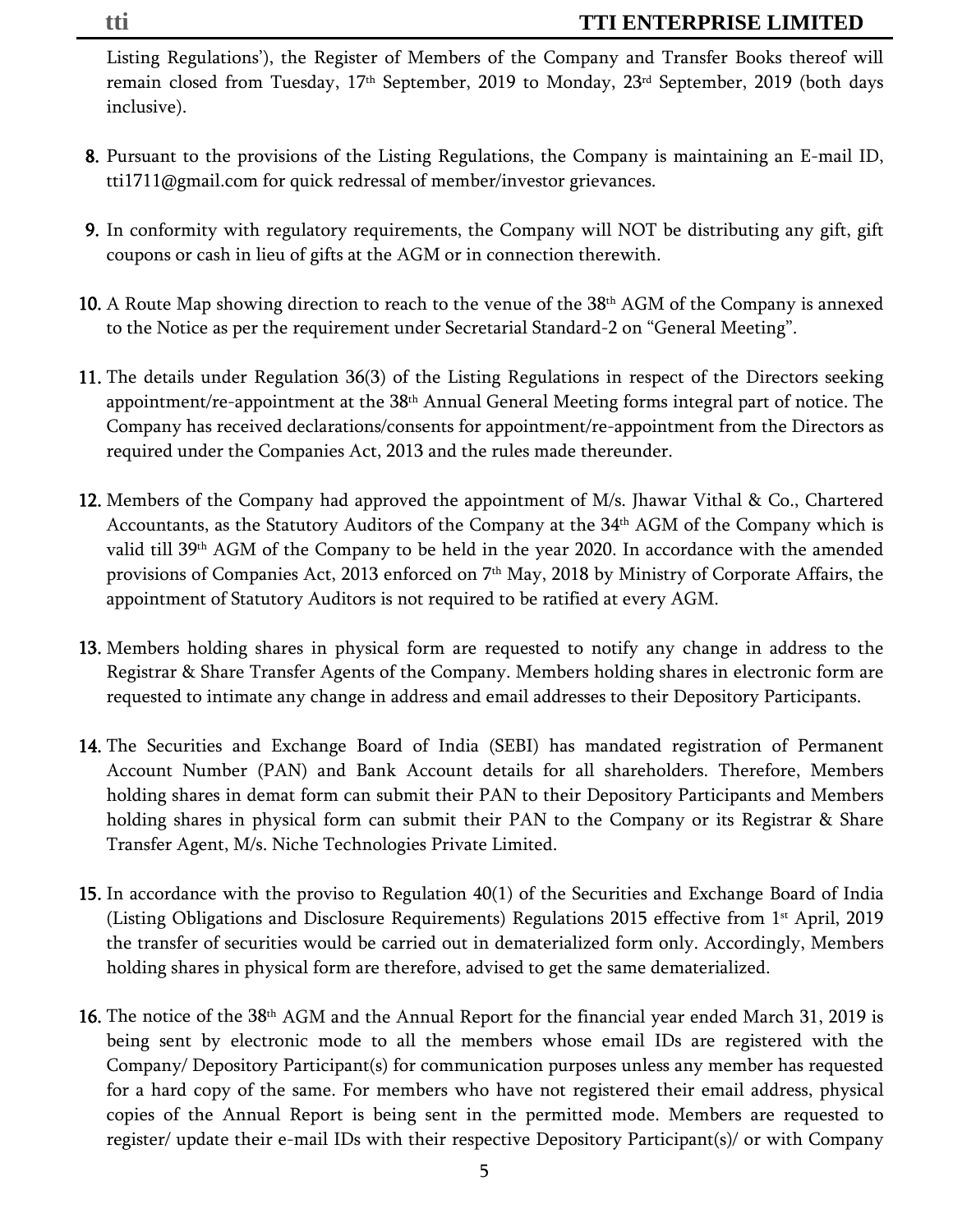for shares in electronic form (Demat) or in physical form respectively. Members may note that the Notice of 38th Annual General Meeting and the Annual Report 2018-19 will also be available on the company's website www.ttienterprise.net.

- 17. The E-voting facility has been provided by the Company to Members to exercise their vote through remote e-voting through the platform of CDSL.
- 18. Mr. Ashish Bubna, Practicing Company Secretary has been appointed as Scrutinizer to scrutinize the remote e-voting process and voting at the AGM in a fair and transparent manner. The Scrutinizer shall unblock the votes cast through electronic voting system provided at the AGM venue and remote e-voting in presence of at least two witnesses, not in the employment of the Company and make a consolidated Scrutinizer's Report of the total votes cast in favour or against, if any, within 48 hours of conclusion of the AGM, to the Chairman or a person authorized by him in writing who shall countersign the same and declare the results of the voting forthwith.

## 19. VOTING THROUGH ELECTRONIC MEANS

- I. In compliance with provisions of Section 108 of the Companies Act, 2013, Rule 20 of the Companies (Management and Administration) Rules, 2014 as amended by the Companies (Management and Administration) Amendment Rules, 2015 and Regulation 44 of the Listing Regulations (as amended from time to time) the Company is pleased to provide its members facility to exercise their right to vote on resolutions proposed to be considered at the Annual General Meeting (AGM) by electronic means and the business may be transacted through e-Voting Services. The facility of casting the votes by the members using an electronic voting system from a place other than venue of the AGM ("remote e-voting") will be provided by Central Depository Services (India) Limited (CDSL).
- II. The facility for voting through ballot paper shall be made available at the AGM and the members attending the meeting who have not cast their vote by remote e-voting shall be able to exercise their right at the meeting through ballot paper. The members who have cast their vote by remote e-voting prior to the AGM may also attend the AGM but shall not be entitled to cast their vote again.
- III. The process and manner for remote e-voting are as under:
	- (i) The remote e-voting period commences on Friday  $20<sup>th</sup>$  September, 2019 (09:00 A.M) and ends on Sunday, 22<sup>nd</sup> September, 2019 (5:00 P.M). During this period, members of the Company holding shares either in physical form or in dematerialized form, as on the **cut-off date 16<sup>th</sup> September,** 2019, shall only be eligible for e-voting and can cast their vote by remote e-voting. The remote e-voting module shall be disabled by CDSL for voting thereafter. Once the vote on a resolution is cast by the member, the member shall not be allowed to change it subsequently.
	- (ii) The shareholders should log on to the e-voting website www.evotingindia.com during the voting period.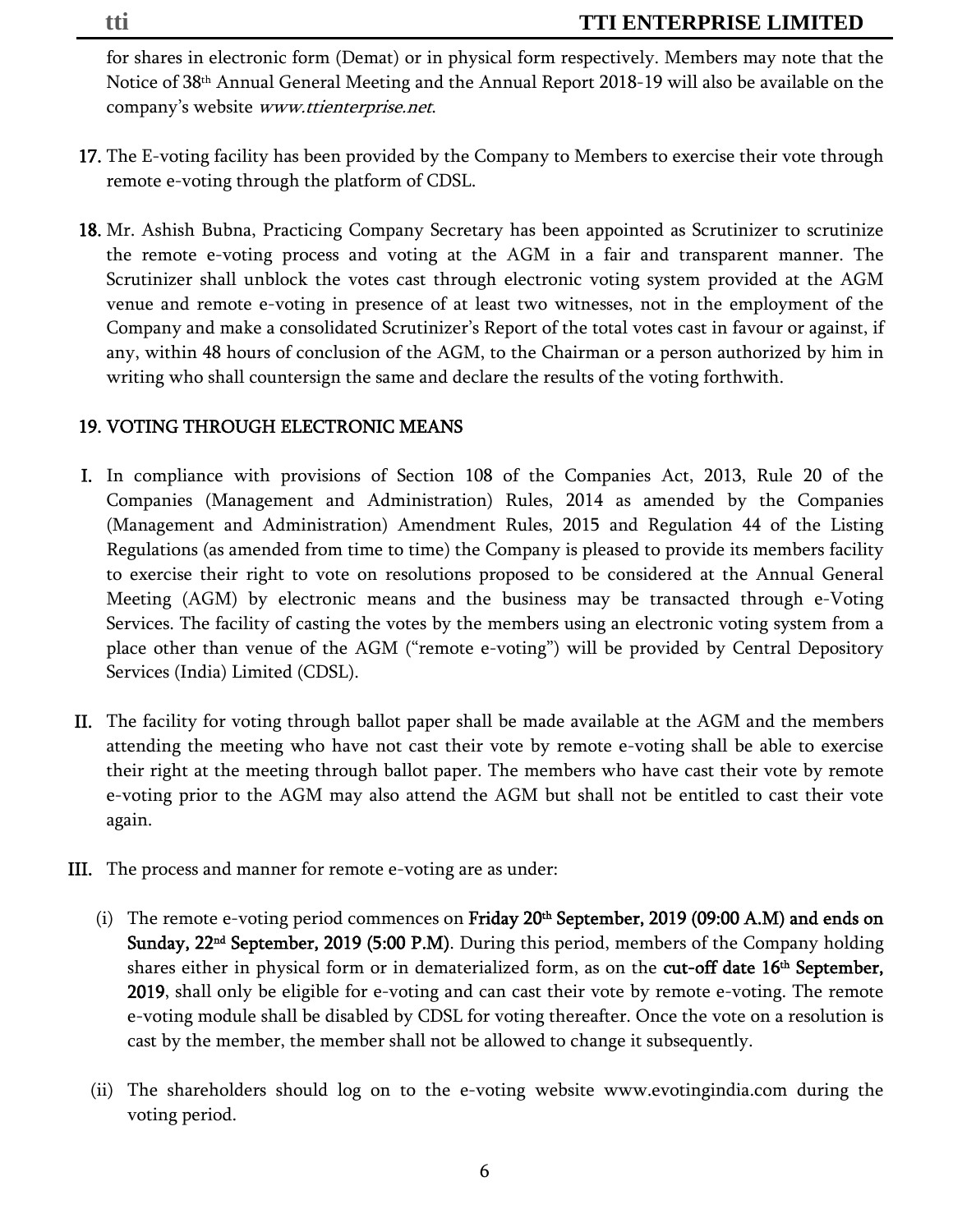- (iii) Click on "Shareholders" tab.
- (iv) Now Enter your User ID
	- a. For CDSL: 16 digits beneficiary ID,
	- b. For NSDL: 8 Character DP ID followed by 8 Digits Client ID,

c. Members holding shares in Physical Form should enter Folio Number registered with the Company, excluding the special characters.

- (v) Next enter the Image Verification as displayed and Click on Login.
- (vi) If you are holding shares in demat form and had logged on to www.evotingindia.com and voted on an earlier voting of any company, then your existing password is to be used.
- (vii) If you are a first time user follow the steps given below:

|             | For Members holding shares in Demat Form and Physical Form                       |  |  |  |  |  |  |  |
|-------------|----------------------------------------------------------------------------------|--|--|--|--|--|--|--|
| PAN         | Enter your 10 digit alpha-numeric PAN issued by Income Tax Department            |  |  |  |  |  |  |  |
|             | (Applicable for both demat shareholders as well as physical shareholders)        |  |  |  |  |  |  |  |
|             | Members who have not updated their PAN with the Company/Depository               |  |  |  |  |  |  |  |
|             | Participant are requested to use the first two letters of their name and the     |  |  |  |  |  |  |  |
|             | 8 digits of the sequence number in the PAN Field.                                |  |  |  |  |  |  |  |
|             | In case the sequence number is less than 8 digits enter the applicable           |  |  |  |  |  |  |  |
|             | number of 0's before the number after the first two characters of the            |  |  |  |  |  |  |  |
|             | name in CAPITAL letters. Eg. If your name is Ramesh Kumar with                   |  |  |  |  |  |  |  |
|             | sequence number 1 then enter RA00000001 in the PAN Field.                        |  |  |  |  |  |  |  |
| <b>DOB</b>  | Enter the Date of Birth as recorded in your demat account with the depository or |  |  |  |  |  |  |  |
|             | in the company records for your folio in dd/mm/yyyy format                       |  |  |  |  |  |  |  |
| <b>Bank</b> | Enter the Bank details as recorded in your demat account with the depository or  |  |  |  |  |  |  |  |
| Account     | in the company records for your folio.                                           |  |  |  |  |  |  |  |
| Number      | Please Enter the DOB or Bank details in order to Login.                          |  |  |  |  |  |  |  |
| (DBD)       | If both the details are not recorded with the depository or company then         |  |  |  |  |  |  |  |
|             | please enter the member-id / folio number in the Bank details field as           |  |  |  |  |  |  |  |
|             | mentioned in above instruction (iv).                                             |  |  |  |  |  |  |  |

- (viii) After entering these details appropriately, click on "SUBMIT" tab.
- (ix) Member holding shares in physical form will then directly reach the company selection screen However, members holding shares in demat form will now reach 'Password Creation' menu wherein they are required to mandatorily enter their login password in the new password field. Kindly note that this password is to be also used by the demat holders for voting for resolutions of any other company on which they are eligible to vote, provided that company opts for evoting through CDSL platform. It is strongly recommended not to share your password with any other person and take utmost care to keep your password confidential.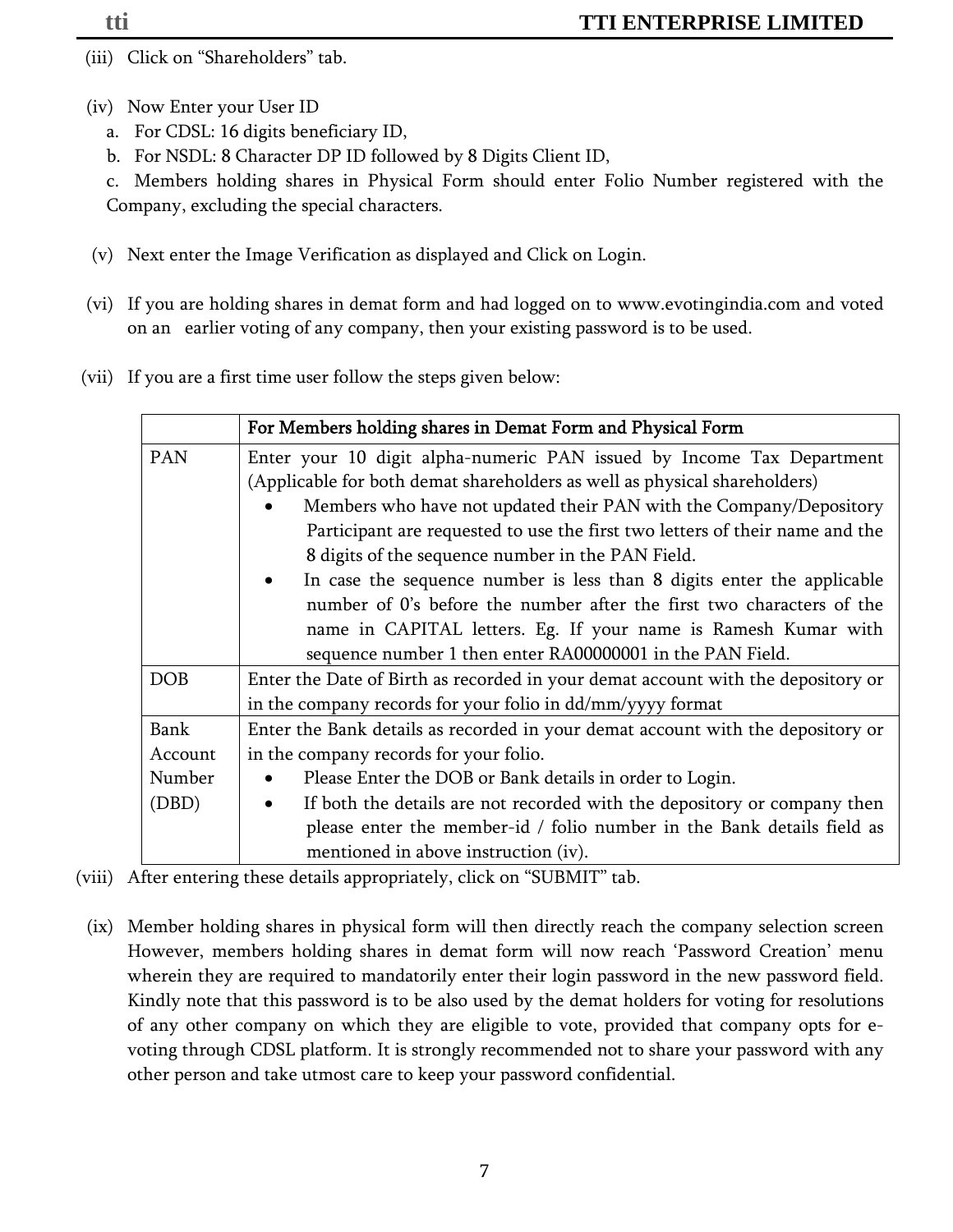- (x) For Members holding shares in physical form, the details can be used only for e-voting on the resolutions contained in this Notice.
- (xi) Click on the EVSN for the relevant Company Name i.e. TTI Enterprise Limited on which you choose to vote.
- (xii) On the voting page, you will see "RESOLUTION DESCRIPTION" and against the same the option "YES/NO" for voting. Select the option YES or NO as desired. The option YES implies that you assent to the Resolution and option NO implies that you dissent to the Resolution.
- (xiii) Click on the "RESOLUTIONS FILE LINK" if you wish to view the entire Resolution details.
- (xiv) After selecting the resolution you have decided to vote on, click on "SUBMIT". A confirmation box will be displayed. If you wish to confirm your vote, click on "OK", else to change your vote, click on "CANCEL" and accordingly modify your vote.
- (xv) Once you "CONFIRM" your vote on the resolution, you will not be allowed to modify your vote.
- (xvi) You can also take out print of the voting done by you by clicking on "Click here to print" option on the Voting page.
- (xvii) If Demat account holder has forgotten the changed password then enter the User ID and the image verification code and click on Forgot Password & enter the details as prompted by the system.
- (xviii) Note for Institutional Shareholders & Custodians :
	- Institutional shareholders (i.e. other than Individuals, HUF, NRI etc.) and Custodians are required to log on to https://www.evotingindia.com and register themselves as Corporates and Custodians respectively.
	- A scanned copy of the Registration Form bearing the stamp and sign of the entity should be emailed to helpdesk.evoting@cdslindia.com.
	- After receiving the login details they have to create a compliance user which should be created using the admin login and password. The Compliance user would be able to link the depository account(s) or folio numbers for which they wish to vote on.
	- The list of accounts should be mailed to helpdesk.evoting@cdslindia.com and on approval of the accounts they would be able to cast their vote.
	- A scanned copy of the Board Resolution and Power of Attorney (POA) which they have issued in favour of the Custodian, if any, should be uploaded in PDF format in the system for the scrutinizer to verify the same.
	- (xix) In case you have any queries or issues regarding e-voting, you may refer the Frequently Asked Questions ("FAQs") and e-voting manual available at <u>www.evotingindia.com</u> under help section or write an email to helpdesk.evoting@cdslindia.com.
	- 20. Institutional Members / Bodies Corporate (i.e. other than individuals, HUF, NRI etc.) are required to send scanned copy (PDF/JPG Format) of the relevant Board Resolution / Authority letter etc.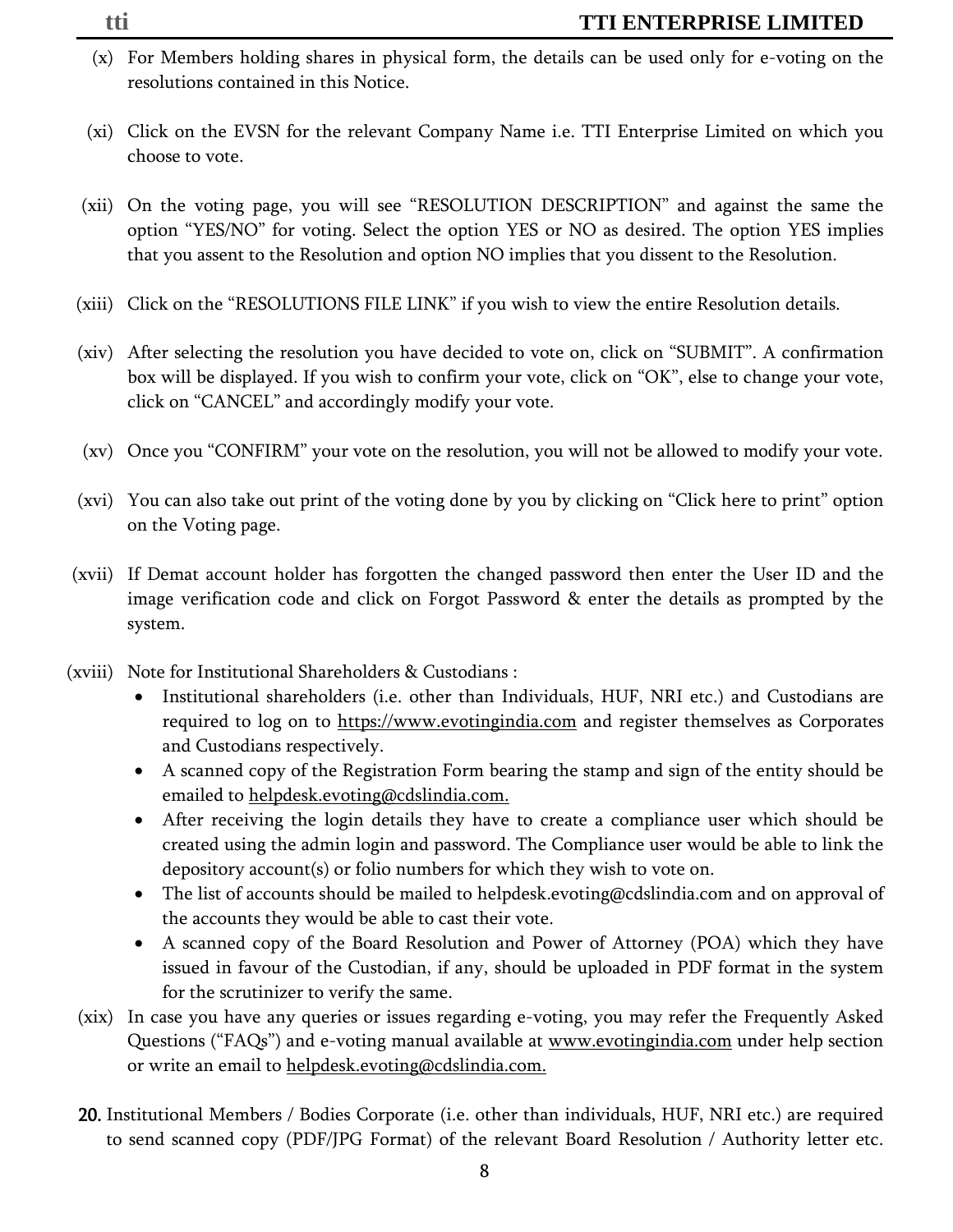together with attested specimen signature of the duly authorized signatory (ies) who are authorized to vote through e-mail at csashishbubna@gmail.com with a copy marked to helpdesk.evoting@cdslindia.com on or before September 22, 2019 upto 5 P.M. without which the vote shall not be treated as valid.

- 21. The shareholders shall have one vote per equity share held by them as on the cut-off date of September 16, 2019. The facility of e-voting would be provided once for every folio / client id, irrespective of the number of joint holders.
- 22. The notice of Annual General Meeting will be sent to the members, whose names appear in the register of members / depositories as at closing hours of business, 2nd August, 2019.
- 23. The Results declared along with the Scrutinizer's Report shall be placed on the Company's website www.ttienterprise.net and on the website of CDSL. The same will be communicated to the Stock Exchanges viz. BSE Ltd. and The Calcutta Stock Exchange Ltd.

By order of the Board For TTI Enterprise Limited

Place: Kolkata

 Minu Agarwal Dated: August 9, 2019 Company Secretary Membership No. 51669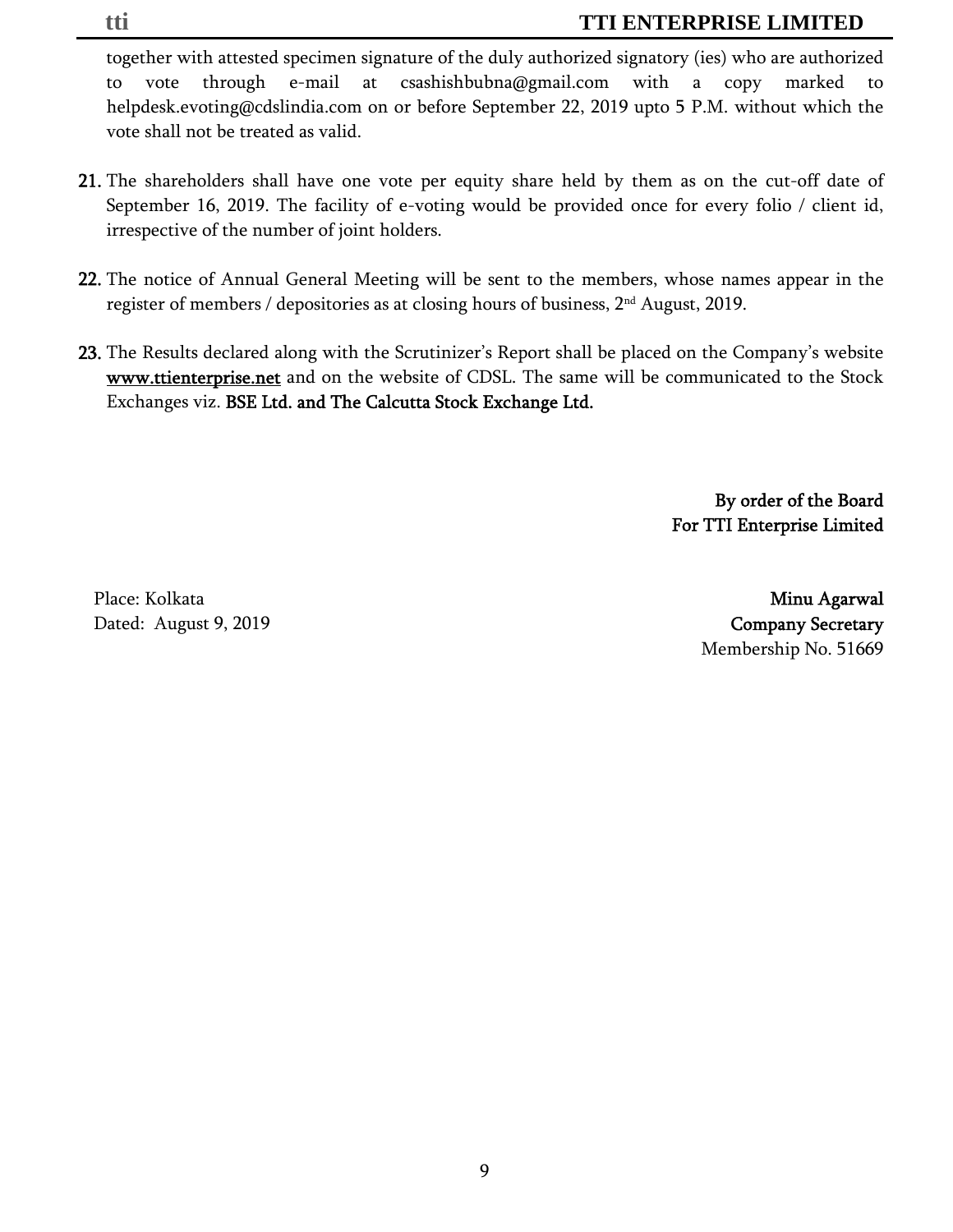## EXPLANATORY STATEMENT PURSUANT TO SECTION 102 OF THE COMPANIES ACT, 2013 Item No: 3

Mr. Alok Kumar Goenka (DIN: 00681040) was appointed as Independent Director of the Company with effect from 30<sup>th</sup> September, 2014 for five years who shall hold office till 30<sup>th</sup> September, 2019.

Based on the performance evaluation of Mr. Alok Kumar Goenka and recommendation of the Nomination and Remuneration Committee at its meeting held on 9<sup>th</sup> August, 2019 and pursuant to the provisions of Sections 149, 152, Schedule IV and any other applicable provisions of the Companies Act, 2013 and the Companies (Appointment and Qualification of Directors) Rules, 2014 and the SEBI (Listing Obligations and Disclosure Requirements) Regulations, 2015, the Board has approved the reappointment of Mr. Alok Kumar Goenka (DIN: 00681040) as Independent Director of the Company, not liable to retire by rotation, subject to approval of the members in the Annual General Meeting, to hold office for 2<sup>nd</sup> term of five consecutive years with effect from 1<sup>st</sup> October, 2019. The Board considers that his continued association would be of immense benefit to the Company and it is desirable to continue to avail his services.

In the opinion of the Board, Mr. Goenka fulfils the conditions specified in the Act, the Rules thereunder and the Listing Regulations 2015 for re-appointment as Independent Director and that he is independent of the management of the Company.

Mr. Goenka is not disqualified from being appointed as Director in terms of Section 164 of the Act and has given his consent for the same. The Company has also received declaration from Mr. Goenka that he meets the criteria of Independence prescribed under Section 149 of the Act read with the Companies (Appointment and Qualification of Directors) Rules, 2014 and Regulation 16 of the Listing Regulations 2015.

Requisite Notice under Section 160 of the Act proposing the re-appointment of Mr. Goenka has been received by the Company.

Copy of the draft letter of re-appointment of Mr. Goenka would be available for inspection without any fee by the members at the Registered Office of the Company between 12:00 Noon and 2:00 pm on all working days except Saturdays till the date of Annual General Meeting.

Additional Information in respect of Mr. Goenka pursuant to Regulation 36 of the SEBI (Listing Obligations and Disclosure Requirements) Regulations, 2015 and the Secretarial Standard on General Meetings (SS-2) is given in Annexure to the Notice.

Except Mr. Alok Kumar Goenka, none of the other Directors and Key Managerial Personnel of the Company, or their relatives, is interested in this Special Resolution.

The Board recommends this Special Resolution for your approval.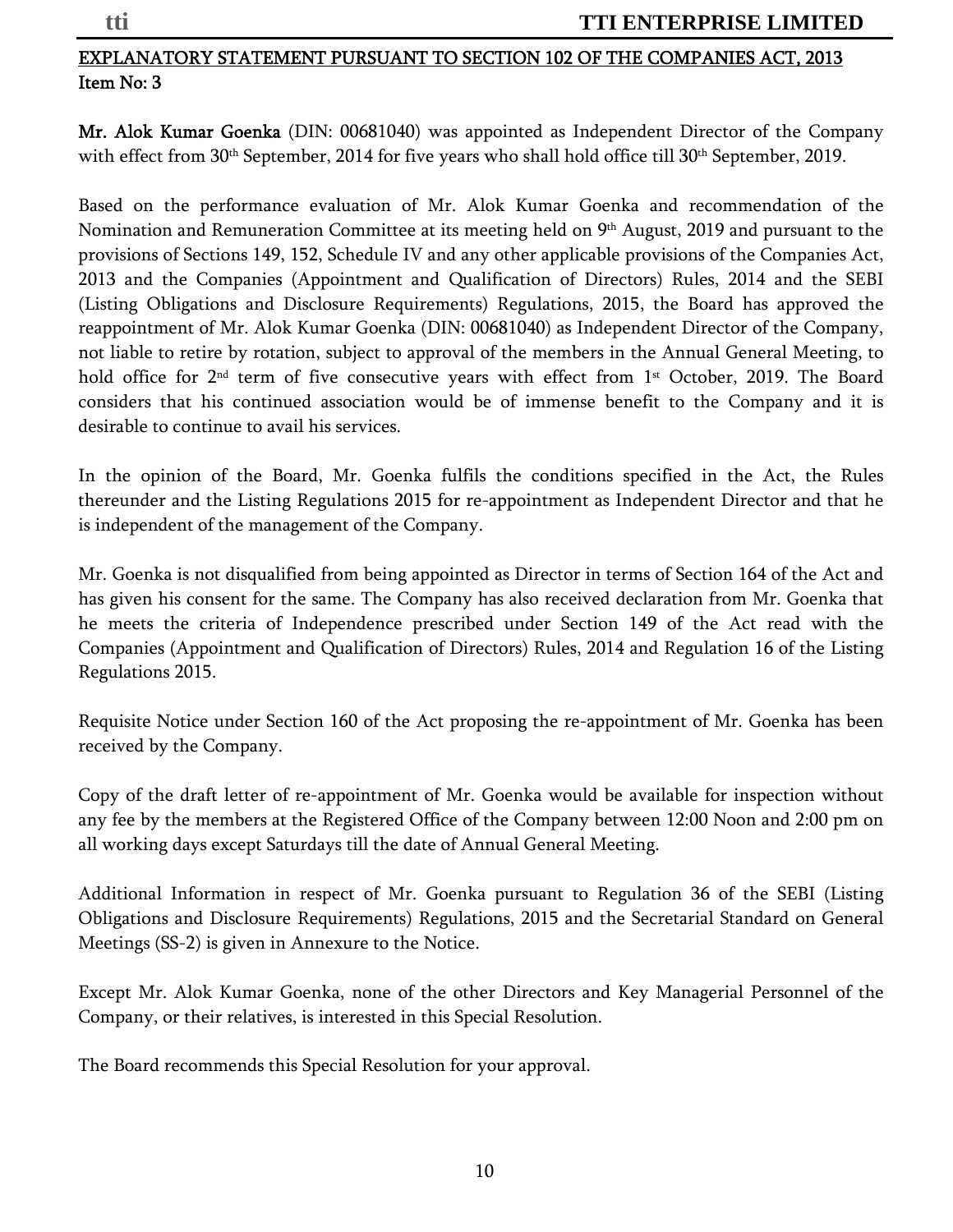## Item No: 4

Based on the recommendation of the Nomination and Remuneration Committee at its meeting held on 9th August, 2019 and pursuant to the provisions of Sections 149, 150, 152, Schedule IV and any other applicable provisions of the Companies Act, 2013 and the Companies (Appointment and Qualification of Directors) Rules, 2014 and the SEBI (Listing Obligations and Disclosure Requirements) Regulations, 2015, the Board has proposed the appointment of Mr. Kamalesh Velji Thakkar (DIN: 00977332) as Independent Director of the Company, not liable to retire by rotation, at the forthcoming Annual General Meeting, to hold office for a term of five consecutive years with effect from  $23<sup>rd</sup>$  September, 2019 up to 22nd September, 2024.

In the opinion of the Board, Mr. Thakkar fulfils the conditions specified in the Act, the Rules thereunder and the Listing Regulations 2015 for appointment as Independent Director of the Company and that he is independent of the management of the Company.

Mr. Thakkar is not disqualified from being appointed as Director in terms of Section 164 of the Act and has given his consent for the same. The Company has also received declaration from Mr. Thakkar that he meets the criteria of Independence prescribed under Section 149 of the Act read with the Companies (Appointment and Qualification of Directors) Rules, 2014 and Regulation 16 of the Listing Regulations 2015.

Requisite Notice under Section 160 of the Act proposing the candidature of Mr. Thakkar for appointment has been received by the Company.

Copy of the draft letter of appointment of Mr. Thakkar would be available for inspection without any fee by the members at the Registered Office of the Company between 12:00 Noon and 2:00 pm on all working days except Saturdays till the date of Annual General Meeting.

Additional Information in respect of Mr. Thakkar pursuant to Regulation 36 of the SEBI (Listing Obligations and Disclosure Requirements) Regulations, 2015 and the Secretarial Standard on General Meetings (SS-2) is given in Annexure to the Notice.

Except Mr. Kamalesh Velji Thakkar, none of the other Directors and Key Managerial Personnel of the Company, or their relatives, is interested in this Resolution.

The Board recommends this Resolution for your approval.

## Item No: 5

Mrs. Binjal Mehta (DIN: 00043830) was appointed as Whole Time Director of the Company for a term of 5 years at the AGM of the Company held on 30th September, 2014 whose period of office expires on 30th September, 2019.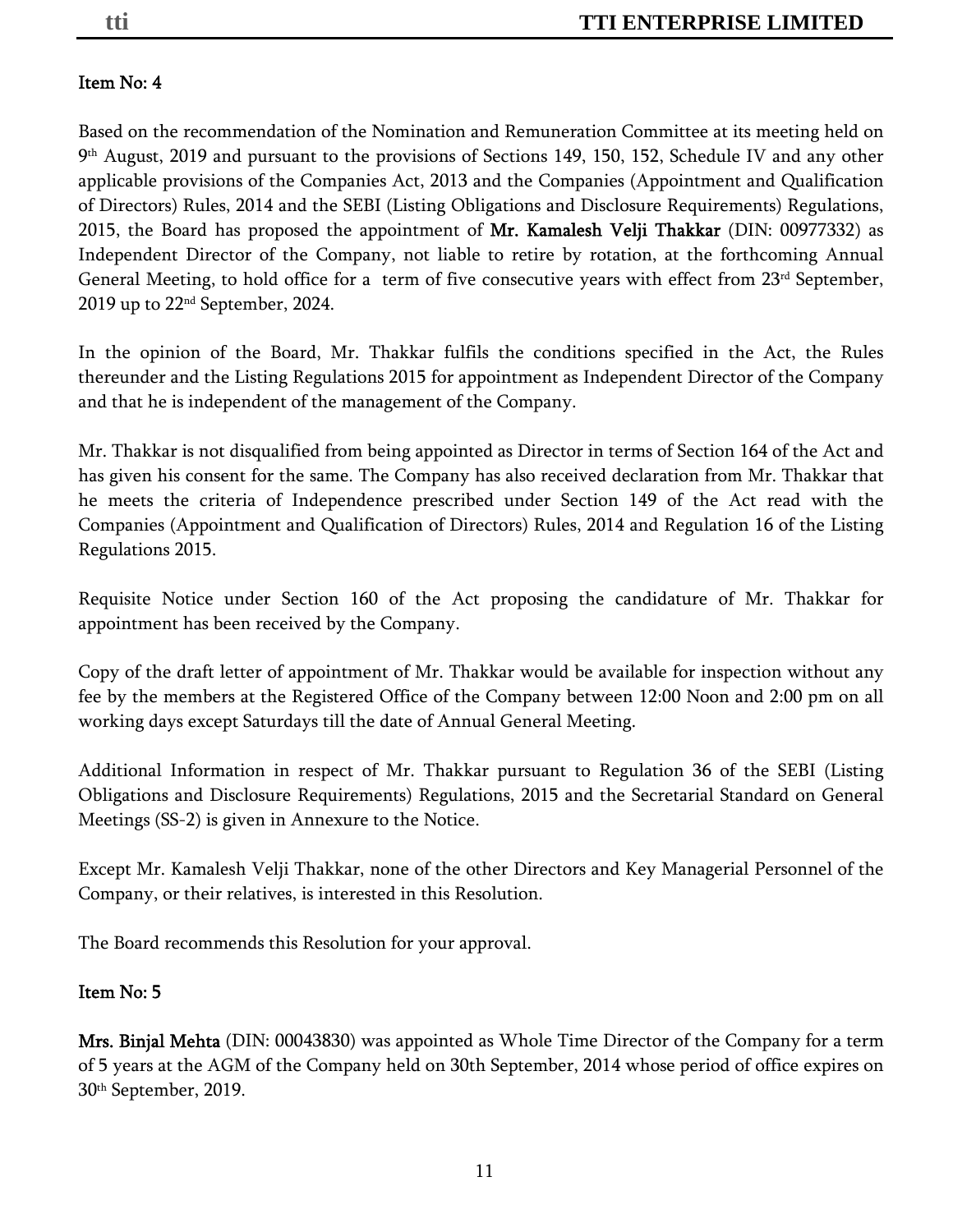Based on the recommendation of the Nomination and Remuneration Committee at its meeting held on 9th August, 2019 and pursuant to the provisions of Section 196, 197, 198, 203, Schedule IV and any other applicable provisions of the Companies Act, 2013 and the Companies (Appointment and Qualification of Directors) Rules, 2014 and the SEBI (Listing Obligations and Disclosure Requirements) Regulations, 2015, the Board has approved the reappointment of Mrs. Binjal Mehta as Whole Time Director for a term of five (5) consecutive years with effect from  $1<sup>st</sup>$  October, 2019 to 30<sup>th</sup> September, 2024, subject to approval of the members in the Annual General Meeting. The Board is of the view that due to her experience and expertise, Mrs. Binjal Mehta has made immense contribution in the operations of the Company during her present term and her re-appointment will further help in the growth of the Company.

Requisite Notice under Section 160 of the Act proposing the re-appointment of Mrs. Binjal Mehta has been received by the Company. A Brief profile of Mrs. Binjal Mehta is given as Annexure to this Notice.

#### Terms & Conditions relating to appointment:-

A) Remuneration/Minimum Remuneration:

- a) Basic Salary: Rs.  $40,000/$  p.m., with annual increments of Rs. 7,500/- effective 1<sup>st</sup> April, 2020 onwards.
- b) Gratuity of 15 days for every completed years of service.

B) The employment of the Whole-time director may be terminated by either party by giving to the other party three months' notice of such termination.

Except Mrs. Binjal Mehta and Mr. Paraj Mehta or their relatives, none of the Directors and Key Managerial Personnel of the Company and their relatives is concerned or interested in the said resolution.

The Board recommends this Resolution for your approval.

By order of the Board For TTI Enterprise Limited

Place: Kolkata

 Minu Agarwal Dated: August 9, 2019 **Company Secretary** Membership No. 51669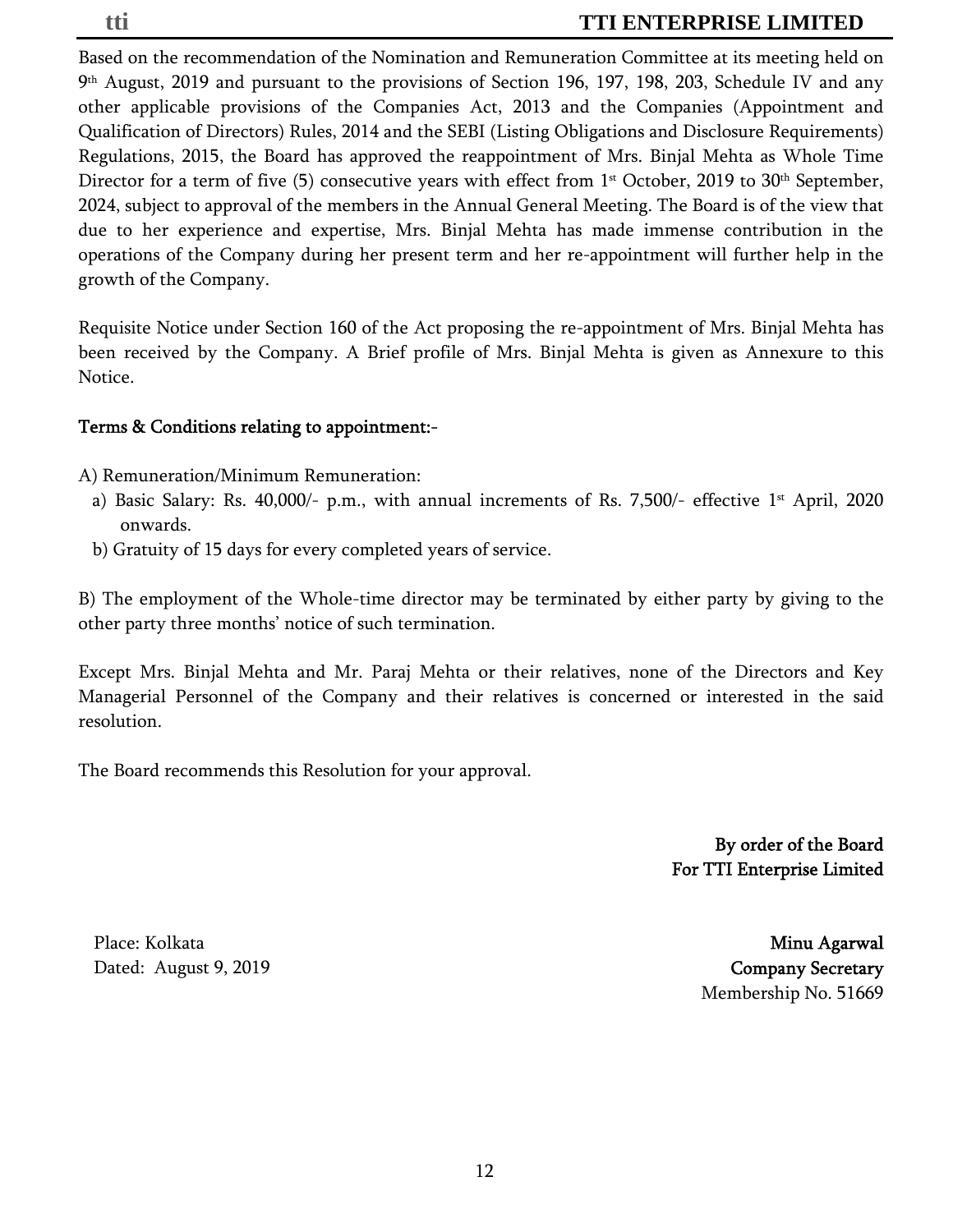## ANNEXURE TO THE NOTICE

## INFORMATION RELATING TO THE APPOINTMENT/RE-APPOINTMENT OF DIRECTORS AT THE AGM

| Name<br>of<br>Director                                                                                  | Paraj Mehta                                                                                                                                                                                                                                     | Alok Kumar Goenka                                                                                                                                                                                      | Kamalesh<br>Velji<br>Thakkar                                                                                                                                                                                  | Binjal Mehta                                                                                                                                                                                                                                                        |  |
|---------------------------------------------------------------------------------------------------------|-------------------------------------------------------------------------------------------------------------------------------------------------------------------------------------------------------------------------------------------------|--------------------------------------------------------------------------------------------------------------------------------------------------------------------------------------------------------|---------------------------------------------------------------------------------------------------------------------------------------------------------------------------------------------------------------|---------------------------------------------------------------------------------------------------------------------------------------------------------------------------------------------------------------------------------------------------------------------|--|
| ${\rm DIN}$                                                                                             | 00049230                                                                                                                                                                                                                                        | 00681040                                                                                                                                                                                               | 00977332                                                                                                                                                                                                      | 00043830                                                                                                                                                                                                                                                            |  |
| Age                                                                                                     | 44 years                                                                                                                                                                                                                                        | 57 years                                                                                                                                                                                               | 62 years                                                                                                                                                                                                      | 42 years                                                                                                                                                                                                                                                            |  |
| Category                                                                                                | Non Executive, Non<br><b>Independent Director</b>                                                                                                                                                                                               | <b>Independent Director</b>                                                                                                                                                                            | <b>Independent Director</b>                                                                                                                                                                                   | Executive,<br>Whole-time<br>Director                                                                                                                                                                                                                                |  |
| Qualification                                                                                           | FCA (The Institute of<br>Chartered Accountants<br>of India).<br>CFA (The Institute of<br>Chartered<br>Financial<br>Analyst of India).                                                                                                           | Chartered Accountant<br>Institute<br>(The<br>of<br>Chartered Accountants<br>of India)                                                                                                                  | <b>Bachelor</b> of Commerce<br>(B.Com)                                                                                                                                                                        | Company Secretary (The<br>Institute<br>of<br>Company<br>Secretaries of India)                                                                                                                                                                                       |  |
| <b>Expertise</b><br>in<br>specific<br>functional area                                                   | 21 years of experience<br>in Capital Market and<br>in the fields of Financial<br>Risk<br>Management,<br>Management<br>and<br>Investment Banking.                                                                                                | 30 years of experience<br>in taxation matters with<br>specialization<br>$\operatorname{in}$<br>financial data handling<br>and<br>stock<br>market<br>investments and legal<br>compliances.              | Over 40 years<br>of<br>experience in industry<br>and liasoning<br>with<br>various Government<br>Authorities<br>and<br>Statutory bodies.                                                                       | 20 years of experience in<br>the field of Law and<br>Compliance in Secretarial<br>and Corporate matters                                                                                                                                                             |  |
| Date of First                                                                                           | 14.11.2016                                                                                                                                                                                                                                      | 07.09.2006                                                                                                                                                                                             |                                                                                                                                                                                                               | 14.08.2014                                                                                                                                                                                                                                                          |  |
| Appointment                                                                                             |                                                                                                                                                                                                                                                 |                                                                                                                                                                                                        |                                                                                                                                                                                                               |                                                                                                                                                                                                                                                                     |  |
| on the Board                                                                                            |                                                                                                                                                                                                                                                 |                                                                                                                                                                                                        |                                                                                                                                                                                                               |                                                                                                                                                                                                                                                                     |  |
| Relationship<br>with Directors<br>and KMPs                                                              | Husband of Mrs. Binjal<br>Mehta                                                                                                                                                                                                                 | None                                                                                                                                                                                                   | None                                                                                                                                                                                                          | Wife of Mr. Paraj Mehta                                                                                                                                                                                                                                             |  |
| Remuneration<br>last drawn                                                                              | N.A                                                                                                                                                                                                                                             | <b>NIL</b>                                                                                                                                                                                             | <b>NIL</b>                                                                                                                                                                                                    | Rs. 40,000/- per month                                                                                                                                                                                                                                              |  |
| Terms<br>and<br>Conditions<br>of<br>Appointment or<br>re-appointment<br>and revision of<br>remuneration | Mr. Paraj Mehta has<br>been appointed as Non-<br>Executive,<br>Non-<br>Independent Director.<br>He will be entitled to<br>Sitting Fees only for<br>attending the Meetings<br>of Board.                                                          | Alok<br>Mr.<br>Kumar<br>Goenka<br>had<br>been<br>appointed<br>Non-<br>as<br>Executive, Independent<br>Director. He will be<br>entitled to Sitting Fees<br>only for attending the<br>Meetings of Board. | Kamalesh<br>Mr.<br>Velji<br>Thakkar<br>will<br>be<br>appointed<br>Non-<br>as<br>Executive,<br>Independent Director.<br>He will be entitled to<br>Sitting Fees only for<br>attending the Meetings<br>of Board. | As per the Explanatory<br>Statement attached to the<br>notice of the<br>Annual<br><b>General Meeting</b>                                                                                                                                                            |  |
| <b>Board</b><br>Membership of<br>Companies<br>as<br>on 31st March,<br>2019                              | Wiz<br>Fin<br>Private<br>$\bullet$<br>Limited<br>(formerly<br>Waltz<br>Tracom<br>Private Limited)<br>$\bullet$ Citrus<br>Securities<br>Private Limited<br>Zaver Tower Private<br>Limited<br>Dhanashree Wealth<br>Advisors<br>Private<br>Limited | Ansu Trade & Fiscals<br>$\bullet$<br>Pvt. Ltd.<br>Sudhalok<br>$\bullet$<br>Consultants Pvt. Ltd.                                                                                                       | Pioneer<br>Plastic<br>$\bullet$<br>Product<br>Private<br>Limited                                                                                                                                              | • Keshwi Traders Private<br>Limited<br>• Dhanashree<br>Wealth<br>Advisors<br>Private<br>Limited<br>· Arishtanemi Enterprises<br>Private Limited<br>Pratibhanu Mercantile<br>$\bullet$<br>Private Limited<br>Sindhuchita Enterprises<br>$\bullet$<br>Private Limited |  |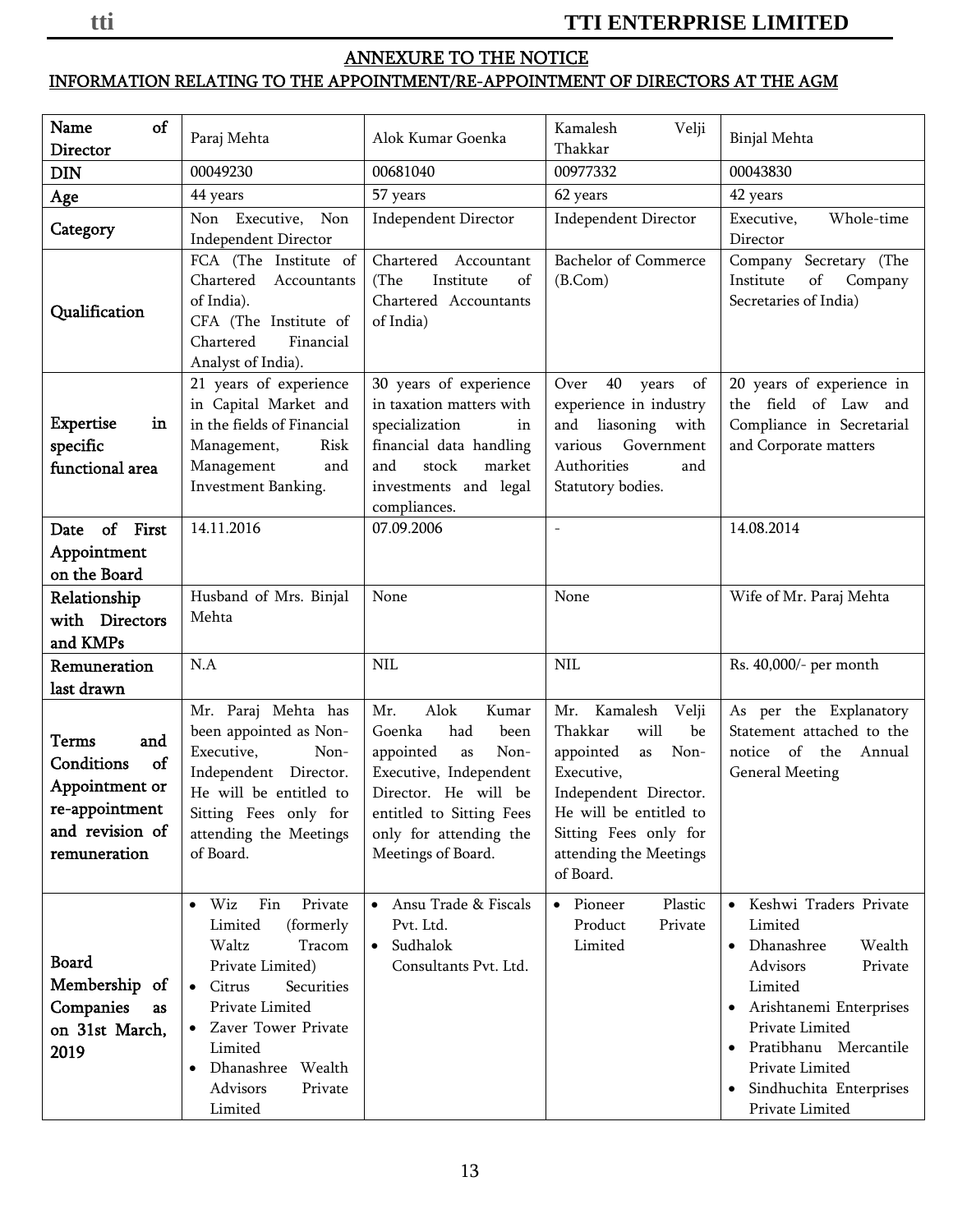| Chairmanship/   | <b>NIL</b> | <b>NIL</b> | <b>NIL</b> | $\text{NIL}$ |
|-----------------|------------|------------|------------|--------------|
| Membership of   |            |            |            |              |
| Committees of   |            |            |            |              |
| other Boards as |            |            |            |              |
| on 31st March,  |            |            |            |              |
| 2019            |            |            |            |              |
| of<br>Number    | 79,510     | <b>NIL</b> |            | 92,390       |
| shares held in  |            |            |            |              |
| the Company as  |            |            |            |              |
| on 31st March,  |            |            |            |              |
| 2019            |            |            |            |              |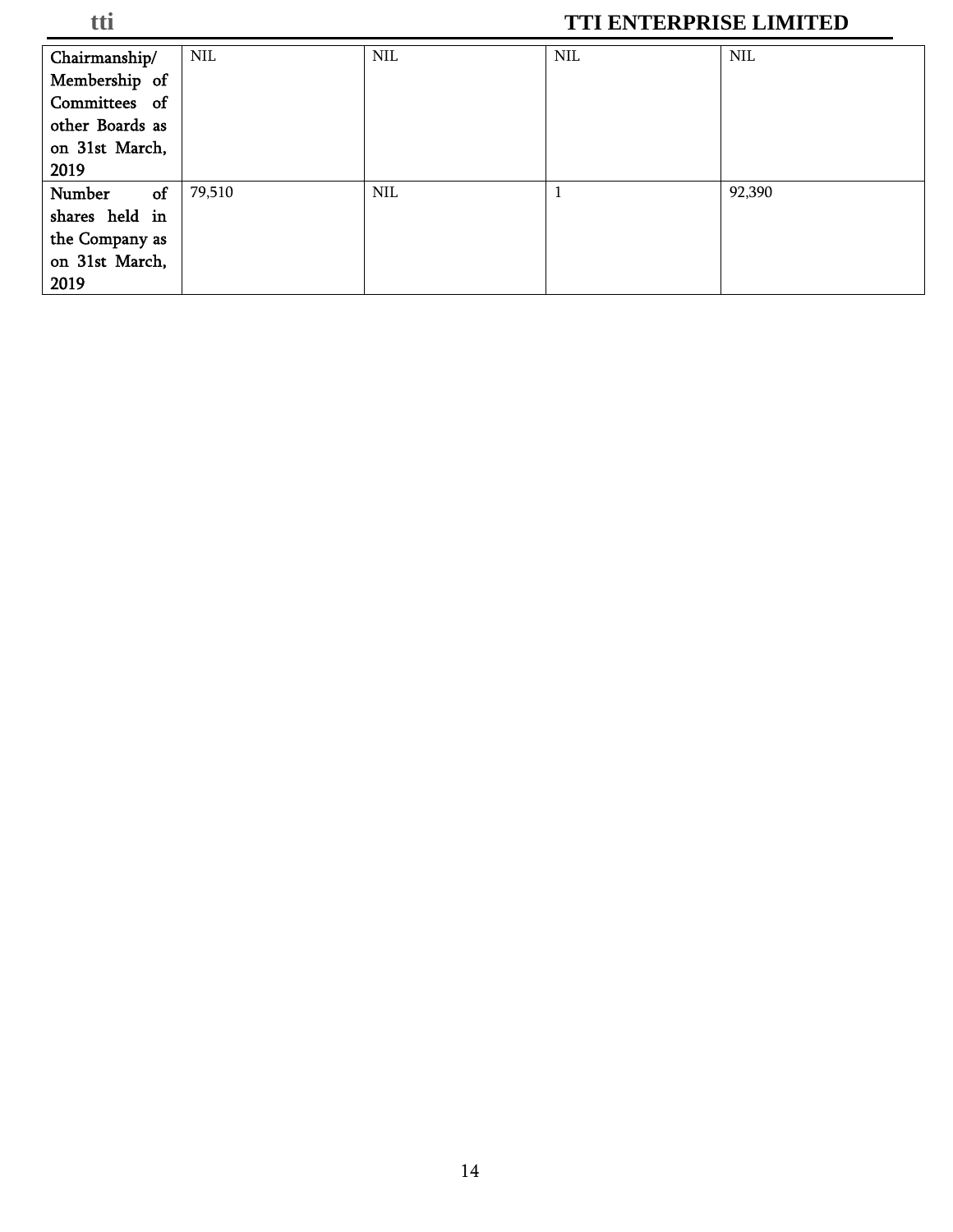

## VENUE OF 38TH ANNUAL GENERAL MEETING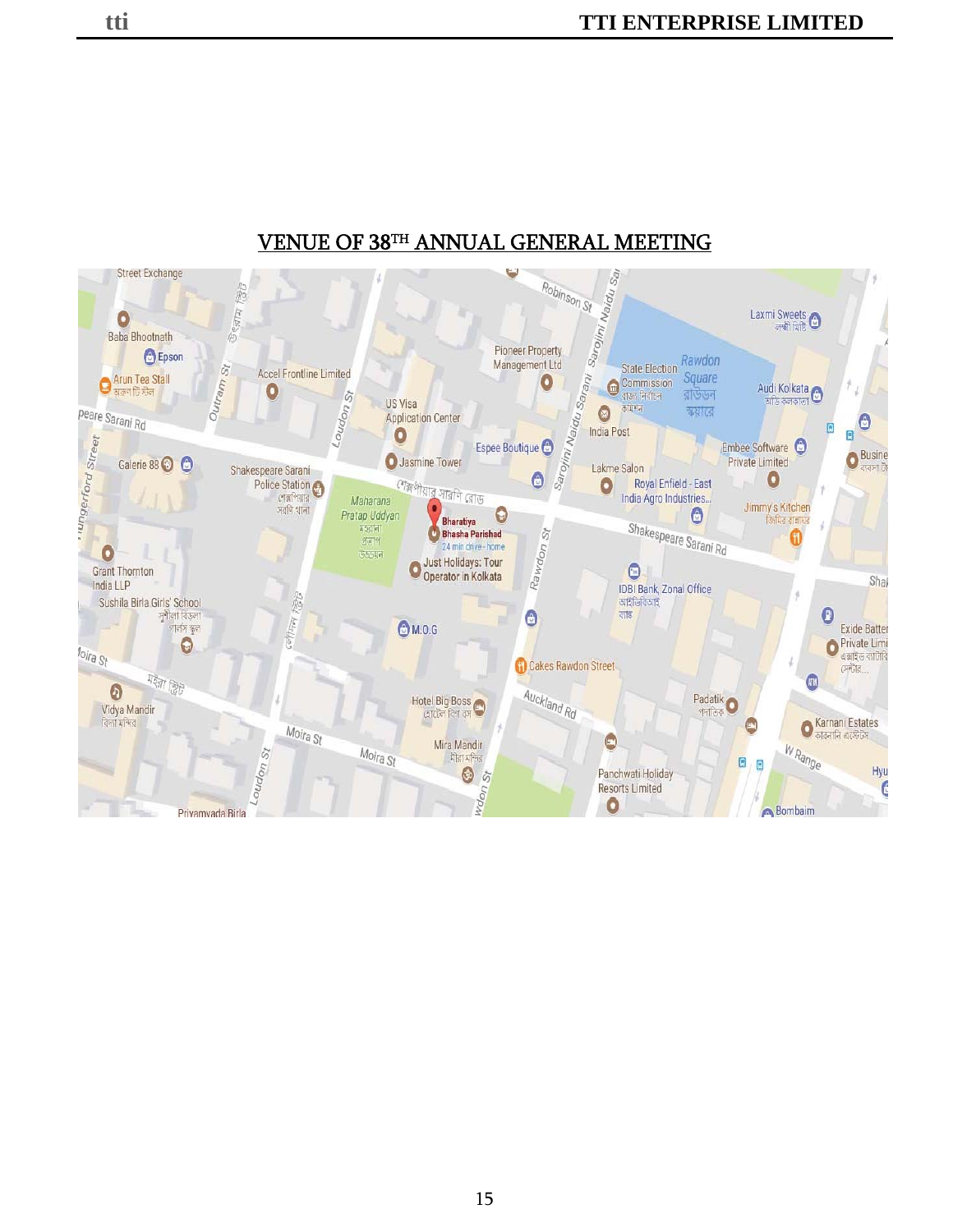#### DIRECTORS' REPORT

#### Dear Members,

Your Directors take pleasure in presenting the 38<sup>th</sup> Annual Report of the Company together with its Audited Financial Statements for the financial year ended 31<sup>st</sup> March 2019.

#### 1. FINANCIAL PERFORMANCE

The performance of the Company during the year as compared to the previous year is summarized below:

(Rs. in Lakhs)

| Particulars                         | For the year ended<br>31 <sup>st</sup> March 2019 | For the year ended<br>31st March 2018 |  |  |
|-------------------------------------|---------------------------------------------------|---------------------------------------|--|--|
|                                     | <b>AUDITED</b>                                    | <b>AUDITED</b>                        |  |  |
| Gross Income                        | 265.78                                            | 291.20                                |  |  |
| Net Profit Before Tax               | 21.48                                             | 28.12                                 |  |  |
| Provision for Tax                   | 3.59                                              | 7.14                                  |  |  |
| Net Profit After Tax                | 17.88                                             | 20.98                                 |  |  |
| Balance of Profit brought forward   | 65.76                                             | 48.98                                 |  |  |
| Balance available for appropriation | 83.65                                             | 69.96                                 |  |  |
| Transfer to Statutory Reserve       | 3.58                                              | 4.20                                  |  |  |
| Surplus carried to Balance Sheet    | 80.07                                             | 65.76                                 |  |  |

#### 2. REVIEW OF OPERATIONS

During the year under review, the Company earned a Net Revenue of Rs. 265.78 Lakhs as compared to Rs. 291.20 Lakhs during the previous year. The Company earned a Net Profit of Rs. 17.88 Lakhs as compared to Rs. 20.98 Lakhs for previous year.

#### 3. DIVIDEND

Yours Directors do not recommend any dividend on Equity Shares of the Company in order to conserve resources for the future.

#### 4. RESERVES

The total Reserves at the end of the year 31<sup>st</sup> March 2019 is Rs. 116.48 Lakhs as against the total Reserves of Rs. 98.60 Lakhs as on 31<sup>st</sup> March 2018.

The Board does not recommend any transfer to the General Reserves for the year under review.

#### 5. SHARE CAPITAL

There has been no change in the capital structure of the Company during the year under review. The Authorised Share Capital of the Company is Rs. 25,50,00,000/- divided into 2,55,00,000 Equity Shares of face value of Rs.10/- each and the Paid-up Share Capital of the Company is Rs. 25,40,44,220/- divided into 2,54,04,422 Equity Shares of face value of Rs. 10/-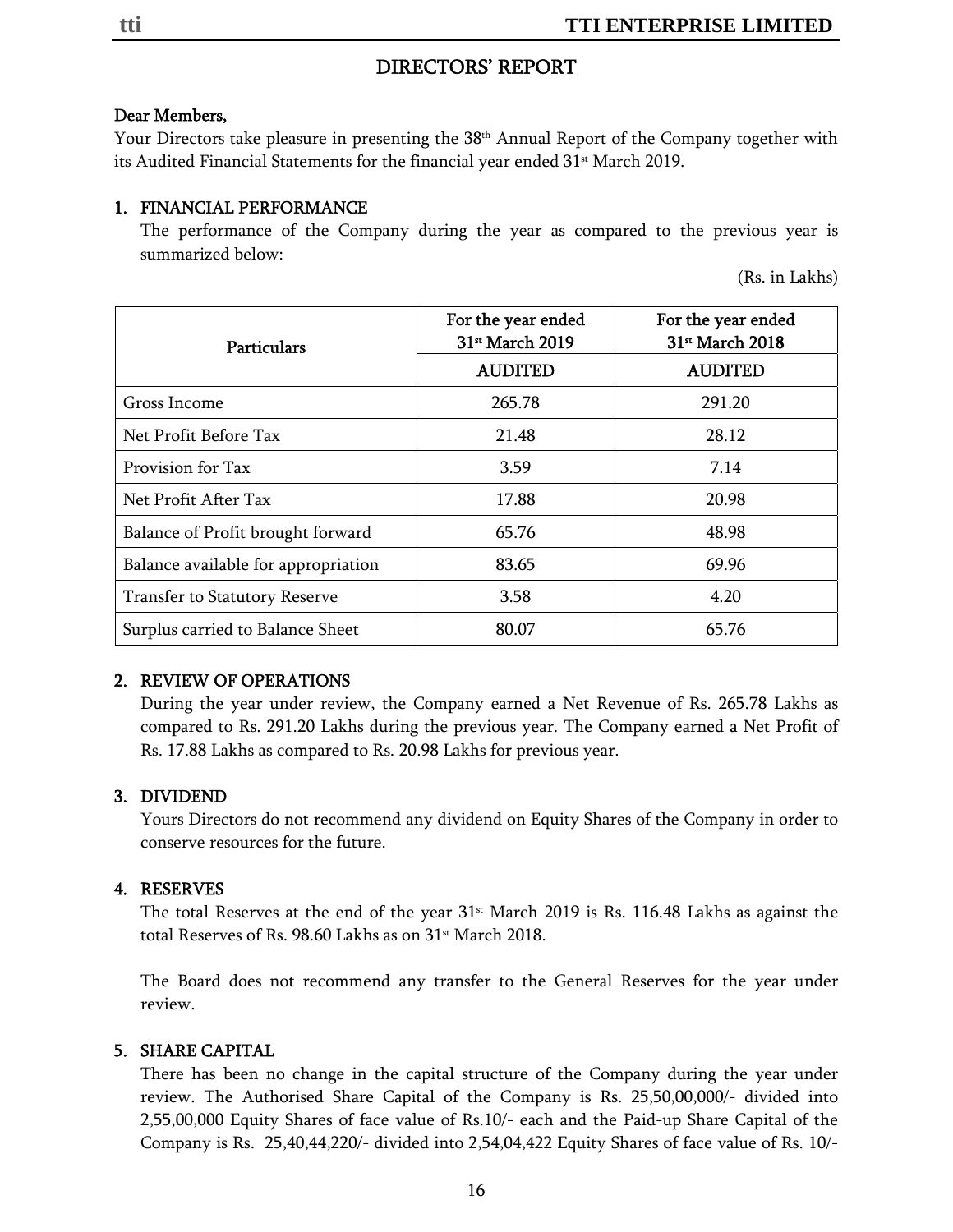each. The Company's shares are listed with the BSE Limited and the Calcutta Stock Exchange Limited.

#### 6. DETAILS OF SUBSIDIARY/ JOINT VENTURE/ ASSOCIATE COMPANIES

Your Company had neither any Subsidiary/ Associate Company nor any Joint Venture Company during the year under review. Hence, the Company is not required to attach Form AOC-1.

#### 7. LISTING FEES

The Company has paid the requisite listing fee to the BSE Limited and Calcutta Stock Exchange Limited upto the financial year 2018-19.

#### 8. DIRECTORS AND KEY MANAGERIAL PERSONNEL

#### Directors

During the year under review, there has been no change in the Board of Directors of your Company. In accordance with the provisions of Section 152 of the Act read with Rules framed thereunder and the Articles of Association of the Company, Mr. Paraj Mehta (DIN: 00049230) retires by rotation at the ensuing AGM and being eligible, offers himself for reappointment.

Mrs. Binjal Mehta (DIN: 00043830) was appointed as Whole Time Director, designated Executive Director, of the Company for a term of 5 years at the AGM of the Company held on 30th September, 2014 whose period of office expires on 30th September, 2019. Therefore, the Board has proposed her re-appointment after the recommendation of the Nomination and Remuneration Committee and pursuant to the provisions of Section 196, 197, 198, 203, Schedule IV and any other applicable provisions of the Companies Act, 2013 and the Companies (Appointment and Qualification of Directors) Rules, 2014 and the SEBI (Listing Obligations and Disclosure Requirements) Regulations, 2015 ('the Listing Regulations'), for another term of five(5) consecutive years with effect from  $1<sup>st</sup>$  October, 2019 to 30<sup>th</sup> September, 2024, subject to approval of the members at the ensuing Annual General Meeting. The terms of appointment form a part of Explanatory Statement attached to the Notice of the AGM.

Further, the Nomination and Remuneration Committee and the Board of Directors at their respective meetings held on  $9<sup>th</sup>$  August, 2019 have recommended and approved the reappointment of Mr. Alok Kumar Goenka based on his performance evaluation and whose first term as Independent Director of the Company shall expire on 30th September, 2019 and proposes to re-appoint him as Independent Director for a second consecutive term of 5 (five) years w.e.f.  $1<sup>st</sup>$  October, 2019 to 30<sup>th</sup> September, 2024 subject to approval of Members at this ensuing Annual General Meeting of the Company.

Mr. Subrata Saha, Independent Director will lay down his office on expiry of his term on 30<sup>th</sup> September, 2019. The Board places on record its sincere appreciation for the rich contribution made by Mr. Subrata Saha during the tenure of his association with the Company as Independent Director. Mr. Subrata Saha is laying down his office on account of preoccupation with his existing profession. He has confirmed that there is no material reason other than mentioned above.

Further, on recommendation of Nomination and Remuneration Committee at their meeting held on 9<sup>th</sup> August, 2019 the Board of Directors propose to appoint Mr. Kamalesh Velji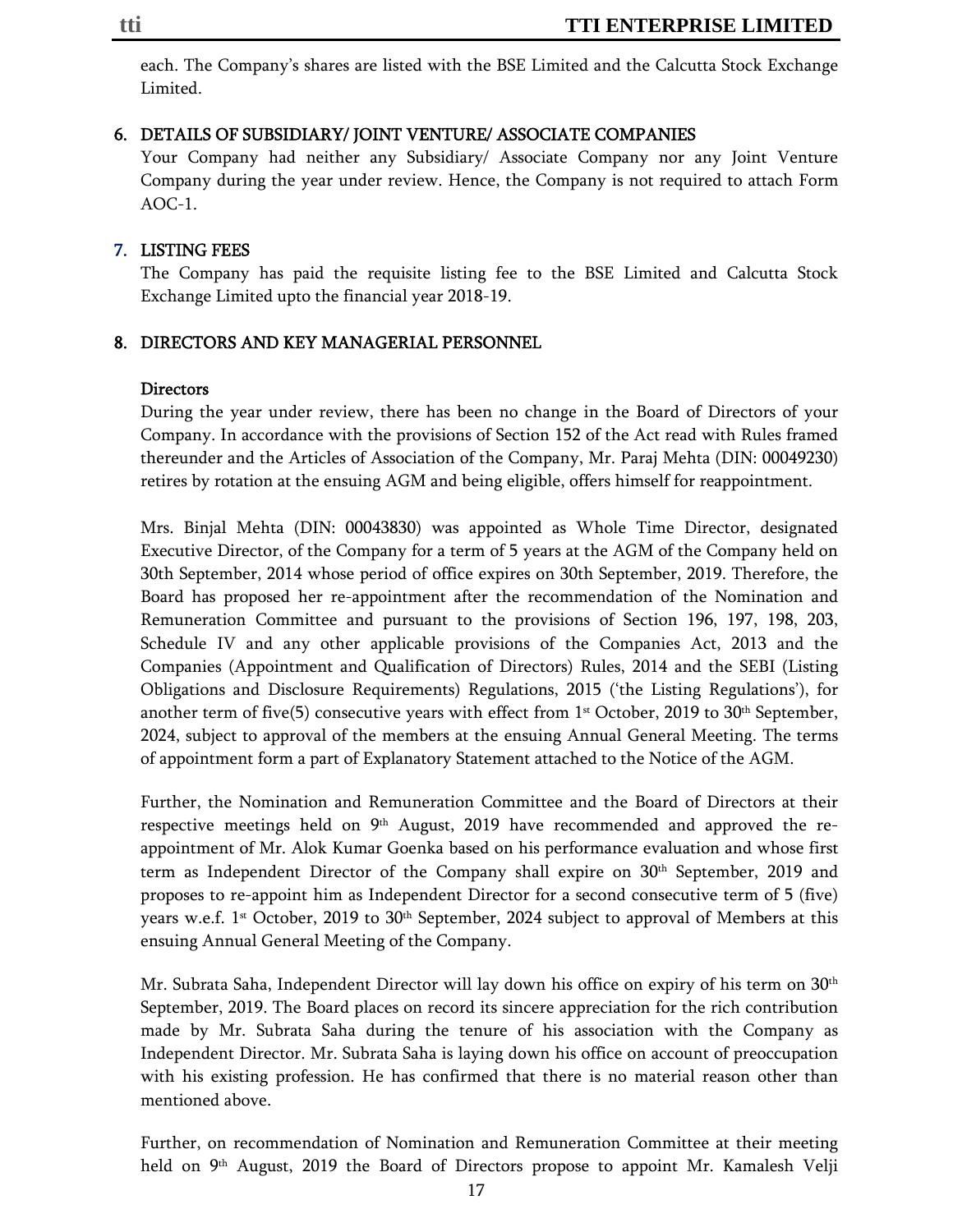Thakkar (DIN: 00977332) as an Independent Director of the Company at the  $38<sup>th</sup>$  Annual General Meeting for a term of 5 years subject to approval of shareholders. His office shall not be liable to retirement by rotation. He has given his consent for appointment and has confirmed that he does not suffer from any disqualifications for appointment.

Brief resume, nature of expertise, details of directorships held in other companies of the above Directors proposed to be appointed / re-appointed, along with their shareholding in the Company, as stipulated under Secretarial Standard 2 and Regulation 36 of the Listing Regulations, is appended as an annexure to the Notice of the Annual General Meeting. All the Directors of the Company have confirmed that they are not disqualified from being appointed as directors in terms of Section 164 of the Companies Act, 2013.

#### Declaration by Independent Directors

Declarations have been received from all the Independent Directors under section 149(7) of the Companies Act, 2013 that they meet the criteria of Independence laid down in Section 149(6) of the Companies Act, 2013 and Regulation 16 of the Listing Regulations. All requisite declarations were placed before the Board.

#### Key Managerial Personnel

Pursuant to the provisions of Sections 2(51) and 203 of the Companies Act, 2013 read with the Companies (Appointment and Remuneration of Managerial Personnel) Rules, 2014 (as amended from time to time), The following executives of your company are whole-time Key Managerial Persons (KMPs) as on March 31, 2019:

| NAME.                  | <b>DESIGNATION</b>                                    |
|------------------------|-------------------------------------------------------|
| Mr. Sumant Kumar Singh | Chief Executive officer (Resigned w.e.f. 31.07.2018)  |
| Ms. Deepika H Doshi    | Chief Executive officer (Appointed w.e.f. 06.08.2018) |
| Ms. Minu Agarwal       | <b>Company Secretary</b>                              |

#### 9. EXTRACT OF ANNUAL RETURN

An extract of the Annual Return as required under Section 92(3) of the Companies Act, 2013 is forming a part of this report in Form MGT-9 as **Annexure I**. The extract of the Annual Return of the Company as required under the Act will be available on the website of the Company at www.ttienterprise.net.

#### 10. BOARD EVALUATION

The annual performance evaluation of the Board, its various committees and individual directors including Independent Directors has been carried out during the year under review, in accordance with the process formulated by the Company in consultation with the Nomination and Remuneration Committee. The Board carries out such evaluation keeping its key focus on the overall functioning and performance.

#### 11. MEETINGS OF THE BOARD

The Board of Directors of the Company met a total of 4 (Four) times during the year under review. Board Meetings were held on 14<sup>th</sup> May, 2018, 6<sup>th</sup> August, 2018, 30<sup>th</sup> October, 2018 and  $31<sup>st</sup>$  January, 2019. The Maximum time gap between any two consecutive meetings did not exceed 120 days.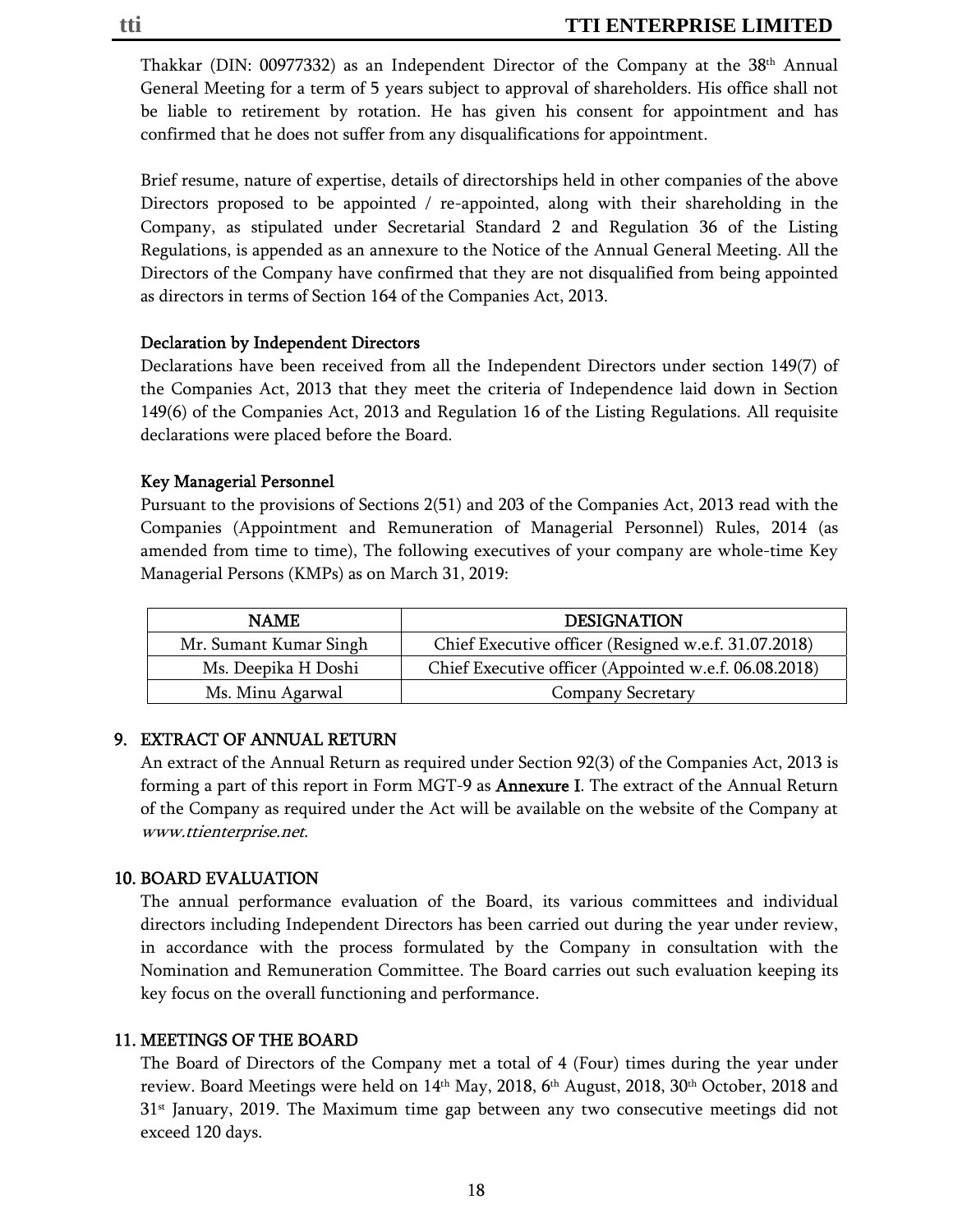#### 12. NOMINATION & REMUNERATION POLICY

The Board has formulated Nomination & Remuneration Policy in accordance with the provisions of Section 178 of the companies Act, 2013 and the Listing Regulations. The policy provides for the directors' appointment and remuneration including criteria for determining qualifications, positive attributes, independence of a director and other matters.

The said policy is available on the Company's website *www.ttienterprise.net* 

#### 13. MANAGERIAL REMUNERATION

Details of the ratio of the remuneration of each director to the median employees' remuneration and other details as required pursuant to the Section 197 (12) of the Companies Act, 2013 read with rule 5(1) of the Companies (Appointment and Remuneration of Managerial Personnel) Rules, 2014 is attached as **Annexure II** and forms part of the Board's Report.

#### Particulars of Employees

None of the employees draws remuneration which is in excess of the limits as prescribed under the said rule 5(2) of the Companies (Appointment and Remuneration of Managerial Personnel) Rules, 2014, thus the statement pursuant to Section 197(12) of the Companies Act 2013 read with rule 5(2) and 5(3) of the Companies (Appointment and Remuneration of Managerial Personnel) Rules, 2014 is not required to be annexed.

#### 14. STATUTORY AUDITORS

In accordance with the provisions of Section 139 of the Companies Act, 2013 read with provisions of the Companies (Audit and Auditors) Rules, 2014 as amended, M/s. Jhawar Vithal & Co., Chartered Accountant were appointed as Statutory Auditors of the Company for a consecutive period of 5 years from the conclusion of the 34th AGM held in the year 2015 until conclusion of the 39th AGM of the Company to be held in the year 2020.

Pursuant to Companies Amendment Act, 2017, enforced on 7th May, 2018 by the Ministry of Corporate Affairs (MCA), the appointment of Statutory Auditors is not required to be ratified at every Annual General Meeting. Also, the Auditors have confirmed that they are not disqualified from continuing as the Auditors of the Company under the provisions of the Act.

#### **15.** AUDITORS' REPORT

The Report of Statutory Auditors does not contain any modification, qualification, reservation or adverse remarks or disclaimer. Also, the Statutory Auditors have not reported any incident of fraud to the Audit Committee of your Company during the year under review.

#### 16. SECRETARIAL AUDITORS AND SECRETARIAL AUDIT REPORT

Your Board has appointed M/s. A. M Bubna & Associates, Practicing Company Secretaries, as the Secretarial Auditors of the Company, to conduct the Secretarial Audit for the financial year ended March 31, 2019 and to submit Secretarial Audit Report in Form No. MR-3. A copy of the Secretarial Audit Report received from M/s. A. M Bubna & Associates, in the prescribed Form No. MR-3 is annexed to this Board's Report and marked as Annexure III.

There is no qualification, reservation or adverse remark made by the Secretarial Auditors in their Secretarial Audit Report for the financial year ended March 31, 2019.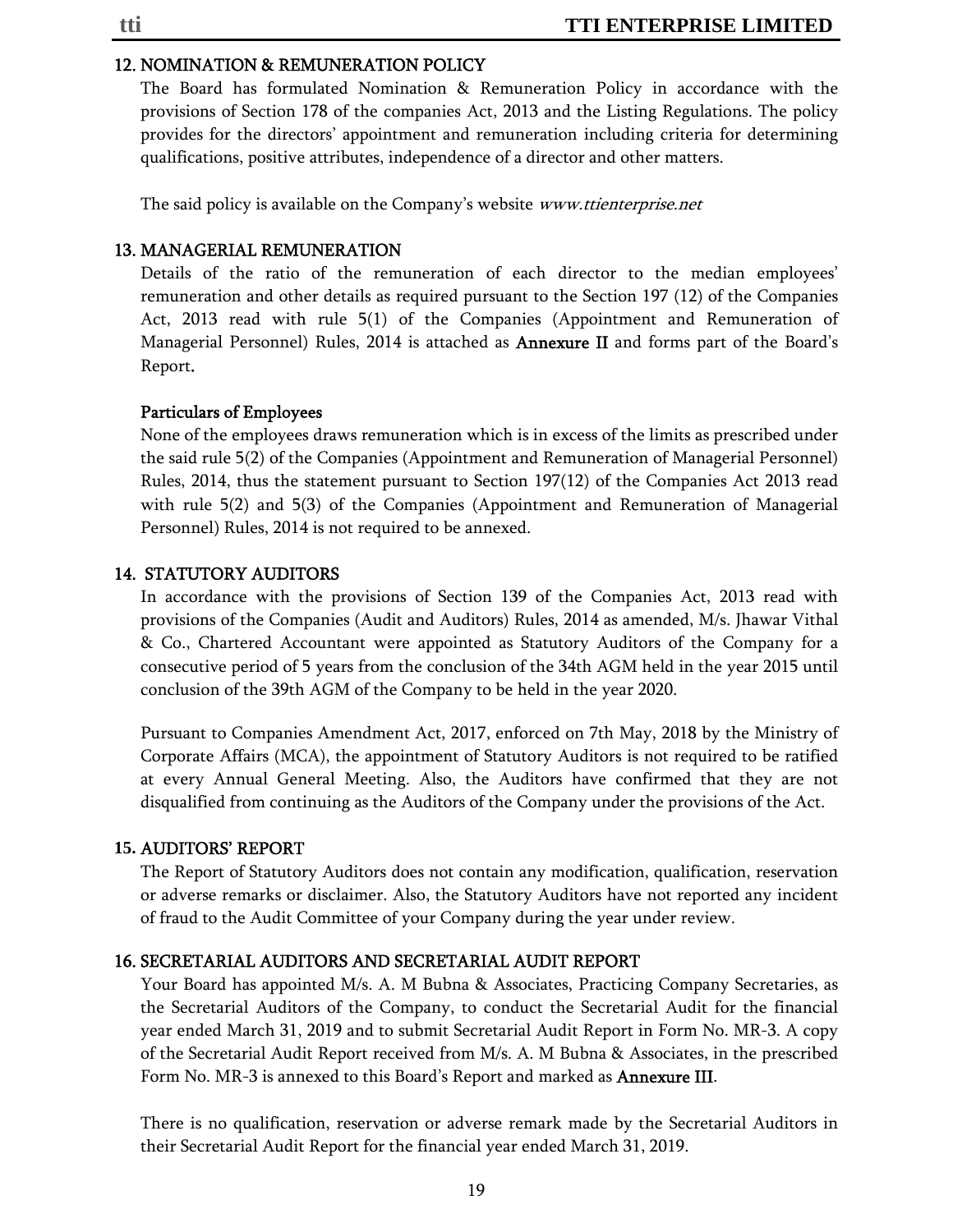#### 17. INTERNAL AUDIT & FINANCIAL CONTROLS

The internal control system of the Company to safeguard its assets is adequately placed. All transactions are properly authorized, recorded and reported to the Management. Moreover, Internal Audit is carried out in a programmed way and follow up action, if required, were promptly undertaken. Adequate financial controls are in place with reference to the financial statements. During the year, such controls were tested and no reportable material weaknesses in the design or operation were observed.

Further, the Audit Committee of your company evaluates and reviews the adequacy and effectiveness of the internal control systems and suggests improvements. The internal audit report are placed before the Audit Committee on quarterly basis and all findings and observation and comments, if any, of the Audit Committee are placed before the board. There stood no adverse finding & reporting by the internal auditor in the internal audit report for the year ended 31st March 2019.

#### 18. VIGIL MECHANISM

The Company has in place a Whistle Blower Policy incorporating the provisions relating to Vigil Mechanism in terms of section 177 of the Companies Act, 2013 and Regulation 22 of the Listing Regulations to report genuine concerns or grievances & to provide adequate safeguards against victimization of persons who may use such mechanism. The said policy is available on your company website and a link to the said policy is http://www.ttienterprise.net/sites/default/files/half-yealy-compliancecertificate/VIGIL%20MECHANISM%20AND%20WHISTLE-BLOWER%20POLICY.pdf.

#### 19. RISK MANAGEMENT POLICY

Your Company has adopted a Risk Management Policy in accordance with the provisions of the Companies Act, 2013 and the Listing Regulations with an objective to formalize the process of identification of potential risk and adopt appropriate risk mitigation measures through a risk management structure. The Risk Management Policy is a step taken by the Company towards strengthening the existing internal controls and updating the same as may be required from time to time. It establishes various level of accountability and overview within the Company, while vesting identified managers with responsibility for each significant risk.

#### 20. RELATED PARTY TRANSACTION

All contracts/ arrangements/transactions with related parties entered by the company during the financial year 2018-19 were at arm's length basis and in the ordinary course of business and are in compliance with the applicable provision of the Companies Act 2013 and the Listing Regulations. There were no materially significant related party transactions made by the company with Promoters, Directors, KMPs or other designated person which may have a potential conflict with the interest of the company at large. Members may refer to the notes to the financial statements for details of related party transactions. Prior omnibus approval of the Audit Committee is obtained for the transactions which were foreseen and of repetitive nature. The details of the related party transactions undertaken during a particular quarter are placed at the meeting of the Audit Committee held in the succeeding quarter.

Details of such transactions are given in the accompanying financial statements. Disclosures of the Related Party Transactions in Form AOC-2 as required under Section 134(3) of the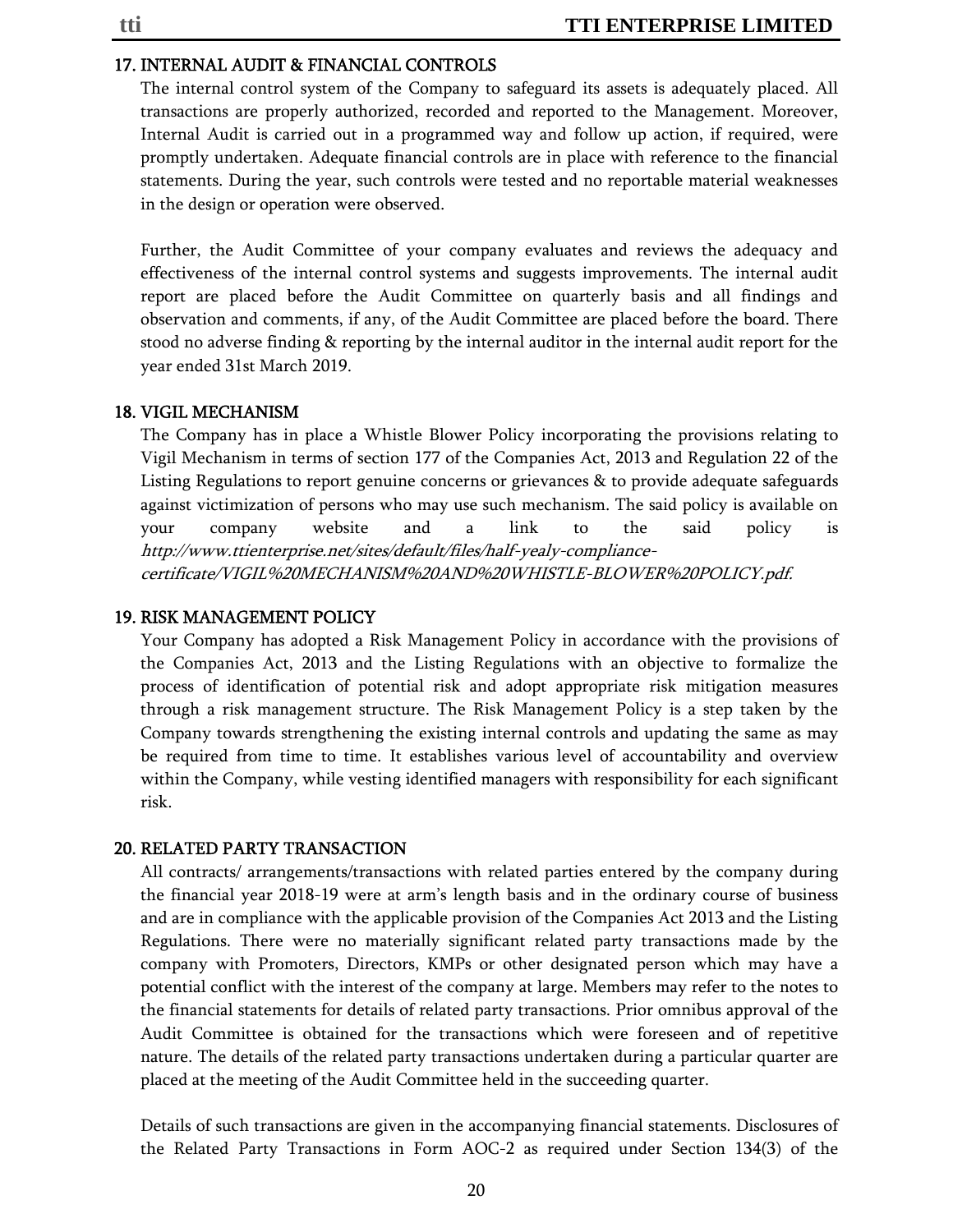Companies Act, 2013 read with Rule 8 of Companies (Accounts) Rules 2014 is attached as Annexure IV.

#### 21. MATERIAL CHANGES AND COMMITMENTS

There were also no material changes and commitments affecting the financial position of the Company which have occurred between the end of the financial year of the Company to which the financial statements relate and the date of the report.

#### 22. DISCLOSURE IN TERMS OF SEXUAL HARASSMENT OF WOMEN AT WORKPLACE (PREVENTION, PROHIBITION AND REDRESSAL)ACT, 2013

The company has in place a policy on Prevention, Prohibition and Redressal of Sexual Harassment and Non discrimination at Workplace as required under the Sexual Harassment of Women at Workplace (Prevention, Prohibition and Redressal) Act, 2013. All employees (permanent, temporary, contractual and trainees) are covered under this policy. During the year under review, there were no cases filed and no complaints have been received pursuant to the provisions of Sexual Harassment of Women at Workplace (Prevention, Prohibition and Redressal) Act, 2013.

#### 23. CORPORATE GOVERNANCE REPORT AND CERTIFICATE

In continuance of commitment to maintaining the highest standards of Corporate Governance and ensuring adherence to the Corporate Governance requirements as set out by SEBI, and as required under Regulation 34(3) read with Schedule V of the Listing Regulation, the Corporate Governance Report of your Company for the financial year ended March 31, 2019 forms part of this Report. The Code of Conduct compliance Certificate from the Whole time Director, Corporate Governance Compliance Certificate from the Whole-time Director & Chief Financial Officer of the Company and a Certificate from the Auditors of your company confirming compliance with the requirements of Corporate Governance, forms part of the Corporate Governance Section of this Annual Report.

#### 24. MANAGEMENT DISCUSSION AND ANALYSIS

The Management Discussion and Analysis Report on the operations of the Company, as required under the Listing Regulations is provided in a separate section and forms an integral part of this Report.

#### 25. MAINTENANCE OF COST RECORDS

The Maintenance of Cost Records as specified by the Central Government under Section 148(1) of the Companies Act, 2013 is not required as the Company is a Non-Banking Financial Company.

#### 26. OTHERS DISCLOSURES/REPORT

Your Directors state that no disclosure or reporting is required in respect of the following items as there were no transactions on these items during the year under review:

a) Details relating to deposits as required under Chapter V of the Companies Act, 2013.

b) Issue of Equity shares (Including Sweat Equity Shares) and ESOPs and shares with differential voting rights.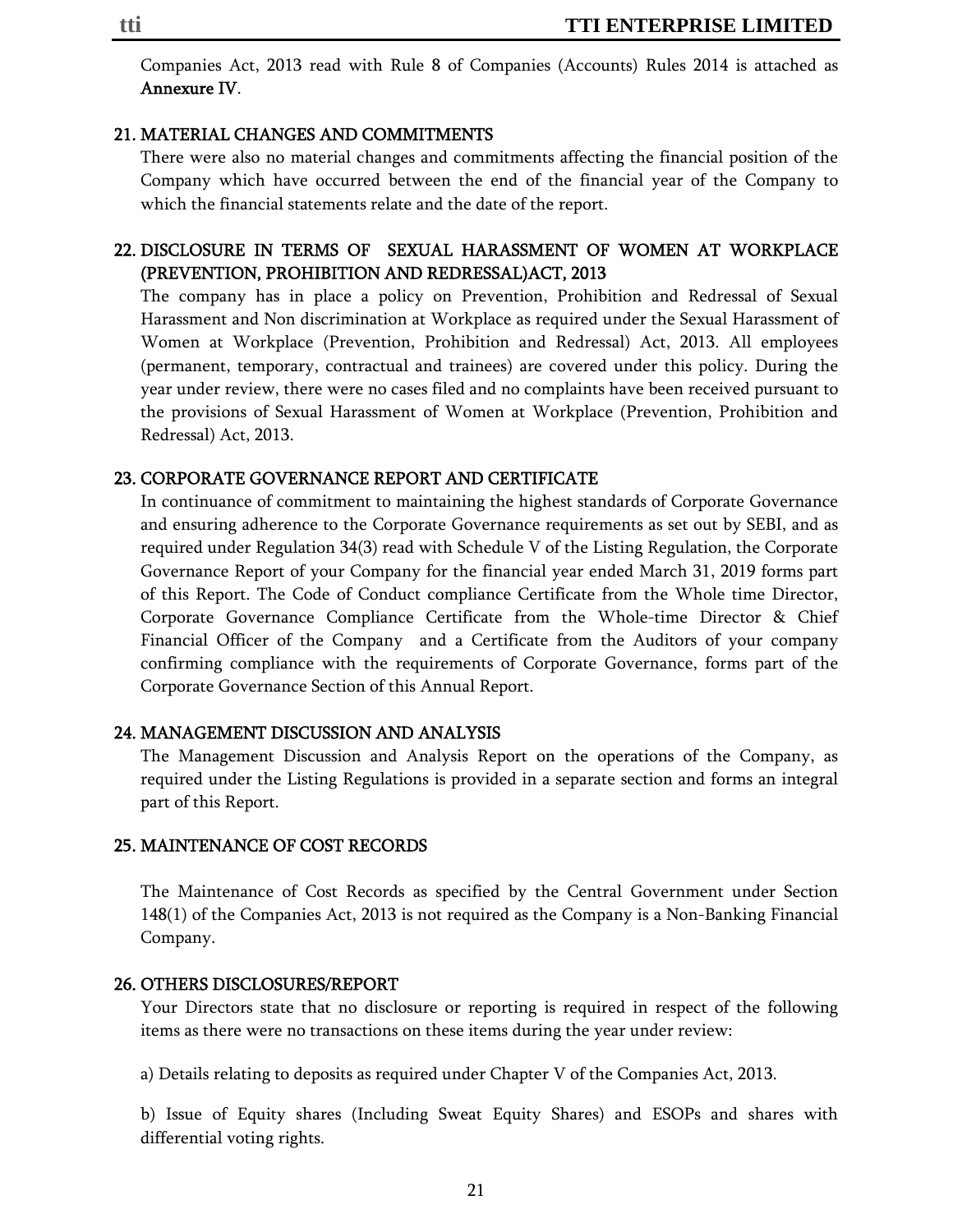c) Risk Management Committee is not applicable to the Company as it does not fall within the criteria.

d) No significant or material orders were passed by the Regulators or Courts or Tribunals which impact the going concern status and Company's operation in future.

e) Your Company being a Non Banking Finance Company registered with RBI, having the principal business of providing loans is exempted from the provisions of Section 186 of the Companies Act 2013, to the extent of providing loans, giving guarantee and providing security in connection with the loan. Therefore, particulars of Loans, Guarantee or Investments under section 186 are not required to be disclosed by the Company.

f) Conservation of energy, technology absorption and foreign exchange earnings and out go is Nil, as the company does not have any amount relating to conservation of energy or technology absorption.

g) Corporate Social Responsibility Committee is not applicable to the Company as it does not fall within the criteria as provided under Section 135 of the Companies Act, 2013.

h) The Company has not declared any dividend till date so there is no fund lying unpaid or unclaimed for a period of seven years. Therefore there were no funds which were required to be transferred to Investor Education and Protection Fund (IEPF).

#### 27. HUMAN RESOURCES

Your Company strives to attract, retain and develop talent. It takes pride in the commitment, competence and dedication of its employees in all areas of the business. A number of programs that provide focused people attention are undertaken by the Company from time to time.

#### 28. DIRECTORS' RESPONSIBILITY STATEMENT

In terms of provisions of section 134(5) of the Companies Act, 2013, the board of directors, to the best of their knowledge and ability confirm that:

- (a) In the preparation of the annual accounts, the applicable accounting standards have been followed and there are no material departures;
- (b) The directors have selected such accounting policies and applied them consistently and made judgments and estimates that are reasonable and prudent so as to give a true and fair view of the state of affairs of the Company at the end of the financial year  $31<sup>st</sup>$  March, 2019 and of the profit of the Company for that period and cash flow statement of the Company for the year ended on that date;
- (c) The directors have taken proper and sufficient care for the maintenance of adequate accounting records in accordance with the provisions of the Companies Act, 2013 for safeguarding the assets of the company and for preventing and detecting fraud and other irregularities;
- (d) The directors have prepared the annual accounts on a going concern basis;
- (e) The directors, have laid down internal financial controls to be followed by the company and that such internal financial controls are adequate and are operating effectively;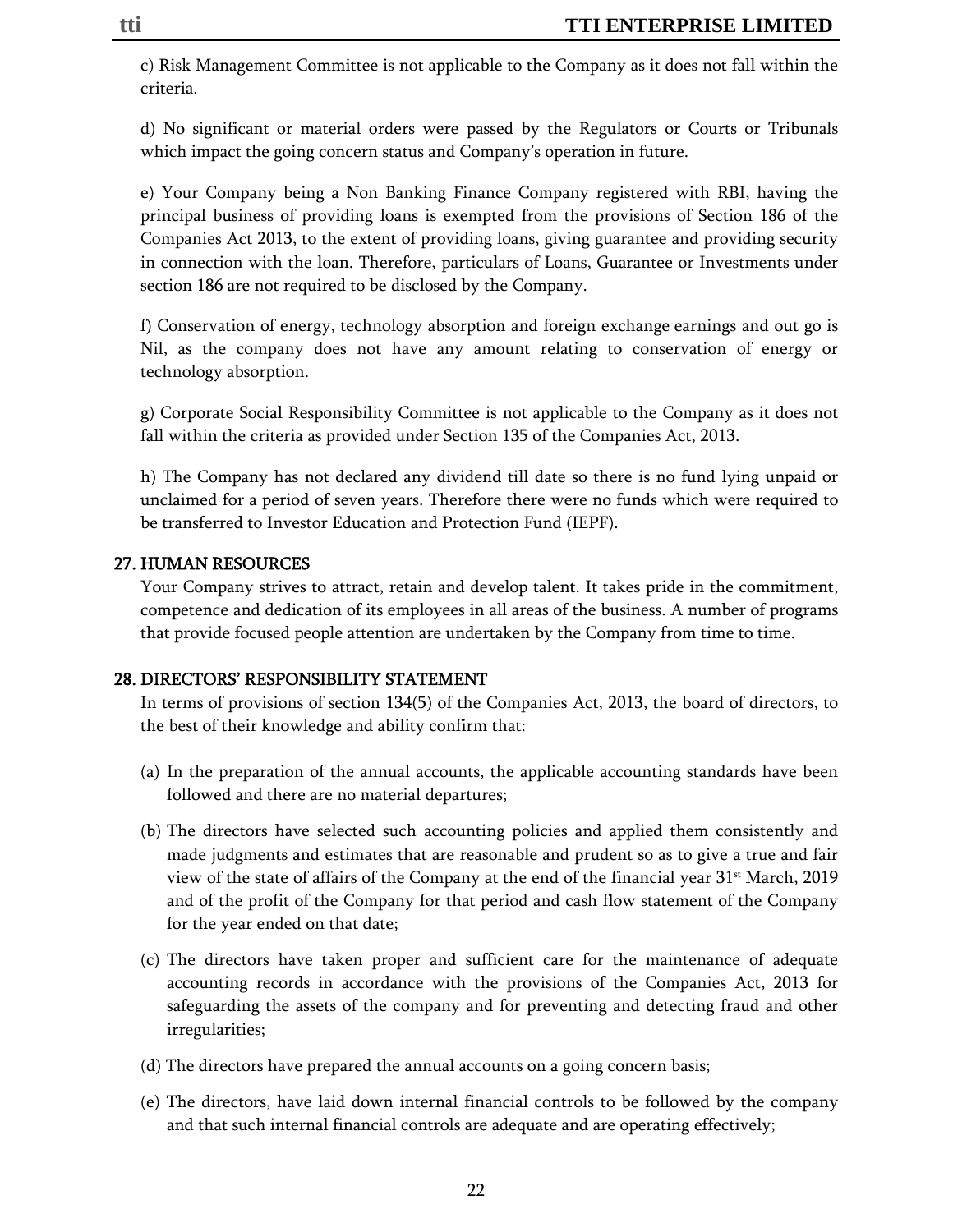(f) The directors have devised proper systems to ensure compliance with the provisions of all applicable laws and that such systems are adequate and operating effectively.

#### 29. RBI GUIDELINES

The Company continues to comply with all the requirements prescribed by the Reserve Bank of India from time to time.

#### **30.** ACKNOWLEDGEMENT

The Directors thank the dealers and bankers for their continued support and assistance.

The Board wishes to place on record its sincere appreciation for the continued assistance, support and cooperation extended to your Company by its employees.

The Directors specially thank the shareholders for their continued faith in the Company.

#### For and on behalf of the Board of Directors For TTI ENTERPRISE LIMITED

Binjal Mehta Paraj Mehta Subrata Saha Whole-time Director Director Director DIN: 00043830 DIN: 00049230 DIN: 00959921

Place: Kolkata Date: August 09, 2019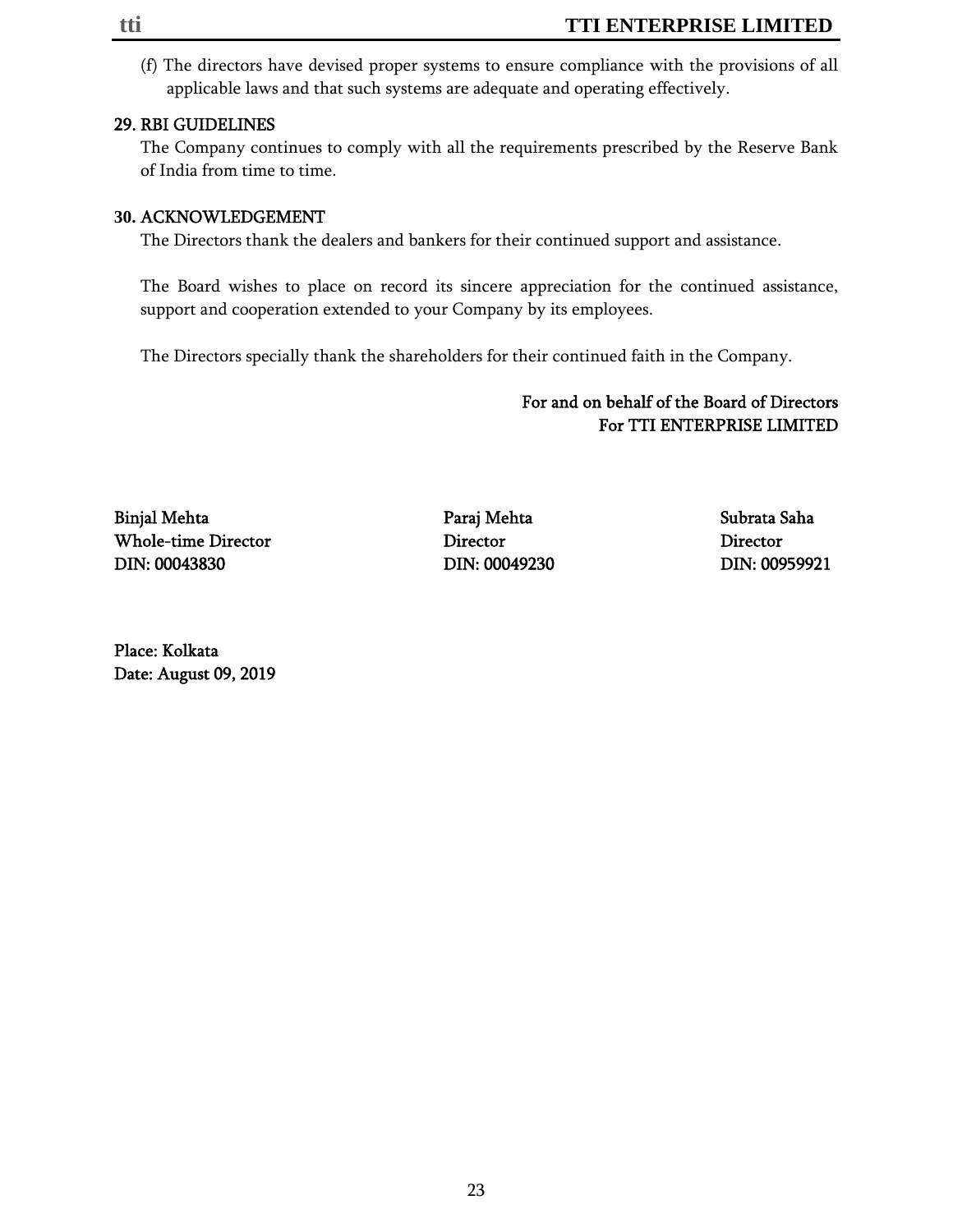#### ANNEXURE-I FORM NO. MGT 9 EXTRACT OF ANNUAL RETURN as on financial year ended 31.03.2019 Pursuant to Section 92 (3) of the Companies Act, 2013 and Rule 12(1) of the Companies (Management & Administration ) Rules, 2014

#### I REGISTRATION & OTHER DETAILS:

|                 | CIN                                  | L67120WB1981PLC033771                                                                  |
|-----------------|--------------------------------------|----------------------------------------------------------------------------------------|
| 11              | <b>Registration Date</b>             | 12/06/1981                                                                             |
| iii             | Name of the Company                  | TTI ENTERPRISE LIMITED                                                                 |
| iv              | Category/Sub-category of the Company | <b>NBFC</b>                                                                            |
| V               | Address of the Registered office     | 1, R.N.MUKHERJEE ROAD, MARTIN BURN HOUSE, 4TH<br>FLOOR, SUITE NO.22,<br>KOLKATA-700001 |
| $\rm{vi}$       | <b>Contact Details</b>               | $(033)$ 2210-9197                                                                      |
|                 |                                      |                                                                                        |
| vii             | Email Address                        | tti1711@gmail.com                                                                      |
| viii            | Website                              | www.ttienterprise.net                                                                  |
| $\overline{1}X$ | Whether listed company               | Yes                                                                                    |

#### II PRINCIPAL BUSINESS ACTIVITIES OF THE COMPANY

All the business activities contributing 10% or more of the total turnover of the company shall be stated:-

| <b>SL</b> | Name & Description of main | NIC Code of the                  | % to total turnover |
|-----------|----------------------------|----------------------------------|---------------------|
| No        | products/services          | Product /service                 | of the company      |
|           |                            | <b>SECTION K - FINANCIAL AND</b> |                     |
|           |                            | <b>INSURANCE</b>                 |                     |
|           |                            | ACTIVITIES, DIVISION 64 -        |                     |
|           | Loan & Advances            | <b>FINANCIAL SERVICE</b>         | 100.00%             |
|           |                            | <b>ACTIVITIES, EXCEPT</b>        |                     |
|           |                            | <b>INSURANCE AND PENSION</b>     |                     |
|           |                            | <b>FUNDING</b>                   |                     |

#### III PARTICULARS OF HOLDING , SUBSIDIARY & ASSOCIATE COMPANIES

| Sl. |                             |         | HOLDING/         | % OF          | <b>APPLICA-</b> |
|-----|-----------------------------|---------|------------------|---------------|-----------------|
|     | Name Address of the Company | CIN/GLN | SUBSIDIARY/      | <b>SHARES</b> | BLE             |
| No. |                             |         | <b>ASSOCIATE</b> | HELD          | <b>SECTION</b>  |
|     |                             | NIL     |                  |               |                 |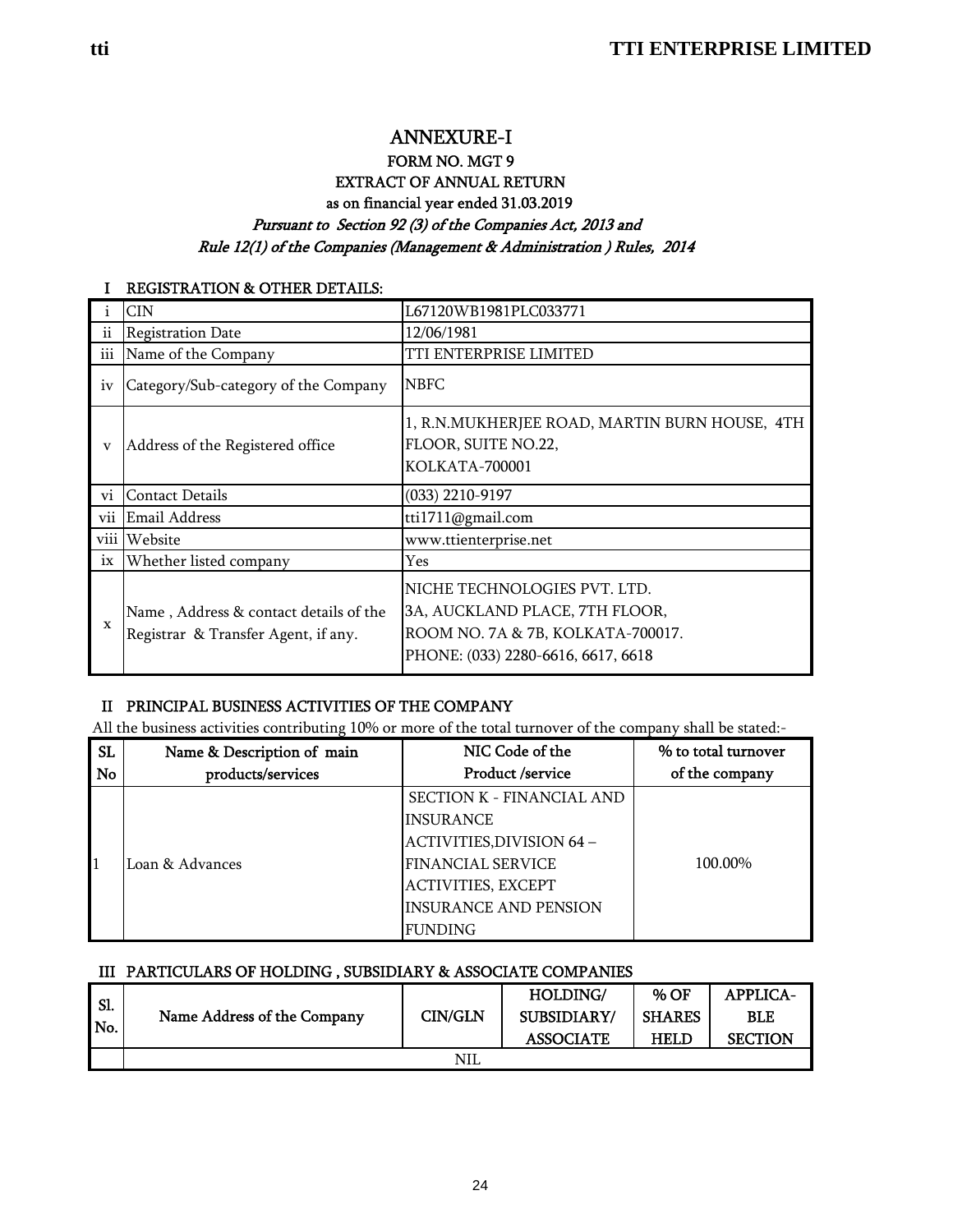## IV. SHARE HOLDING PATTERN (Equity Share Capital Breakup as percentage of Total Equity)

#### i) Category-wise Share Holding

|           | <b>Category of Shareholders</b>                                                                                                                                                                                                | No. of Shares held at the beginning of the year<br>No. of Shares held at the end of the year |                              |                               |                             | % Change                  |                              |                           |                             |                    |
|-----------|--------------------------------------------------------------------------------------------------------------------------------------------------------------------------------------------------------------------------------|----------------------------------------------------------------------------------------------|------------------------------|-------------------------------|-----------------------------|---------------------------|------------------------------|---------------------------|-----------------------------|--------------------|
|           |                                                                                                                                                                                                                                | Demat                                                                                        | Physical                     | Total                         | % of Total<br><b>Shares</b> | Demat                     | Physical                     | <b>Total</b>              | % of Total<br><b>Shares</b> | during the<br>year |
| A.        | <b>PROMOTERS</b>                                                                                                                                                                                                               |                                                                                              |                              |                               |                             |                           |                              |                           |                             |                    |
| (1)       | Indian                                                                                                                                                                                                                         |                                                                                              |                              |                               |                             |                           |                              |                           |                             |                    |
|           | a) Individual / HUF                                                                                                                                                                                                            | 355,175                                                                                      | $\pmb{0}$                    | 355,175                       | 1.398                       | 355,175                   | $\mathbf{0}$                 | 355,175                   | 1.398                       | 0.000              |
|           | b) Central Government                                                                                                                                                                                                          |                                                                                              |                              |                               |                             |                           |                              |                           |                             |                    |
|           | c) State Government                                                                                                                                                                                                            |                                                                                              |                              |                               |                             |                           |                              |                           |                             |                    |
|           | d) Bodies Corporate                                                                                                                                                                                                            | 5,615,000                                                                                    | $\boldsymbol{0}$             | 5,615,000                     | 22.102                      | 5,615,000                 | $\boldsymbol{0}$             | 5,615,000                 | 22.102                      | 0.000              |
|           | e) Banks / Financial Institutions                                                                                                                                                                                              |                                                                                              |                              |                               |                             |                           |                              |                           |                             |                    |
|           | f) Any Other                                                                                                                                                                                                                   |                                                                                              |                              |                               |                             |                           |                              |                           |                             |                    |
|           | Sub-total $(A)(1)$                                                                                                                                                                                                             | 5,970,175                                                                                    | $\boldsymbol{0}$             | 5,970,175                     | 23.501                      | 5,970,175                 | $\boldsymbol{0}$             | 5,970,175                 | 23.501                      | 0.000              |
| (2)       | Foreign<br>a) NRIs - Individuals<br>b) Other - Individuals<br>c) Bodies Corporate<br>d) Banks / Financial Institutions<br>e) Any Other<br>Sub-total $(A)(2)$<br><b>Total Shareholding of Promoter</b><br>$(A) = (A)(1)+(A)(2)$ | $\boldsymbol{0}$<br>5,970,175                                                                | $\boldsymbol{0}$<br>$\bf{0}$ | $\boldsymbol{0}$<br>5,970,175 | 0.000<br>23.501             | $\mathbf{0}$<br>5,970,175 | $\boldsymbol{0}$<br>$\bf{0}$ | $\mathbf{0}$<br>5,970,175 | 0.000<br>23.501             | 0.000<br>0.000     |
| B.<br>(1) | PUBLIC SHAREHOLDING<br>Institutions                                                                                                                                                                                            |                                                                                              |                              |                               |                             |                           |                              |                           |                             |                    |
|           | a) Mutual Funds                                                                                                                                                                                                                |                                                                                              |                              |                               |                             |                           |                              |                           |                             |                    |
|           | b) Banks / Financial Institutions                                                                                                                                                                                              |                                                                                              |                              |                               |                             |                           |                              |                           |                             |                    |
|           | c) Central Governments                                                                                                                                                                                                         |                                                                                              |                              |                               |                             |                           |                              |                           |                             |                    |
|           | d) State Governments<br>e) Venture Capital Funds                                                                                                                                                                               |                                                                                              |                              |                               |                             |                           |                              |                           |                             |                    |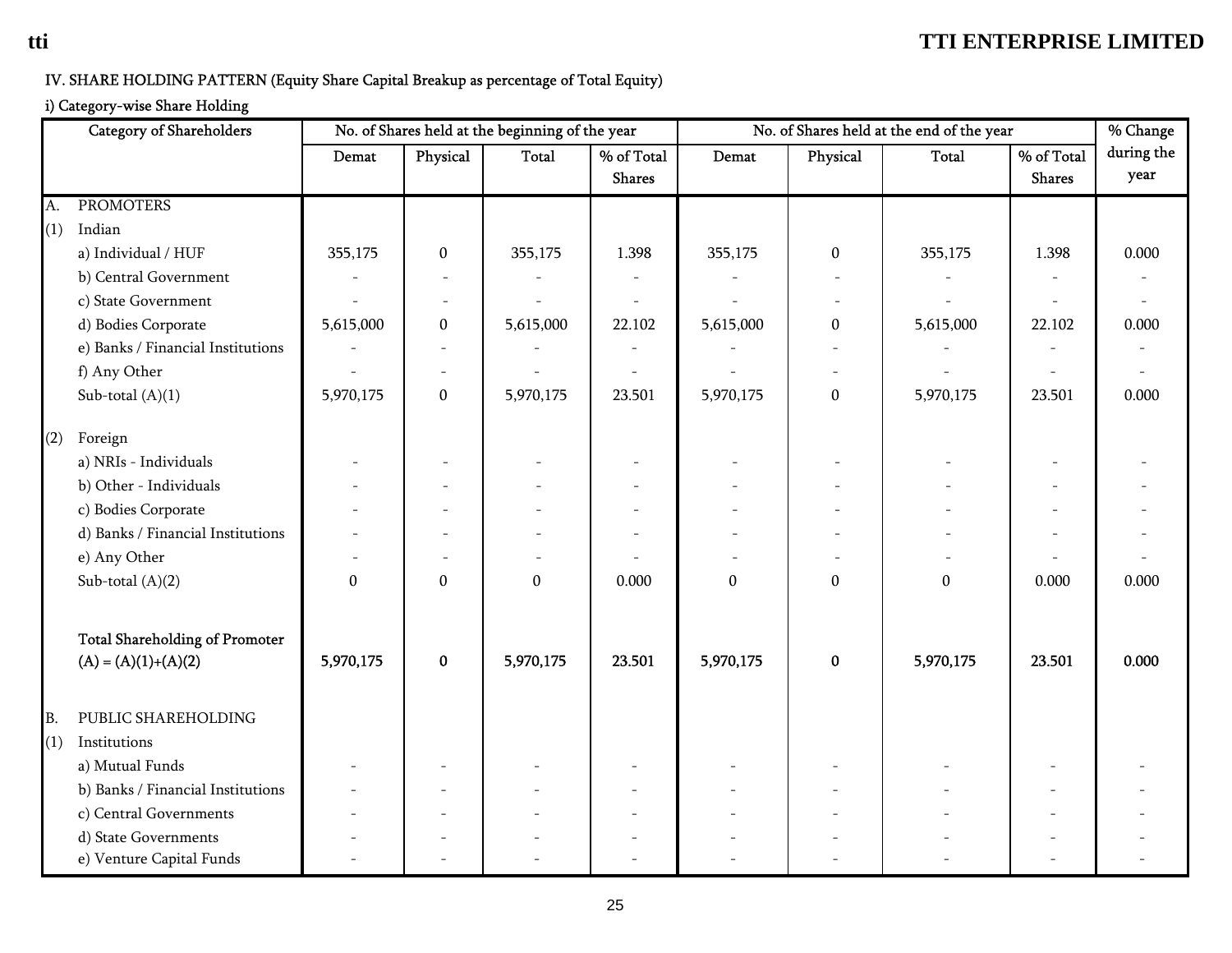| tti |                                    |              |                          |                  |                          |              |                          |              |                          | TTI ENTERPRISE LIMITED |
|-----|------------------------------------|--------------|--------------------------|------------------|--------------------------|--------------|--------------------------|--------------|--------------------------|------------------------|
|     | f) Insurance Companies             |              |                          |                  |                          |              |                          |              |                          |                        |
|     | g) Foreign Institutional Investors |              |                          |                  |                          |              |                          |              |                          |                        |
|     | (FII)                              |              | $\overline{\phantom{a}}$ |                  | $\overline{\phantom{a}}$ |              |                          |              |                          |                        |
|     | h) Foreign Venture Capital Funds   |              |                          |                  |                          |              |                          |              |                          |                        |
|     | i) Others (Specify)                |              |                          |                  |                          |              |                          |              |                          |                        |
|     | Sub-total $(B)(1)$                 | $\mathbf{0}$ | $\pmb{0}$                | $\boldsymbol{0}$ | 0.000                    | $\mathbf{0}$ | $\mathbf{0}$             | $\mathbf{0}$ | 0.000                    | 0.000                  |
| (2) | Non-Institutions                   |              |                          |                  |                          |              |                          |              |                          |                        |
|     | a) Bodies Corporate                |              |                          |                  |                          |              |                          |              |                          |                        |
|     | i) Indian                          | 16,740,736   | $\boldsymbol{0}$         | 16,740,736       | 65.897                   | 16,606,899   | $\boldsymbol{0}$         | 16,606,899   | 65.370                   | $-0.527$               |
|     | ii) Overseas                       |              |                          |                  |                          |              |                          |              |                          |                        |
|     | b) Individuals                     |              |                          |                  |                          |              |                          |              |                          |                        |
|     | i) Individual shareholders         |              |                          |                  |                          |              |                          |              |                          |                        |
|     | holding nominal share capital      |              |                          |                  |                          |              |                          |              |                          |                        |
|     | upto Rs 1 lakh                     | 1,369,055    | 45245                    | 1,414,300        | 5.567                    | 1,380,414    | 45245                    | 1,425,659    | 5.612                    | 0.045                  |
|     | ii) Individual shareholders        |              |                          |                  |                          |              |                          |              |                          |                        |
|     | holding nominal share capital in   |              |                          |                  |                          |              |                          |              |                          |                        |
|     | excess of Rs 1 lakh                | 1,013,947    | $\boldsymbol{0}$         | 1,013,947        | 3.991                    | 1,330,583    | $\mathbf{0}$             | 1,330,583    | 5.238                    | 1.247                  |
|     | c) Others Specify                  |              |                          |                  |                          |              |                          |              |                          |                        |
|     | 1. NRI                             | 59,424       | $\pmb{0}$                | 59,424           | 0.234                    | 59,574       | $\boldsymbol{0}$         | 59,574       | 0.235                    | 0.001                  |
|     | 2. Overseas Corporate Bodies       |              | $\overline{\phantom{a}}$ |                  |                          |              |                          |              | $\overline{\phantom{a}}$ |                        |
|     | 3. Foreign Nationals               |              | $\overline{\phantom{a}}$ |                  |                          |              | $\overline{\phantom{a}}$ |              |                          |                        |
|     | 4. Clearing Members                | 205,840      | $\boldsymbol{0}$         | 205,840          | 0.810                    | 11,532       | $\boldsymbol{0}$         | 11,532       | 0.045                    | $-0.765$               |
|     | 5. Trusts                          |              | $\overline{\phantom{a}}$ |                  |                          |              |                          |              |                          |                        |
|     | 6. Foreign Bodies - D.R.           |              |                          |                  |                          |              |                          |              |                          |                        |
|     | Sub-total $(B)(2)$                 | 19,389,002   | 45,245                   | 19,434,247       | 76.499                   | 19,389,002   | 45245                    | 19,434,247   | 76.499                   | 0.000                  |
|     | Total Public Shareholding $(B)$ =  |              |                          |                  |                          |              |                          |              |                          |                        |
|     | $(B)(1)+(B)(2)$                    | 19,389,002   | 45,245                   | 19,434,247       | 76.499                   | 19,389,002   | 45245                    | 19,434,247   | 76.499                   | 0.000                  |
|     | Shares held by Custodian for       |              |                          |                  |                          |              |                          |              |                          |                        |
| C.  | GDRs & ADRs                        |              |                          |                  |                          |              |                          |              |                          |                        |
|     | <b>GRAND TOTAL (A+B+C)</b>         | 25,359,177   | 45,245                   | 25,404,422       | 100.000                  | 25,359,177   | 45245                    | 25,404,422   | 100.000                  | 0.000                  |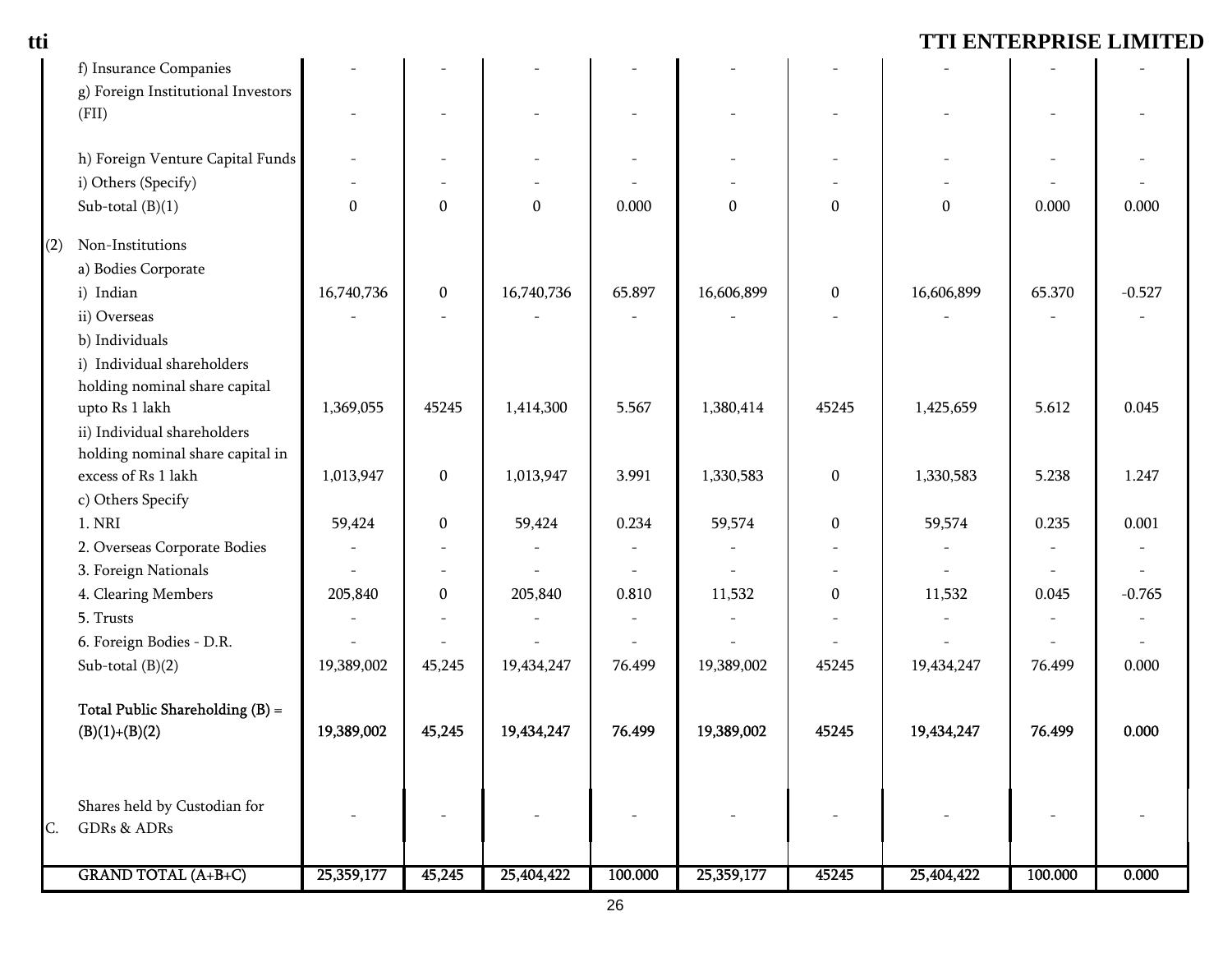## ii) Shareholding of Promoters

|                | <b>Shareholder's Name</b>      | Shareholding at the beginning of the year |               |                 | Shareholding at the end of the year | % of change in |             |                 |
|----------------|--------------------------------|-------------------------------------------|---------------|-----------------|-------------------------------------|----------------|-------------|-----------------|
|                |                                |                                           |               |                 |                                     |                |             | shareholding    |
|                |                                | No. of Shares                             | % of total    | % of Shares     | No. of Shares                       | % of total     | % of Shares | during the year |
|                |                                |                                           | shares of the | Pledged/        |                                     | shares of the  | Pledged/    |                 |
| ISI No.        |                                |                                           | company       | encumbered      |                                     | company        | encumbered  |                 |
|                |                                |                                           |               | to total shares |                                     |                | to total    |                 |
|                |                                |                                           |               |                 |                                     |                | shares      |                 |
|                |                                |                                           |               |                 |                                     |                |             |                 |
|                | <b>BINJAL MEHTA</b>            | 92,390                                    | 0.364         | 0.000           | 92,390                              | 0.364          | 0.000       | 0.000           |
| $\overline{2}$ | <b>IRAWATI ENTERPRISES LLP</b> | 2,200,000                                 | 8.660         | 0.000           | 2,200,000                           | 8.660          | 0.000       | 0.000           |
| 3              | <b>JITENDRA KUMAR MEHTA</b>    | 52,000                                    | 0.205         | 0.000           | 52,000                              | 0.205          | 0.000       | 0.000           |
| 4              | MEGHNATH WEALTH CREATORS LLP   | 1,000,000                                 | 3.936         | 0.000           | 1,000,000                           | 3.936          | 0.000       | 0.000           |
| 5.             | PARAJ MEHTA (HUF)              | 131,275                                   | 0.517         | 0.000           | 131,275                             | 0.517          | 0.000       | 0.000           |
| 6              | PARAJ MEHTA                    | 79,510                                    | 0.313         | 0.000           | 79,510                              | 0.313          | 0.000       | 0.000           |
|                | VAIKUNDAM ADVISORS LLP         | 2,415,000                                 | 9.506         | 0.000           | 2,415,000                           | 9.506          | 0.000       | 0.000           |
|                | TOTAL                          | 5,970,175                                 | 23.501        | 0.000           | 5,970,175                           | 23.501         | 0.000       | 0.000           |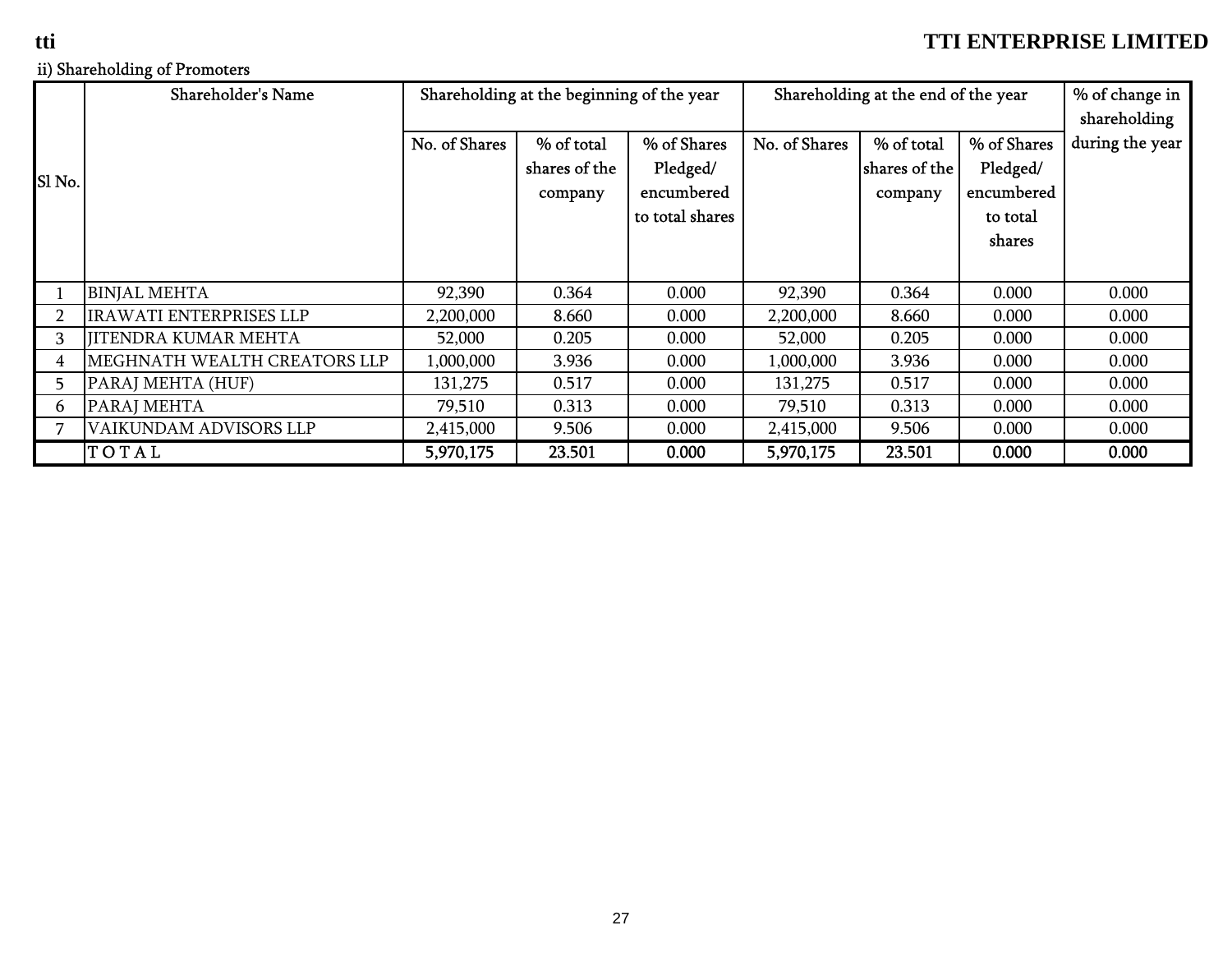iii) Change in Promoter's Shareholding

| SI             | Name                           | Shareholding at the<br>beginning of the year |                              | <b>Cumulative Shareholding</b><br>during the year |               |
|----------------|--------------------------------|----------------------------------------------|------------------------------|---------------------------------------------------|---------------|
| No.            |                                |                                              | % of total                   |                                                   | % of total    |
|                |                                | No. of                                       | shares of the                | No. of shares                                     | shares of the |
|                |                                | shares                                       | company                      |                                                   | company       |
|                |                                |                                              |                              |                                                   |               |
| $\mathbf{1}$   | <b>BINJAL MEHTA</b>            |                                              |                              |                                                   |               |
|                | a) At the Begining of the Year | 92,390                                       | 0.364                        |                                                   |               |
|                | b) Changes during the year     |                                              | [NO CHANGES DURING THE YEAR] |                                                   |               |
|                | c) At the End of the Year      |                                              |                              | 92,390                                            | 0.364         |
|                |                                |                                              |                              |                                                   |               |
| $\overline{2}$ | <b>IRAWATI ENTERPRISES LLP</b> |                                              |                              |                                                   |               |
|                | a) At the Begining of the Year | 2,200,000                                    | 8.660                        |                                                   |               |
|                | b) Changes during the year     |                                              | [NO CHANGES DURING THE YEAR] |                                                   |               |
|                | c) At the End of the Year      |                                              |                              | 2,200,000                                         | 8.660         |
|                |                                |                                              |                              |                                                   |               |
| 3              | <b>JITENDRA KUMAR MEHTA</b>    |                                              |                              |                                                   |               |
|                | a) At the Begining of the Year | 52,000                                       | 0.205                        |                                                   |               |
|                | b) Changes during the year     |                                              | [NO CHANGES DURING THE YEAR] |                                                   |               |
|                | c) At the End of the Year      |                                              |                              | 52,000                                            | 0.205         |
|                |                                |                                              |                              |                                                   |               |
| 4              | MEGHNATH WEALTH CREATORS LLP   |                                              |                              |                                                   |               |
|                | a) At the Begining of the Year | 1,000,000                                    | 3.936                        |                                                   |               |
|                | b) Changes during the year     |                                              | [NO CHANGES DURING THE YEAR] |                                                   |               |
|                | c) At the End of the Year      |                                              |                              | 1,000,000                                         | 3.936         |
|                |                                |                                              |                              |                                                   |               |
| 5              | PARAJ MEHTA (HUF)              |                                              |                              |                                                   |               |
|                | a) At the Begining of the Year | 131,275                                      | 0.517                        |                                                   |               |
|                | b) Changes during the year     |                                              | [NO CHANGES DURING THE YEAR] |                                                   |               |
|                | c) At the End of the Year      |                                              |                              | 131,275                                           | 0.517         |
| 6              | PARAJ MEHTA                    |                                              |                              |                                                   |               |
|                | a) At the Begining of the Year | 79,510                                       | 0.313                        |                                                   |               |
|                | b) Changes during the year     |                                              | [NO CHANGES DURING THE YEAR] |                                                   |               |
|                | c) At the End of the Year      |                                              |                              | 79,510                                            | 0.313         |
|                |                                |                                              |                              |                                                   |               |
| 7              | VAIKUNDAM ADVISORS LLP         |                                              |                              |                                                   |               |
|                | a) At the Begining of the Year | 2,415,000                                    | 9.506                        |                                                   |               |
|                | b) Changes during the year     |                                              | [NO CHANGES DURING THE YEAR] |                                                   |               |
|                | c) At the End of the Year      |                                              |                              | 2,415,000                                         | 9.506         |
|                |                                |                                              |                              |                                                   |               |
|                | TOTAL                          | 5,970,175                                    | 23.501                       | 5,970,175                                         | 23.501        |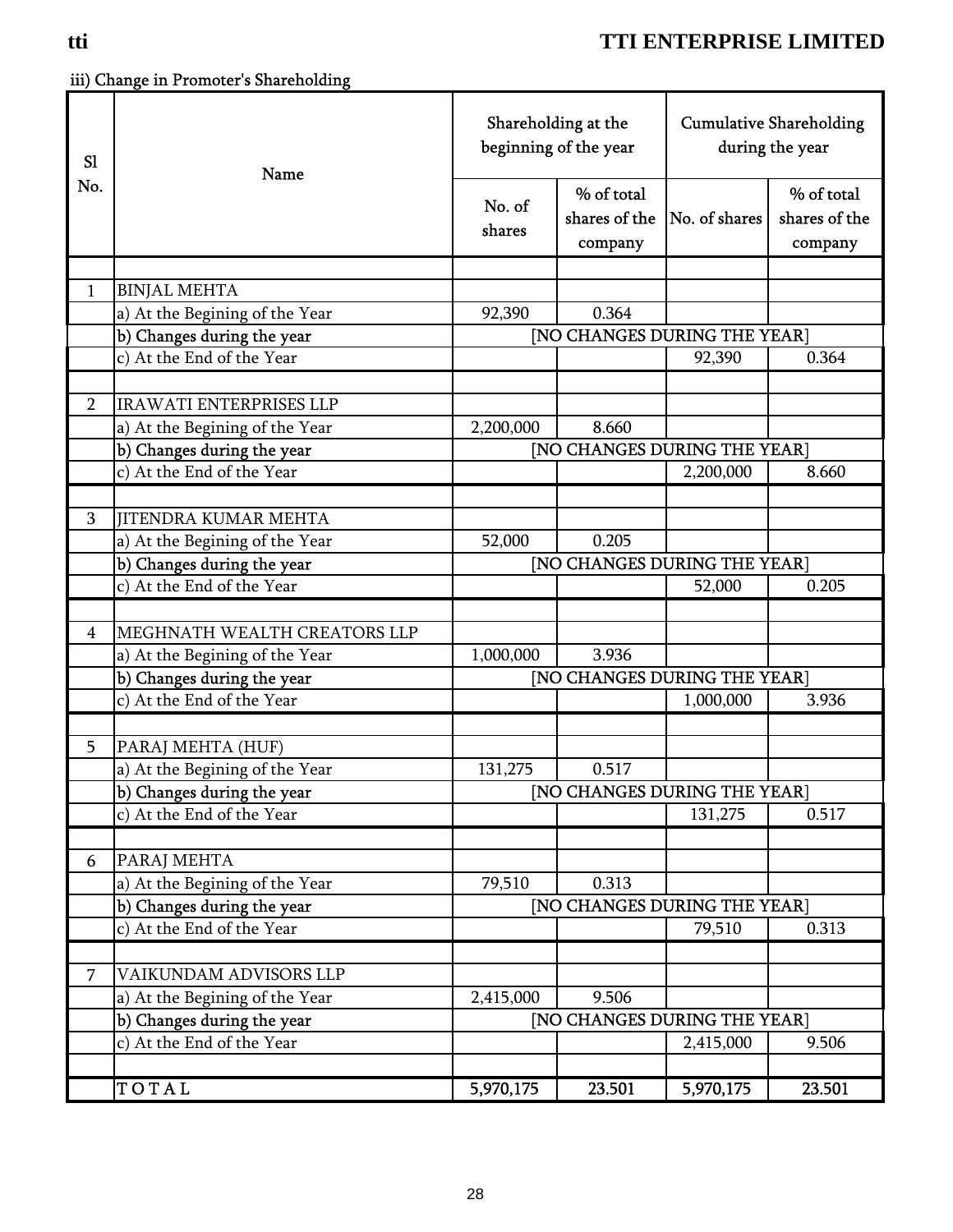## iv) Shareholding Pattern of top ten Shareholders (other than Directors, Promoters and Holder of GDRs and ADRs) :

|                   |                                     | Shareholding at the beginning of<br>the year |                                        | <b>Cumulative Shareholding</b><br>during the year |                                        |
|-------------------|-------------------------------------|----------------------------------------------|----------------------------------------|---------------------------------------------------|----------------------------------------|
| <b>S1.</b><br>No. | For Each of the Top 10 Shareholders | No. of shares                                | % of total<br>shares of the<br>company | No. of shares                                     | % of total<br>shares of the<br>company |
|                   | <b>AKASH AGGARWAL</b>               |                                              |                                        |                                                   |                                        |
|                   | a) At the Begining of the Year      | $\boldsymbol{0}$                             | 0.000                                  |                                                   |                                        |
|                   | b) Changes during the year          |                                              |                                        |                                                   |                                        |
|                   | Date<br>Reason                      |                                              |                                        |                                                   |                                        |
|                   | 31/08/2018 Transfer                 | 24,500                                       | 0.096                                  | 24,500                                            | 0.096                                  |
|                   | 02/11/2018 Transfer                 | 240,001                                      | 0.945                                  | 264,501                                           | 1.041                                  |
|                   | 08/03/2019 Transfer                 | 1,922                                        | 0.008                                  | 266,423                                           | 1.049                                  |
|                   | c) At the End of the Year           |                                              |                                        | 266,423                                           | 1.049                                  |
|                   |                                     |                                              |                                        |                                                   |                                        |
|                   | 2 GAJMUKTA MERCHANTS PVT.LTD.       |                                              |                                        |                                                   |                                        |
|                   | a) At the Begining of the Year      | 997,720                                      | 3.927                                  |                                                   |                                        |
|                   | b) Changes during the year          |                                              | [NO CHANGES DURING THE YEAR]           |                                                   |                                        |
|                   | c) At the End of the Year           |                                              |                                        | 997,720                                           | 3.927                                  |
|                   |                                     |                                              |                                        |                                                   |                                        |
|                   | 3 HARIKRISHNA KISHORE               |                                              |                                        |                                                   |                                        |
|                   | a) At the Begining of the Year      | 203,100                                      | 0.799                                  |                                                   |                                        |
|                   | b) Changes during the year          |                                              |                                        |                                                   |                                        |
|                   | Reason<br>Date                      |                                              |                                        |                                                   |                                        |
|                   | 20/04/2018 Transfer                 | $-3,100$                                     | 0.012                                  | 200,000                                           | 0.787                                  |
|                   | 04/05/2018 Transfer                 | 11                                           | 0.000                                  | 200,011                                           | 0.787                                  |
|                   | 03/08/2018 Transfer                 | 1,000                                        | 0.004                                  | 201,011                                           | 0.791                                  |
|                   | 10/08/2018 Transfer                 | 9,989                                        | 0.039                                  | 211,000                                           | 0.831                                  |
|                   | 31/08/2018 Transfer                 | 500                                          | 0.002                                  | 211,500                                           | 0.833                                  |
|                   | 14/09/2018 Transfer                 | $-11,500$                                    | 0.045                                  | 200,000                                           | 0.787                                  |
|                   | 22/03/2019 Transfer                 | 74                                           | 0.000                                  | 200,074                                           | 0.788                                  |
|                   | c) At the End of the Year           |                                              |                                        | 200,074                                           | 0.788                                  |
|                   |                                     |                                              |                                        |                                                   |                                        |
|                   | 4 HIGHGROWTH VINCOM PRIVATE LIMITED |                                              |                                        |                                                   |                                        |
|                   | a) At the Begining of the Year      | 202,344                                      | 0.796                                  |                                                   |                                        |
|                   | b) Changes during the year          |                                              | [NO CHANGES DURING THE YEAR]           |                                                   |                                        |
|                   | c) At the End of the Year           |                                              |                                        | 202,344                                           | 0.796                                  |
|                   |                                     |                                              |                                        |                                                   |                                        |
|                   | <b>5 KAMLESH KUMAR MISHRA</b>       |                                              |                                        |                                                   |                                        |
|                   | a) At the Begining of the Year      | 632,400                                      | 2.489                                  |                                                   |                                        |
|                   | b) Changes during the year          |                                              | [NO CHANGES DURING THE YEAR]           |                                                   |                                        |
|                   | c) At the End of the Year           |                                              |                                        | 632,400                                           | 2.489                                  |
|                   |                                     |                                              |                                        |                                                   |                                        |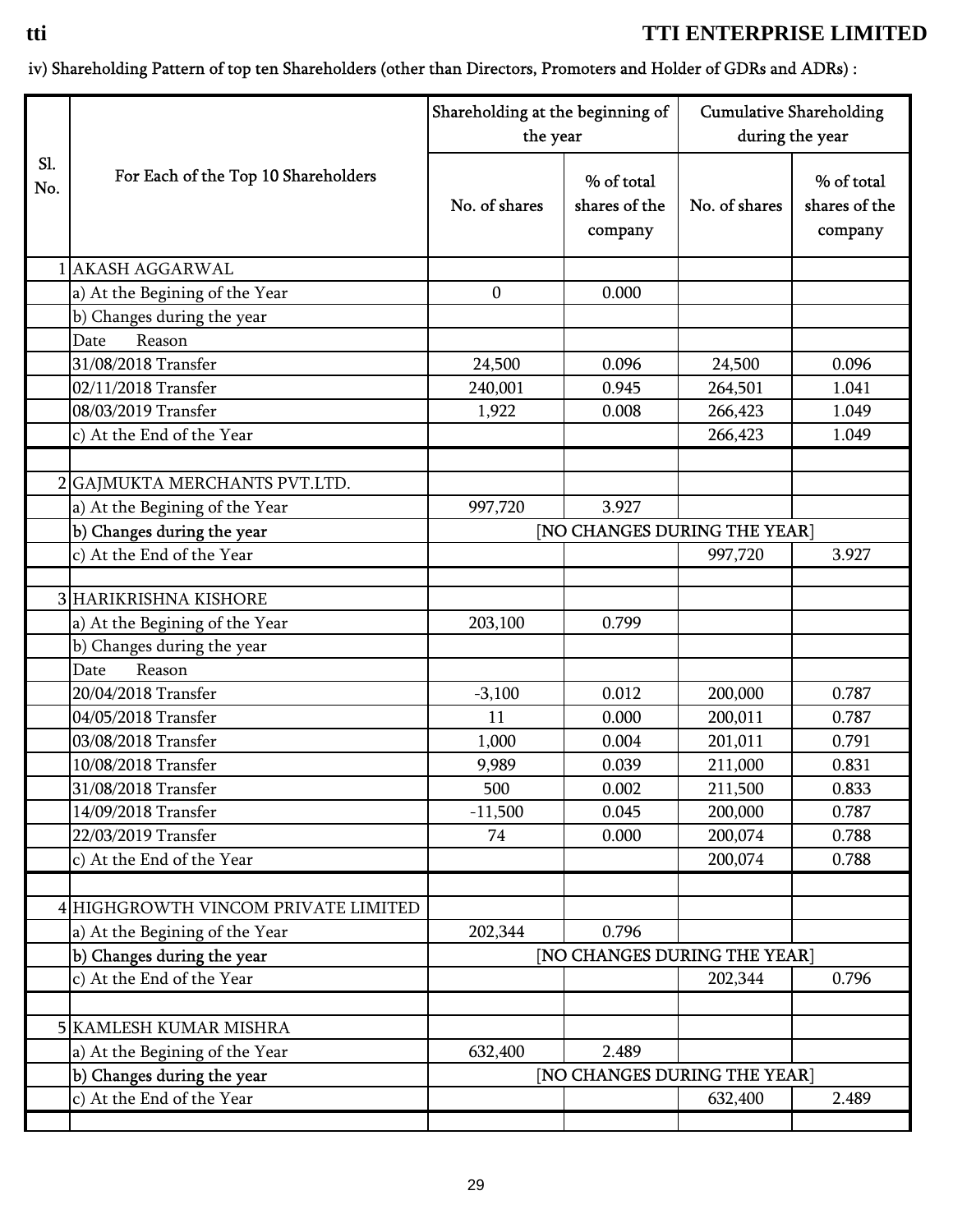## iv) Shareholding Pattern of top ten Shareholders (other than Directors, Promoters and Holder of GDRs and ADRs) :

|                   |                                     | Shareholding at the beginning of<br>the year |                                        | <b>Cumulative Shareholding</b><br>during the year |                                        |
|-------------------|-------------------------------------|----------------------------------------------|----------------------------------------|---------------------------------------------------|----------------------------------------|
| <b>S1.</b><br>No. | For Each of the Top 10 Shareholders | No. of shares                                | % of total<br>shares of the<br>company | No. of shares                                     | % of total<br>shares of the<br>company |
|                   | 6 KASHYAPI ADVISORS LLP             |                                              |                                        |                                                   |                                        |
|                   | a) At the Begining of the Year      | 5,047,026                                    | 19.867                                 |                                                   |                                        |
|                   | b) Changes during the year          |                                              |                                        |                                                   |                                        |
|                   | Reason<br>Date                      |                                              |                                        |                                                   |                                        |
|                   | 22/02/2019 Transfer                 | 80,000                                       | 0.315                                  | 5,127,026                                         | 20.182                                 |
|                   | c) At the End of the Year           |                                              |                                        | 5,127,026                                         | 20.182                                 |
|                   | 7 MRIDUL EXPORTS LLP                |                                              |                                        |                                                   |                                        |
|                   |                                     |                                              |                                        |                                                   |                                        |
|                   | a) At the Begining of the Year      |                                              | 0.000                                  |                                                   |                                        |
|                   | b) Changes during the year          |                                              |                                        |                                                   |                                        |
|                   | Date<br>Reason                      |                                              |                                        |                                                   |                                        |
|                   | 31/03/2019 Transfer                 | 200,400                                      | 0.789                                  | 200,400                                           | 0.789                                  |
|                   | c) At the End of the Year           |                                              |                                        | 200,400                                           | 0.789                                  |
|                   | 8 MRIDUL EXPORTS PRIVATE LIMITED    |                                              |                                        |                                                   |                                        |
|                   | a) At the Begining of the Year      | 200,400                                      | 0.789                                  |                                                   |                                        |
|                   | b) Changes during the year          |                                              |                                        |                                                   |                                        |
|                   | Reason<br>Date                      |                                              |                                        |                                                   |                                        |
|                   | 31/03/2019 Transfer                 | $-200,400$                                   | 0.789                                  | $\overline{\phantom{a}}$                          | 0.000                                  |
|                   | c) At the End of the Year           |                                              |                                        |                                                   | 0.000                                  |
|                   |                                     |                                              |                                        |                                                   |                                        |
|                   | 9 PADMALAKSHMI WEALTH CREATORS LLP  |                                              |                                        |                                                   |                                        |
|                   | a) At the Begining of the Year      | 563,266                                      | 2.217                                  |                                                   |                                        |
|                   | b) Changes during the year          |                                              |                                        |                                                   |                                        |
|                   | Reason<br>Date                      |                                              |                                        |                                                   |                                        |
|                   | 29/03/2019 Transfer                 | $-150,000$                                   | 0.590                                  | 413,266                                           | 1.627                                  |
|                   | c) At the End of the Year           |                                              |                                        | 413,266                                           | 1.627                                  |
|                   |                                     |                                              |                                        |                                                   |                                        |
|                   | 10 PRAGNAY ADVISORS LLP             |                                              |                                        |                                                   |                                        |
|                   | a) At the Begining of the Year      | 5,325,242                                    | 20.962                                 |                                                   |                                        |
|                   | b) Changes during the year          |                                              |                                        |                                                   |                                        |
|                   | Reason<br>Date                      |                                              |                                        |                                                   |                                        |
|                   | 23/11/2018 Transfer                 | 4,203                                        | 0.017                                  | 5,329,445                                         | 20.978                                 |
|                   | c) At the End of the Year           |                                              |                                        | 5,329,445                                         | 20.978                                 |
|                   |                                     |                                              |                                        |                                                   |                                        |
|                   | 11 RUJU TRADECOM PRIVATE LIMITED    |                                              |                                        |                                                   |                                        |
|                   | a) At the Begining of the Year      | 1,067,548                                    | 4.202                                  |                                                   |                                        |
|                   | b) Changes during the year          |                                              |                                        |                                                   |                                        |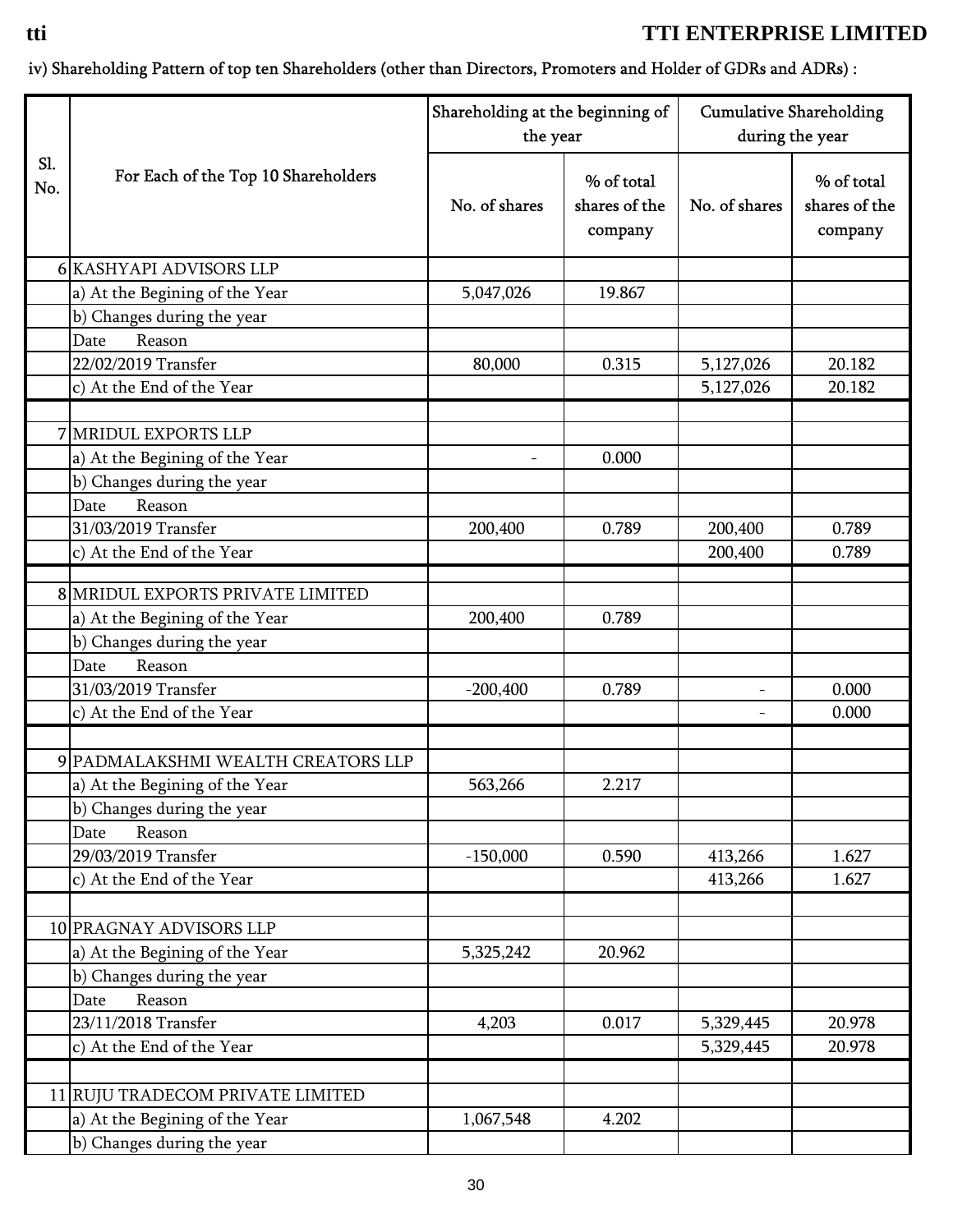iv) Shareholding Pattern of top ten Shareholders (other than Directors, Promoters and Holder of GDRs and ADRs) :

|            | For Each of the Top 10 Shareholders | Shareholding at the beginning of<br>the year |                                        | <b>Cumulative Shareholding</b><br>during the year |                                        |
|------------|-------------------------------------|----------------------------------------------|----------------------------------------|---------------------------------------------------|----------------------------------------|
| SI.<br>No. |                                     | No. of shares                                | % of total<br>shares of the<br>company | No. of shares                                     | % of total<br>shares of the<br>company |
|            | Date<br>Reason                      |                                              |                                        |                                                   |                                        |
|            | 20/04/2018 Transfer                 | $-1,067,548$                                 | 4.202                                  |                                                   | 0.000                                  |
|            | c) At the End of the Year           |                                              |                                        |                                                   | 0.000                                  |
|            |                                     |                                              |                                        |                                                   |                                        |
|            | 12 VANSHI INFRA PROJECTS LLP        |                                              |                                        |                                                   |                                        |
|            | a) At the Begining of the Year      | 2,512,417                                    | 9.890                                  |                                                   |                                        |
|            | b) Changes during the year          |                                              |                                        |                                                   |                                        |
|            | Reason<br>Date                      |                                              |                                        |                                                   |                                        |
|            | 20/04/2018 Transfer                 | 1,067,548                                    | 4.202                                  | 3,579,965                                         | 14.092                                 |
|            | 11/05/2018 Transfer                 | 40,000                                       | 0.157                                  | 3,619,965                                         | 14.249                                 |
|            | 15/06/2018 Transfer                 | 1,000                                        | 0.004                                  | 3,620,965                                         | 14.253                                 |
|            | 29/03/2019 Transfer                 | 150,000                                      | 0.590                                  | 3,770,965                                         | 14.844                                 |
|            | c) At the End of the Year           |                                              |                                        | 3,770,965                                         | 14.844                                 |
|            |                                     |                                              |                                        |                                                   |                                        |
|            | TOTAL                               | 16,751,463                                   | 65.939                                 | 17,140,063                                        | 67.469                                 |

## v) Shareholding of Directors and Key Managerial Personnel

| Sl.<br>No.     | Name                           | Shareholding at the beginning of<br>the year |                                        | <b>Cumulative Shareholding</b><br>during the year |                                        |
|----------------|--------------------------------|----------------------------------------------|----------------------------------------|---------------------------------------------------|----------------------------------------|
|                |                                | No. of shares                                | % of total<br>shares of the<br>company | No. of shares                                     | % of total<br>shares of the<br>company |
|                |                                |                                              |                                        |                                                   |                                        |
|                | <b>BINJAL MEHTA</b>            |                                              |                                        |                                                   |                                        |
| $\mathbf{1}$   | a) At the Begining of the Year | 92,390                                       | 0.364                                  |                                                   |                                        |
|                | b) Changes during the year     |                                              | [NO CHANGES DURING THE YEAR]           |                                                   |                                        |
|                | c) At the End of the Year      |                                              |                                        | 92,390                                            | 0.364                                  |
|                | PARAJ MEHTA                    |                                              |                                        |                                                   |                                        |
| $\overline{2}$ | a) At the Begining of the Year | 79,510                                       | 0.313                                  |                                                   |                                        |
|                | b) Changes during the year     | [NO CHANGES DURING THE YEAR]                 |                                        |                                                   |                                        |
|                | c) At the End of the Year      |                                              |                                        | 79,510                                            | 0.313                                  |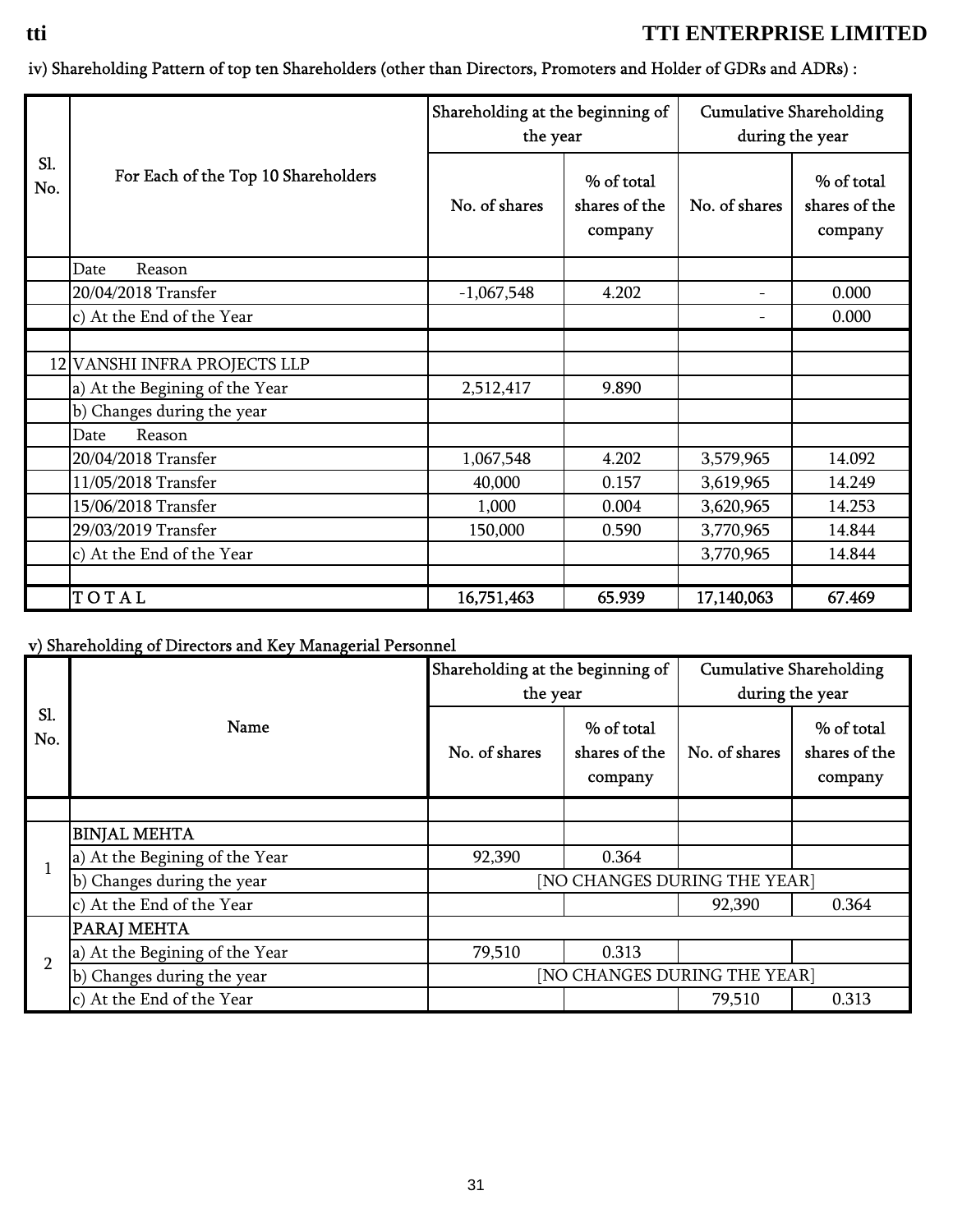#### V. INDEBTEDNESS

|                  | Indebtedness of the Company including interest outstanding/accrued but not due for payment |                               |                        |              |                                         |
|------------------|--------------------------------------------------------------------------------------------|-------------------------------|------------------------|--------------|-----------------------------------------|
|                  |                                                                                            |                               | Unsecured              |              | Total                                   |
|                  |                                                                                            |                               | Loans                  | Deposits     | Indebtedness                            |
|                  | Indebtness at the beginning of the financial year                                          |                               |                        |              |                                         |
|                  | i) Principal Amount                                                                        |                               | 0                      | $\Omega$     | 0                                       |
|                  | ii) Interest due but not paid                                                              |                               | 0                      | 0            |                                         |
|                  | iii) Interest accrued but not due                                                          |                               | 0                      | $\Omega$     | 0                                       |
| Total (i+ii+iii) |                                                                                            |                               | $\boldsymbol{0}$       | $\mathbf{0}$ | $\boldsymbol{0}$                        |
|                  | Change in Indebtedness during the financial year                                           |                               |                        |              |                                         |
| <b>Additions</b> |                                                                                            |                               | 0                      | $\Omega$     | $\Omega$                                |
| Reduction        |                                                                                            |                               | 0                      | 0            | $\Omega$                                |
| Net Change       |                                                                                            |                               | 0                      | $\Omega$     | $\Omega$                                |
|                  | Indebtedness at the end of the financial year                                              |                               |                        |              | $\Omega$                                |
|                  | i) Principal Amount                                                                        |                               | 0                      | 0            |                                         |
|                  | ii) Interest due but not paid                                                              |                               | $\Omega$               | $\Omega$     |                                         |
|                  | iii) Interest accrued but not due                                                          |                               | U                      | O            | U                                       |
| Total (i+ii+iii) |                                                                                            |                               | NIL                    | NIL          | <b>NIL</b>                              |
| VI               | REMUNERATION OF DIRECTORS AND KEY MANAGERIAL PERSONNEL                                     |                               |                        |              |                                         |
| A.               | Remuneration to Managing Director, Whole time Director and/or Manager:                     |                               |                        |              |                                         |
|                  |                                                                                            |                               | Name of the Whole-Time |              |                                         |
| Sl.No.           | <b>Particulars of Remuneration</b>                                                         | Director<br>Mrs. Binjal Mehta |                        |              | Total Amount $(\bar{\bar{\mathbf{x}}})$ |
|                  |                                                                                            |                               |                        |              |                                         |
|                  | Gross salary                                                                               |                               |                        |              |                                         |

|                |                                                    | <b>IVILD.</b> DIIIJAI IVIUILLA |          |
|----------------|----------------------------------------------------|--------------------------------|----------|
|                | Gross salary                                       |                                |          |
|                | (a) Salary as per provisions contained in          | 4,80,000                       | 480,000  |
|                | section 17(1) of the Income Tax. 1961.             |                                |          |
|                | (b) Value of perquisites $u/s$ 17(2) of the Income |                                |          |
|                | tax Act, 1961                                      |                                |          |
|                | (c) Profits in lieu of salary under section 17(3)  |                                |          |
|                | of the Income Tax Act, 1961                        |                                |          |
| $\mathfrak{p}$ | Stock option                                       |                                |          |
| 3              | <b>Sweat Equity</b>                                |                                |          |
| 4              | Commission as- % of profit others, specify         |                                |          |
| 5              | Others, please specify                             |                                |          |
|                | Total (A)                                          | 4,80,000                       | 4,80,000 |

| <b>B.</b>      | Remuneration to Other Directors:     |                       |                |             |                     |  |  |
|----------------|--------------------------------------|-----------------------|----------------|-------------|---------------------|--|--|
|                |                                      | Name of the Directors |                |             |                     |  |  |
| Sl.No.         | <b>Particulars of Remuneration</b>   | Mr.Paraj              | Mr. Alok Kumar | Mr. Subrata | <b>Total Amount</b> |  |  |
|                |                                      | Mehta                 | Goenka         | Saha        | (₹)                 |  |  |
| 1              | <b>Independent Directors</b>         |                       |                |             |                     |  |  |
|                | (a) Fee for attending board meetings |                       | 5,000          | 5,000       | 10,000              |  |  |
|                | (b) Commission                       |                       |                |             |                     |  |  |
|                | (c) Others, please specify           |                       |                |             |                     |  |  |
|                | Total (1)                            |                       | 5,000          | 5,000       | 10,000              |  |  |
| $\overline{2}$ | <b>Other Non Executive Directors</b> |                       |                |             |                     |  |  |
|                | (a) Fee for attending board meetings | 5,000                 |                |             | 5,000               |  |  |
|                | (b) Commission                       |                       |                |             |                     |  |  |
|                | (c) Others, please specify.          |                       |                |             |                     |  |  |
|                | Total (2)                            | 5,000                 |                |             | 5,000               |  |  |
|                | Total $(B)=(1+2)$                    | 5,000                 | 5,000          | 5,000       | 15,000              |  |  |
|                | <b>Total Managerial Remuneration</b> |                       |                |             |                     |  |  |
|                | Overall Ceiling as per the Act.      |                       |                |             |                     |  |  |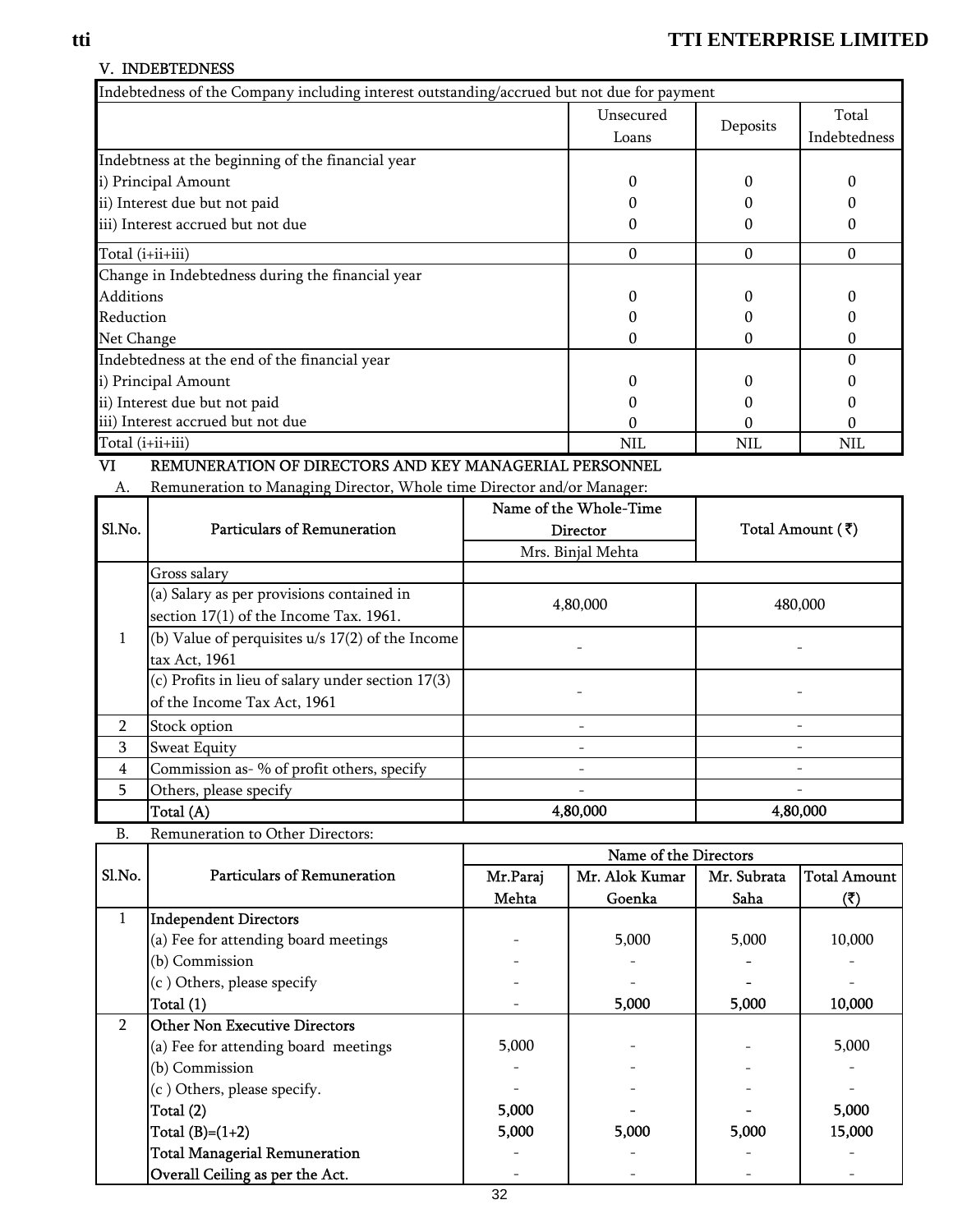#### C. Remuneration to Key Managerial Personnel Other Than MD/Manager/WTD:

|     |                                                                  | Key Managerial Personnel    |                                     |                          |                                       |  |  |
|-----|------------------------------------------------------------------|-----------------------------|-------------------------------------|--------------------------|---------------------------------------|--|--|
| Sl. | <b>Particulars of Remuneration</b>                               |                             | <b>CFO</b>                          | <b>Company Secretary</b> |                                       |  |  |
| No. |                                                                  | Mr. Sumanta<br>Kumar Singh* | Mrs. Deepika<br>Doshi <sup>**</sup> | Ms. Minu Agarwal         | <b>Total</b><br>Amount $(\bar{\tau})$ |  |  |
|     | <b>Gross Salary</b>                                              |                             |                                     |                          |                                       |  |  |
|     | (a) Salary as per provisions                                     | 45,000                      | 300,000                             | 295,220                  | 640,220                               |  |  |
|     | (b) Value of perquisites $u/s$ 17(2)                             |                             |                                     |                          |                                       |  |  |
|     | (c) Profits in lieu of salary under                              |                             |                                     |                          |                                       |  |  |
| 2   | <b>Stock Option</b>                                              |                             |                                     |                          |                                       |  |  |
| 3   | <b>Sweat Equity</b>                                              |                             |                                     |                          |                                       |  |  |
| 4   | Commission as % of profit                                        |                             |                                     |                          |                                       |  |  |
| 5   | Others, please specify                                           |                             |                                     |                          |                                       |  |  |
| 6   | <b>T</b> otal                                                    | 45,000                      | 300,000                             | 295,220                  | 640,220                               |  |  |
|     | *Resigned W.e.f. 31.07.2018; **Appointed as CFO w.e.f 06.08.2018 |                             |                                     |                          |                                       |  |  |

#### VII PENALTIES/PUNISHMENT/COMPOUNDING OF OFFENCES

| <b>Type</b>         | Section of the<br><b>Companies Act</b> |  | Details of<br>Brief Description   Penalty/Punishment/Compou<br>nding fees imposed | Authority<br>(RD/NCLT/<br>Court) | Appeal made<br>if any (give<br>details) |  |  |  |
|---------------------|----------------------------------------|--|-----------------------------------------------------------------------------------|----------------------------------|-----------------------------------------|--|--|--|
| A. COMPANY          |                                        |  |                                                                                   |                                  |                                         |  |  |  |
| Penalty             |                                        |  |                                                                                   |                                  |                                         |  |  |  |
| Punishment          |                                        |  |                                                                                   |                                  |                                         |  |  |  |
| Compounding         |                                        |  |                                                                                   |                                  |                                         |  |  |  |
| <b>B. DIRECTORS</b> |                                        |  |                                                                                   |                                  |                                         |  |  |  |
| Penalty             |                                        |  |                                                                                   |                                  |                                         |  |  |  |
| Punishment          |                                        |  |                                                                                   |                                  |                                         |  |  |  |
| Compounding         |                                        |  |                                                                                   |                                  |                                         |  |  |  |
|                     | <b>C. OTHER OFFICERS IN DEFAULT</b>    |  |                                                                                   |                                  |                                         |  |  |  |
| Penalty             |                                        |  |                                                                                   |                                  |                                         |  |  |  |
| Punishment          |                                        |  |                                                                                   |                                  |                                         |  |  |  |
| Compounding         |                                        |  |                                                                                   |                                  |                                         |  |  |  |

For and on behalf of the Board of Directors TTI ENTERPRISE LIMITED

Binjal Mehta Whole-time director DIN: 00043830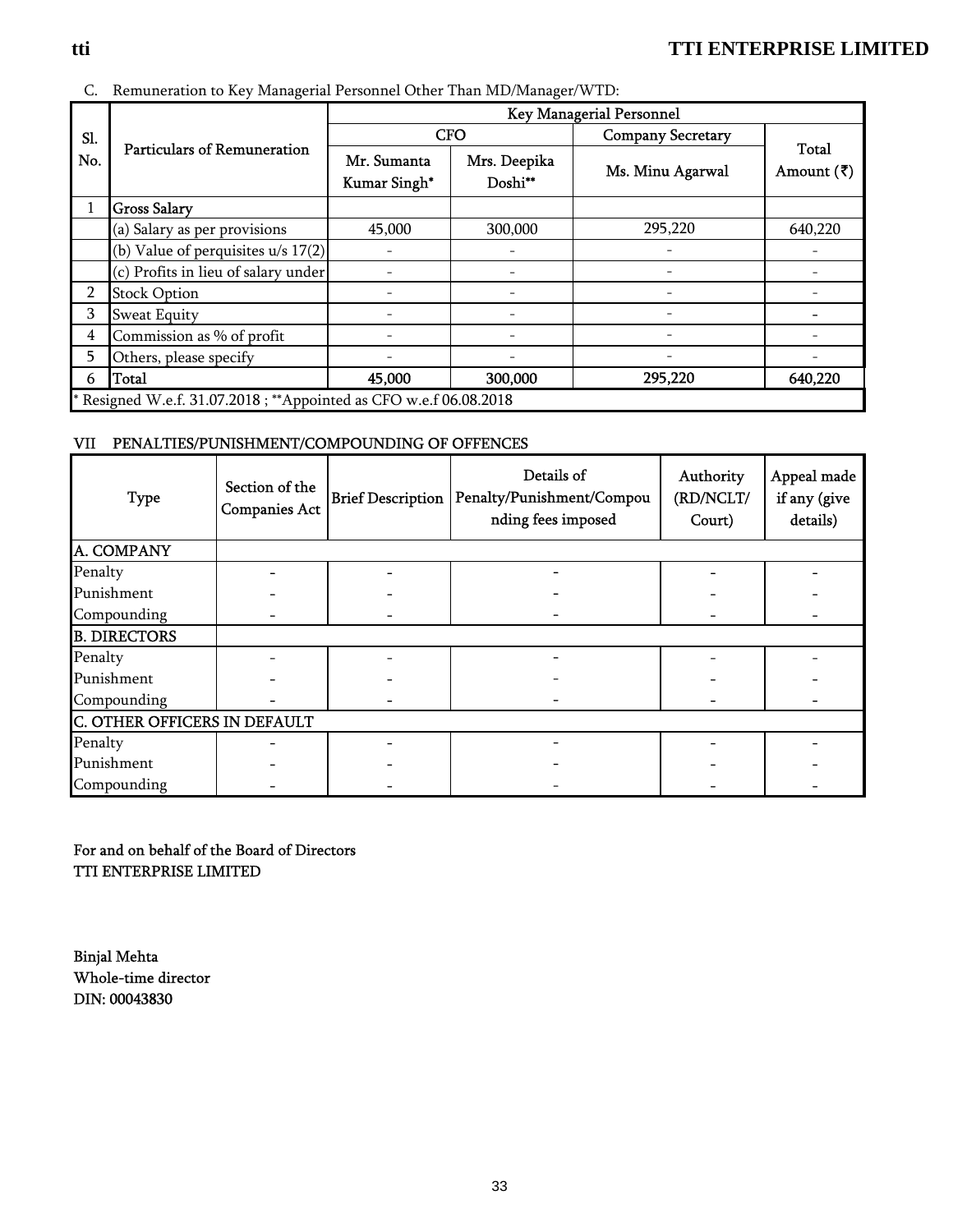# ANNEXURE-II

# Details pertaining to Remuneration as required under Section 197(12) read with Rule 5(1) of the Companies (Appointment and Remuneration of Managerial Personnel) Rules, 2014

I. Ratio of the remuneration of each director to the median employee's remuneration for the financial year as under:

| Sl.<br>No. | <b>Name of Directors</b>      | Directors'<br>Remuneration<br>$(\overline{\mathbf{z}}_n)$ | % Increase in<br>remuneration in<br>the Financial<br>year | Ratio of remuneration<br>of each Director /<br><b>KMP</b> to the Median<br>Remuneration of<br><b>Employees</b> |
|------------|-------------------------------|-----------------------------------------------------------|-----------------------------------------------------------|----------------------------------------------------------------------------------------------------------------|
| 1.         | Ms. Binjal Mehta              |                                                           |                                                           |                                                                                                                |
|            | (Whole Time Director)         |                                                           |                                                           |                                                                                                                |
|            | a)Remuneration                | 4,80,000                                                  | <b>NIL</b>                                                | 2.40                                                                                                           |
|            | b)Sitting Fees                | N.A                                                       |                                                           | N.A                                                                                                            |
| 2.         | Mr. Alok Kumar Goenka         |                                                           |                                                           |                                                                                                                |
|            | (Independent Director)        |                                                           |                                                           |                                                                                                                |
|            | a)Remuneration                | N.A                                                       | <b>Nil</b>                                                | N.A                                                                                                            |
|            | b)Sitting Fees                | 5,000                                                     |                                                           | 0.02                                                                                                           |
| 3.         | Mr. Subrata Saha (Independent |                                                           |                                                           |                                                                                                                |
|            | Director)                     |                                                           |                                                           |                                                                                                                |
|            | a)Remuneration                | N.A                                                       | Nil                                                       | N.A                                                                                                            |
|            | b)Sitting Fees                | 5,000                                                     |                                                           | 0.02                                                                                                           |
| 4.         | Mr. Paraj Mehta               |                                                           |                                                           |                                                                                                                |
|            | (Non-Executive Director)      |                                                           |                                                           |                                                                                                                |
|            | a)Remuneration                | N.A                                                       | <b>Nil</b>                                                | N.A                                                                                                            |
|            | b)Sitting Fees                | 5,000                                                     |                                                           | 0.02                                                                                                           |

II. The percentage increase in the median remuneration of employees in the financial year was 2.62%

III. The percentage increase in the remuneration of Company Secretary in the financial year was 15% effective from February, 2019.

IV. There were no permanent employees other than KMP on the roll of the Company as on 31.03.2019.

V. There was no average percentile increase in the salaries of employees other than the managerial personnel in the financial year.

VI. It is hereby confirmed that the remuneration paid is as per the remuneration policy of the Company.

## For and on behalf of the Board of Directors TTI ENTERPRISE LIMITED

Binjal Mehta Whole-time Director DIN: 00043830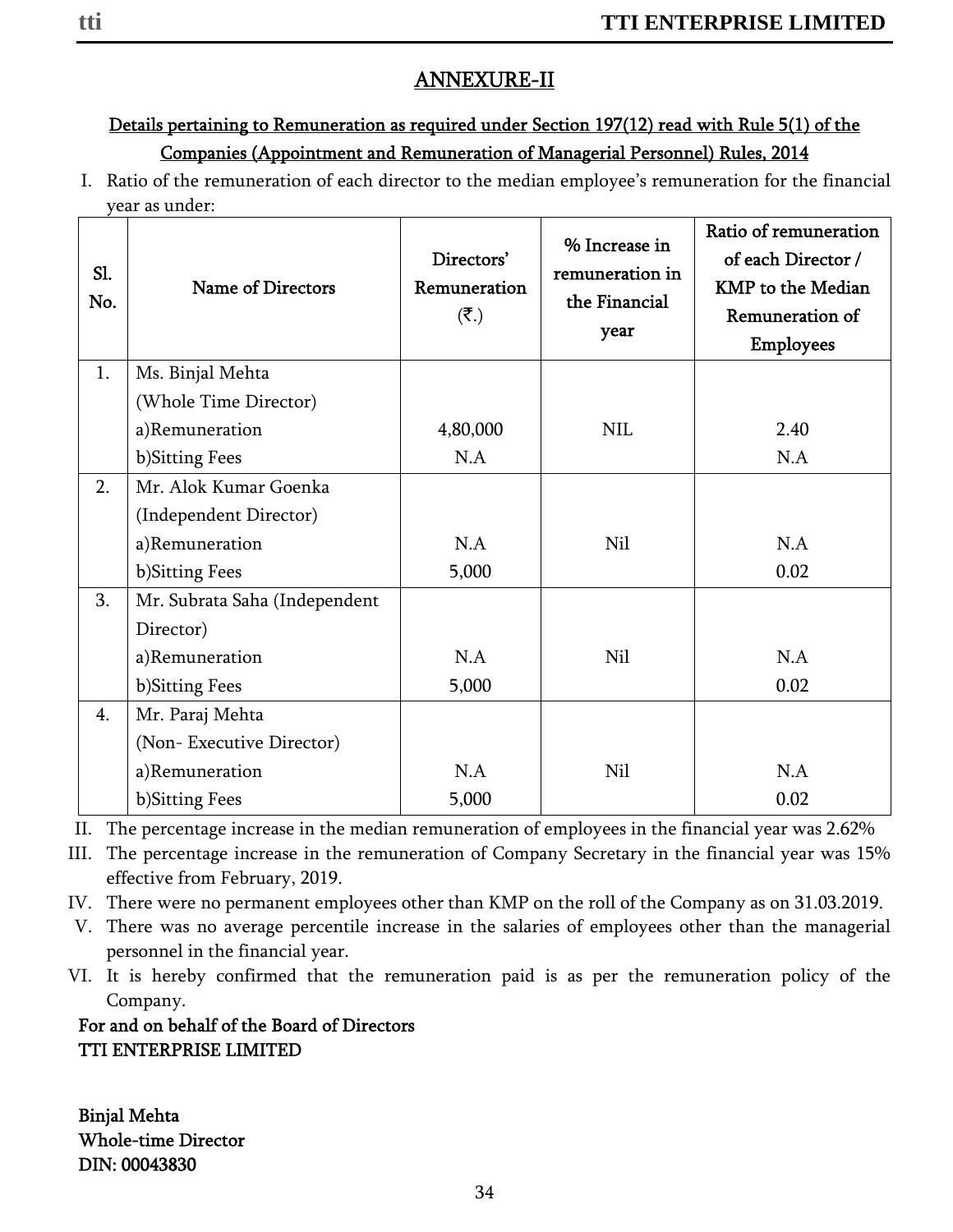## ANNEXURE-III

# Form No. MR-3 SECRETARIAL AUDIT REPORT FOR THE FINANCIAL YEAR ENDED ON 31ST MARCH, 2019

## [PURSUANT TO SECTION 204(1) OF THE COMPANIES ACT, 2013 AND RULE 9 OF THE COMPANIES (APPOINTMENT AND REMUNERATION OF MANAGERIAL PERSONNEL) RULES, 2014]

To,

THE MEMBERS,

#### TTI ENTERPRISE LIMITED.

1, R. N. Mukherjee Road, Martin Burn House, 4th Floor, Suite No. 22, Kolkata – 700001

We have conducted the secretarial audit of the compliance of applicable statutory provisions and the adherence to good corporate practices by TTI Enterprise Limited (hereinafter called the Company). Secretarial Audit was conducted in a manner that provided us a reasonable basis for evaluating the corporate conducts/statutory compliances and expressing our opinion thereon.

Based on our verification of the Company's books, papers, minute books, forms and returns filed and other records maintained by the Company and also the information provided by the Company, its officers, agents and authorized representatives during the conduct of secretarial audit, we hereby report that in our opinion, the company has, during the audit period covering the financial year ended on 31<sup>st</sup> March, 2019 complied with the statutory provisions listed hereunder and also that the Company has proper Board –processes and compliance – mechanism in place to the extent, in the manner and subject to the reporting made hereinafter: We have examined the books, papers, minute books, forms and returns filed and other records maintained by TTI Enterprise Limited for the financial year ended on 31st March, 2019 according to the provisions of:

- i. The Companies Act, 2013 and the rules made there under;
- ii. The Securities Contracts (Regulation) Act 1956 (SCRA) and the rules made there under;
- iii. The Depositories Act, 1996 and the Regulations and Bye-laws framed there under;
- iv. Foreign Exchange Management Act, 1999 and the rules and regulations made there under to the extent of Foreign Direct Investment, Overseas Direct Investment and External Commercial Borrowings;
- v. The Regulations and Guidelines prescribed under the Securities And Exchange Board of India Act, 1992 (SEBI Act) viz.;
	- (a) The Securities and Exchange Board of India (Substantial Acquisition of Shares and Takeovers) Regulations, 2011;
	- (b) The Securities and Exchange Board of India (Prohibition of Insider Trading) Regulations, 2015;
	- (c) The Securities and Exchange Board of India (Issue of Capital and Disclosure Requirements) Regulations 2009;
	- (d) The Securities and Exchange Board of India (Employee Stock Option Scheme and Employee Stock Purchase Scheme ) Guidelines, 1999;
	- (e) The Securities and Exchange Board of India (Issue and Listing of Debt Securities) Regulations,2008;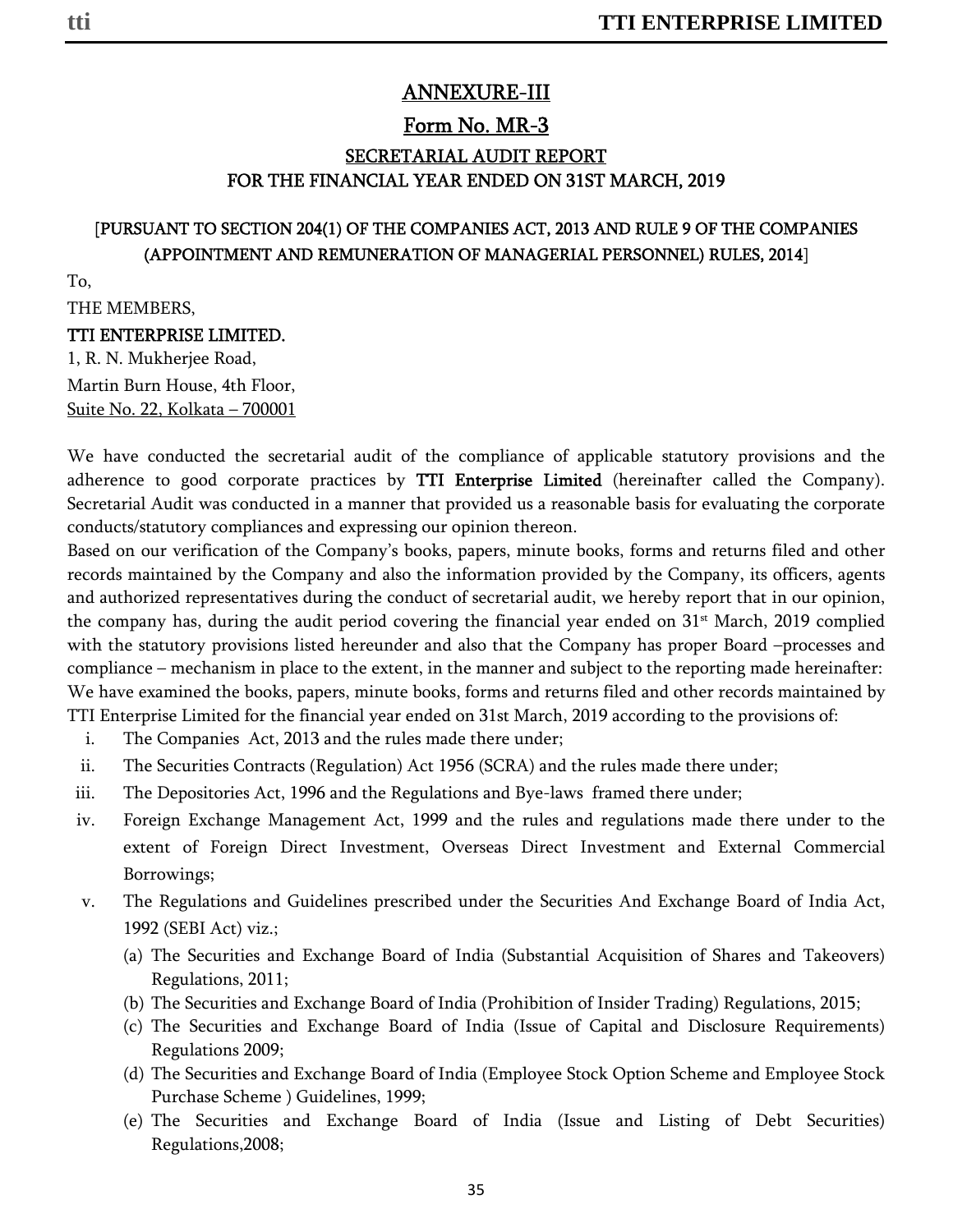- (f) The Securities and Exchange Board of India ( Registrars to an Issue and Share Transfer Agents) Regulations,1993 regarding the Companies Act and dealing with client;
- (g) The Securities and Exchange Board of India (Delisting of Equity Shares ) Regulations,2009; and
- (h) The Securities and Exchange Board of India (Buy Back of Securities ) Regulations,1998;
- (i) The Securities and Exchange Board of India (Listing Obligations and Disclosure Requirements) Regulations 2015.
- (j) And other applicable laws like The Reserve Bank of India Act, 1934 as applicable to the Non Banking Finance Company.

I have also examined compliance with the applicable clauses of the following:

- 1. Secretarial Standards issued by the Institute of Company Secretaries of India.
- 2. The Listing Agreements entered into by the Company with the Calcutta Stock Exchange Ltd. and BSE Limited.

During the period under review the company has complied with the provision of the Act, Rules, Regulations, Guidelines, Standards, etc. mentioned above except to the extent as mentioned below:

1. During the period, the Company's membership which was under suspension with the Calcutta Stock Exchange Limited had been revoked and the Company's shares continue to be listed on the Calcutta Stock Exchange Limited.

## We further report that:

The Board of Directors of the company is duly constituted with proper balance of Executive Directors, Non-Executive Directors and Independent directors. The changes in the composition of the board of directors that took place during the period under review were carried out in compliance with the provisions of the Act.

Adequate notice is given to all directors to schedule the Board Meetings, Agenda and detailed notes on Agenda were sent at least seven days in advance and a system exists for seeking and obtaining further information and clarification on the agenda items before the meeting and for meaningful participation at the meeting.

Majority decision is carried through while the dissenting members' views are captured and recorded as part of the minutes.

We further report that there are adequate systems and processes in the company commensurate with the size and operations of the company to monitor and ensure compliance with applicable laws, rules, regulations and guidelines.

We further report that no specific event having a major bearing on the Company's affairs in pursuance of the above referred laws, rules, regulations, guidelines, standards, etc. has taken place during the year under review.

## For A.M. BUBNA & ASSOCIATES (Company Secretaries)

# Place: Kolkata Name of Company Secretary in practice: Ashish Bubna Date: July 12, 2019 **FCS NO. 5148 C P No.: 3569**

This report to be read with our letters of even date which is annexed as Annexure A and forms an integral part of this report.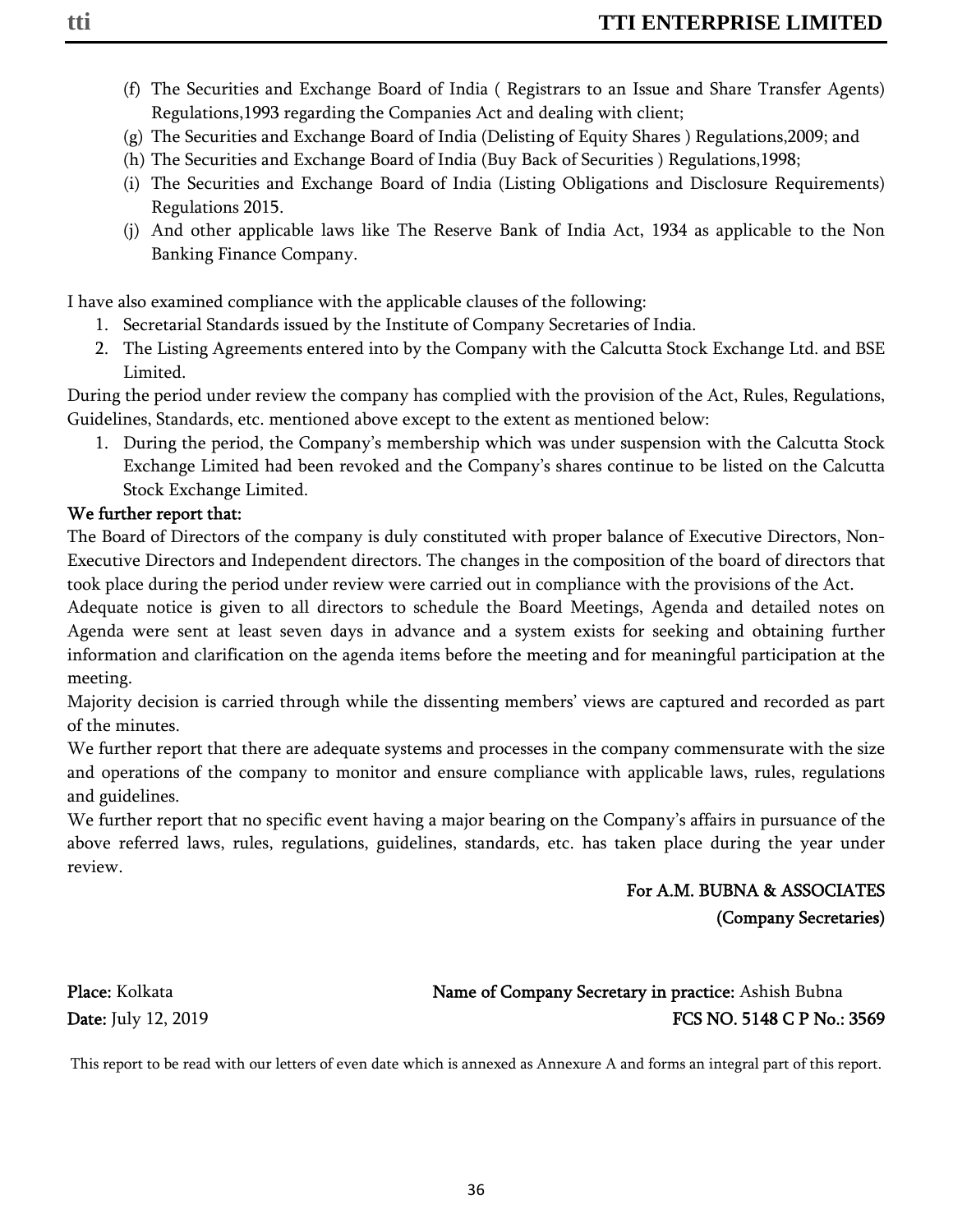## ANNEXURE A

To, THE MEMBERS

### TTI ENTERPRISE LIMITED

1, R. N. Mukherjee Road, Martin Burn House, 4th Floor, Suite No. 22, Kolkata – 700001

Our report of even date is to be read along with this letter,

- 1. Maintenance of secretarial record is the responsibility of the management of the company. Our responsibility is to express an opinion on these secretarial records based on our audit.
- 2. We have followed the audit practices and processes as were appropriate to obtain reasonable assurance about the correctness of the contents of the secretarial records. We believe that the processes and practices, we followed provide a reasonable basis for our opinion.
- 3. We have not verified the correctness and appropriateness of financial records and books of accounts of the company.
- 4. Where ever required, we have obtained the Management representation about the compliance of laws, rules and regulations and happening of events etc.
- 5. The compliance of the provisions of corporate and other applicable laws, rules, and regulations, standard is the responsibility of management. Our examination was limited to the verification of procedures on test basis.
- 6. The Secretarial Audit Report is neither an assurance as to the future viability of the company nor of the efficiency or effectiveness with which the management has conducted the affairs of the company.

For A.M. BUBNA & ASSOCIATES (Company Secretaries)

Place: Kolkata Name of Company Secretary in practice: Ashish Bubna Date: July 12, 2019 **FCS NO. 5148 C P No.: 3569**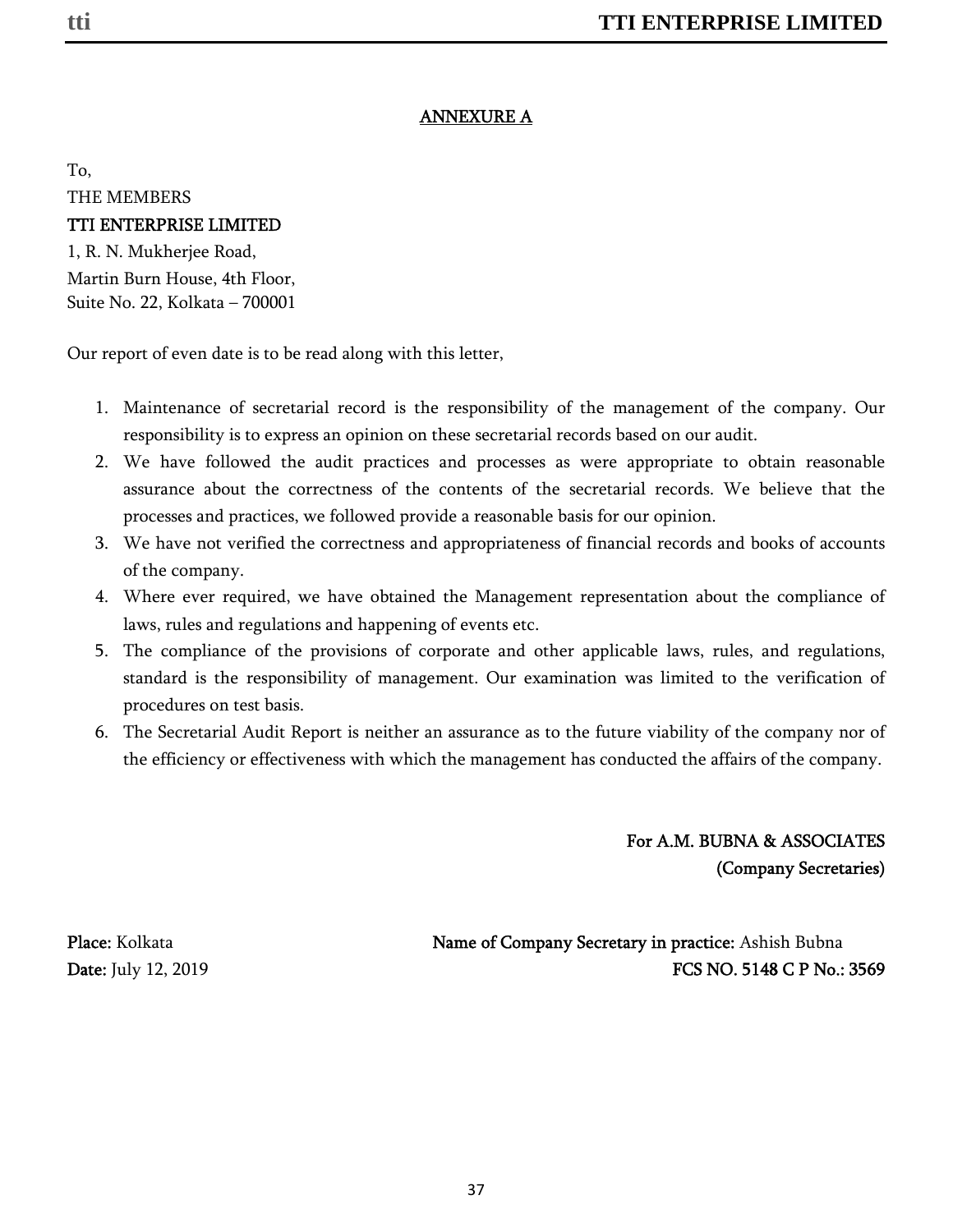## ANNEXURE-IV

## FORM NO. AOC-2

#### [Pursuant to clause (h) of sub-section (3) of Section 134 of the Act and Rule 8 (2) of the Companies (Accounts) Rules, 2014]

Form for disclosure of particulars of contracts/arrangements entered into by the company with related parties referred to in sub-section (1) of section 188 of the Companies Act, 2013 including certain arms length transactions under third proviso thereto:

### 1. Details of contracts or arrangements or transactions not at arm's length basis:

| SL.<br>NO. | <b>PARTICULARS</b>                                                                                                   | <b>DETAILS</b> |
|------------|----------------------------------------------------------------------------------------------------------------------|----------------|
| A.         | Name(s) of the related party $\&$ nature of relationship                                                             | Nil            |
| B.         | Nature of contracts/arrangements/transaction                                                                         | Nil            |
| C.         | Duration of the contracts/arrangements/ transaction                                                                  | Nil            |
| D.         | Salient terms of the contracts or arrangement or transaction including the<br>value, if any                          | Nil            |
| Ε.         | Justification for entering into such contracts or arrangement or transactions                                        | Nil            |
| F.         | Date of approval by the board                                                                                        | Nil            |
| G.         | Amount paid as advance                                                                                               | Nil            |
| H.         | Date on which the special resolution was passed in general meeting as<br>required under first proviso to section 188 | Nil            |

All transactions entered into by the Company during the year with related parties were on an arm's length basis.

## 2. Details of material contracts or arrangement or transactions at arm's length basis:

The transactions entered into by the Company during the year with related parties on an arm's length basis were not material in nature.

## Policy on Related Party Transactions (As per Regulation 23(1) of LODR 2015)

The Company shall enter into transactions with related parties only on arm's length basis, supported by agreement or formal letter. If the transaction is not on arm's length basis, then, necessary compliances under Companies Act, 2013 and / or Listing Regulations, 2015 will be adhered to.

For the purpose of the above Regulation, transaction with a related party shall be considered material if the transaction / transactions to be entered into individually or taken together with previous transactions during a financial year exceed 10% of the annual consolidated turnover of the company as per the last audited financial statements of the company.

## For and on behalf of the Board of Directors TTI ENTERPRISE LIMITED

Binjal Mehta Whole-time Director DIN: 00043830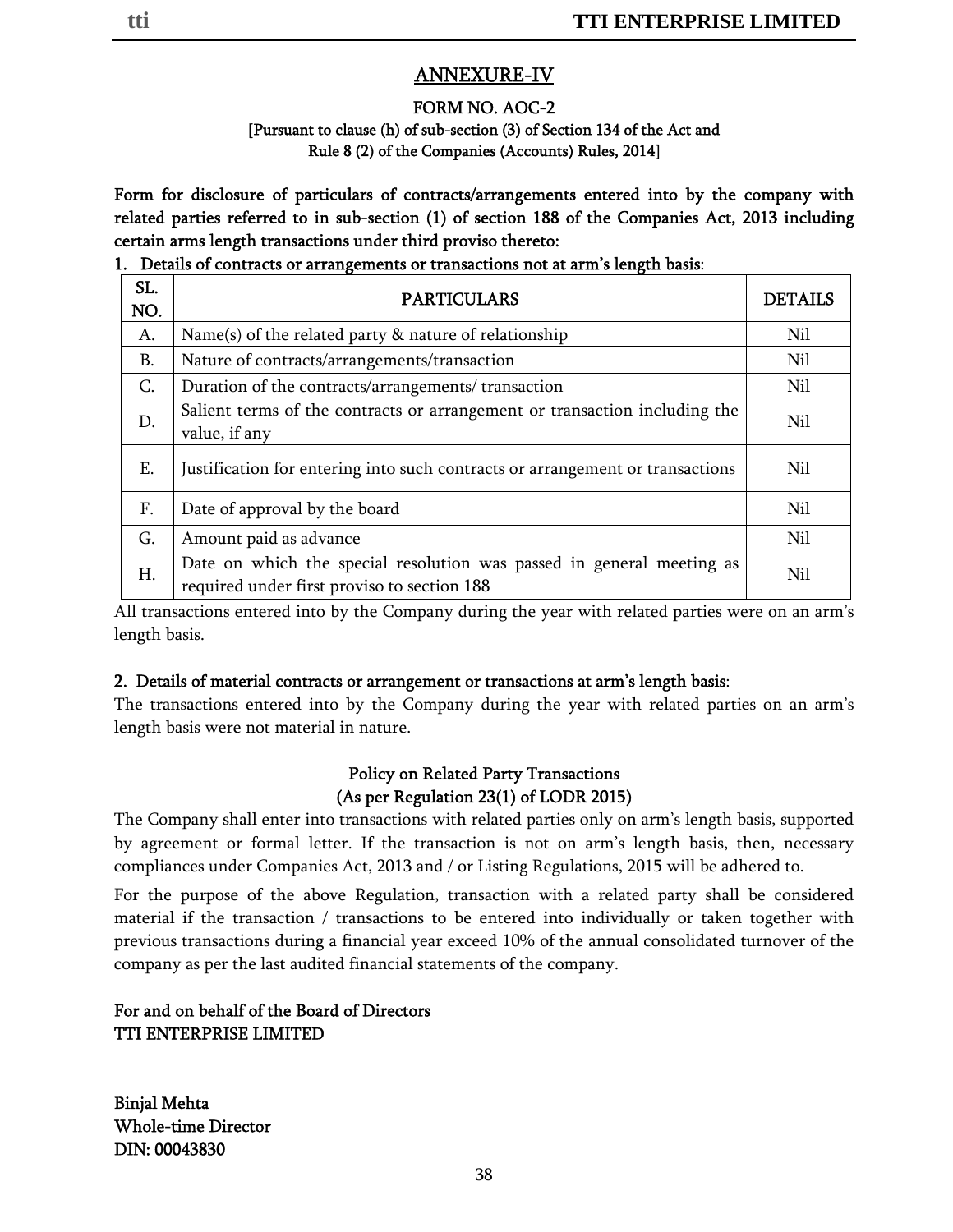#### MANAGEMENT DISCUSSION AND ANALYSIS REPORT

#### OVERVIEW

Non-Banking Financial Companies are a link in the overall financial market which caters to large number of niche customers. Your Company is registered with RBI as Non-Deposit taking Non-Banking Financial Company (NBFC) and operates in a single segment of lending and investing in securities being actively engaged in the fund-based activities, providing loans and advances, investment in shares & securities etc. The company is listed with the Calcutta Stock Exchange Limited and BSE Limited.

#### GLOBAL ECONOMY

In 2018, the global economy began its journey on a firm footing with estimated global economic growth of 3.6%. During the second half of 2018, this rate of development gradually declined, owing to impending US-China trade dispute and some slowdown across developed markets. Emerging and developing markets of Asia maintained their steady progress at 6.4% during 2018. However, it's important to note that India's economy expanded at 7.1% in 2018 vis-à-vis 6.7% in 2017, whereas China's growth deteriorated from 6.9% in 2017 to 6.6% in 2018. South Africa's economy also sustained a steady rise of 3% during the year. The global economy has become so interconnected that important trends and events in one region can have substantial effects on the opposite side of the globe – for better or for worse. Also, in the midst of rapid technological change, political polarization and a fragile economic recovery, it is critical that we define, assess and implement new pathways to growth and prosperity. The ongoing and escalating trade wars between US-China and US and other block of nations is a big dampener on the overall Global Economy and Indian Economy in particular.

#### INDIAN ECONOMY

The size of Indian economy has grown to USD 2.75 trillion in 2018-19 from USD 1.99 trillion in 2015-16. India surpassed France and emerged as the world's sixth-largest economy in 2017, and is likely to overtake the UK in the world's largest economic rankings in 2019. According to the Survey, India continued to remain the fastest-growing major economy in the world in 2018-19, despite a slight moderation in its GDP growth from 7.2 percent in 2017-18 to 6.8 percent in 2018- 19. Growth in fixed investment picked up from 8.3 percent in 2016-17 to 10.0 percent in 2018-19. On the other hand, the world output growth declined from 3.8 percent in 2017 to 3.6 percent in 2018.

India's revenue receipts are estimated to touch Rs. 28-30 trillion (US\$ 385-412 billion) by 2019, owing to Government of India's measures to strengthen infrastructure and reforms like demonetisation and Goods and Services Tax (GST).

#### INDUSTRY STRUCTURE (NBFC)

NBFCs are emerging as an integral part of Indian Financial System and are contributing commendably towards Government's agenda of financial inclusion. NBFCs in India have recorded marked growth in recent years. The success of NBFCs has been driven by factors like their ability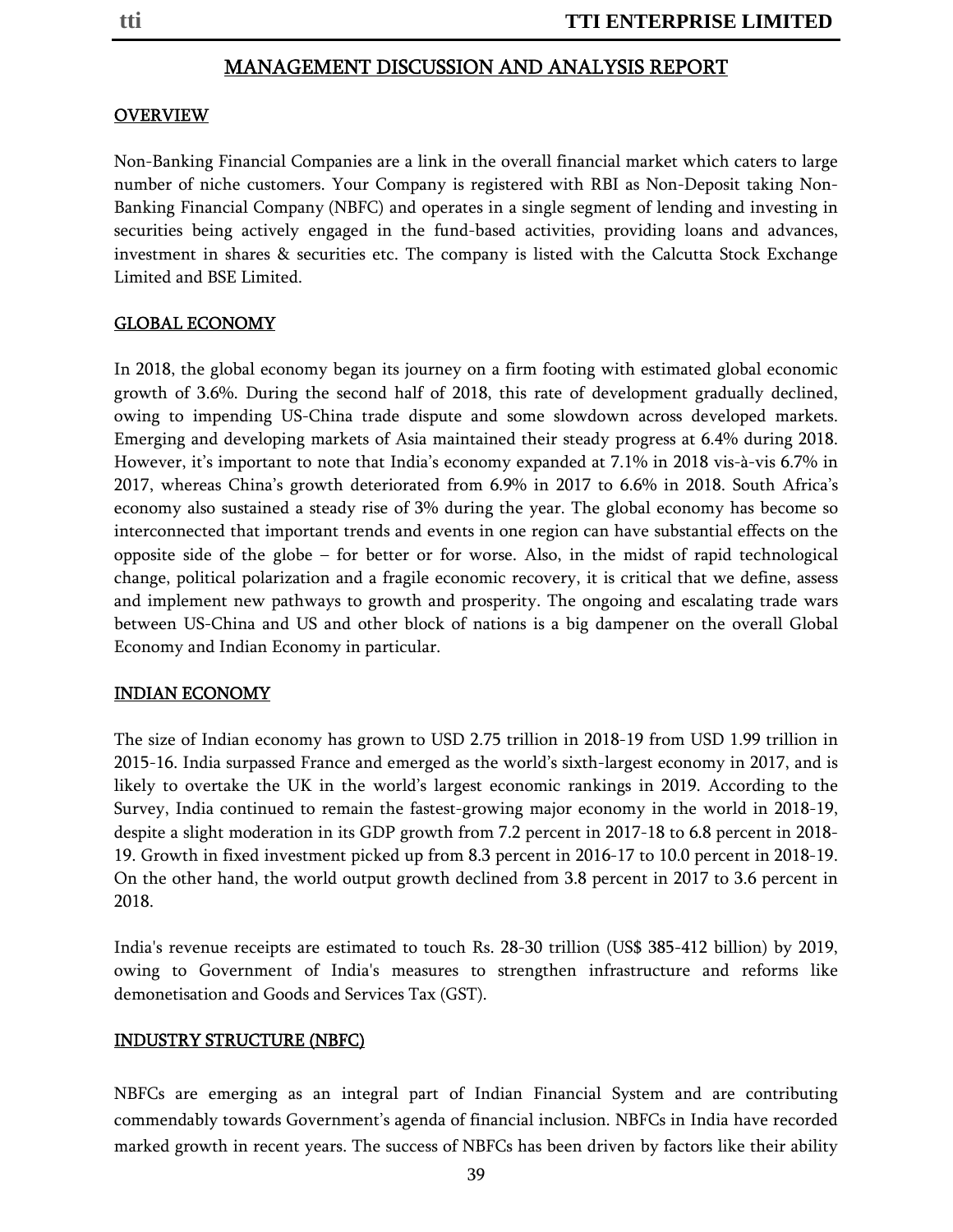to adapt to changes, cost efficiency, refined product lines, better customer services and creating demand in markets that are likely to remain unexplored by bigger players. NBFCs, in India, are today operating in a very dynamic scenario especially after the revised regulatory framework by the RBI launched with the objective of harmonizing working of NBFCs with banks and financial institutions and address regulatory gaps and arbitrage. With the growing importance assigned to financial inclusion, NBFCs have been regarded as highest value creating business models within the Indian economy.

### **OUTLOOK**

As the markets continue to grow and mature leading to differentiation of products and services, Non-Banking Finance Companies (NBFC's) will have to find its niche in order to add value to consumers. The outlook for the sector over the next year looks comparatively better on account of positive trend of growth in economy which will help our Company to continue to explore profitable business opportunities. The Company remains confident of the long term growth prospects & opportunities ahead of it in its business.

#### OPPORTUNITIES, THREATS & RISK

NBFCs are the better alternatives for meeting various financial requirements of a business enterprise. They offer quick and efficient services without going through the complex procedure of conventional banking formalities. However to survive and to constantly grow, NBFCs will have to be very dynamic and constantly endeavour to search for new products and services. NBFCs have to focus on their core strengths while improving on weaknesses in order to survive in this ever competitive financial market. However, NBFCs are suffering from headwinds of severe liquidity crunch in the markets. They have grown exponentially in the markets but are now facing problems in generating fresh resources from the markets due to some default in the NBFC / HFC sector. The sluggish economy is putting constraints on liquidity and if not properly managed, the liquidity issue may turn into solvency issue.

The Company is exposed to specific risks that are particular to its business and the environment within which it operates including economic cycle, market risk, credit risk, interest rate risk and liquidity risk. The efficient management of risk also helps in achieving the desired outcome, while fixing responsibility and accountability. The company is constantly engaged in innovating its methods and procedure of risk management. Unfavourable events in the Indian economy can affect consumer sentiment and in turn impact consumer decision to purchase financial products. The risk assessment and mitigation procedure are periodically reviewed by the Audit Committee.

#### SEGMENTS WISE OR PRODUCT WISE PERFORMANCE

The company has only one segment and entire revenue is generated from financial activities only. Accordingly, segment reporting as required under AS17 issued by the ICAI is not applicable.

#### HUMAN RESOURCE

The Company always considers its human resources as a valuable asset and is committed towards their development for continuous growth. It accordingly invests in training and long-term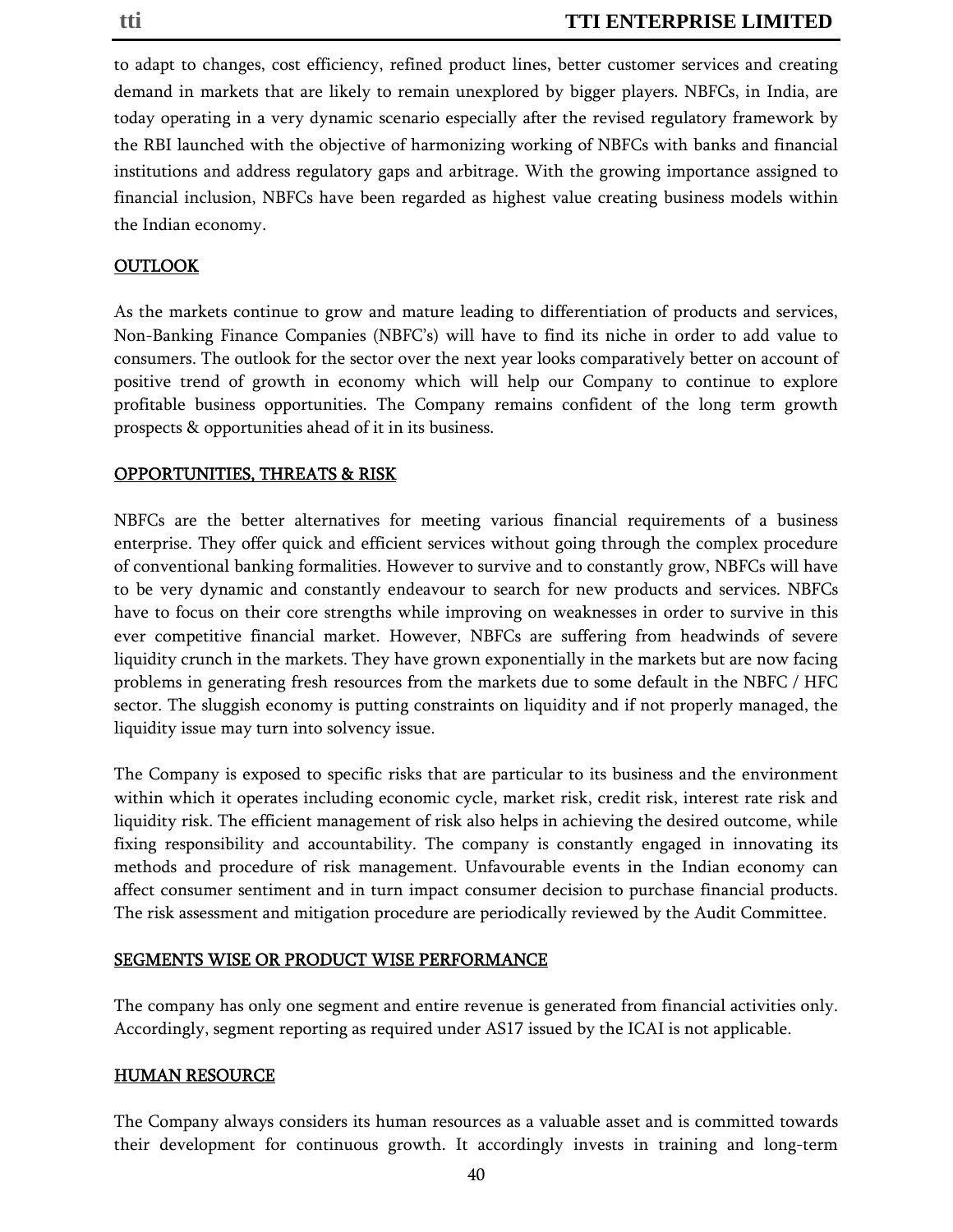development programs and a healthy working atmosphere that ensures equal opportunity for growth and challenge to all the employees. The Company aims to create a workplace where every person can achieve his or her true potential. The Company encourages individuals to go beyond the scope of their work, undertake voluntary projects that enable them to learn and innovate ideas. The Company would continue to expand the human resources which are fundamental to the financial business services and responsible for its progress and stability.

| <b>KEY FINANCIAL RATIOS</b>           | 2018-19 | 2017-18 |
|---------------------------------------|---------|---------|
| Non-Current Assets (Rs. in Lakhs) *   | 28.84   | 248.46  |
| Short term Loans(Rs. in Lakhs)        | 517.71  | 466.93  |
| Current Assets (Rs. in Lakhs)         | 2642.25 | 2404.10 |
| Cash & Cash equivalent (Rs. in Lakhs) | 4.20    | 98.89   |
| <b>Inventory Turnover</b>             | 0.20    | 0.23    |
| EBIDTA/Turnover                       | 0.1546  | 0.1459  |
| Operating Profit Margin (%)           | 31.03%  | 30.87%  |
| Net Profit Margin (%)                 | 12.64%  | 10.55%  |
| Return on equity $(\% )$              | 0.67%   | 0.79%   |
| Book value per share (Rs.)            | 10.45   | 10.38   |
| Earnings per share (Rs.)              | 0.07    | 0.08    |

## DETAILS OF SIGNIFICANT CHANGES

• Total expenses reduced to Rs. 24.4 lakhs from Rs. 35.49 lakhs for 31.03.2018 in order to rationalise the cost of operation and some of the employees were laid off during the year.

- Net Worth of the Company increased to Rs. 2656.93 Lakhs as on 31.03.2019 from Rs. 2639.04 Lakhs as on 31.03.2018.
- Current Liabilities remained the same as compared to previous year ended 31.03.2018.

\*Total Non-Current Assets reduced on account of sale of some of these assets (comprising of investments) during the year.

## INTERNAL CONTROL

Adequate systems of internal control are established to ensure that all assets of the Company are safeguarded and protected against loss from any unauthorized use or disposition. The efficiency and efficacy of the internal control systems in the Company are regularly monitored. The policies, guidelines and procedures are regularly reviewed by the Internal Auditors. The Audit Committee of the Board of Directors also reviews the adequacy of internal controls and compliance with operating systems / accounting procedures. This has improved the management of the affairs of the Company and strengthened transparency and accountability.

## FINANCIAL PERFORMANCE

For the Financial Year ended  $31<sup>st</sup>$  March, 2019, the Net Profit (after tax) standing at books at Rs. 17.88 Lakhs as compared to the last year's profit of Rs. 20.98 Lakhs.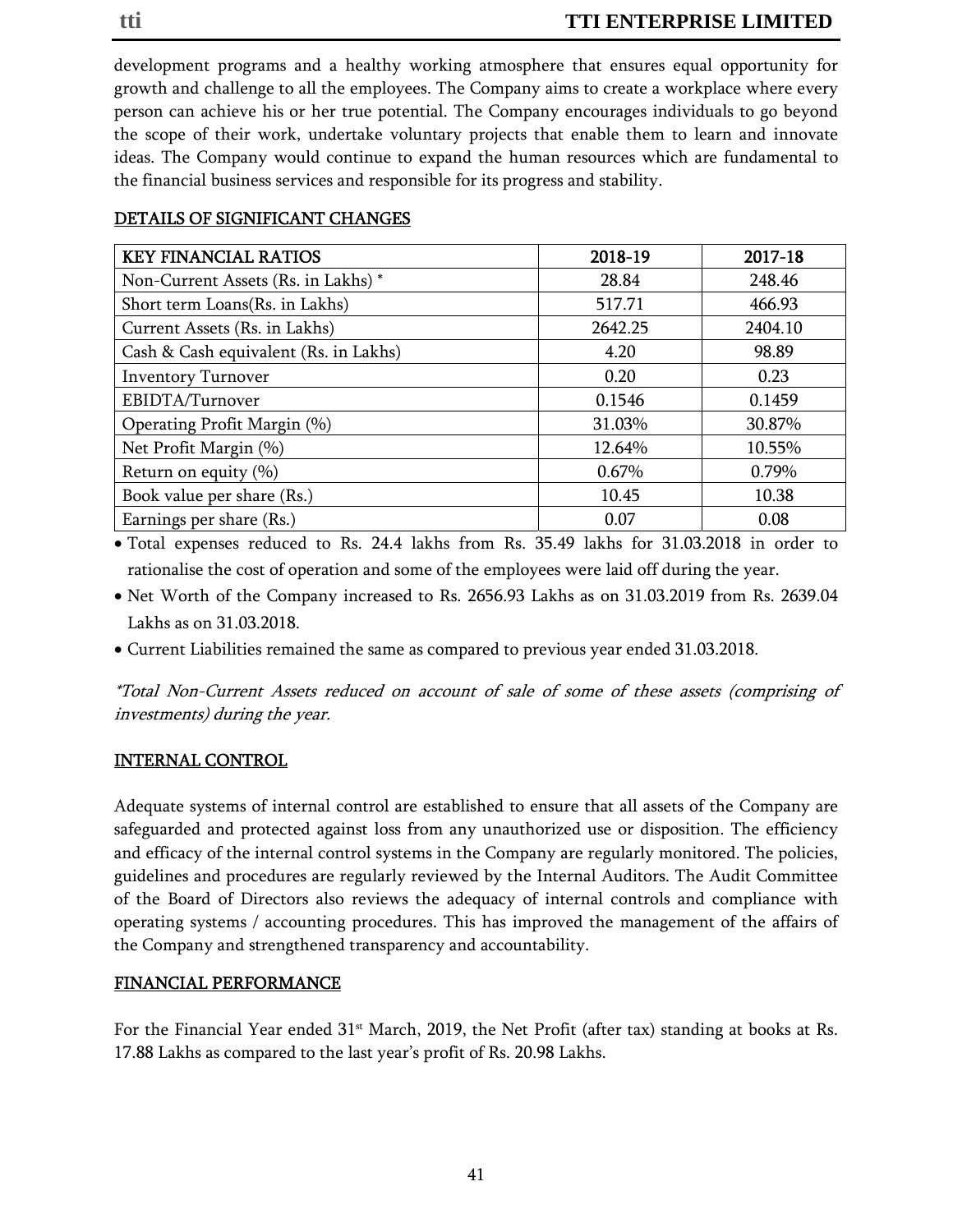## CAUTIONARY STATEMENT

Statements made in this section of Management Discussion and Analysis describing the Company's objectives, projections, targets, estimates, expectations may be "forward looking statements" within the meaning of applicable securities laws and regulations. The Company cannot guarantee that these assumptions and expectations are accurate or will be realised by the Company due to various risks and uncertainties and the dynamic business environment in which the Company is operating.

Important developments that could affect the Company's operations include a downtrend in the financial services industry- global or domestic or both, significant changes in the political and economic environment in India or key markets abroad, tax laws, litigation, labour relations, exchange rate fluctuations, Government policies and other incidental factors, etc. The Company assumes no responsibility to publicly amend, modify or revise any forward-looking statements on the basis of any subsequent developments.

#### For and behalf of the Board of Directors For TTI ENTERPRISE LIMITED

Binjal Mehta Whole Time Director DIN: 00043830

Place: Kolkata Date: August 9, 2019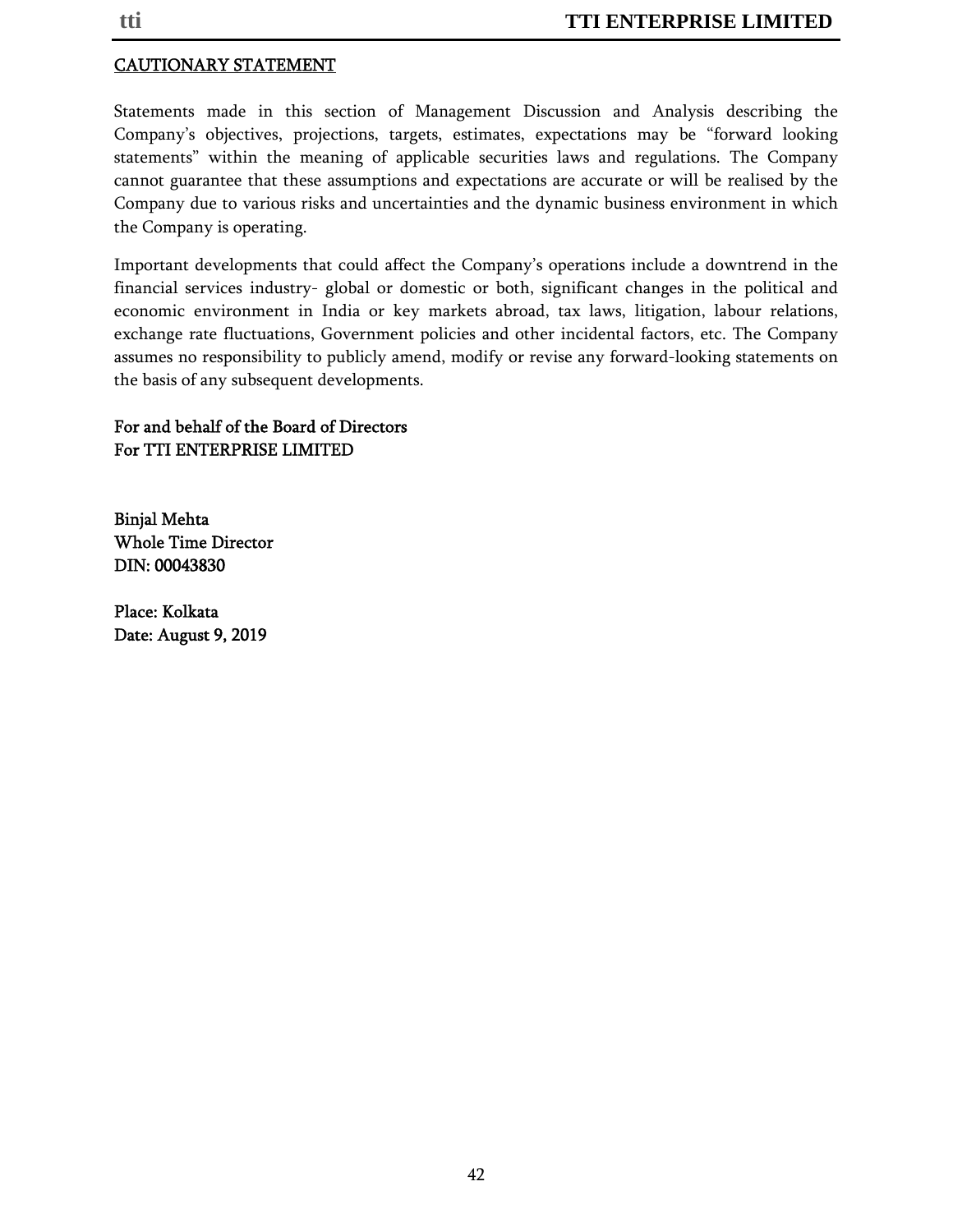## CORPORATE GOVERNANCE REPORT

## A. COMPANY'S PHILOSOPHY ON CORPORATE GOVERNANCE

The Company believes in good Corporate Governance in letter and spirit. The Company has in place a set of systems in order to attain transparency, accountability with the ultimate goal of attaining increase in long-term shareholder value. Your company has adequately articulated corporate responsibilities to ensure effective monitoring, accountability and fairness in dealings.

Your Company is in compliance with the requirements mandated by the Securities and Exchange Board of India (Listing Obligations and Disclosure Requirements) Regulations, 2015 ('the Listing Regulations') and the respective amendments thereto. A Report on compliance with the Corporate Governance requirements as set forth in the Listing Regulations is given below:

## B. BOARD OF DIRECTORS

As on 31<sup>st</sup> March, 2019, the Board of your company consisted of optimum number of Executive and Non-Executive Directors as required under the Companies Act, 2013 and the Listing Regulations. The Board consists of one Whole-time Director, two Independent Directors and one Non-Executive Director.

The composition of the Board, category of Directors as well as their Directorship, Memberships in other Companies/Committees are given below:-

| Name of the<br>Director | Category                                                  | *No of<br>Directorship (s)<br>as on<br>31.03.2019 | **No. of<br>Membership(s)/<br>Chairmanship<br>in other<br>Companies as<br>on 31.03.2019 | ***No. of Equity<br>Shares and<br>Convertible<br>instruments<br>held by Non-<br><b>Executive</b><br><b>Directors</b> | Relationship<br>with other<br><b>Directors</b> |
|-------------------------|-----------------------------------------------------------|---------------------------------------------------|-----------------------------------------------------------------------------------------|----------------------------------------------------------------------------------------------------------------------|------------------------------------------------|
| Mr. Alok                | Non-Executive                                             |                                                   |                                                                                         |                                                                                                                      |                                                |
| Kumar                   | Independent                                               | 1                                                 | Nil                                                                                     |                                                                                                                      |                                                |
| Goenka                  | Director                                                  |                                                   |                                                                                         |                                                                                                                      |                                                |
| Mrs. Binjal             | Executive-                                                |                                                   |                                                                                         |                                                                                                                      | Wife of                                        |
| Mehta                   | Whole-Time                                                | 1                                                 | Nil                                                                                     | 92,390                                                                                                               | Mr. Paraj                                      |
|                         | Director                                                  |                                                   |                                                                                         |                                                                                                                      | Mehta                                          |
| Mr. Subrata<br>Saha#    | Non-<br>Executive<br>Independent<br>Director              | 1                                                 | Nil                                                                                     |                                                                                                                      |                                                |
| Mr. Paraj<br>Mehta      | $Non -$<br>Independent<br>$Non-$<br>Executive<br>Director | 1                                                 | Nil                                                                                     | 79,510                                                                                                               | Husband of<br>Mrs. Binjal<br>Mehta.            |

\*Excluding Directorships in private limited companies, foreign companies and companies registered under section 8 of the Companies Act, 2013, but including Directorship in TTI Enterprise Limited. Also, none of the Directors of the Company holds office in any other listed entity.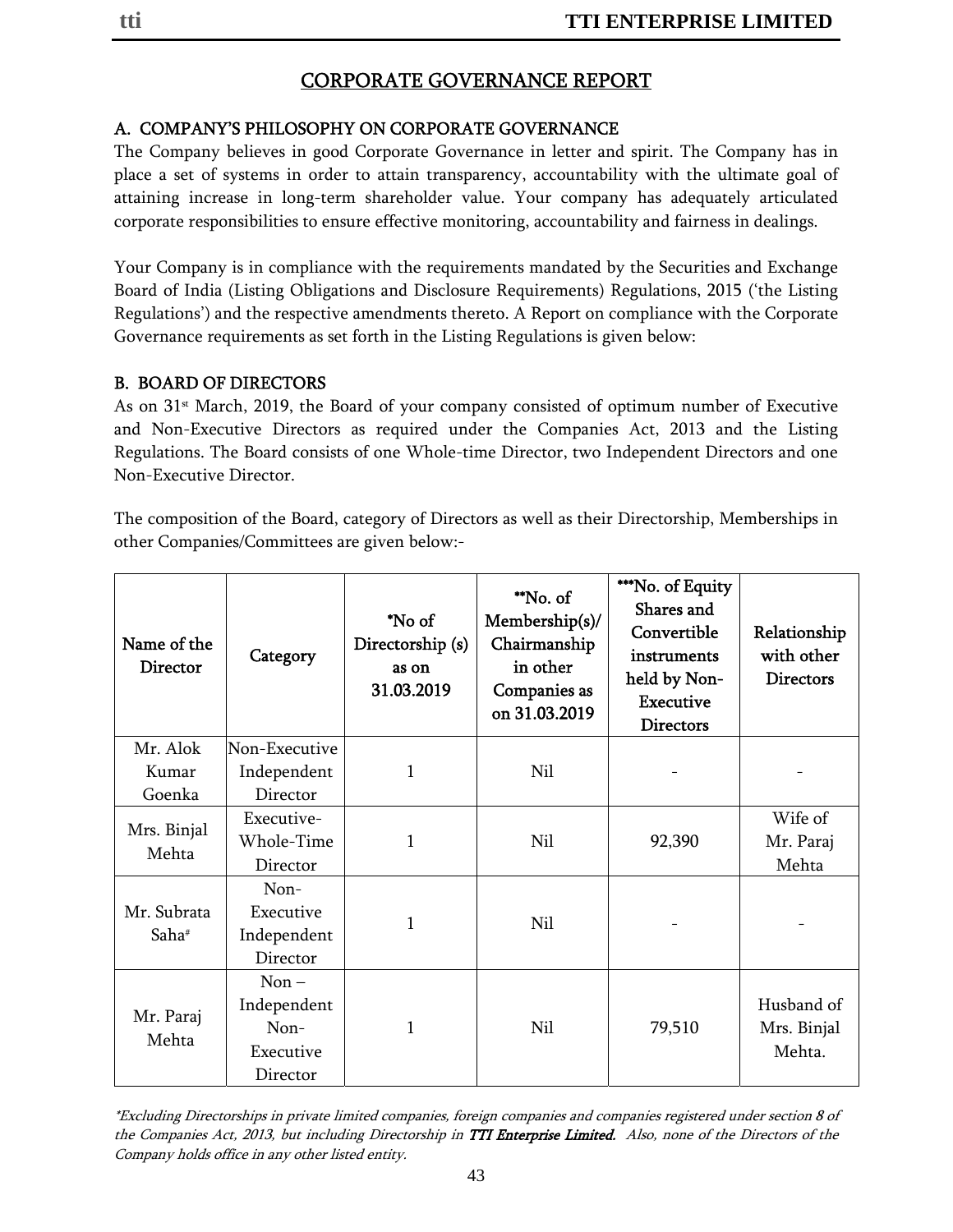\*\* Only two Committees viz., the Audit Committee and the Stakeholders' Relationship Committee have been considered for this purpose in terms of Regulation 26(1)(b) of SEBI (Listing Obligations and Disclosure Requirements) Regulations, 2015.

\*\*\*The Company has not issued any convertible instruments.

# Mr. Subrata Saha was appointed as an Independent Director of the Company, for a period of 5 years, whose term will expire on 30<sup>th</sup> September, 2019. However, he will lay down his office w.e.f. 30<sup>th</sup> September, 2019 and will not continue as Director due to pre-occupation in his existing profession. Mr. Subrata Saha has confirmed that there is no material reason other than mentioned above for his laying down of office.

### Familiarization program for Independent Directors

The Independent Directors are familiarized with their roles, rights, responsibilities in the Company, nature of the industry in which the Company operates, internal policies etc., through a familiarization program. Details of the familiarization program have been disclosed on the Company's website: www.ttienterprise.net.

#### Notes:

- The Directors and senior management of the Company have made disclosures to the Board confirming that there are no material, financial and/or commercial transactions between them and the Company that could have potential conflict of interest with the Company at large.
- None of the Directors holds office in more than 20 companies and in more than 10 public companies. All Directors are also in compliance of the limit on Independent Directorships of listed companies as prescribed in Regulation17A of the Listing Regulations.

## I) SKILLS / EXPERTISE / COMPETENCIES OF THE BOARD OF DIRECTORS

In compliance with the Listing Regulations, the Board of Directors of the Company has identified the list of core skills / expertise / competencies of the Board as required in the context of the Company's business and its effective functioning:

- **Strategic Expertise** Knowledge of the industry in which the Company operates and ability to understand and analyse the Company's strategies, identifying the mission, vision, values, goals, possible risks, threats and potential opportunities.
- Financial Experience and Risk Oversight Qualifications and experience in finance resulting in proficiency in financial management and financial reporting process. Understand and oversee various risks facing the Company and ensure that appropriate policies and procedures are in place to effectively manage risk.
- **Technology and innovation** Expertise in technological background with ability to anticipate technological trends and create new business models/trends in financial services.
- Governance and regulatory oversight Develop systems for compliance with a variety of regulatory requirements covering periodic review and adopting best governance practices for a long term and sustainable growth of the Company and protecting stakeholders' interest.
- Forward Thinking The skills and competencies that enable it to conduct the smooth operation of its' business and financial activities of the company in the NBFC sector.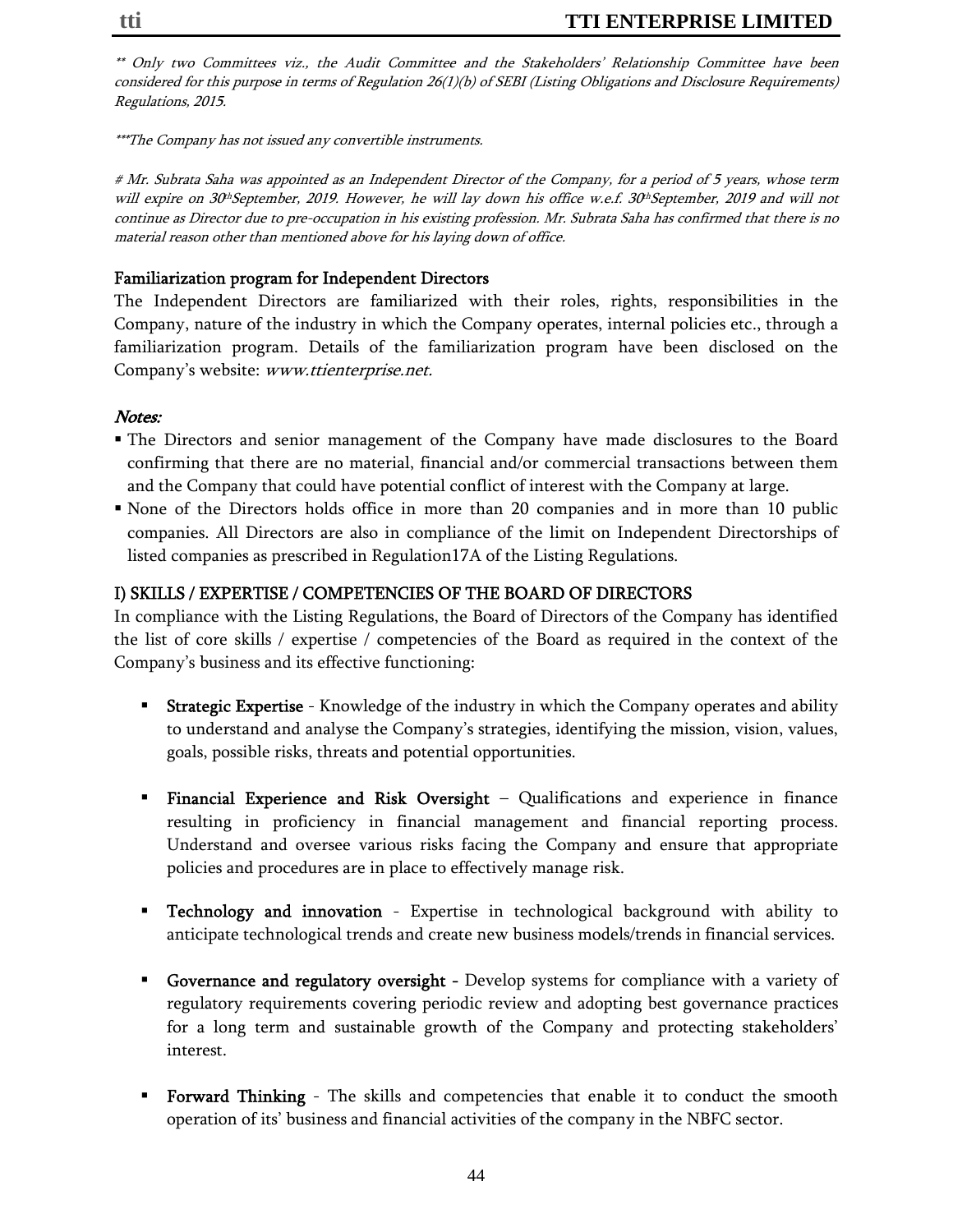Therefore, the Company being NBFC has, to the extent required, the expertise and skills required to run its operations smoothly.

## II) Board Meetings

The Board of Directors meets at least once in every quarter and also when it is required. The Board met 4 (four) times during the financial year 2018-2019. The intervening gap between the two meetings was within the limits prescribed under the Companies Act, 2013.

The dates of the meetings held during the year ended  $31<sup>st</sup>$  March, 2019 are:

| $14th$ May, 2018 | $6th$ August, 2018 | 30 <sup>th</sup> October, 2018 | 31 <sup>st</sup> January, 2019 |
|------------------|--------------------|--------------------------------|--------------------------------|
|------------------|--------------------|--------------------------------|--------------------------------|

## III) Attendance of the Directors

The details of the attendance of the Directors at the Board Meetings during the year and at the last Annual General Meeting are as under:-

| <b>Directors</b>      | Attendance at the meetings during 2018-19 |                      |
|-----------------------|-------------------------------------------|----------------------|
|                       | <b>Board Meetings</b><br>Last AGM         |                      |
|                       |                                           | (Held on 18.09.2018) |
| Mr. Alok Kumar Goenka |                                           | Yes                  |
| Mrs. Binjal Mehta     |                                           | Yes                  |
| Mr. Subrata Saha      |                                           | No                   |
| Mr. Paraj Mehta       |                                           | Yes                  |

## IV) Disclosure and meeting of Independent Directors

The independent directors have made all necessary disclosures to the Company that they meet the criteria of independence mentioned under the Companies Act, 2013 and the Listing Regulations. Also, in the opinion of the Board, they fulfill the conditions specified in these regulations and are independent of the management of the Company.

A separate meeting of the Independent Directors was held on  $31<sup>st</sup>$  January, 2019 in compliance with the requirements of Schedule IV to the Companies Act, 2013 read with Regulation 25 of the Listing Regulations, where all the Independent Directors were present. At the meeting, the Independent Directors reviewed the performance of the Non-Independent Directors and of the Board as a whole. Further, the Independent Directors assessed the quality, quantity and timeliness of flow of information between the Company management and the Board that is necessary for the Board to effectively and reasonably perform its duties.

## V) Performance Evaluation of the Board, Its Committees and Independent Directors

The Board carried out an annual performance evaluation of its own performance, the Directors individually as well as the evaluation of the working of its Committees pursuant to the provisions of the Companies Act, 2013 and Regulation 17 of the Listing Regulations.

The Performance Evaluation of the Independent Directors was done by the entire Board of Directors and the Director being evaluated had not participated in the evaluation.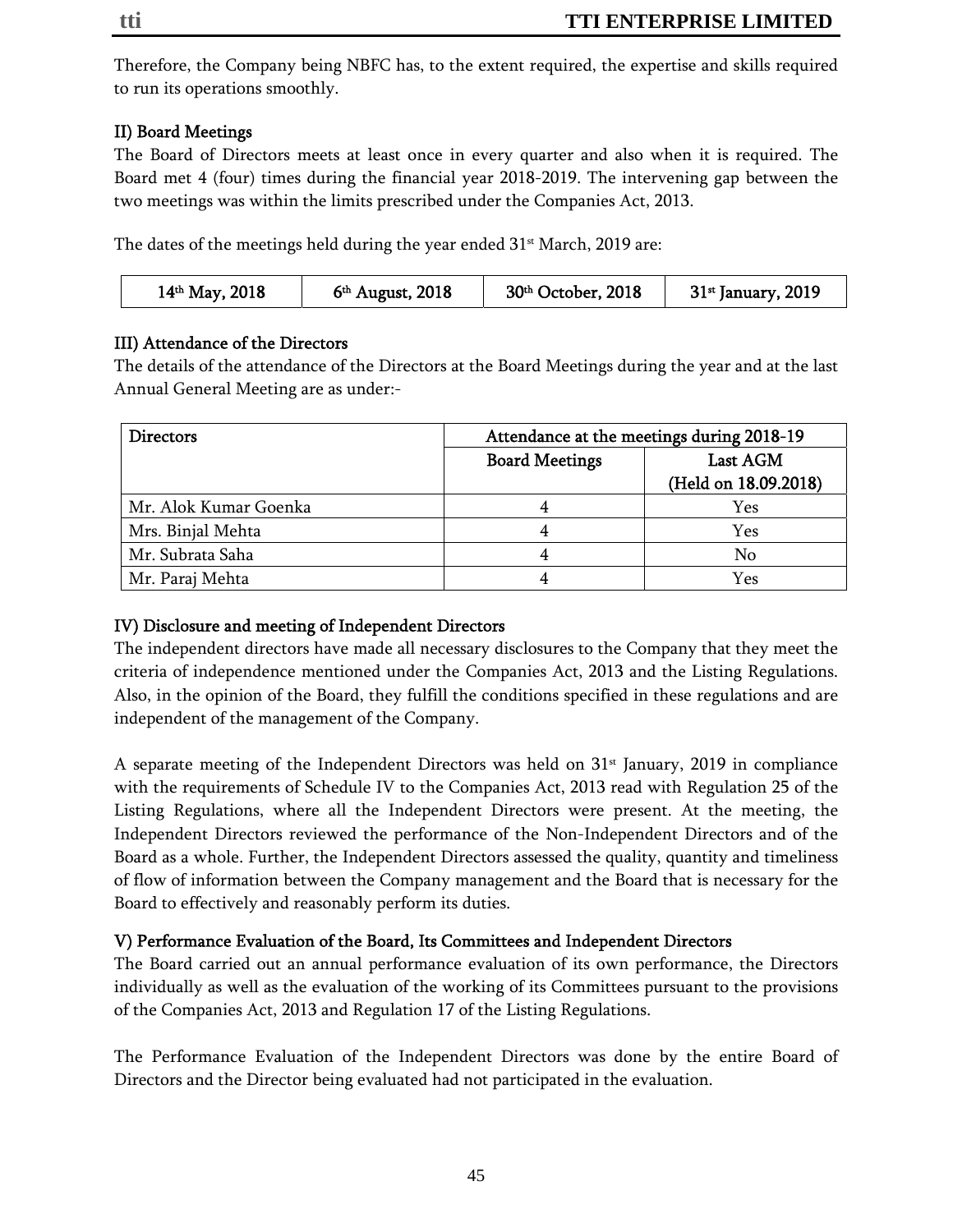#### C. BOARD COMMITTEE

Your Company has 3 Committees to improve the Board effectiveness and efficiency in core areas. These committees help in decision making and report at the subsequent Board Meeting. These Committees monitor the activities falling within their term of reference.

## D. AUDIT COMMITTEE

The Company has an Audit Committee in place in terms of the requirements of Section 177 of the Companies Act, 2013 and Rules framed thereunder read with Regulation 18 of the Listing Regulations. The Audit Committee of the Company meets every quarter, *inter alia*, to review the financial results for the previous quarter before the same are approved at Board Meetings, pursuant to Regulation 33 of the Listing Regulations. All the members are financially literate, with Mr. Alok Kumar Goenka, Chairman of the Committee, having relevant accounting and financial management expertise.

#### Terms of Reference

The broad terms of reference of the Audit Committee are as follows:

- 1. Oversight of the company's financial reporting process and the disclosure of its financial information to ensure that the financial statement is correct, sufficient and credible;
- 2. Recommendation for appointment, remuneration and terms of appointment of auditors of the company;
- 3. Approval of payment to statutory auditors for any other services rendered by the statutory auditors;
- 4. Reviewing, with the management, the annual financial statements and auditor's report thereon before submission to the board for approval, with particular reference to:
- a. Matters required to be included in the Director's Responsibility Statement to be included in the Board's report in terms of clause (c) of sub-section 3 of section 134 of the Companies Act, 2013.
- b. Changes, if any, in accounting policies and practices and reasons for the same
- c. Major accounting entries involving estimates based on the exercise of judgment by management;
- d. Significant adjustments made in the financial statements arising out of audit findings
- e. Compliance with listing and other legal requirements relating to financial statements
- f. Disclosure of any related party transactions
- g. Qualifications in the draft audit report
- 5. Reviewing, with the management, the quarterly financial statements before submission to the board for approval;
- 6. Reviewing, with the management, the statement of uses / application of funds raised through an issue (public issue, right issue, preferential issue, etc.), the statement of funds utilized for purposes other than those stated in the offer document / prospectus / notice and the report submitted by the monitoring agency monitoring the utilisation of proceeds of a public or right issue, and making appropriate recommendations to the Board to take up steps in this matter;
- 7. Review and monitor the auditor's independence and performance, and effectiveness of audit process;
- 8. Approval or any subsequent modification of transactions of the company with related parties;
- 9. Scrutiny of inter-corporate loans and investments;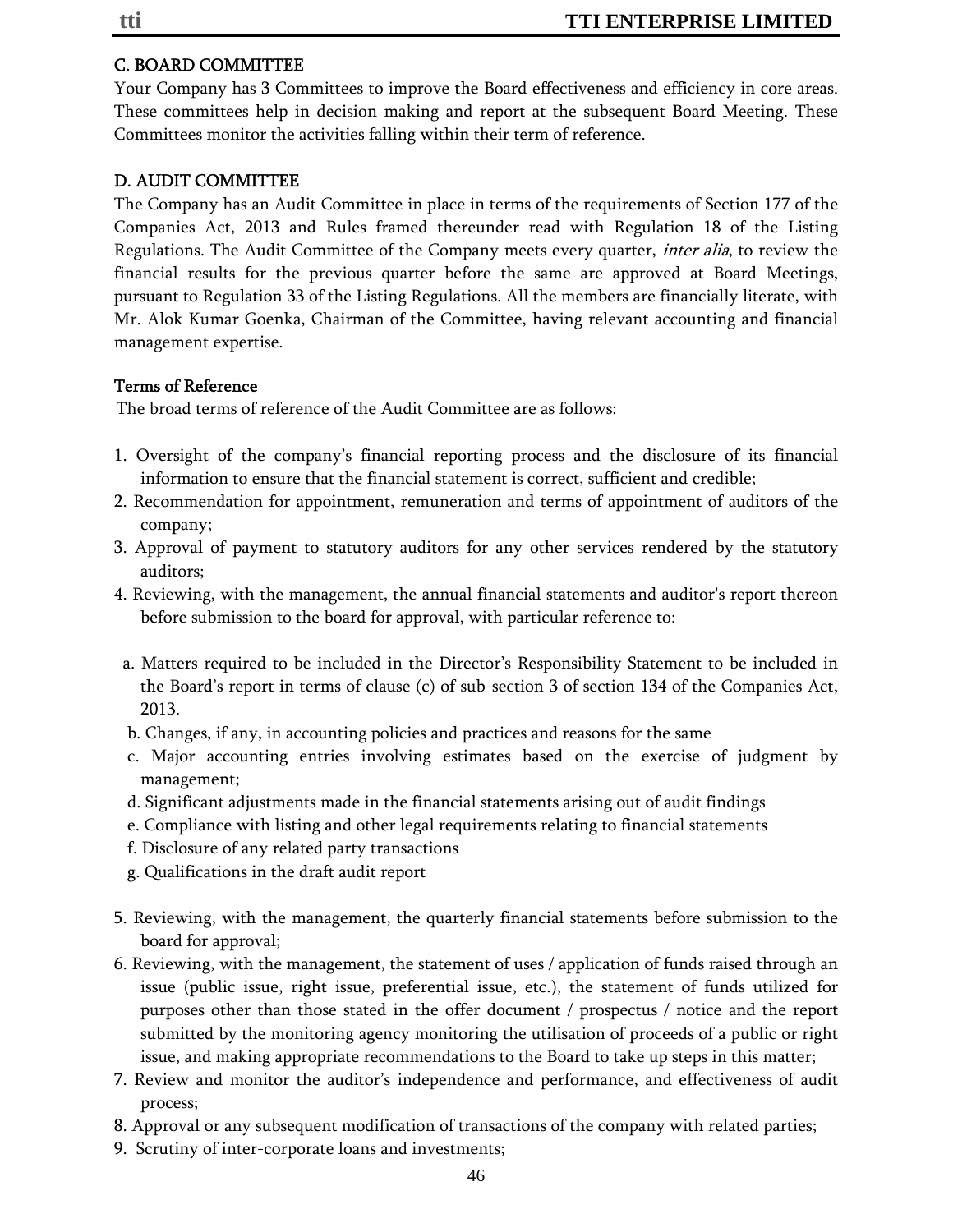- 10. Valuation of undertakings or assets of the company, wherever it is necessary;
- 11. Evaluation of internal financial controls and risk management systems;
- 12. Reviewing, with the management, performance of statutory and internal auditors, and adequacy of the internal control systems;
- 13. Reviewing the adequacy of internal audit function, if any, including the structure of the internal audit department, staffing and seniority of the official heading the department, reporting structure coverage and frequency of internal audit;
- 14. Discussion with internal auditors of any significant findings and follow up there on;
- 15. Reviewing the findings of any internal investigations by the internal auditors into matters where there is suspected fraud or irregularity or a failure of internal control systems of a material nature and reporting the matter to the board;
- 16. Discussion with statutory auditors before the audit commences, about the nature and scope of audit as well as post-audit discussion to ascertain any area of concern;
- 17. To look into the reasons for substantial defaults in the payment to the depositors, debenture holders, shareholders (in case of non-payment of declared dividends) and creditors;
- 18. To review the functioning of the Whistle Blower mechanism, if any;
- 19. Approval of appointment of CFO (i.e., the whole-time Finance Director or any other person heading the finance function or discharging that function) after assessing the qualifications, experience and background, etc. of the candidate;
- 20. Carrying out any other function as is mentioned in the terms of reference of the Audit Committee.

The Audit Committee shall mandatorily review the following information:

- 1. Management Discussion and Analysis of financial condition and results of operations;
- 2. Statement of Significant Related Party Transactions (as defined by the Audit Committee), submitted to the Management;
- 3. Management Letters / Letters of internal control weaknesses issued by the statutory Auditors;
- 4. Internal Audit Reports relating to internal control weaknesses; and
- 5. The appointment, removal and terms of remuneration of the Chief Internal auditor shall be subject to review by the Audit Committee.

Apart from the above, the Committee also reviews other matters as may be required to be reviewed by the Audit Committee under the Listing Regulations and other rules and regulations.

## Composition of the Committee, Meetings and Attendance

The Audit Committee of the Company consists of two Independent Directors and one Non-Executive Director. The Committee met  $4$ (four) times during the year ended  $31<sup>st</sup>$  March, 2019 on 14<sup>th</sup> May, 2018, 6<sup>th</sup> August, 2018, 30<sup>th</sup> October, 2018 and 31<sup>st</sup> January, 2019.

The particulars of the Meetings attended by the Members during the year are given below:-

| Name of the Director  | <b>Status</b> | Category                       | No. of meetings<br>attended |
|-----------------------|---------------|--------------------------------|-----------------------------|
| Mr. Alok Kumar Goenka | Chairman      | Independent, Non-Executive     |                             |
| Mr. Subrata Saha      | Member        | Independent, Non-Executive     | 4                           |
| Mr. Paraj Mehta       | Member        | Non-Independent, Non-Executive |                             |

The Company Secretary acts as the Secretary to the Committee.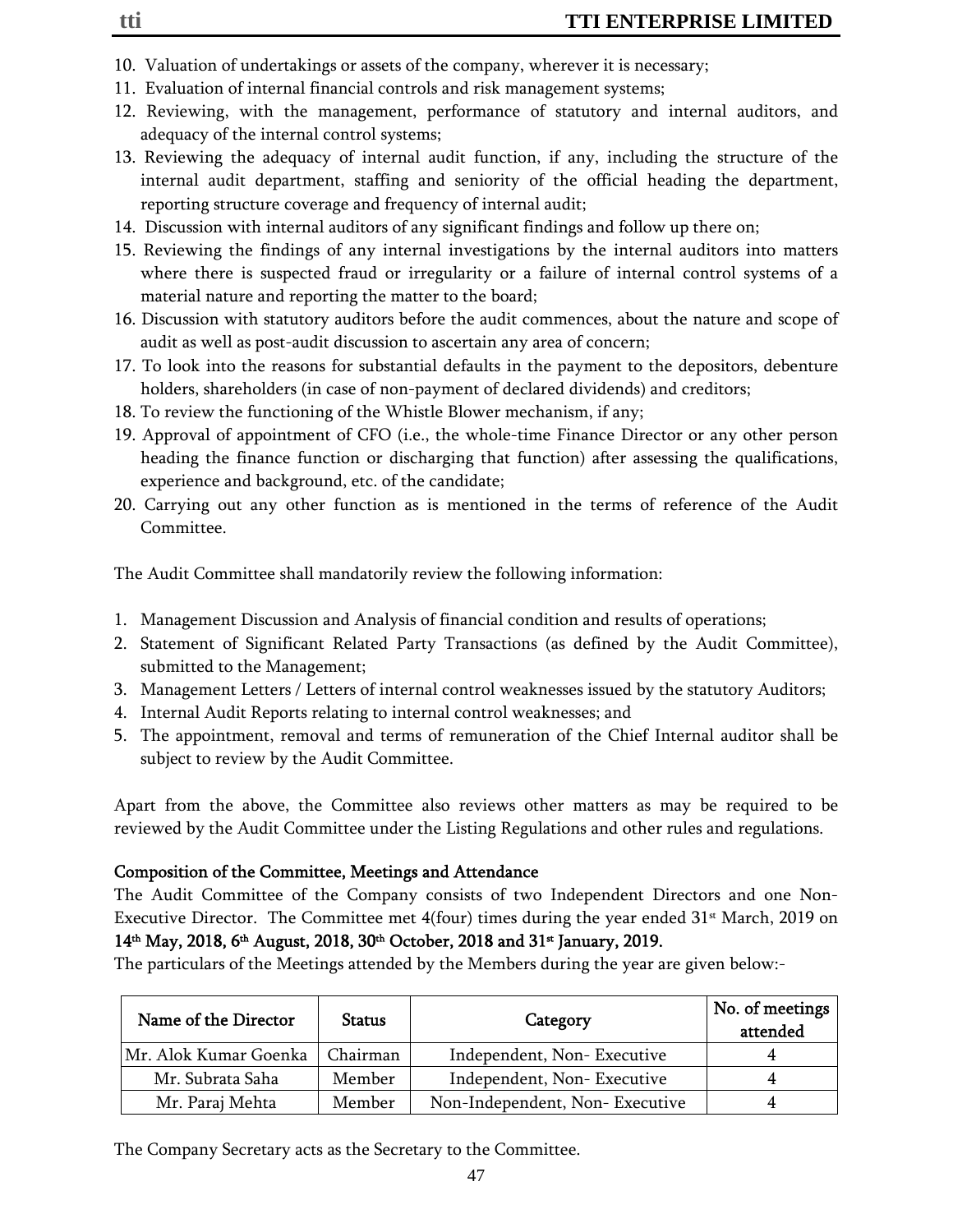## E. NOMINATION & REMUNERATION COMMITTEE

The Nomination and Remuneration Committee was constituted pursuant to Section 178 of the Companies Act, 2013 read with Regulation 19 of the Listing Regulation to identify persons qualified to become directors who may be appointed in senior management in accordance with the criteria laid down, and recommend to the Board their appointment and removal, criteria for determining qualifications and independence of a director and recommend to the Board a policy, relating to the remuneration of the directors, key managerial personnel and other employees alongwith formulation of criteria for evaluation of Independent Directors and the Board and to make recommendations to the Board on the same.

## Composition of the Committee, Meetings and Attendance

The present composition of the Committee consists of two Independent Directors and one Non-Executive Director.

During the year, the Committee met on  $6<sup>th</sup>$  August, 2018 and 31<sup>st</sup> January, 2019. The meetings were attended by all the members of the Committee. The Chairman of the Nomination and Remuneration Committee, Mr. Alok Kumar Goenka, was present at the Annual General Meeting of the company held on 18th September, 2018.

| Name of the Director  | <b>Status</b> | Category                       | No. of meetings<br>attended |
|-----------------------|---------------|--------------------------------|-----------------------------|
|                       |               |                                |                             |
| Mr. Alok Kumar Goenka | Chairman      | Independent, Non-Executive     |                             |
| Mr. Subrata Saha      | Member        | Independent, Non-Executive     |                             |
| Mr. Paraj Mehta       | Member        | Non-Independent, Non-Executive |                             |
|                       |               |                                |                             |

The particulars of the Meetings attended by the Members during the year are given below:-

## F. REMUNERATION TO DIRECTOR

There is no potential conflict or any pecuniary relationship or transactions of the Non-Executive Directors vis-à-vis the Company. The Nomination and Remuneration Committee has also determined the criteria for performance evaluation of Independent Directors, Board and Committees.

The Board has, accordingly, formulated a Nomination and Remuneration policy on Appointment and Remuneration of Directors, Key Managerial Personnel and other employees, appointment including criteria for determining qualifications, positive attributes and independence of a director and other matters.

Apart from sitting fees, the Independent Non- Executive Directors and other Non-Executive Directors are not entitled to any remuneration from the Company. The Remuneration structure comprises of salary, bonus and annual increment for the Whole-time Director. The proposed remuneration structure of the Whole-time Director on re-appointment is mentioned in the Explanatory Statement to the Notice of the Annual General Meeting. The Company does not pay any performance linked incentive nor does it have any stock option scheme.

|  | The details of sitting fees paid to the Directors for the financial year 2018-19 is as under: |  |
|--|-----------------------------------------------------------------------------------------------|--|
|--|-----------------------------------------------------------------------------------------------|--|

| Name                                                      | Sitting fees Paid in Rs. |
|-----------------------------------------------------------|--------------------------|
| Mr. Alok Kumar Goenka, Non-Executive Independent Director | 5,000                    |
| Mr. Subrata Saha, Non-Executive Independent Director      | 5,000                    |
| Mr. Paraj Mehta, Non-Executive Director                   | 5,000                    |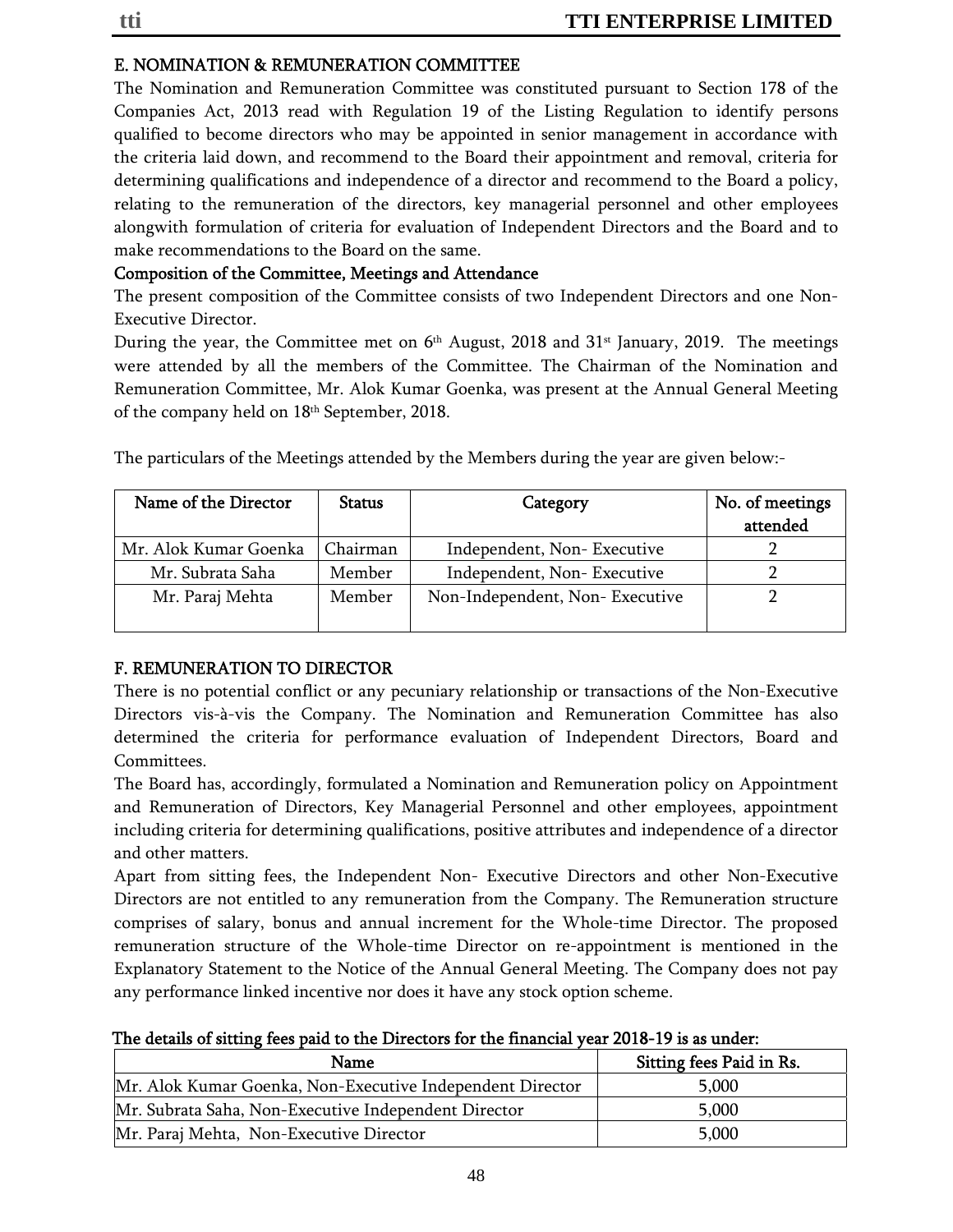#### Details of Remuneration to the Whole Time Director

| <b>Name</b>       | Designation         | Amount (Rs.) |
|-------------------|---------------------|--------------|
| Mrs. Binjal Mehta | Whole-Time Director | .,80,000     |

The payment of Remuneration to the Whole-time Director of the Company is governed by the Resolution recommended by the Board and approved by the shareholders of the Company in the AGM of the Company held on 23rd September, 2017.

## G. STAKEHOLDERS' RELATIONSHIP COMMITTEE

The Company's Stakeholders' and Relationship Committee formed in compliance with Section 178 of the Companies Act, 2013 oversees redressal of Shareholders' grievances like transfer of shares, non-receipt of annual report and related matters.

#### Terms of Reference

The Terms of Reference for the Stakeholders' Relationship Committee are as follows:

- i. To consider and resolve grievances of the security holders of the company.
- ii. To consider and resolve grievances relating to non Receipt of transfer of shares, Non receipt of Annual Report, Non receipt of Dividend etc.
- iii. Matters relating to dematerialization and rematerialization, transfer, transmission, name change, deletion of name and split of shares
- iv. To oversee and review the performance of the RTA and to recommend measures for overall improvement in the quality of investor services.
- v. Any other allied matter relating to the security holders of the company.
- vi. Any other matter referred to it by the Board of Directors from time to time or enforced by any statutory notification, amendment or modification as may be applicable.

The Stakeholders Relationship Committee consists of two Independent Directors and one Non-Executive Director.

During the year, the Committee met 4 times viz, 14<sup>th</sup> May, 2018, 6<sup>th</sup> August, 2018, 30<sup>th</sup> October, 2018 and 31st January, 2019.

The particulars of the Meetings attended by the Members during the year are given below:-

| Sl.<br>No. | Name of the Director  | <b>Status</b> | Category                       | No. of meetings<br>attended |
|------------|-----------------------|---------------|--------------------------------|-----------------------------|
|            | Mr. Alok Kumar Goenka | Chairman      | Independent, Non-Executive     |                             |
|            | Mr. Subrata Saha      | Member        | Independent, Non-Executive     |                             |
| 3.         | Mr. Paraj Mehta       | Member        | Non-Independent, Non-Executive |                             |

 Compliance Officer: The Company Secretary of the Company is the Compliance Officer of the Company.

#### Details of Shareholders' Grievances:

| <b>Particulars</b>                                                  | 2018-19 |
|---------------------------------------------------------------------|---------|
| Number of complaints at the beginning of the year                   | Nil     |
| Number of Shareholder's Complaints received during the year         | Nil     |
| Number of complaints not solved to the satisfaction of shareholders | Nil     |
| Number of pending complaints at the end of the year                 | Nil     |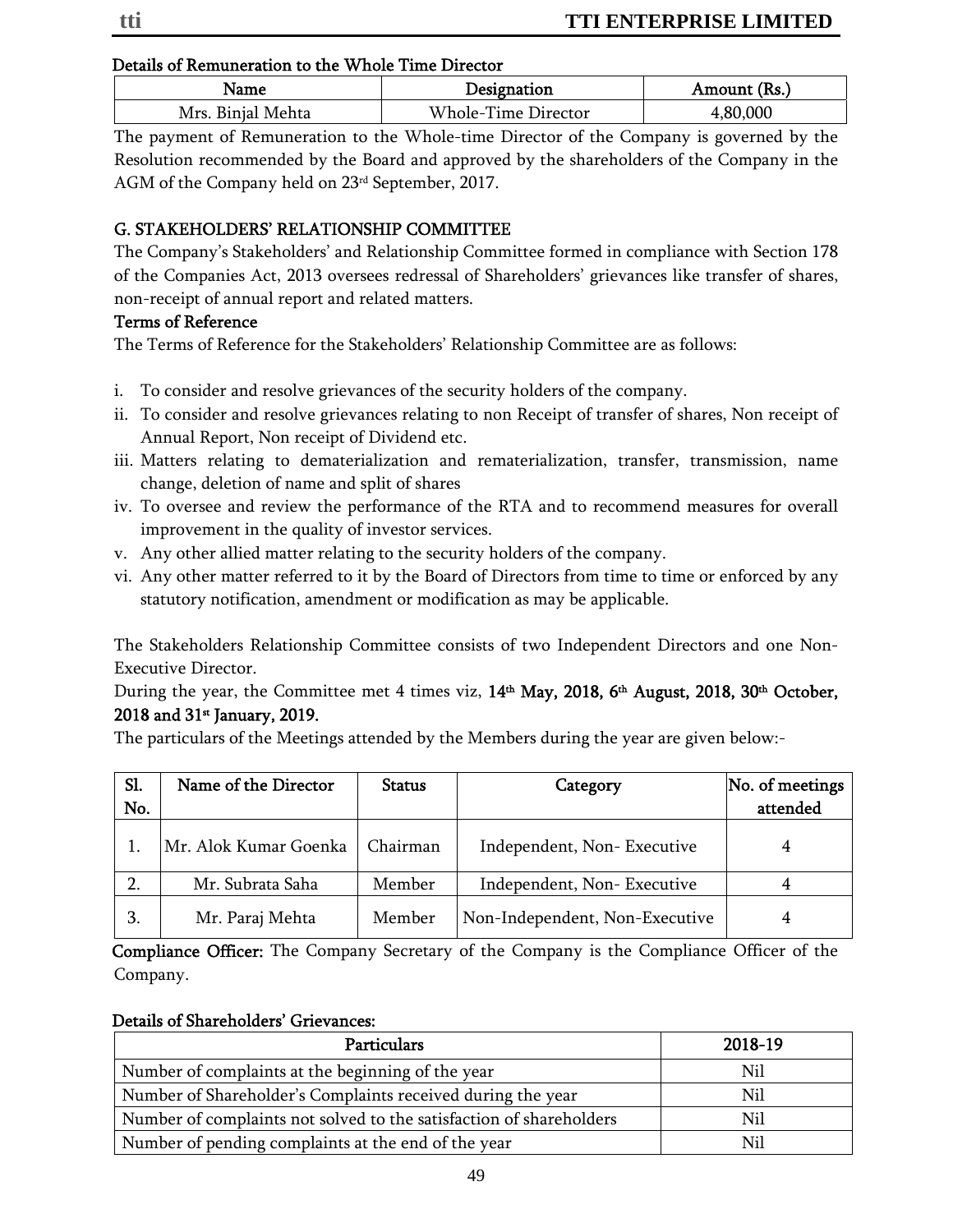## H. GENERAL BODY MEETING DETAILS:

| <b>Year Ended</b> | Date and Time                                      | Venue                     | Special    | Type of    |
|-------------------|----------------------------------------------------|---------------------------|------------|------------|
|                   |                                                    |                           | Resolution | Meeting    |
|                   |                                                    |                           | Passed     |            |
|                   | March 31, 2016 27 <sup>th</sup> September, 2016,   | Bharatiya Bhasha Parishad |            | <b>AGM</b> |
|                   | Tuesday at 10:00 A.M.                              | at 36A, Shakespeare       |            |            |
|                   |                                                    | Sarani, Kolkata-700017    |            |            |
|                   |                                                    |                           |            |            |
|                   | March 31, 2017 23 <sup>rd</sup> September, 2017,   | Bharatiya Bhasha Parishad |            | <b>AGM</b> |
|                   | Saturday at 10:00 A.M.                             | at 36A, Shakespeare       |            |            |
|                   |                                                    | Sarani, Kolkata-700017    |            |            |
|                   | March 31, 2018   18 <sup>th</sup> September, 2018, | Bharatiya Bhasha Parishad | <b>NIL</b> | <b>AGM</b> |
|                   | Tuesday at 10:00 A.M.                              | at 36A, Shakespeare       |            |            |
|                   |                                                    | Sarani, Kolkata-700017    |            |            |

a) The details of the last three Annual and / or Extraordinary General Meetings are as follows:

No Resolution was passed during the financial year ended March 31, 2019 through Postal Ballot under Section 110 of the Companies Act, 2013 and Rules framed thereunder. Also, the Company does not propose to conduct any Special Resolution through Postal Ballot under Section 110 of the Companies Act, 2013 and Rules framed thereunder on or before the forthcoming Annual General Meeting. No Extraordinary General Meeting was held during the year.

## I. MEANS OF COMMUNICATION

 During the year, the company made timely disclosure of corporate financial performance on a consistent, comparable, relevant and reliable basis. The disclosures were made in the following manner:

- a) Quarterly Results: During the year, the company's Unaudited / Audited Financial Results of the Company were provided to the Stock Exchanges after the same were approved at the Board Meeting and also disseminated on the website of the Company at www.ttienterprise.net. The Annual Audited Financial Statements were posted to every Member of the Company in the prescribed manner. In terms of Regulation 10 of the Listing Regulations, the Company has complied with the online filing requirements on electronic platform of BSE Limited (BSE) viz. BSE Corporate Listing Centre. Also, the same were simultaneously intimated to The Calcutta Stock Exchange Limited (CSE).
- b) Newspaper: The quarterly / half yearly and annual results of the Company were published in national and local daily newspapers like Business Standard (English) and Sangbad Bazaar (Bengali) and also displayed on the website of the Company i.e. www.ttienterprise.net.
- c) Website: The Company maintains a functional website www.ttienterprise.net which contains a separate section on 'Investor Information/Relation' which enables them to access all information relating to the Company such as quarterly / half yearly / annual financial statements, shareholding patterns and releases, Company Policies, etc.
- d) New Releases, Presentations, etc.: Official announcements and other general information are displayed on the Company's website www.ttienterprise.net. Also, official Media Releases are sent to the Stock Exchanges.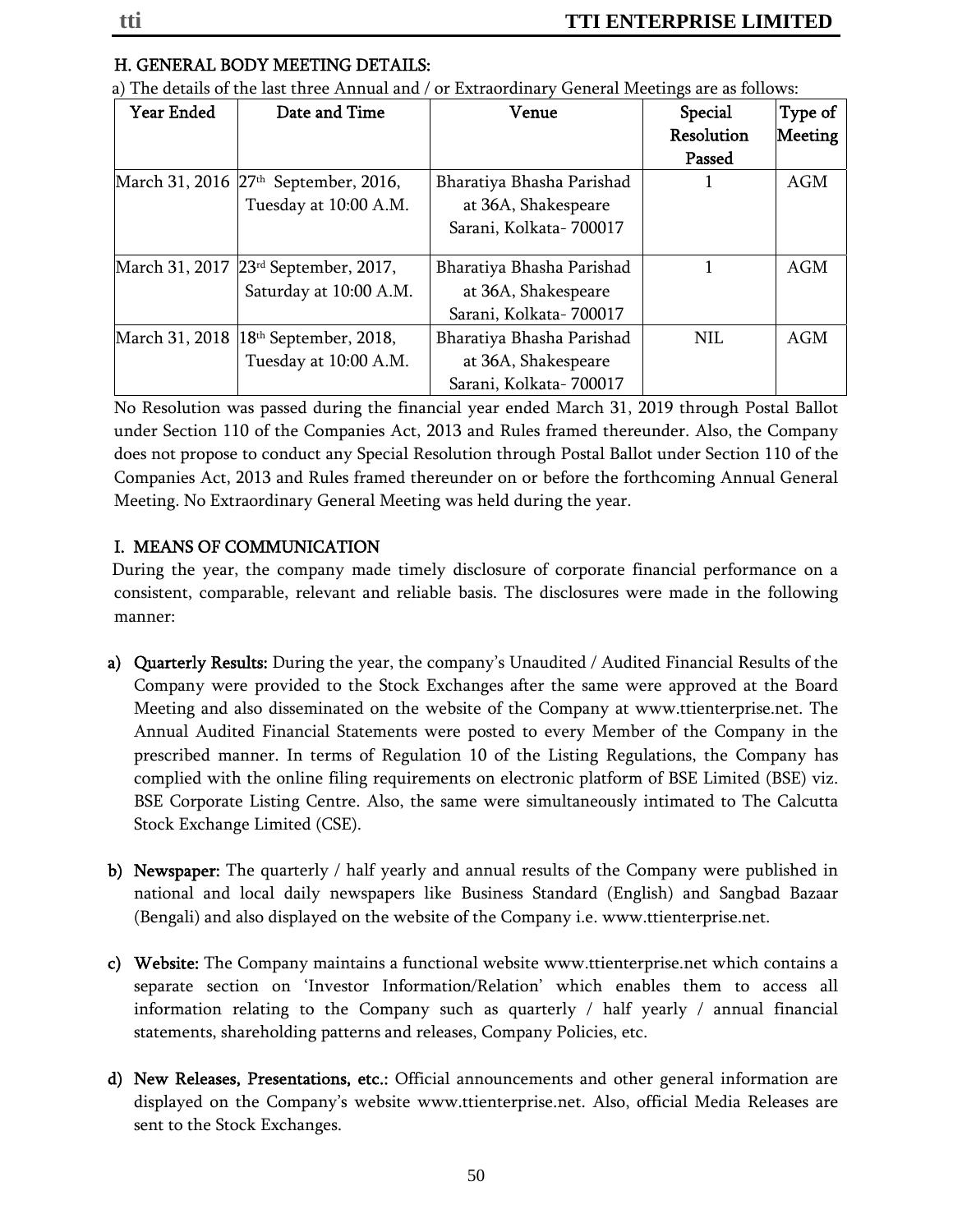e) Annual Report: The Annual Report containing the Audited Financial Statements, Director's Report, Auditor's Report and other important information is circulated to members and others who are entitled thereto. The Management Discussion Analysis Report forms part of the Annual Report.

There are no presentations made by the Company to any institutional investors or to any analyst during the year.

| General<br>Annual                | Monday, 23 <sup>rd</sup> September, 2019 at 10:00 A.M. at Bharatiya Bhasha                                 |
|----------------------------------|------------------------------------------------------------------------------------------------------------|
| Meeting- date, time and          | Parishad at 36A, Shakespeare Sarani, Kolkata-700017                                                        |
| venue                            |                                                                                                            |
| Date of Book Closure             | Tuesday, 17 <sup>th</sup> September, 2019 to Monday, 23 <sup>rd</sup> September, 2019                      |
| Financial Year                   | 1 <sup>st</sup> April to 31 <sup>st</sup> March                                                            |
| <b>Financial Calendar</b>        | For the year ended 31 March, 2019, results were announced for:                                             |
|                                  | First Quarter: 6th August, 2018                                                                            |
|                                  | Second Quarter: 30th October, 2019                                                                         |
|                                  | Third Quarter: 31 <sup>st</sup> January, 2019                                                              |
|                                  | Fourth Quarter: 17th May, 2019                                                                             |
|                                  | For the year ended 31 March, 2020, results will be announced for:                                          |
|                                  | First Quarter: Within 14 <sup>th</sup> September, 2019 (Due to first time implementation of<br>$Ind -AS$ ) |
|                                  | Second Quarter: Within 14th December, 2019 (Due to first time implementation of<br>$Ind-AS)$               |
|                                  | Third Quarter: Within 14th February, 2020                                                                  |
|                                  | Fourth Quarter: Within 30th May, 2020                                                                      |
| Dividend payment date            | The Board has not recommended any dividend during the year under                                           |
|                                  | review.                                                                                                    |
| Exchanges<br>Stock<br>on         | The Calcutta Stock Exchange Ltd.                                                                           |
| the Company's<br>which           | Scrip Code-30137 & 10030137                                                                                |
| shares are listed                | 7, Lyons Range, Kolkata-700001.                                                                            |
|                                  | <b>BSE</b> Limited                                                                                         |
|                                  | Scrip Code-538597                                                                                          |
|                                  | P.J. Towers, Dalal Street,                                                                                 |
|                                  | Mumbai-400001.                                                                                             |
| Listing<br>Fees<br>Stock  <br>to | The Annual Listing Fees for the year 2018-19 has been paid to all the                                      |
| Exchanges                        | Stock Exchange where securities of the Company are listed.                                                 |
| Annual Custody Fees to           | The Company has paid Annual Custody fees for the year 2018-19 to                                           |
| Depositories                     | both the depositories namely National Securities Depository Limited                                        |
|                                  | (NSDL) and Central Depository Services (India) Limited (CDSL).                                             |
| Identification<br>Corporate      | L67120WB1981PLC033771                                                                                      |
| Number                           |                                                                                                            |
| <b>International Securities</b>  |                                                                                                            |
| <b>Identification Number</b>     | INE404F01031                                                                                               |
| (ISIN)                           |                                                                                                            |
| Office<br>Registered             | 1, R. N. Mukherjee Road, Martin Burn House,                                                                |
| <b>Address</b>                   | 4th Floor, Suite No. 22, Kolkata-700001.                                                                   |
|                                  | Phone: (033) 2210 9197; E-mail id: tti1711@gmail.com                                                       |

## J. GENERAL SHAREHOLDER INFORMATION: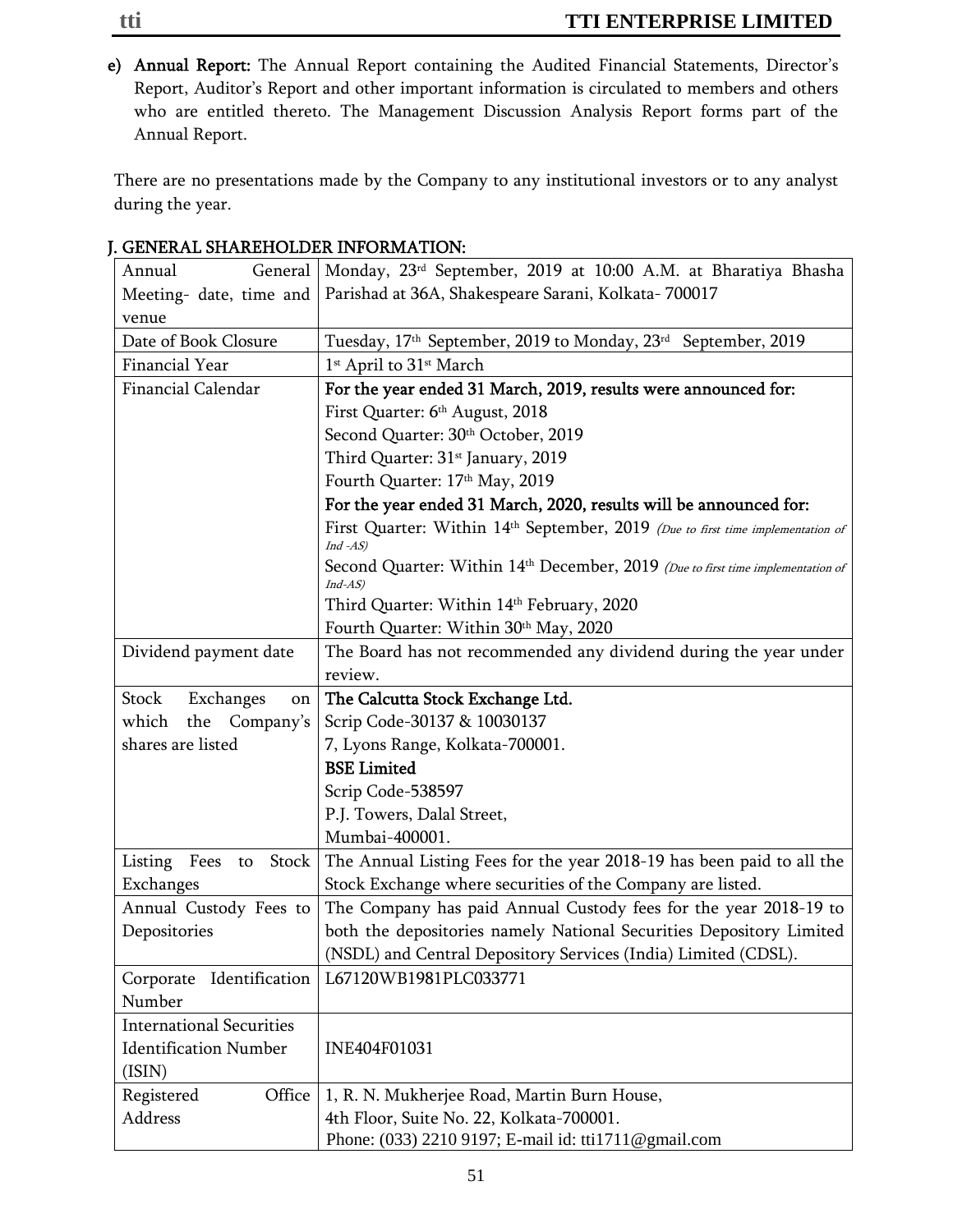| Registrar<br>Share<br>and                                                                                                                                                                           | M/s Niche Technologies Pvt. Ltd.                                                                                                                                                                                                                                                                                                                                                                                                                                                                                                                                                                                        |
|-----------------------------------------------------------------------------------------------------------------------------------------------------------------------------------------------------|-------------------------------------------------------------------------------------------------------------------------------------------------------------------------------------------------------------------------------------------------------------------------------------------------------------------------------------------------------------------------------------------------------------------------------------------------------------------------------------------------------------------------------------------------------------------------------------------------------------------------|
| Transfer Agent                                                                                                                                                                                      | 3A, Auckland Place, 7th Floor,                                                                                                                                                                                                                                                                                                                                                                                                                                                                                                                                                                                          |
|                                                                                                                                                                                                     | Room No. 7A & 7B, Kolkata-700017.                                                                                                                                                                                                                                                                                                                                                                                                                                                                                                                                                                                       |
|                                                                                                                                                                                                     | Phone: (033) 2280-6616, 6617, 6618                                                                                                                                                                                                                                                                                                                                                                                                                                                                                                                                                                                      |
|                                                                                                                                                                                                     | Email id: nichetechpl@nichetechpl.com                                                                                                                                                                                                                                                                                                                                                                                                                                                                                                                                                                                   |
| <b>Share Transfer System</b>                                                                                                                                                                        | The Share transfers were received in physical form and processed<br>share certificates were usually returned within 30 days of lodgement,<br>subject to the documents being valid and complete.                                                                                                                                                                                                                                                                                                                                                                                                                         |
|                                                                                                                                                                                                     | Consequent to the amendments in Regulation 40 of SEBI (LODR)<br>Regulation 2015, the transfer of securities shall not be further<br>processed unless the securities are held in the dematerialized form<br>with a depository, with effect from April 1, 2019. Therefore, the<br>Company has sent letters and requisite reminders to those<br>shareholders holding shares in physical form advising them to<br>dematerialize their holding in accordance with the said Notification.                                                                                                                                     |
| Dematerialization<br>shares                                                                                                                                                                         | of Dematerialization of shares is usually processed and confirmation<br>given to respective depositories within 21 days of receipt of<br>Dematerialization Request Form. As on 31 <sup>st</sup> March, 2019, 2,53,59,177 -<br>(99.82%) of equity shares are in electronic form, the transfer of which<br>is done through depositories. The Company's shares are available for<br>dematerialization on both the depositories viz. NSDL and CDSL. The<br>number of shares dematerialized with NSDL as on 31 <sup>st</sup> March, 2019<br>were 2,43,49,706 (95.85%) shares and with CDSL were 10,09,471<br>(3.97%) shares. |
| Outstanding<br>global<br>receipts<br>depository<br>or<br>American<br>depository<br>receipts or warrants or<br>convertible<br>any<br>instruments, conversion<br>date and likely impact on<br>equity. | The Company has not issued GDR / ADR till date.                                                                                                                                                                                                                                                                                                                                                                                                                                                                                                                                                                         |
| Commodity price risk or<br>foreign exchange<br>risk<br>and hedging activities.                                                                                                                      | None.                                                                                                                                                                                                                                                                                                                                                                                                                                                                                                                                                                                                                   |
| Plant locations                                                                                                                                                                                     | None.                                                                                                                                                                                                                                                                                                                                                                                                                                                                                                                                                                                                                   |
| Address<br>for                                                                                                                                                                                      | The Company Secretary                                                                                                                                                                                                                                                                                                                                                                                                                                                                                                                                                                                                   |
| correspondence                                                                                                                                                                                      | <b>TTI Enterprise Limited</b>                                                                                                                                                                                                                                                                                                                                                                                                                                                                                                                                                                                           |
|                                                                                                                                                                                                     | 1, R. N. Mukherjee Road, Martin Burn House,                                                                                                                                                                                                                                                                                                                                                                                                                                                                                                                                                                             |
|                                                                                                                                                                                                     | 4th Floor, Suite No.22, Kolkata-700001.                                                                                                                                                                                                                                                                                                                                                                                                                                                                                                                                                                                 |
|                                                                                                                                                                                                     | Phone: (033) 2210 9197; E-mail id: tti1711@gmail.com                                                                                                                                                                                                                                                                                                                                                                                                                                                                                                                                                                    |

## **Stock Market Data**

## The Calcutta Stock Exchange Association Limited:

|  | 2018-19 | There has been no trading during the year under review. |
|--|---------|---------------------------------------------------------|
|--|---------|---------------------------------------------------------|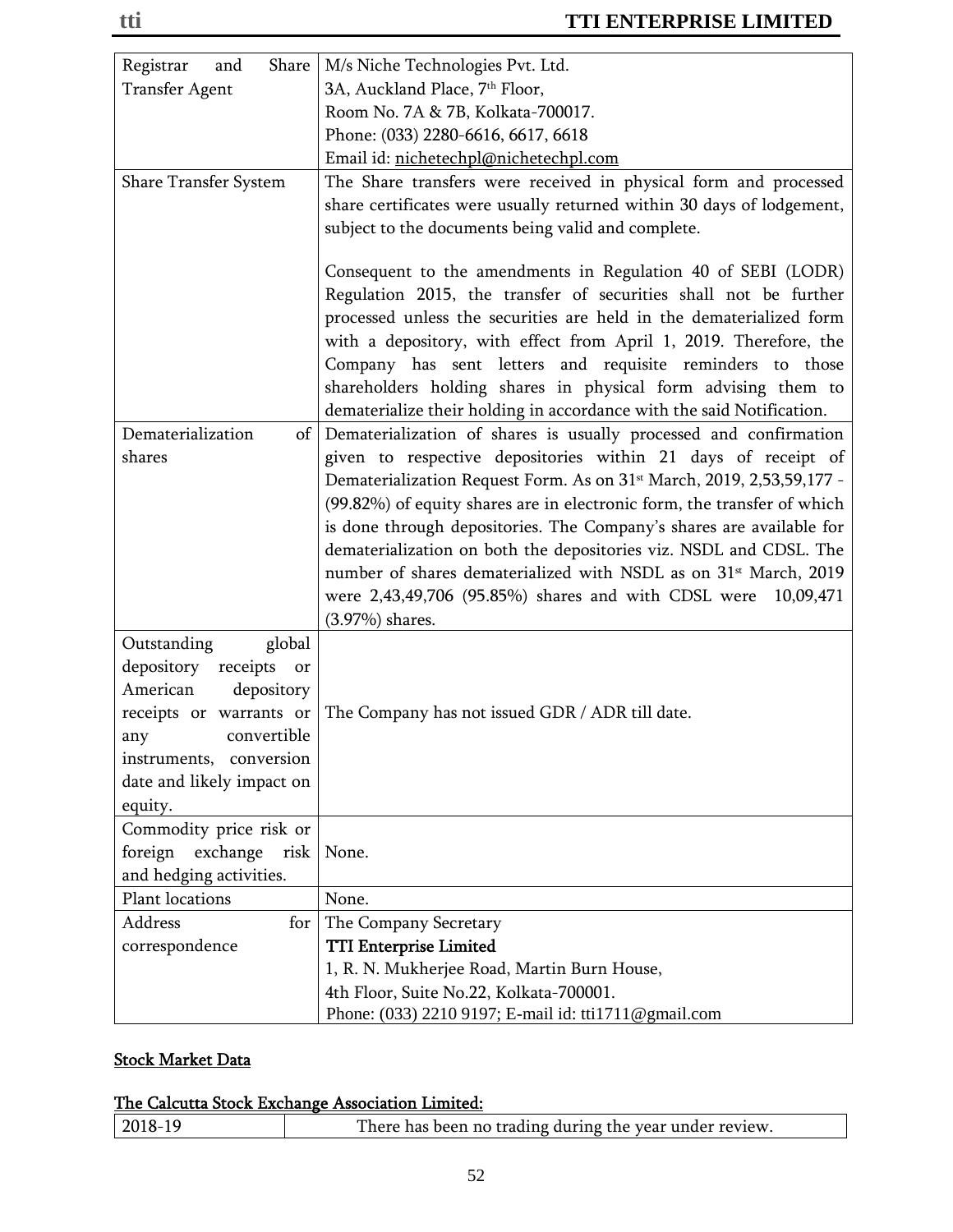| Month            | High ₹. | Low ₹. |
|------------------|---------|--------|
| April 2018       | 1.47    | 1.10   |
| May 2018         | 1.40    | 1.15   |
| June 2018        | 1.18    | 1.13   |
| <b>July 2018</b> | 1.13    | 1.12   |
| August 2018      | 1.17    | 0.95   |
| September 2018   | 0.95    | 0.66   |
| October 2018     | 0.70    | 0.57   |
| November 2018    | 1.02    | 0.61   |
| December 2018    | 1.34    | 1.07   |
| January 2019     | 1.50    | 1.36   |
| February 2019    | 1.49    | 1.45   |
| March 2019       | 1.45    | 1.44   |

BSE Limited: Market price data and stock performance in the last financial year.

#### Performance of the stock in comparison to BSE Sensex and BSE Small Cap Index:

| Details              | April'2018 | March'2019 |
|----------------------|------------|------------|
| <b>BSE Sensex</b>    | 33,030.87  | 38,672.91  |
| <b>BSE Small Cap</b> | 17,067.67  | 15,027.36  |
| Company's Share      | 1.20       | 1.45       |

#### Shareholding pattern as on March 31, 2019:

| Sl. No | Category                                | No. of Shares held | % of holding |
|--------|-----------------------------------------|--------------------|--------------|
|        | Promoters (Individual & Body Corporate) | 59,70,175          | 23.50        |
| 2      | Private Corporate Bodies                | 1,66,06,899        | 65.37        |
| 3      | Resident Individuals                    | 27,56,242          | 10.85        |
| 4      | Any Other                               | 71,106             | 0.28         |
|        | Total                                   | 2,54,04,422        | 100          |

#### Distribution of equity shares as on March 31, 2019:

| Sl. No.        | Range                | No. of Holders | % to Total | No. of Shares | % to Total |
|----------------|----------------------|----------------|------------|---------------|------------|
| 1.             | 500<br>$\sim$        | 572            | 67.8529    | 53,303        | 0.2098     |
| $\overline{2}$ | $501 - 1,000$        | 67             | 7.9478     | 56,012        | 0.2205     |
| 3.             | $1,001 - 5,000$      | 97             | 11.5065    | 2,45,452      | 0.9662     |
| 4.             | 5,001 - 10,000       | 27             | 3.2028     | 2,11,340      | 0.8319     |
| 5.             | 10,001 - 50,000      | 59             | 6.9988     | 14,28,329     | 5.6224     |
| 6.             | 50,001-1,00,000      | 6              | 0.7117     | 4,14,291      | 1.6308     |
| 7.             | 1,00,001 - And above | 15             | 1.7794     | 2,29,95,695   | 90.5185    |
|                | <b>Total</b>         | 843            | 100.00     | 2,54,04,422   | 100.00     |

## K. OTHER DISCLOSURES

 There are no materially significant related party transactions that may have potential conflict with the interest of the Company at large. The Board has approved a policy for related party transactions which has been uploaded on the Company's website. The web link as required under the SEBI (Listing Obligations and Disclosure Requirements) Regulations, 2015 is as under:http://www.ttienterprise.net/sites/default/files/half-yealy-compliancecertificate/Related%20Party%20Transaction.pdf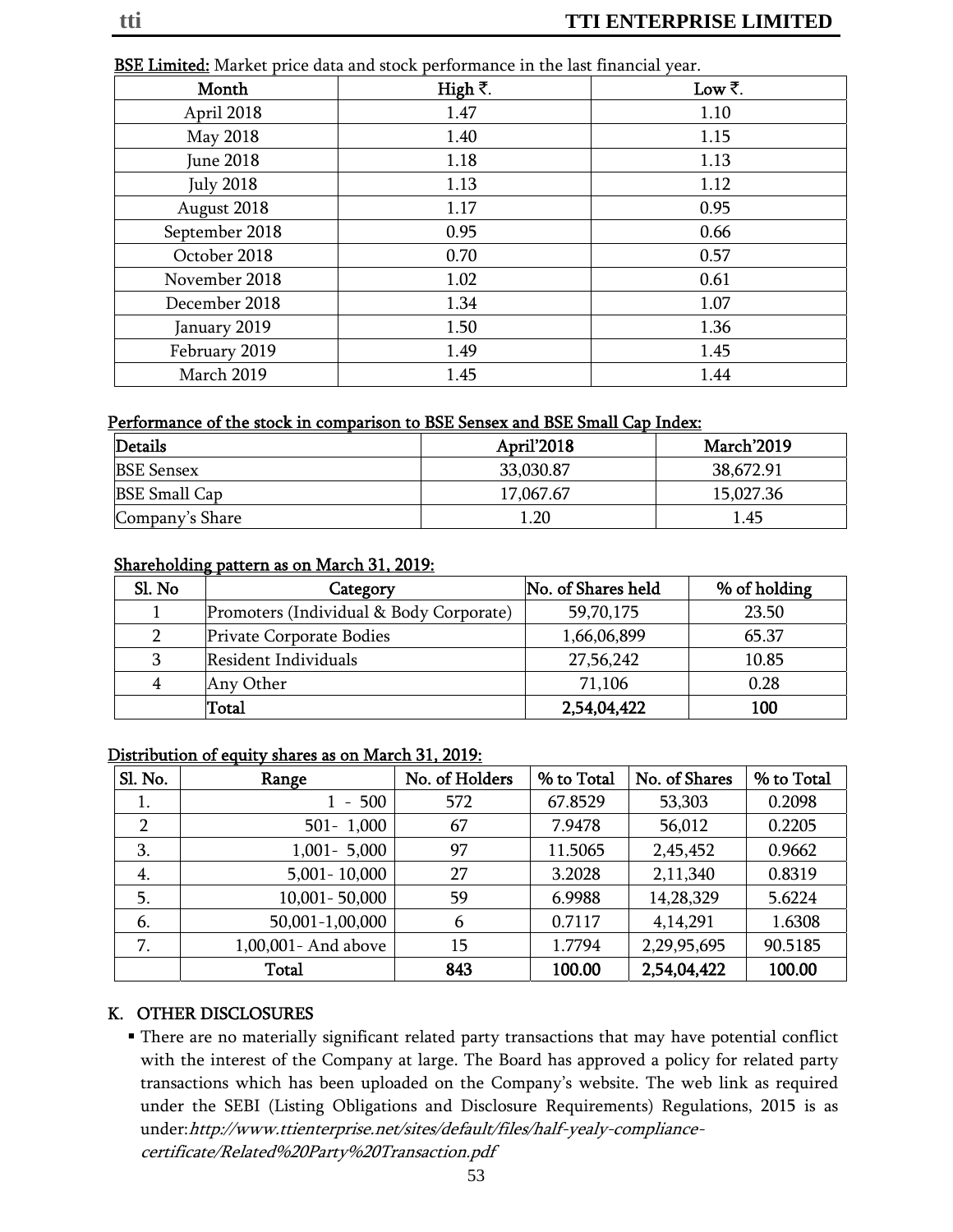- There has been no instance of non-compliances by the Company on any matter related to capital markets during the last three years. No penalty / stricture have been imposed on the Company by the Stock Exchanges or SEBI or any other statutory authorities on such matters.
- The Company has established vigil mechanism for directors, employees and other stakeholders to report concerns about unethical behavior, actual or suspected fraud or violation of the Company's code of conduct or ethical policy. The Whistle Blower Policy is placed on the website of the Company. The details of such vigil mechanism have been provided in the "Boards' Report to the Members" section of this Annual Report.
- The Company has a policy for determining 'material' subsidiaries. The same has been placed on the website of the Company, the web link is: http://www.ttienterprise.net/sites/default/files/half-yealy-compliance

certificate/POLICY%20FOR%20DETERMINING%20MATERIAL%20SUBSIDIARIES.pdf

- The Company does not have any subsidiary company.
- None of the Directors of the Company has been debarred or disqualified from being appointed or continuing as a Director by SEBI / Ministry of Corporate Affairs / Statutory Authorities, which has also been confirmed by M/s. A. M. Bubna & Associates, Practicing Company Secretaries in their certificate, which forms part of the Corporate Governance Report.
- Confirmation by the Board with respect to the Independent Directors is provided in the 'Director's Report', forming part of this Annual Report.
- The total fees paid by the Company to M/s. Jhawar Vithal And Co., Statutory Auditors of the Company aggregate to Rs. 15,000/-
- The Company has in place an Anti-Sexual harassment policy in line with the requirement of the relevant Act and rules thereunder. There were no cases filed pursuant to the Sexual Harassment of Women at Workplace (Prevention, Prohibition and Redressal) Act, 2013 during the year.

## L. DETAILS OF COMPLIANCE

## a) Mandatory Requirements

The Company has duly complied with the requirements with respect to corporate governance specified in regulation 17 to 27 and clauses (b) to (i) of sub-regulation (2) of Regulation 46 of the Listing Regulations.

## b) Non Mandatory Requirements

The Company has adopted various non mandatory requirements as disclosed below:

• The Company continues to adopt best practices in order to ensure unqualified Financial Statements.

• The Internal Auditor reports directly to the Audit Committee.

• The Independent Directors are having requisite qualification and expertise to act as Director on the Board.

## M. PROHIBITION OF INSIDER TRADING:

In compliance with the provisions of SEBI (Prohibition of Insider Trading) Regulations, 2015 (as amended from time to time) the Company has adopted a Code of Conduct for regulating, monitoring and reporting of Trading by Insider with a view to regulate trading in securities by the Directors and designated employees and their immediate relative as well as Promoter and Promoter Group of the Company. The Company has also in place, Code of Practices and Procedures for Fair Disclosure of Unpublished Price Sensitive Information. During the year under review, there has been due compliance with the said code.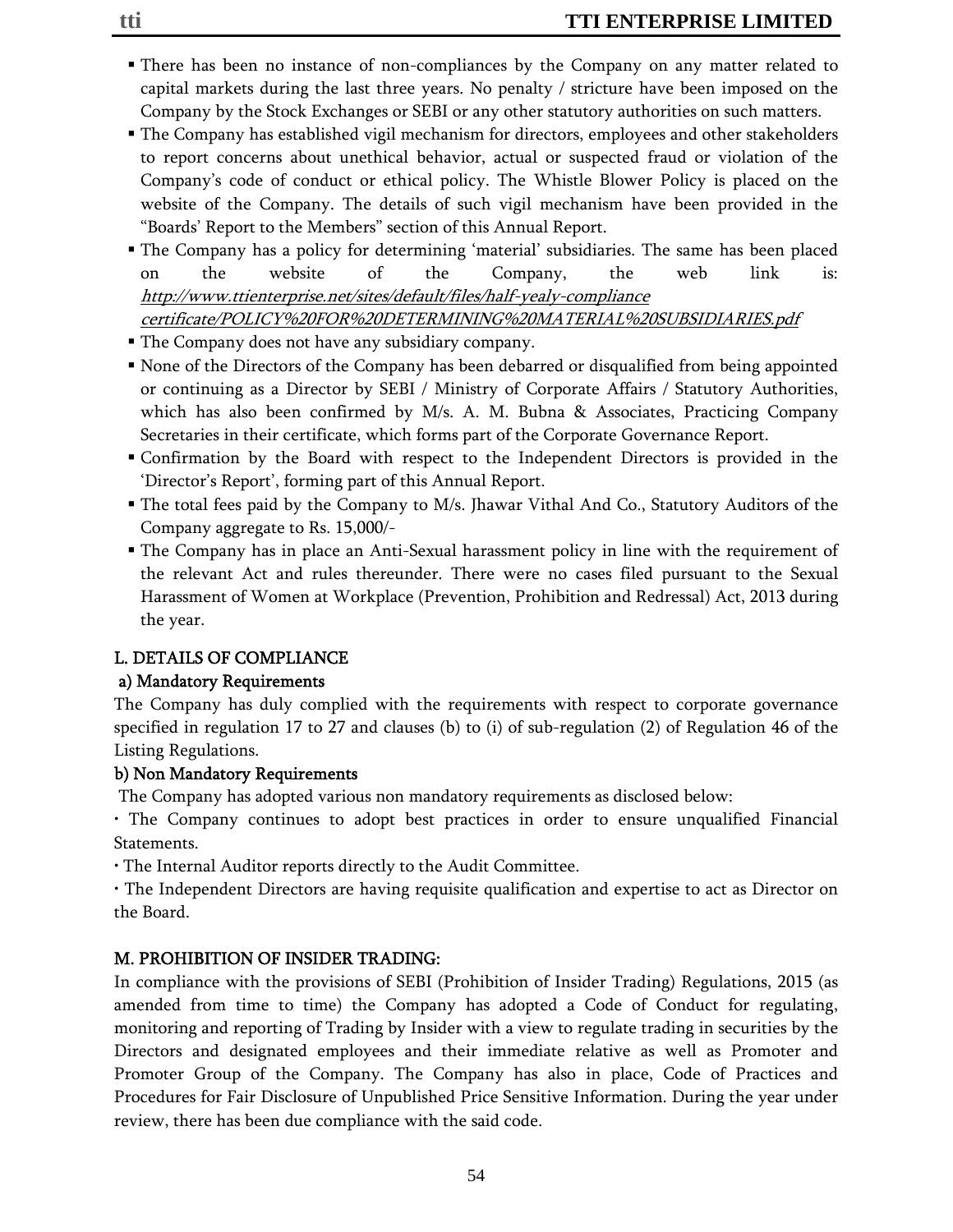## N. CODE OF CONDUCT

 The Board has adopted the Code of Conduct for all Board Members and Senior Management Personnel of the Company and the said Code is posted on the website of the Company. All Board members and senior management personnel have confirmed compliance with the Code for the year 2018-19. A declaration to this effect signed by the Whole-Time Director of the Company is attached to this report.

## O. COMPLIANCE CERTIFICATE OF THE AUDITORS

Certificate from the Auditors of the Company, M/s. Jhawar Vithal And Co., confirming compliance with the conditions of Corporate Governance as stipulated in part C of Schedule V of SEBI (Listing Obligations and Disclosure Requirements) Regulations, 2015 is attached to this Report forming part of the Annual Report.

## P. COMPLIANCE CERTIFICATE

The Whole-time Director and the Chief Financial Officer of the Company have certified to the Board of Directors, the accuracy of financial statements and adequacy of internal controls for the financial reporting as required under Regulation 17(8) read with part B of Schedule II of the Listing Regulations for the year ended 31st March 2019, which forms part of the Annual Report.

#### For TTI Enterprise Limited

Binjal Mehta Place: Kolkata Whole-Time Director Date: August 9, 2019 **DIN: 00043830**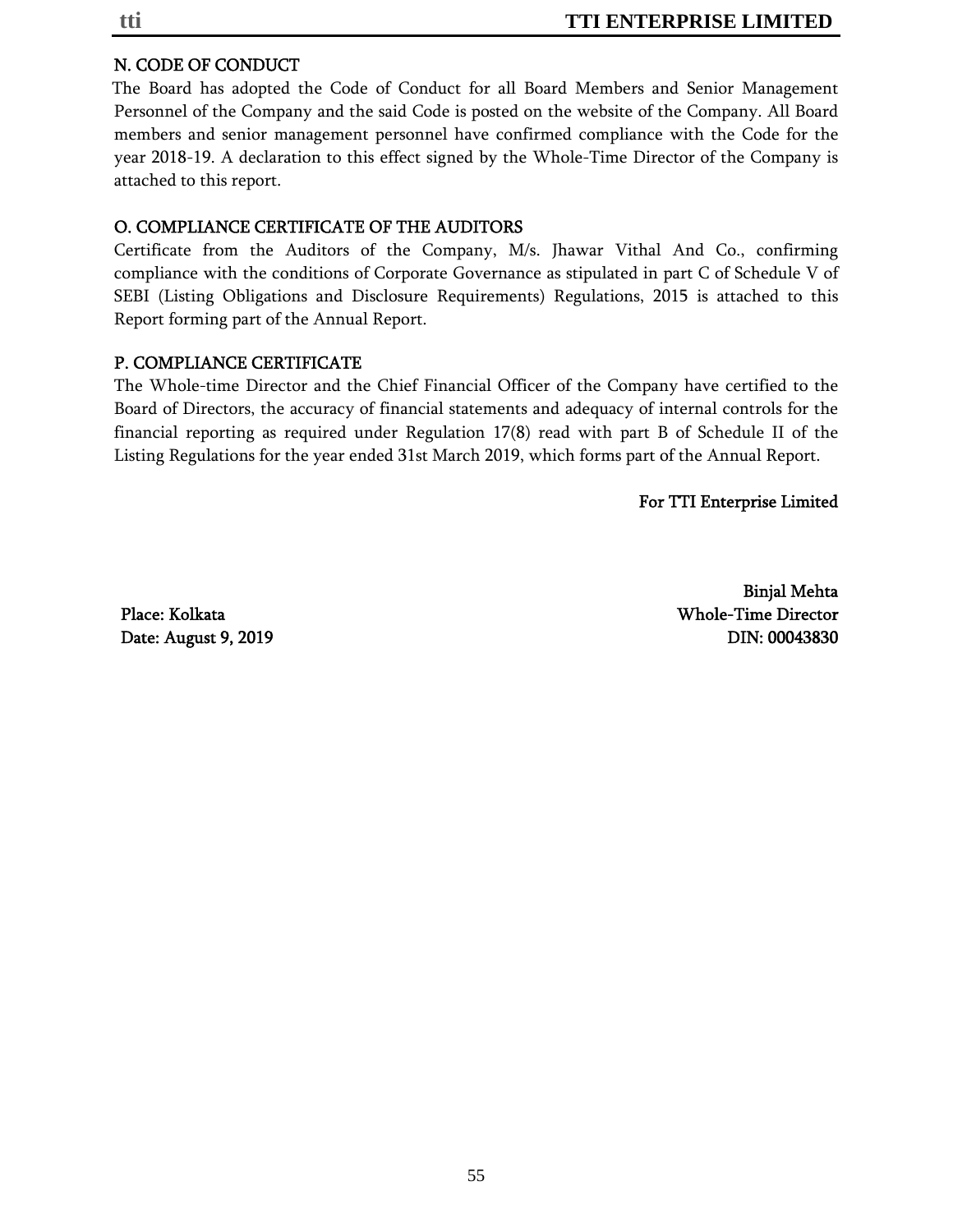## Declaration Affirming Compliance of Code of Conduct under Securities and Exchange Board of India (Listing Obligations and Disclosure Requirements) Regulations, 2015

## To The Members of TTI Enterprise Ltd

This is to declare that to the best of my knowledge and belief all the Members of the Board and Senior Management Personnel of the Company have affirmed their respective compliance with the Company's Code of Conduct for the year ended March 31, 2019.

For TTI Enterprise Limited

Binjal Mehta Place: Kolkata Whole-Time Director Date: August 9, 2019 **DIN: 00043830**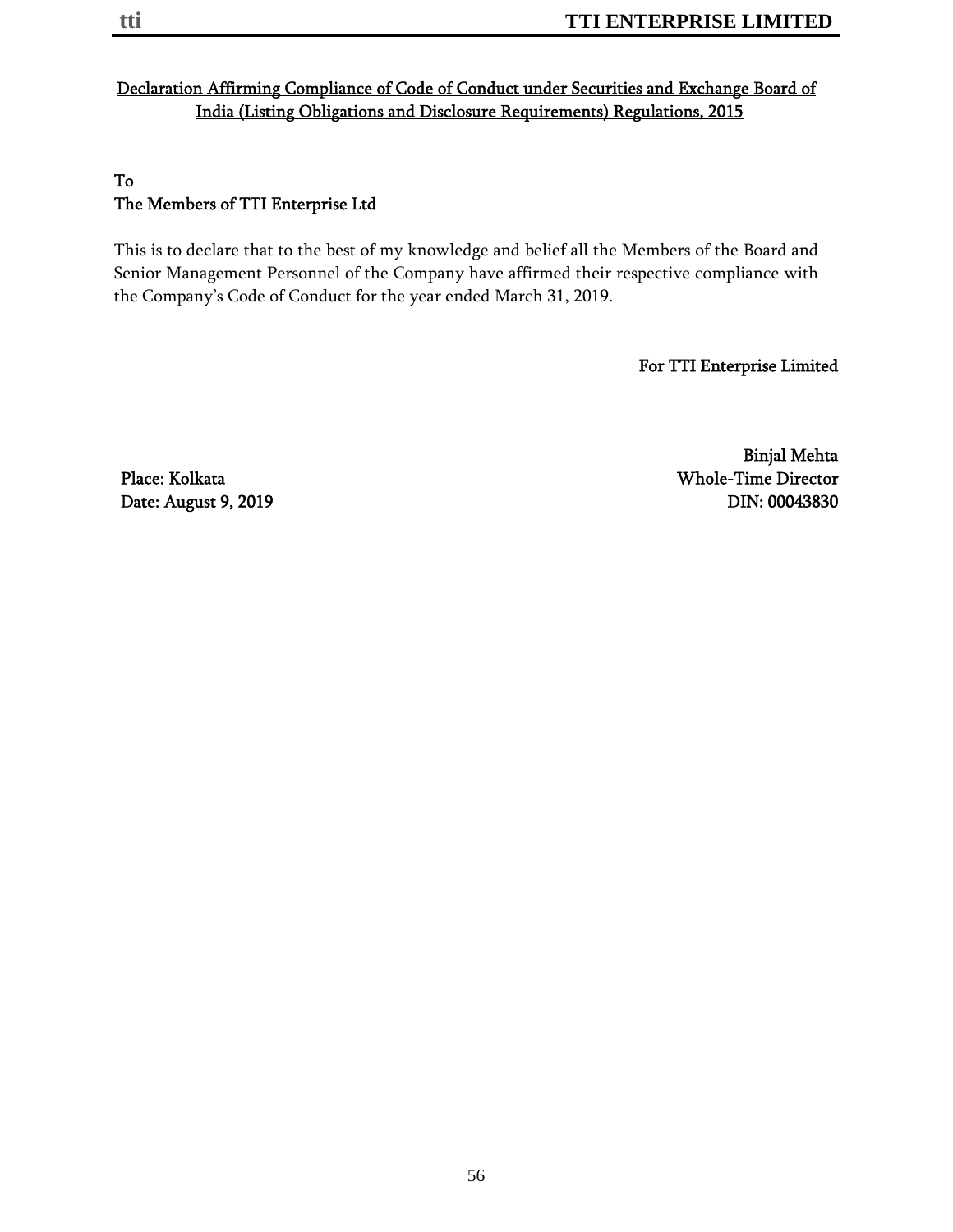## CERTIFICATE ON CORPORATE GOVERNANCE

### To The Board of Directors TTI Enterprise Limited

We, the undersigned in our respective capacity as Whole time Director and Chief Financial officer, we hereby certify that:

A. We have reviewed financial statements and the cash flow statement for the year ended  $31<sup>st</sup>$ March, 2019 and that to the best of our knowledge and belief:

- 1. These statements do not contain any materially untrue statement or omit any material fact or contain statements that might be misleading.
- 2. These statements together present a true and fair view of the Company's affairs and are in compliance with existing Accounting Standards, applicable Laws and Regulations.

B. There are, to the best of our knowledge and belief, no transactions entered into by the Company during the year were fraudulent, illegal or violative of the Company's practices and Code of Conduct.

C. We accept responsibility for establishing and maintaining internal controls for financial reporting and we have evaluated the effectiveness of Company's Internal Control Systems pertaining to financial reporting. We have not come across any reportable deficiencies in the design or operation of such internal controls.

D. We have indicated wherever applicable to the Auditors and the Audit Committee:

- i. That there were no significant changes in the internal control over financial reporting during the year.
- ii. All significant changes in accounting policies during the year, if any, have been disclosed in the notes to financial statement.
- iii. There were no instances of significant fraud involving either the management or employees having a significant role in the Company's internal control system over financial reporting.

DIN: 00043830

Binjal Mehta Deepika H Doshi Whole-Time Director Chief Financial Officer

Place: Kolkata Date: August 9, 2019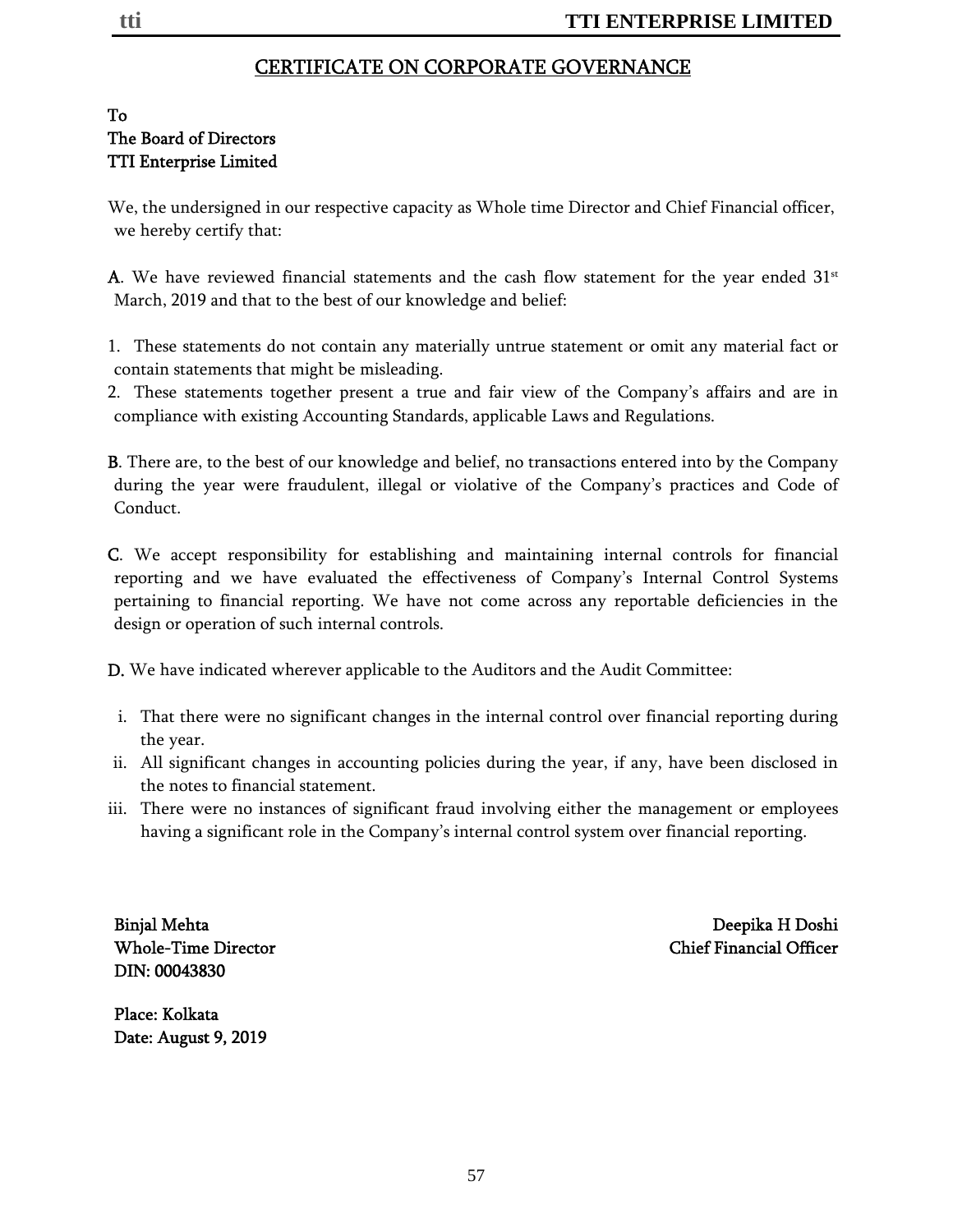## AUDITORS' CERTIFICATE ON CORPORATE GOVERNANCE

## To, The Members TTI Enterprise Limited

We have examined the compliance of conditions of Corporate Governance by TTI Enterprise Limited ("the Company), for the year ended  $31<sup>st</sup>$  March, 2019 as per the relevant provisions of SEBI (Listing Obligations and Disclosure Requirements) Regulations, 2015 [(SEBI (LODR) Regulations"] as amended.

The Compliance of the conditions of Corporate Governance is the responsibility of the company's management. Our examination has been limited to a review of the procedure and implementations thereof adopted by the Company for ensuring compliance with the conditions of Corporate Governance. It is neither an audit nor an expression of an opinion on the financial statements of the Company.

In our opinion and to the best of our information and according to the explanations given to us and the representations made, we certify that the Company has complied with the mandatory conditions of Corporate Governance as stipulated in the afore-mentioned SEBI (LODR) Regulations to the extent applicable to it.

We further state that such compliance is neither an assurance as to the future viability of the Company nor the efficiency or effectiveness with which the management has conducted the affairs of the Company.

> For Jhawar Vithal And Co. Chartered Accountants Firm Reg No. 327344E

> > Vithal Jhawar CP No: 300406

Place: Kolkata Date: August 9, 2019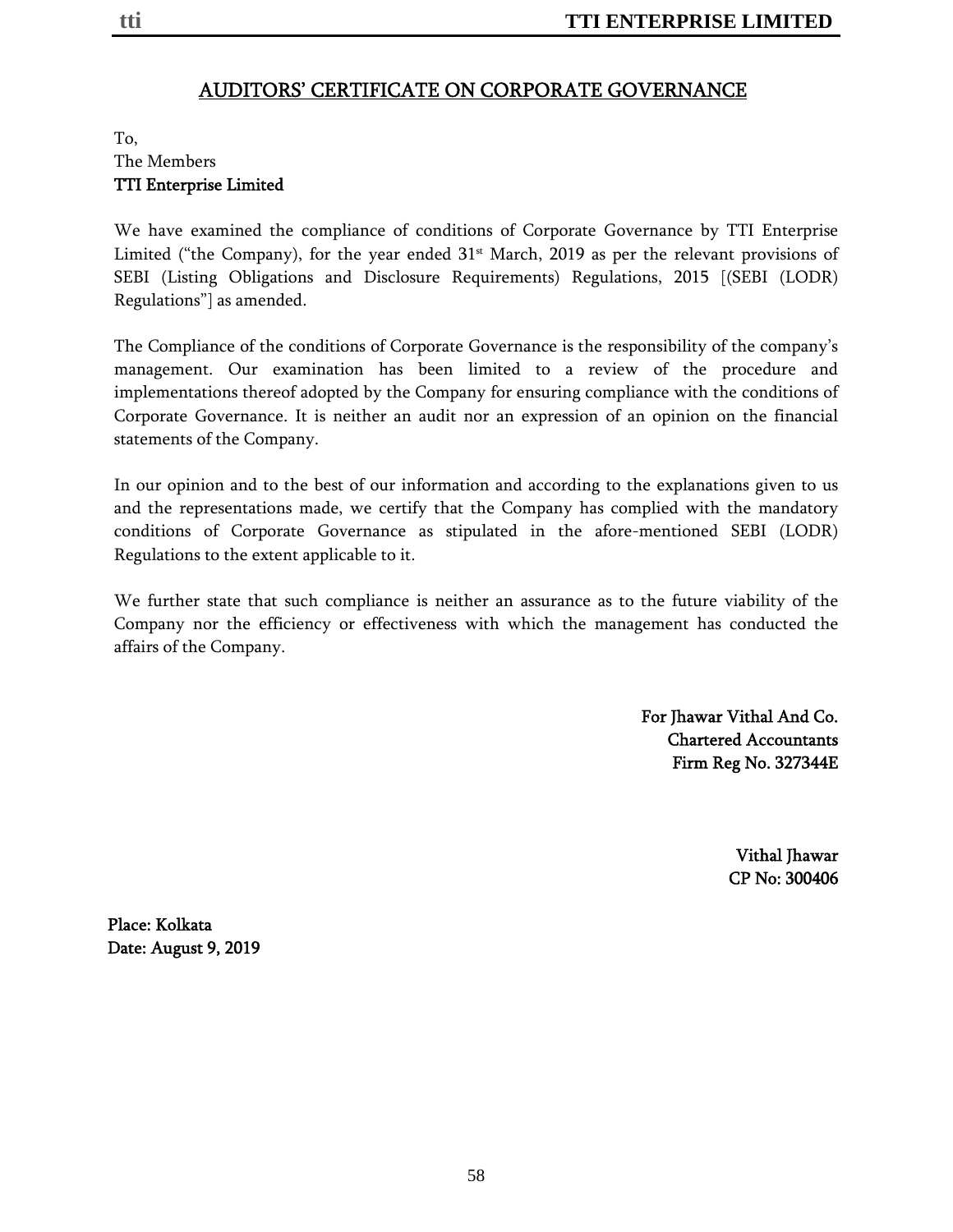## CERTIFICATE OF NON-DISQUALIFICATION OF DIRECTORS

(Pursuant to Regulation 34(3) and Schedule V Para C clause (10)(i) of the SEBI (Listing Obligations and Disclosure Requirements) Regulations, 2015)

To, The Members TTI Enterprise Limited 1 R.N. MUKHERJEE ROAD, MARTIN BURN HOUSE, 4TH FLOOR, SUITE NO. 22 KOLKATA-700001

I, Ashish Bubna, Company Secretary in practice have examined the relevant registers, records, forms, returns and disclosures received from the Directors of TTI Enterprise Limited having CIN L67120WB1981PLC033771 and having registered office at 1 R.N. Mukherjee Road, Martin Burn House, 4th Floor, Suite No. 22, Kolkata-700001 (hereinafter referred to as 'the Company'), produced before me by the Company for the purpose of issuing this Certificate, in accordance with Regulation 34(3) read with Schedule V Para-C Sub clause  $10(i)$  of the Securities Exchange Board of India (Listing Obligations and Disclosure Requirements) Regulations, 2015.

In my opinion and to the best of my information and according to the verifications (including Directors Identification Number (DIN) status at the portal www.mca.gov.in) as considered necessary and explanations furnished to me by the Company & its officers, I hereby certify that none of the Directors on the Board of the Company as stated below for the Financial Year ended on  $31$ <sup>st</sup> March, 2019 have been debarred or disqualified from being appointed or continuing as Directors of companies by the Securities and Exchange Board of India, Ministry of Corporate Affairs, or any such other Statutory Authority.

| Sr. No. | Name of Director      | <b>DIN</b> | Date of appointment in Company |
|---------|-----------------------|------------|--------------------------------|
|         | Mr. Alok Kumar Goenka | 00681040   | 07/09/2006                     |
| ר       | Mr. Subrata Saha      | 00959921   | 14/08/2014                     |
| 3       | Mr. Paraj Mehta       | 00049230   | 14/11/2016                     |
|         | Mrs. Binjal Mehta     | 00043830   | 14/08/2014                     |

Ensuring the eligibility of for the appointment / continuity of every Director on the Board is the responsibility of the management of the Company. Our responsibility is to express an opinion on these based on our verification. This certificate is neither an assurance as to the future viability of the Company nor of the efficiency or effectiveness with which the management has conducted the affairs of the Company.

## For A.M. BUBNA & ASSOCIATES (Company Secretaries)

Ashish Bubna (Partner)

Place: Kolkata FCS NO. 5148 Date: August 9, 2019 **C P No.: 3569**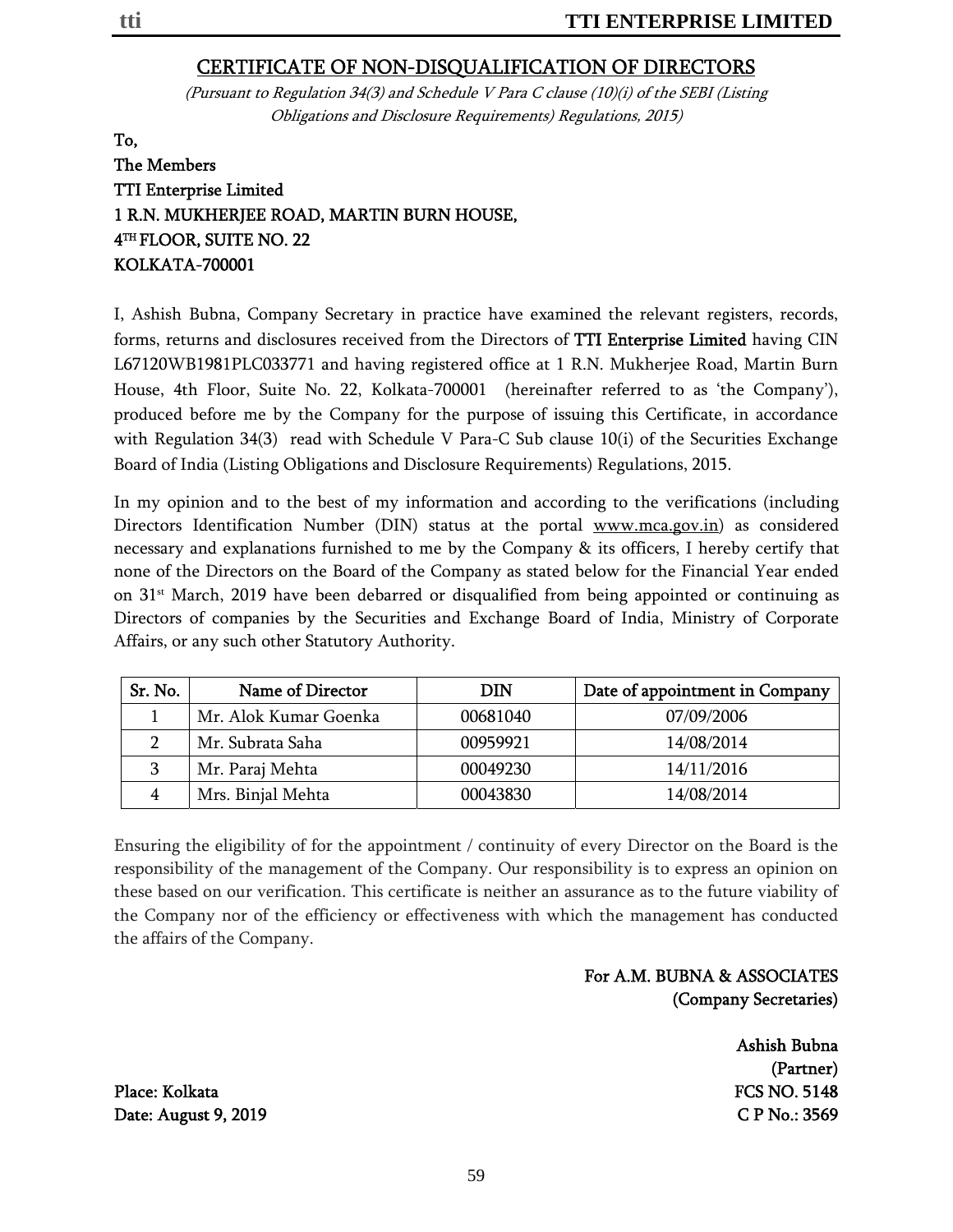### INDEPENDENT AUDITOR'S REPORT

## To the Members of TTI ENTERPRISE LIMITED

#### Report on the Audit of the Financial Statements

We have audited the accompanying Financial Statements of **TTI Enterprise Limited** ("the Company") which comprise the Balance Sheet as at 31<sup>st</sup> March 2019, the Statement of Profit and Loss and the Cash Flow Statement for the year ended and a summary of significant accounting policies and other explanatory information.

In our opinion and to the best of our information and according to the explanations given to us, the aforesaid financial statements give the information required by the Companies Act, 2013 in the manner so required and give a true and fair view in conformity with the accounting principles generally accepted in India, of the state of affairs of the Company as at March 31, 2019, and its profit, and its cash flows for the year ended on that date.

#### Basis for Opinion

We conducted our audit in accordance with the Standards on Auditing (SAs) specified under section 143(10) of the Companies Act, 2013. Our responsibilities under those Standards are further described in the *Auditor's Responsibilities for the Audit of the Financial Statements* section of our report. We are independent of the Company in accordance with the Code of Ethics issued by the Institute of Chartered Accountants of India together with the ethical requirements that are relevant to our audit of the financial statements under the provisions of the Companies Act, 2013 and the Rules made there under, and we have fulfilled our other ethical responsibilities in accordance with these requirements and the Code of Ethics. We believe that the audit evidence we have obtained is sufficient and appropriate to provide a basis for our opinion.

#### Key Audit Matters

Key audit matters are those matters that, in our professional judgment, were of most significance in our audit of the financial statements of the current year. We have further determined that there are no key audit matters to communicate in our report.

#### Other information

The Company's Board of Directors is responsible for the other information. The other information comprises the information included in the *Company's Annual Report*, but does not include the financial statements and our auditor's report thereon. Our opinion on the financial statements does not cover the other information and we do not express any form of assurance conclusion thereon.

In connection with our audit of the financial statements, our responsibility is to read the other information and, in doing so, consider whether the other information is materially inconsistent with the financial statements or our knowledge obtained in the audit or otherwise appears to be materially misstated. If, based on the work we have performed, we conclude that there is a material misstatement of this other information we are required to report that fact. We have nothing to report in this regard.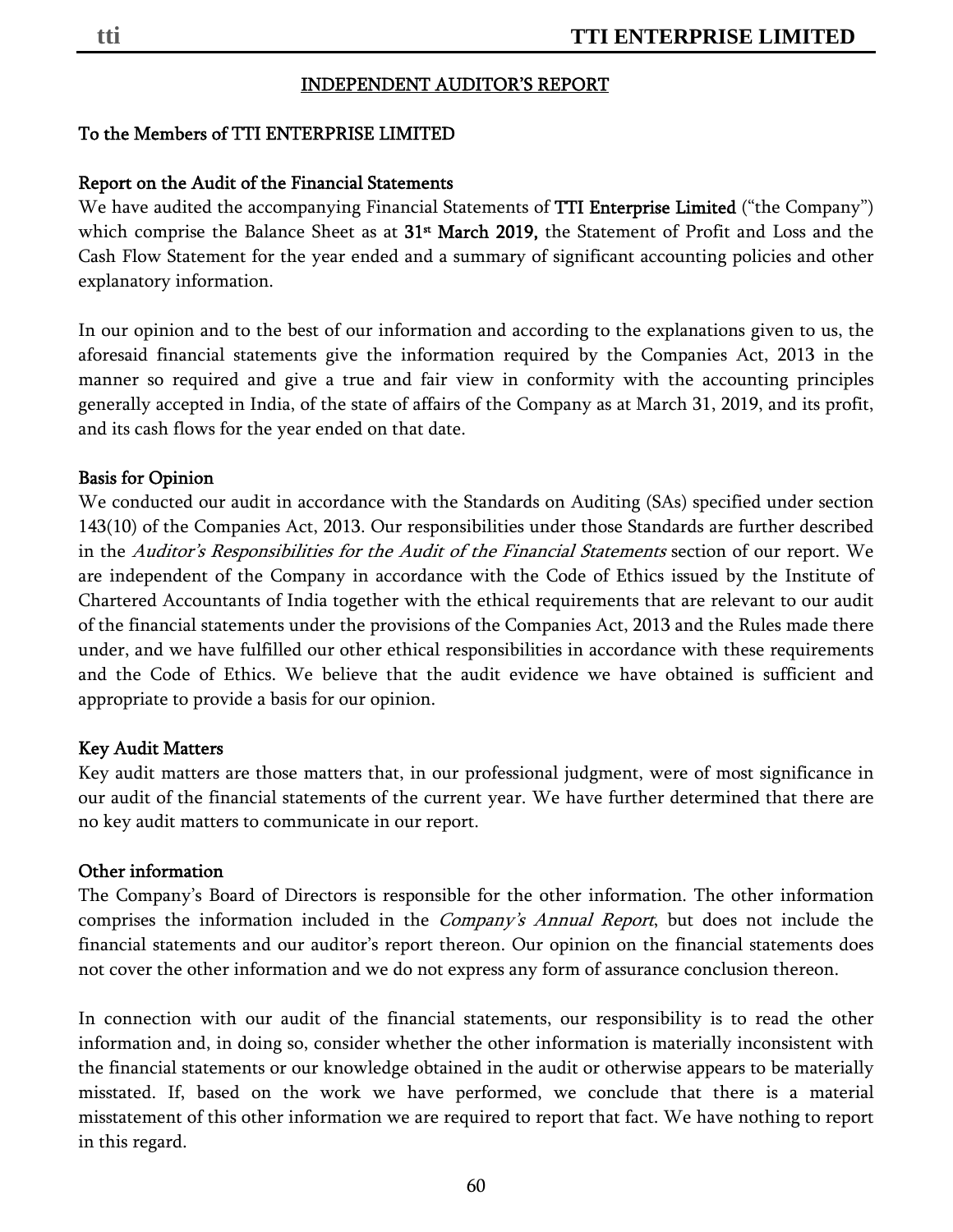#### Management's Responsibility for the Financial Statements

The Company's Board of Directors is responsible for the matters stated in section 134(5) of the Companies Act, 2013 ("the Act") with respect to the preparation of these financial statements that give a true and fair view of the financial position, financial performance and cash flows of the Company in accordance with the accounting principles generally accepted in India, including the Accounting Standards specified under section 133 of the Act. This responsibility also includes maintenance of adequate accounting records in accordance with the provisions of the Act for safeguarding of the assets of the Company and for preventing and detecting frauds and other irregularities; selection and application of appropriate accounting policies; making judgments and estimates that are reasonable and prudent; and design, implementation and maintenance of adequate internal financial controls, that were operating effectively for ensuring the accuracy and completeness of the accounting records, relevant to the preparation and presentation of the financial statements that give a true and fair view and are free from material misstatement, whether due to fraud or error.

In preparing the financial statements, the Board of Directors is responsible for assessing the Company's ability to continue as a going concern, disclosing, as applicable, matters related to going concern and using the going concern basis of accounting unless the Board of Directors either intends to liquidate the Company or to cease operations, or has no realistic alternative but to do so.

The Board of Directors are also responsible for overseeing the Company's financial reporting process.

### Auditor's Responsibilities for the Audit of the Financial Statements

Our objectives are to obtain reasonable assurance about whether the financial statements as a whole are free from material misstatement, whether due to fraud or error, and to issue an auditor's report that includes our opinion. Reasonable assurance is a high level of assurance, but is not a guarantee that an audit conducted in accordance with SAs will always detect a material misstatement when it exists. Misstatements can arise from fraud or error and are considered material if, individually or in the aggregate, they could reasonably be expected to influence the economic decisions of users taken on the basis of these financial statements.

As part of an audit in accordance with SAs, we exercise professional judgment and maintain professional scepticism throughout the audit. We also:

• Identify and assess the risks of material misstatement of the financial statements, whether due to fraud or error, design and perform audit procedures responsive to those risks, and obtain audit evidence that is sufficient and appropriate to provide a basis for our opinion. The risk of not detecting a material misstatement resulting from fraud is higher than for one resulting from error, as fraud may involve collusion, forgery, intentional omissions, misrepresentations, or the override of internal control.

• Obtain an understanding of internal control relevant to the audit in order to design audit procedures that are appropriate in the circumstances. Under Section 143(3)(i) of the Act, we are also responsible for expressing our opinion on whether the company has adequate internal financial controls system in place and the operating effectiveness of such controls.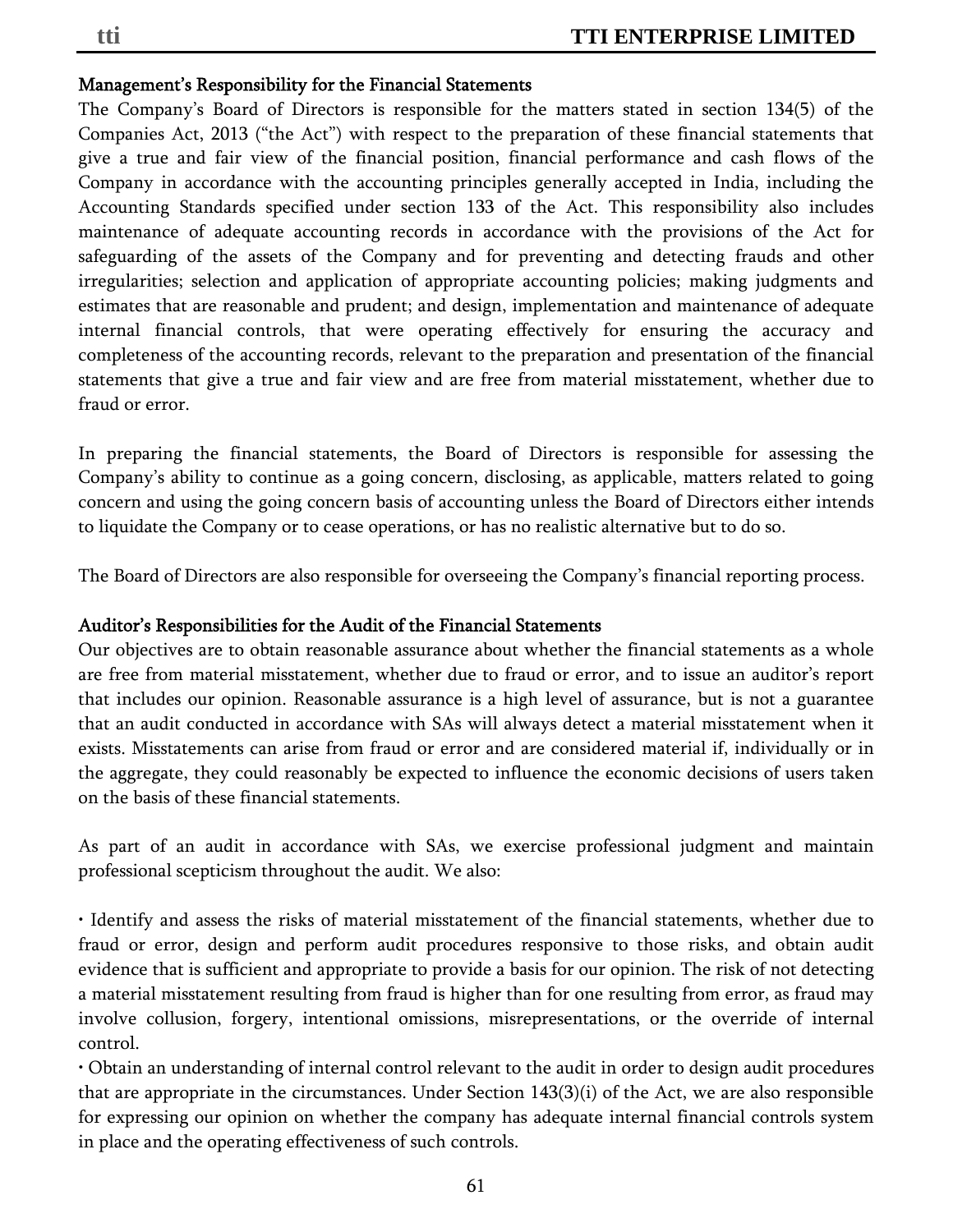• Evaluate the appropriateness of accounting policies used and the reasonableness of accounting estimates and related disclosures made by management.

• Conclude on the appropriateness of management's use of the going concern basis of accounting and based on the audit evidence obtained, whether a material uncertainty exists related to events or conditions that may cast significant doubt on the Company's ability to continue as a going concern. If we conclude that a material uncertainty exists, we are required to draw attention in our auditor's report to the related disclosures in the financial statements or, if such disclosures are inadequate, to modify our opinion. Our conclusions are based on the audit evidence obtained upto the date of our auditor's report. However, future events or conditions may cause the Company to cease to continue as a going concern.

• Evaluate the overall presentation, structure and content of the financial statements, including the disclosures, and whether the financial statements represent the underlying transactions and events in a manner that achieves fair presentation.

Materiality is the magnitude of misstatements in the financial statements that, individually or in aggregate, makes it probable that the economic decisions of a reasonably knowledgeable user of the financial statements may be influenced. We consider quantitative materiality and qualitative factors in (i) planning the scope of our audit work and in evaluating the results of our work; and (ii) to evaluate the effect of any identified misstatements in the financial statements.

We communicate with those charged with governance regarding, among other matters, the planned scope and timing of the audit and significant audit findings, including any significant deficiencies in internal control that we identify during our audit.

We also provide those charged with governance with a statement that we have complied with relevant ethical requirements regarding independence, and to communicate with them all relationships and other matters that may reasonably be thought to bear on our independence, and where applicable, related safeguards.

## Report on Other Legal and Regulatory Requirements

- 1. As required by the Companies (Auditor's Report) Order, 2016 ("the Order"), issued by the Central Government of India in terms of Section 143(11) of the Companies Act, 2013, we give in the Annexure A, a statement on the matters specified in paragraphs 3 and 4 of the Order, to the extent applicable.
- 2. As required by Section 143(3) of the Act, we report that:
	- a. We have sought and obtained all the information and explanations which to the best of our knowledge and belief were necessary for the purposes of our audit.
	- b. In our opinion, proper books of account as required by law have been kept by the Company so far as it appears from our examination of those books
	- c. The Balance Sheet, the Statement of Profit and Loss, and the Cash Flow Statement dealt with by this Report are in agreement with the books of account.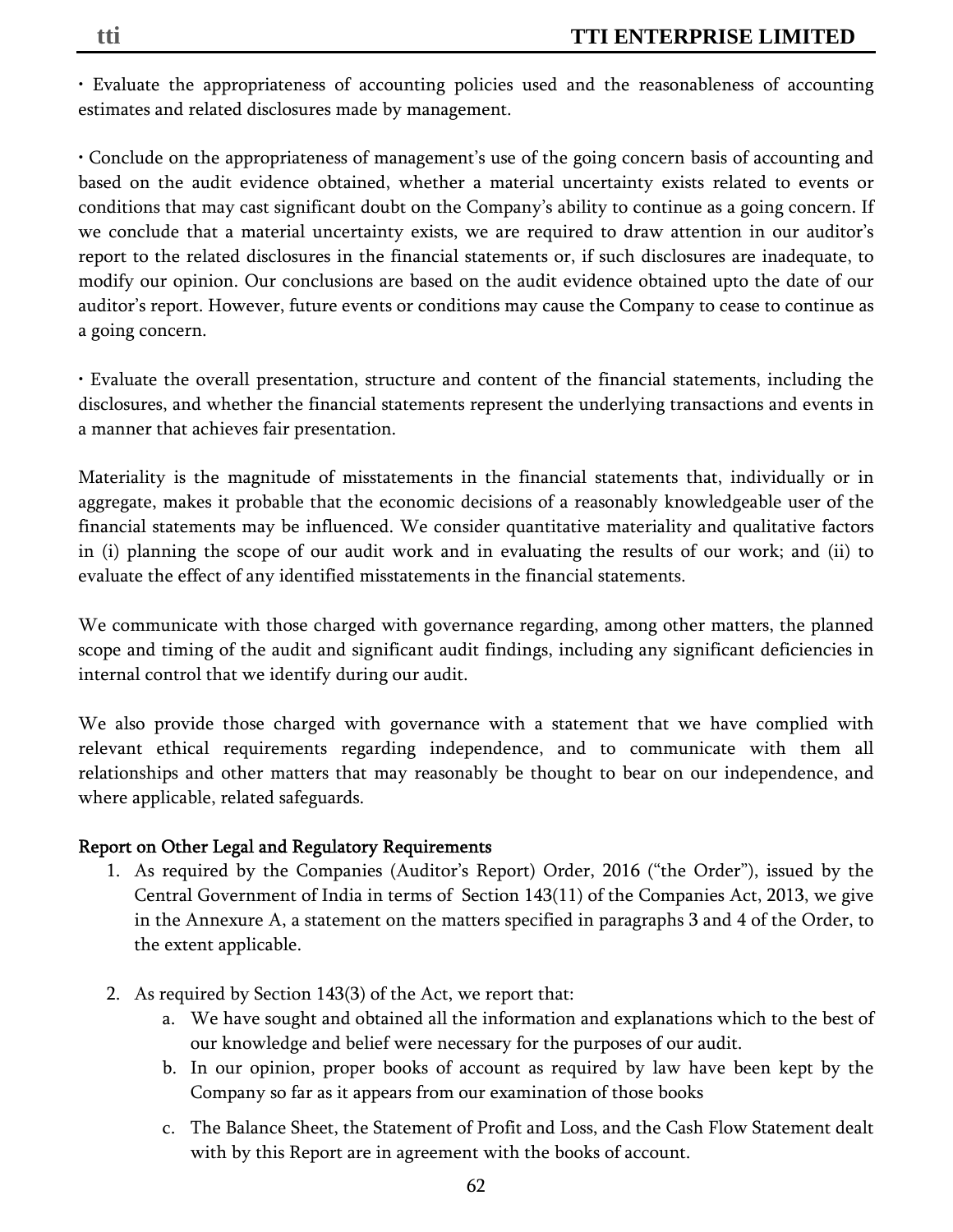- d. In our opinion, the aforesaid financial statements comply with the Accounting Standards specified under Section 133 of the Act, read with Rule 7 of the Companies (Accounts) Rules, 2014.
- e. On the basis of the written representations received from the directors as on 31st March, 2019 taken on record by the Board of Directors, none of the directors is disqualified as on 31st March, 2019 from being appointed as a director in terms of Section 164(2) of the Act.
- f. With respect to the adequacy of the internal financial controls over financial reporting with reference to these financial statements of the Company and the operating effectiveness of such controls, refer to our separate Report in "Annexure B". Our Report expresses an unmodified opinion on the adequacy and operating effectiveness of the Company's internal financial controls over financial reporting.
- 3. In our opinion and to the best of our information and according to the explanations given to us, we report as under with respect to other matters to be included in the Auditor's Report in accordance with Rule 11 of the Companies (Audit and Auditors) Rules, 2014:
	- i. The Company does not have any pending litigations which would impact its financial position in its Financial Statements.
	- ii. The Company did not have any long-term contracts including derivative contracts for which there were any material foreseeable losses.
- iii. There were no amounts which were required to be transferred by the Company to the Investor Education and Protection Fund.
- 4. In our opinion and to the best of our information and explanation given to us, with respect to the matter to be included in the Auditor's Report under Section 197(16) of the Act, the remuneration paid by the company to its Directors, during the year is in accordance with the provisions of section 197of the Act.

For Jhawar Vithal & Co. Chartered Accountants FRN – 327344E

> Vithal Jhawar Proprietor M. No.: 300406

Place: Kolkata Date: 17.05.2019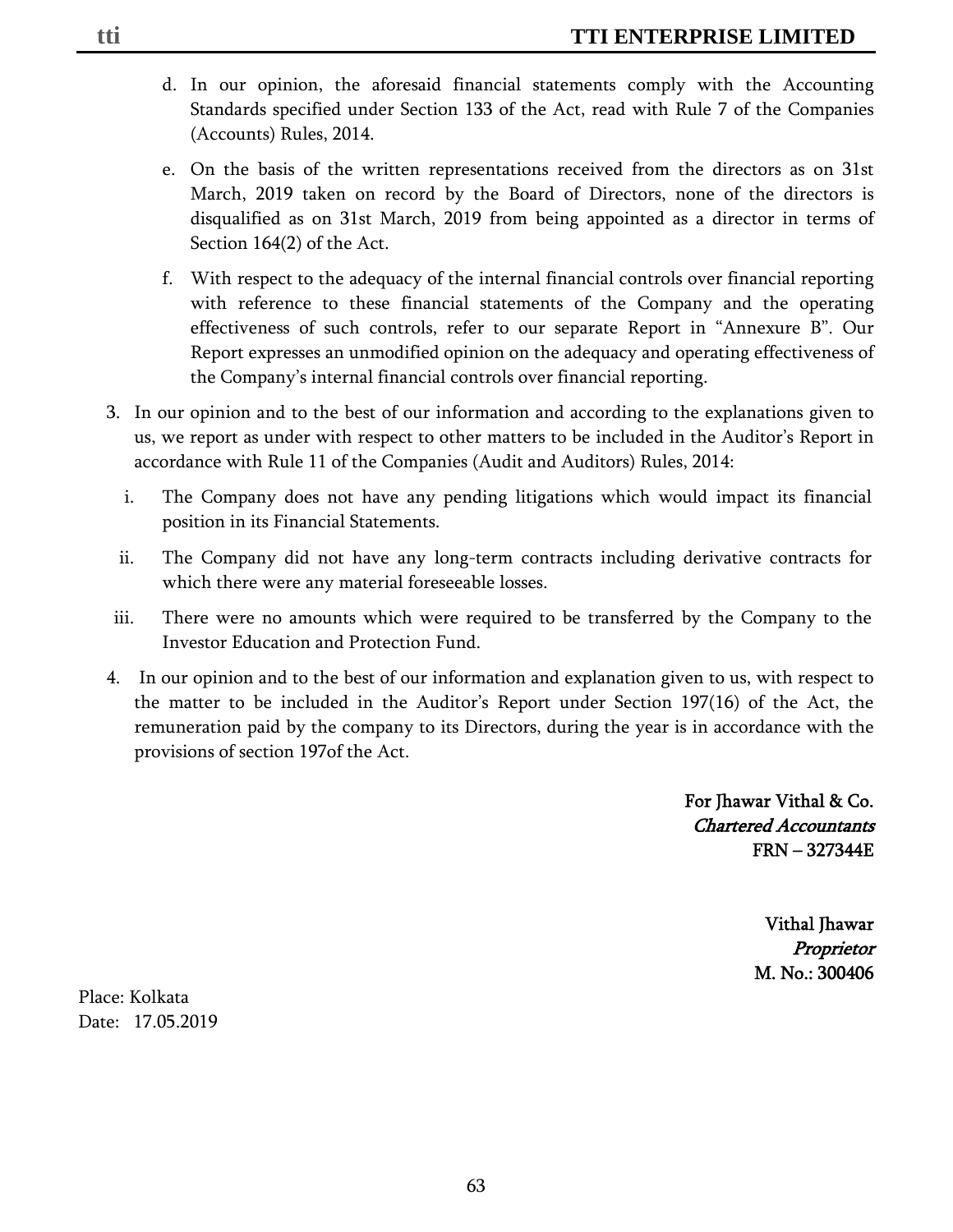## "ANNEXURE-A" TO THE INDEPENDENT AUDITORS' REPORT

The Annexure referred to in Our Report of even date to the members of M/S. TTI ENTERPRISE LTD. on the financial statements of the company for the year ended 31st March, 2019.

On the basis of such checks as we considered appropriate and according to the information and Explanations given to us during the course of our audit, we report that:

- i) The Company does not have any fixed assets. Consequently, para 3(i) of the Order are not applicable.
- ii) As per the information and explanation made available to us, the Company's inventory comprises of shares. The inventory of shares has been physically verified at reasonable intervals and no discrepancies have been found on any occasions..
- iii) As per the information and explanation given to us, the Company has not granted any loans, secured or unsecured to companies, firms, Limited Liability Partnerships or other parties covered in the Register maintained under Section 189 of the Companies Act, 2013. Consequently clause 3(iii)(a), 3(iii)(b) of the order are not applicable to the company.
- iv) The provisions of Section 185 of the Act are not applicable to the Company. The Company has complied with the provisions of Section 186 of the Act to the extent applicable.
- v) In our opinion and according to the information and explanations given to us, the Company has not accepted any deposits from the public during the year. Therefore, the directives issued by the Reserve Bank of India and the provisions of Section 73 to 76 or any other relevant provisions of the Companies Act, 2013 and the rules framed thereunder are not applicable to the company.
- vi) As informed to us, the Central Government has not prescribed maintenance of cost records under sub section (1) of Section 148 of the Act, in respect of the activities carried on by the Company. Thus, para 3(vi) of the Order is not applicable to the Company.
- vii)In respect of statutory dues, according to information and explanations given to us:
- (a) The Company has generally been regular in depositing undisputed statutory dues including incometax, Tax deducted at sources, Professional Tax, Goods and Service Tax and other material statutory dues as applicable to it, with the appropriate authorities. Thus, there are no arrears of statutory dues which are outstanding as at  $31<sup>st</sup>$  March, 2019 for a period of more than six months from the date they became payable.

(b) There were no undisputed amounts payable in respect of Income Tax and other material statutory dues on net basis.

viii) The Company has not defaulted in the repayment of dues to financial institution, banks, government or debenture holders as at Balance Sheet date.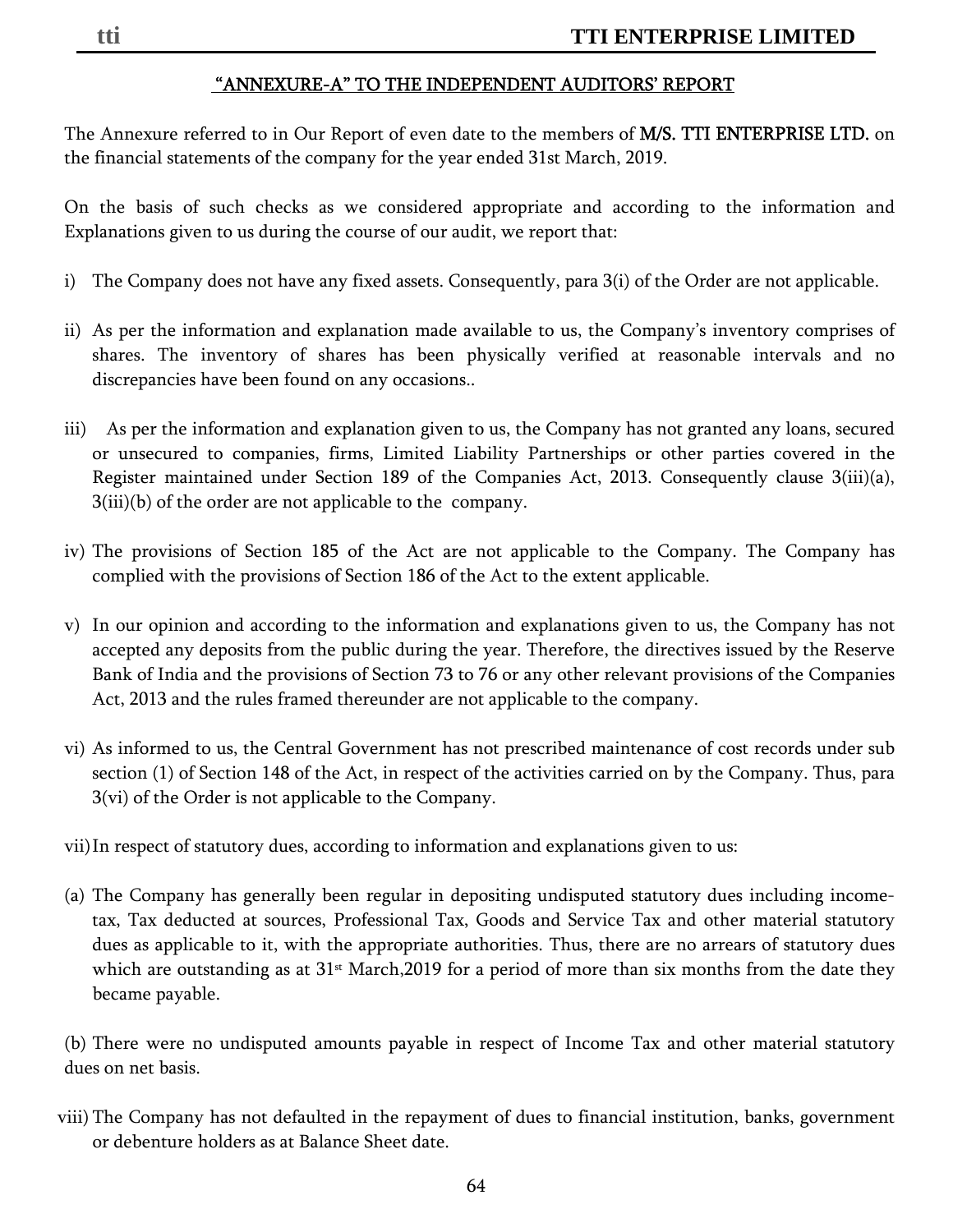- ix) The Company has not raised any money by way of initial public offer or further public offer (including debt instruments) and term loans during the year. Accordingly, para 3(ix) of the order is not applicable.
- x) To the best of our knowledge and belief and according to the information and explanations given to us, no material fraud by the company and on the Company by its officers/ employees were noticed or reported during the year while conducting audit.
- xi) The Company has paid for managerial remuneration within the limits of Section 197 read with schedule V of the Act.
- xii)The Company is not a Nidhi Company. Therefore, clause xii of paragraph 3 of the Order is not applicable to the Company.
- xiii) According to information and explanation given to us and based on our examination of the records of the Company, transactions with related parties are in compliance with Section 177 and 188 of the Act where applicable and details of such transaction have been disclosed in the financial statements as required by applicable accounting standard.
- xiv) Based on our examination of the records of the Company and according to the information and explanations given to us, the Company has not made any preferential allotment / private placement of shares or fully or partly convertible debentures during the year.
- xv) Based on our examination of the records of the Company and according to the information and explanations given to us, the Company has not entered into any non-cash transactions as referred to section 192 of the Companies Act, 2013 with Directors or persons connected with them. Accordingly, clause  $3(xv)$  of the Order is not applicable.
- xvi) According to the information and explanation given to us, the Company is required to be registered under section 45-IA of the Reserve Bank of India Act, 1934 and holds a valid certificate of registration under the same.

 For Jhawar Vithal & Co. Chartered Accountants FRN – 327344E

> Vithal Jhawar Proprietor M. No.: 300406

Place: Kolkata Date: 17.05.2019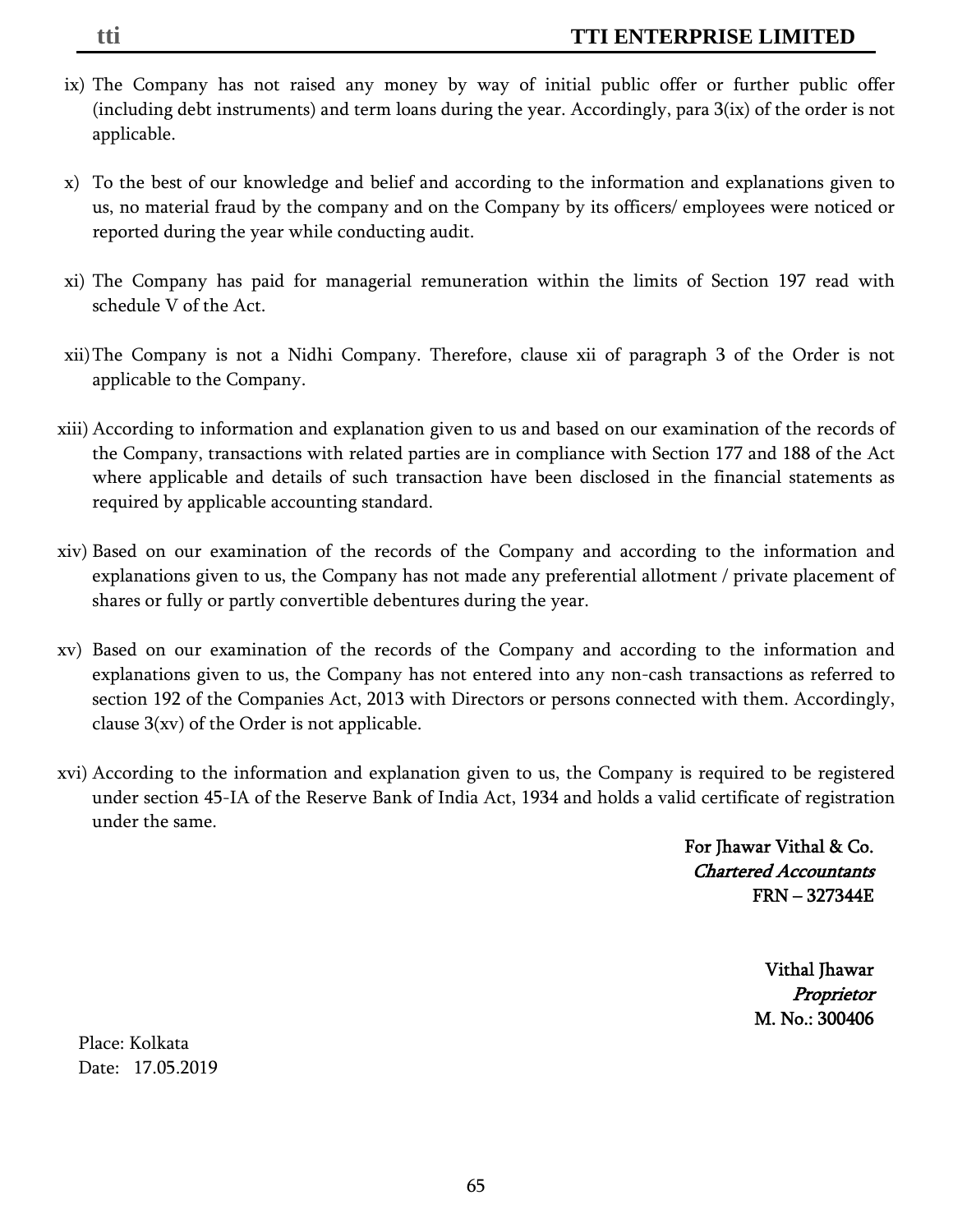### "Annexure – B" to the Auditor's Report

(Referred to in paragraph 2 (f) under 'Report on Other Legal and Regulatory Requirements' in our Independent Auditors' Report of even date)

Report on the Internal Financial Controls with reference to financial Statements under Paragraph (i) of Sub-section 3 of Section 143 of the Companies Act, 2013 ("the Act")

We have audited the internal financial controls with reference to Financial Statements of TTI **ENTERPRISE LIMITED** ("the Company") as of  $31$ <sup>st</sup> March 2019 in conjunction with our audit of the financial statements of the Company for the year ended on that date.

#### Management's Responsibility for Internal Financial Controls

The Company's management is responsible for establishing and maintaining internal financial controls based on the internal control with reference to financial statements criteria established by the Company considering the essential components of internal control stated in the Guidance Note on Audit of Internal Financial Controls over Financial Reporting issued by the Institute of Chartered Accountants of India ('ICAI'). These responsibilities include the design, implementation and maintenance of adequate internal financial controls that were operating effectively for ensuring the orderly and efficient conduct of its business, including adherence to Company's policies, the safeguarding of its assets, the prevention and detection of frauds and errors, the accuracy and completeness of the accounting records, and the timely preparation of reliable financial information, as required under the Companies Act, 2013.

#### Auditors' Responsibility

Our responsibility is to express an opinion on the Company's internal financial controls with reference to financial statements based on our audit. We conducted our audit in accordance with the Guidance Note on Audit of Internal Financial Controls over Financial Reporting (the "Guidance Note") and the Standards on Auditing, issued by ICAI and deemed to be prescribed under section 143(10) of the Companies Act, 2013, to the extent applicable to an audit of internal financial controls, both applicable to an audit of Internal Financial Controls and both issued by the Institute of Chartered Accountants of India. Those Standards and the Guidance Note require that we comply with ethical requirements and plan and perform the audit to obtain reasonable assurance about whether adequate internal financial controls with reference to financial statements were established and maintained and if such controls operated effectively in all material respects.

Our audit involves performing procedures to obtain audit evidence about the adequacy of the internal financial controls with reference to financial statements and their operating effectiveness.

Our audit of internal financial controls with reference to financial statements included obtaining an understanding of internal financial controls with reference to financial statements, assessing the risk that a material weakness exists, and testing and evaluating the design and operating effectiveness of internal control based on the assessed risk. The procedures selected depend on the auditor's judgment, including the assessment of the risks of material misstatement of the financial statements, whether due to fraud or error.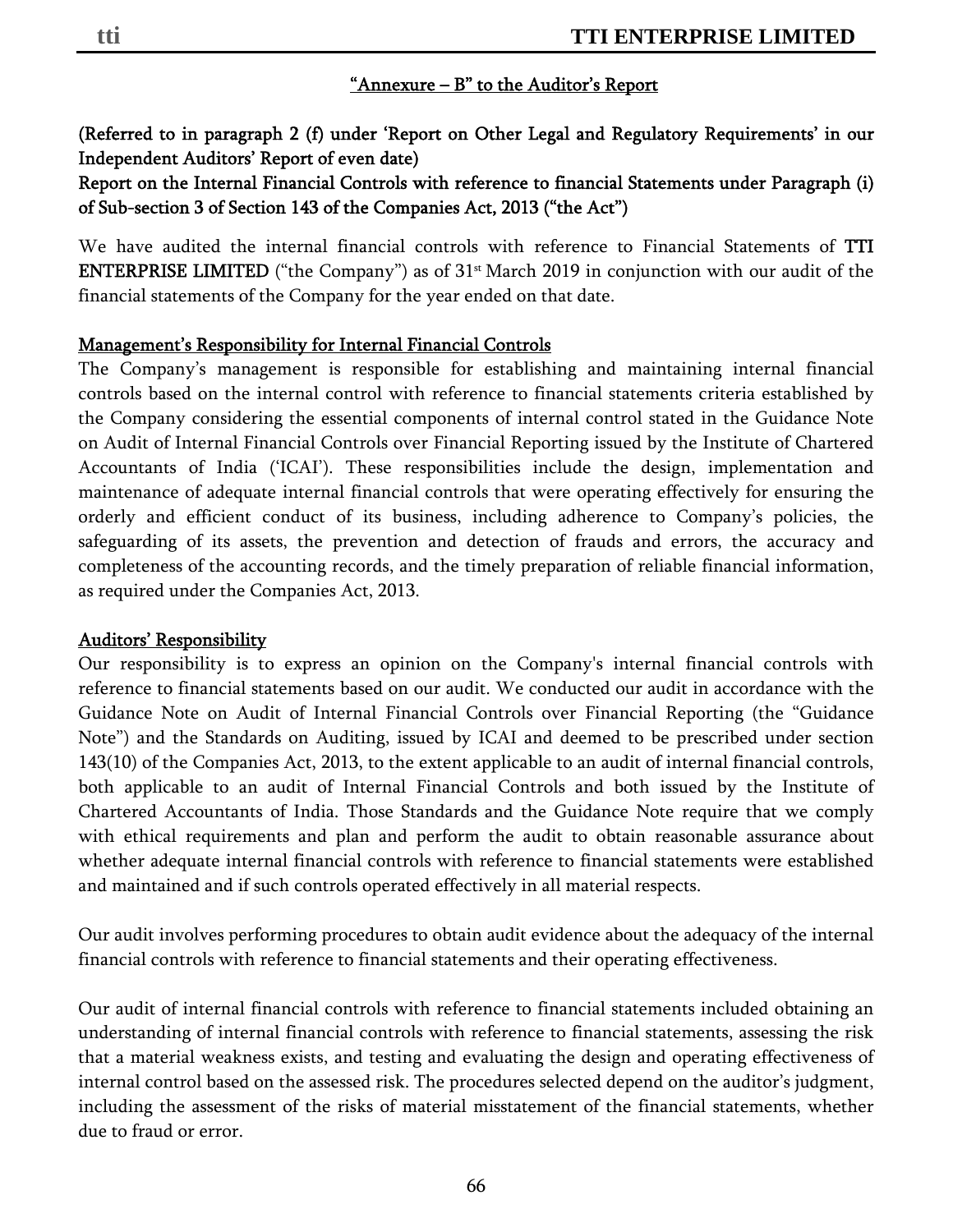## Meaning of Internal Financial Controls over Financial Reporting with reference to the financial statements

A Company's internal financial control with reference to financial statements is a process designed to provide reasonable assurance regarding the reliability of financial reporting and the preparation of financial statements for external purposes in accordance with generally accepted accounting principles. A Company's internal financial control over financial reporting with reference to the financial statements includes those policies and procedures that (1) pertain to the maintenance of records that, in reasonable detail, accurately and fairly reflect the transactions and dispositions of the assets of the Company; (2) provide reasonable assurance that transactions are recorded as necessary to permit preparation of financial statements in accordance with generally accepted accounting principles, and that receipts and expenditures of the company are being made only in accordance with authorisations of management and directors of the Company; and (3) provide reasonable assurance regarding prevention or timely detection of unauthorised acquisition, use, or disposition of the Company's assets that could have a material effect on the financial statements.

## Inherent Limitations of Internal Financial Controls with reference to Financial Statements

Because of the inherent limitations of internal financial controls with reference to financial statements, including the possibility of collusion or improper management override of controls, material misstatements due to error or fraud may occur and not be detected. Also, projections of any evaluation of the internal financial controls with reference to financial statements to future periods are subject to the risk that the internal financial control with reference to financial statements may become inadequate because of changes in conditions, or that the degree of compliance with the policies or procedures may deteriorate.

## **Opinion**

In our opinion, the Company has, in all material respects, an adequate internal financial controls with reference to financial statements and such internal financial controls with reference to financial statements were operating effectively as at 31<sup>st</sup> March 2019, based on the internal control with reference to financial statements criteria established by the Company considering the essential components of internal control stated in the Guidance Note issued by the Institute of Chartered Accountants of India.

> For Jhawar Vithal & Co. Chartered Accountants FRN – 327344E

> > Vithal Jhawar Proprietor M. No.: 300406

Place: Kolkata Date: 17.05.2019

statements.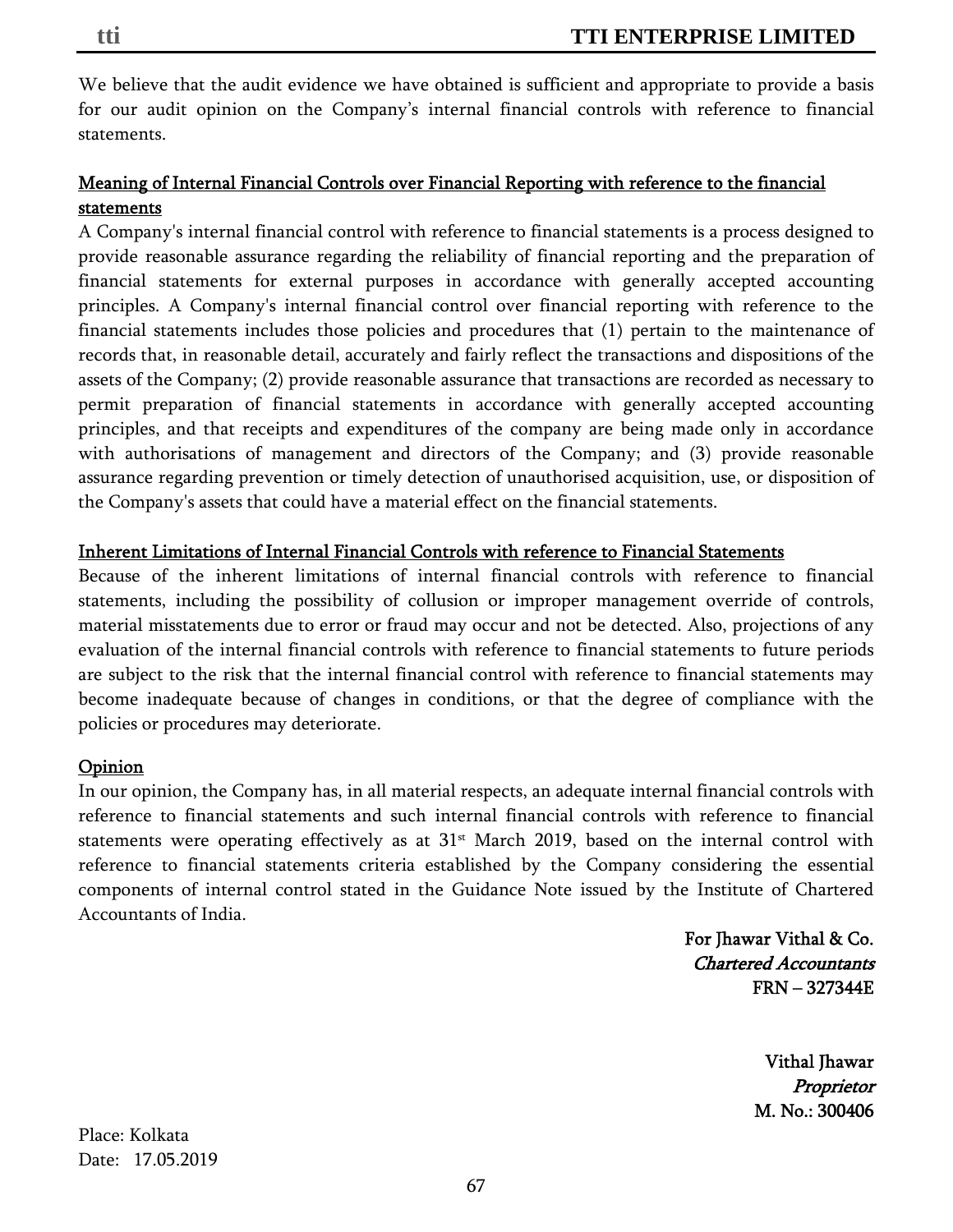## **TTI ENTERPRISE LIMITED**

## **BALANCE SHEET AS AT 31ST MARCH 2019**

| <b>I. EQUITY &amp; LIABILITIES</b>                                                                                    | <b>Note</b>         | 31.03.2019<br>Amount (`)                   | 31.03.2018<br>Amount (`)                                           |
|-----------------------------------------------------------------------------------------------------------------------|---------------------|--------------------------------------------|--------------------------------------------------------------------|
| (1) Shareholder's Funds:<br>(a) Share Capital<br>(b) Reserves & Surplus                                               | 3<br>$\overline{4}$ | 25,40,44,220.00<br>1, 16, 48, 261. 52      | 25,40,44,220.00<br>98,59,961.35                                    |
|                                                                                                                       |                     | 26,56,92,481.52                            | 26,39,04,181.35                                                    |
| (2) Current Liabilities & Provisions                                                                                  |                     |                                            |                                                                    |
| (a) Other current liabilities                                                                                         | 5                   | 15,020.00                                  | 15,045.00                                                          |
| (b) Short-term provisions                                                                                             | 6                   | 14,01,957.00                               | 13,36,957.00                                                       |
|                                                                                                                       |                     | 14, 16, 977.00                             | 13,52,002.00                                                       |
|                                                                                                                       | <b>TOTAL</b>        | 26,71,09,458.52                            | 26,52,56,183.35                                                    |
| <u>II. ASSETS</u>                                                                                                     |                     |                                            |                                                                    |
| (1) Non-Current assets                                                                                                |                     |                                            |                                                                    |
| <b>Non-Current Investments</b>                                                                                        | $\overline{7}$      | 28,84,320.00                               | 2,48,45,760.00                                                     |
|                                                                                                                       |                     | 28,84,320.00                               | 2,48,45,760.00                                                     |
| (2) Current Assets                                                                                                    |                     |                                            |                                                                    |
| (a) Current Investments                                                                                               | 8                   | 9,46,96,282.64                             | 9,06,43,743.33                                                     |
| (b) Short term loans & advances                                                                                       | 9                   | 5, 17, 70, 746.00                          | 4,66,92,770.00                                                     |
| (c) Other Current Assets                                                                                              | 10                  | 10,40,831.12                               | 8,87,013.00                                                        |
| (d) Inventories                                                                                                       |                     | 11,62,96,338.88                            | 9,22,97,660.37                                                     |
| (e) Cash & Cash Equivalents                                                                                           | 11                  | 4,20,939.88                                | 98,89,236.65                                                       |
|                                                                                                                       |                     | 26, 42, 25, 138.52                         | 24,04,10,423.35                                                    |
|                                                                                                                       | <b>TOTAL</b>        | 26,71,09,458.52                            | 26,52,56,183.35                                                    |
|                                                                                                                       |                     |                                            |                                                                    |
| Corporate Information                                                                                                 |                     |                                            |                                                                    |
| Accounting Policies & Notes to Accounts                                                                               | 2                   |                                            |                                                                    |
| See acompanying notes forming part of Financial Statements                                                            |                     |                                            |                                                                    |
| In terms of our report attached<br>For Jhawar Vithal & Co.<br><b>Chartered Accountants</b><br><b>Firm No. 327344E</b> |                     |                                            | For and on behalf of the Board of Directors                        |
|                                                                                                                       |                     | <b>Binjal Mehta</b>                        | Paraj Mehta<br>Subrata Saha                                        |
|                                                                                                                       |                     | <b>Whole Time Director</b><br>DIN:00043830 | <b>Director</b><br><b>Director</b><br>DIN:00049230<br>Din:00959921 |

**( Vithal Jhawar )**

Proprietor CP No:300406 Place : Kolkata **Deepika Doshi Minu Agarwal** 

Date : 17th May, 2019 **Chief Financial Officer Company Secretary**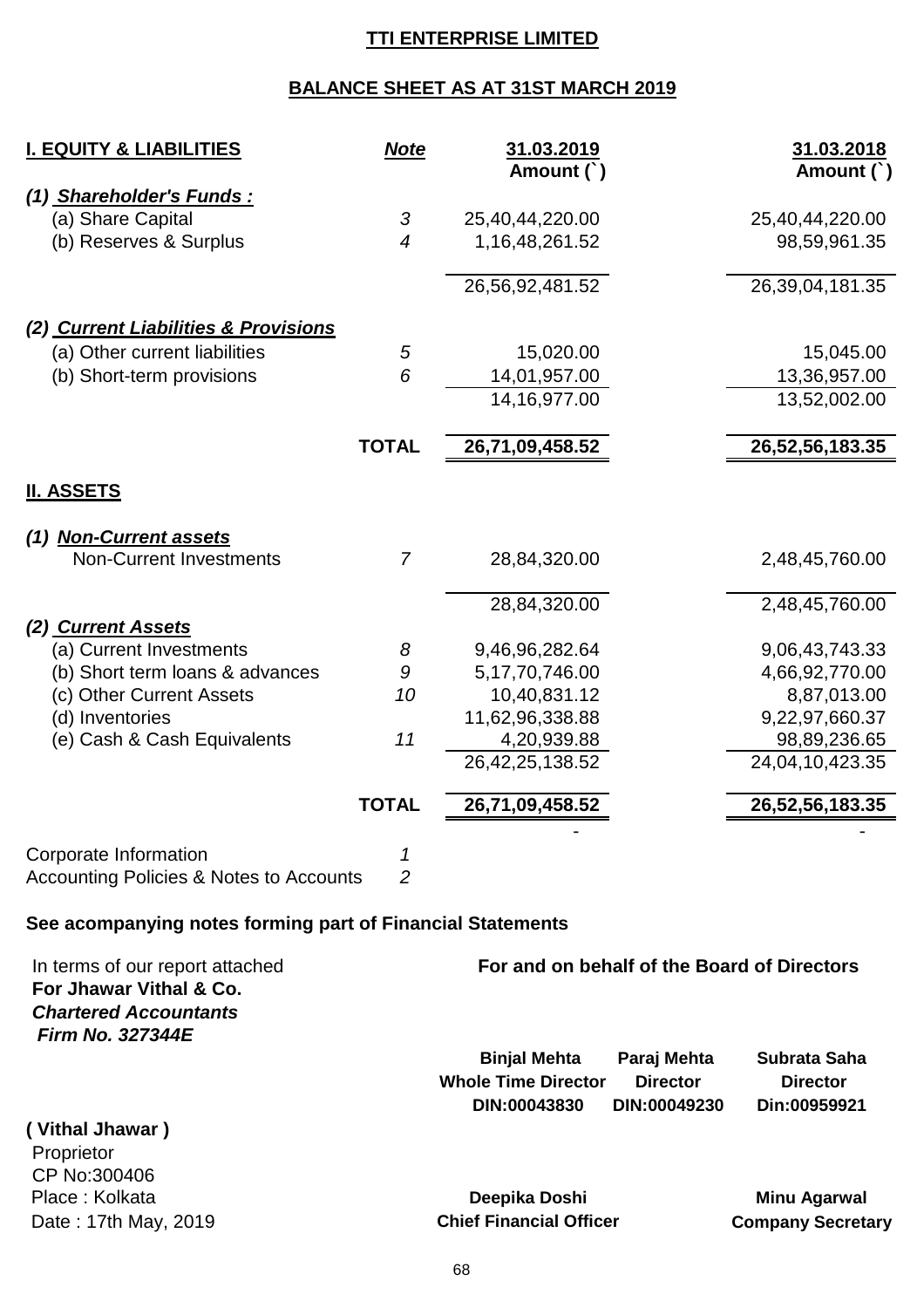## **TTI ENTERPRISE LIMITED**

# **STATEMENT OF PROFIT AND LOSS FOR THE YEAR ENDED 31ST MARCH 2019**

|                                                                                                                       | <b>PARTICULARS</b>                                                                  | <b>Note</b>    | 31.03.2019<br>Amount (`)                                                        |                                                | 31.03.2018<br>Amount (`)                                                    |
|-----------------------------------------------------------------------------------------------------------------------|-------------------------------------------------------------------------------------|----------------|---------------------------------------------------------------------------------|------------------------------------------------|-----------------------------------------------------------------------------|
| <b>Revenue</b><br>Revenue from operations<br>1 Total Revenue                                                          | Other Income (Interest on IT Refund)                                                | 12             | 2,65,78,881.20<br>12,532.00<br>2,65,91,413.20                                   |                                                | 2,90,68,258.86<br>52,311.00<br>2,91,20,569.86                               |
| <b>Expenses</b><br>(a) Purchases<br>(b) Changes in Stock in Trade<br>(c) Employee Benefits Expense                    | (d) Administrative and Other expenses<br>(e) Provision for Doubtful Debts (I Tax)   | 13<br>14<br>15 | 4,59,36,461.26<br>(2,39,98,678.51)<br>12,25,220.00<br>12,15,690.28<br>65,000.00 |                                                | 1,55,74,159.43<br>70,95,334.78<br>15,75,825.00<br>19,72,669.32<br>90,000.00 |
| 2 Total Expenses                                                                                                      |                                                                                     |                | 2,44,43,693.03                                                                  |                                                | 2,63,07,988.53                                                              |
| 3 Profit /(Loss) before tax (1-2)                                                                                     |                                                                                     |                | 21,47,720.17                                                                    |                                                | 28, 12, 581. 33                                                             |
| 4 Tax Expense:                                                                                                        | (a) Current Tax Expense for current year<br>(b) Tax expense relating to prior years |                | 3,63,098.00<br>(3,678.00)                                                       |                                                | 4,84,733.00<br>2,29,618.00                                                  |
| Net tax expense                                                                                                       |                                                                                     |                | 3,59,420.00                                                                     |                                                | 7,14,351.00                                                                 |
| 5 Profit /(Loss) For the year (3-4)                                                                                   |                                                                                     |                | 17,88,300.17                                                                    |                                                | 20,98,230.33                                                                |
| 6 Earning Per Share (of ` 10/- each)<br><b>Basic &amp; Diluted</b>                                                    |                                                                                     | 16             | 0.07                                                                            |                                                | 0.08                                                                        |
|                                                                                                                       | See acompanying notes forming part of Financial Statements                          |                |                                                                                 |                                                |                                                                             |
| In terms of our report attached<br>For Jhawar Vithal & Co.<br><b>Chartered Accountants</b><br><b>Firm No. 327344E</b> |                                                                                     |                | For and on behalf of the Board of Directors                                     |                                                |                                                                             |
| (Vithal Jhawar)<br>Proprietor<br>CP No:300406<br>Place: Kolkata                                                       |                                                                                     |                | <b>Binjal Mehta</b><br><b>Whole Time Director</b><br>DIN:00043830               | Paraj Mehta<br><b>Director</b><br>DIN:00049230 | Subrata Saha<br><b>Director</b><br>Din:00959921                             |
| Date: 17th May, 2019                                                                                                  |                                                                                     |                | Deepika Doshi<br><b>Chief Financial Officer</b>                                 |                                                | <b>Minu Agarwal</b><br><b>Company Secretary</b>                             |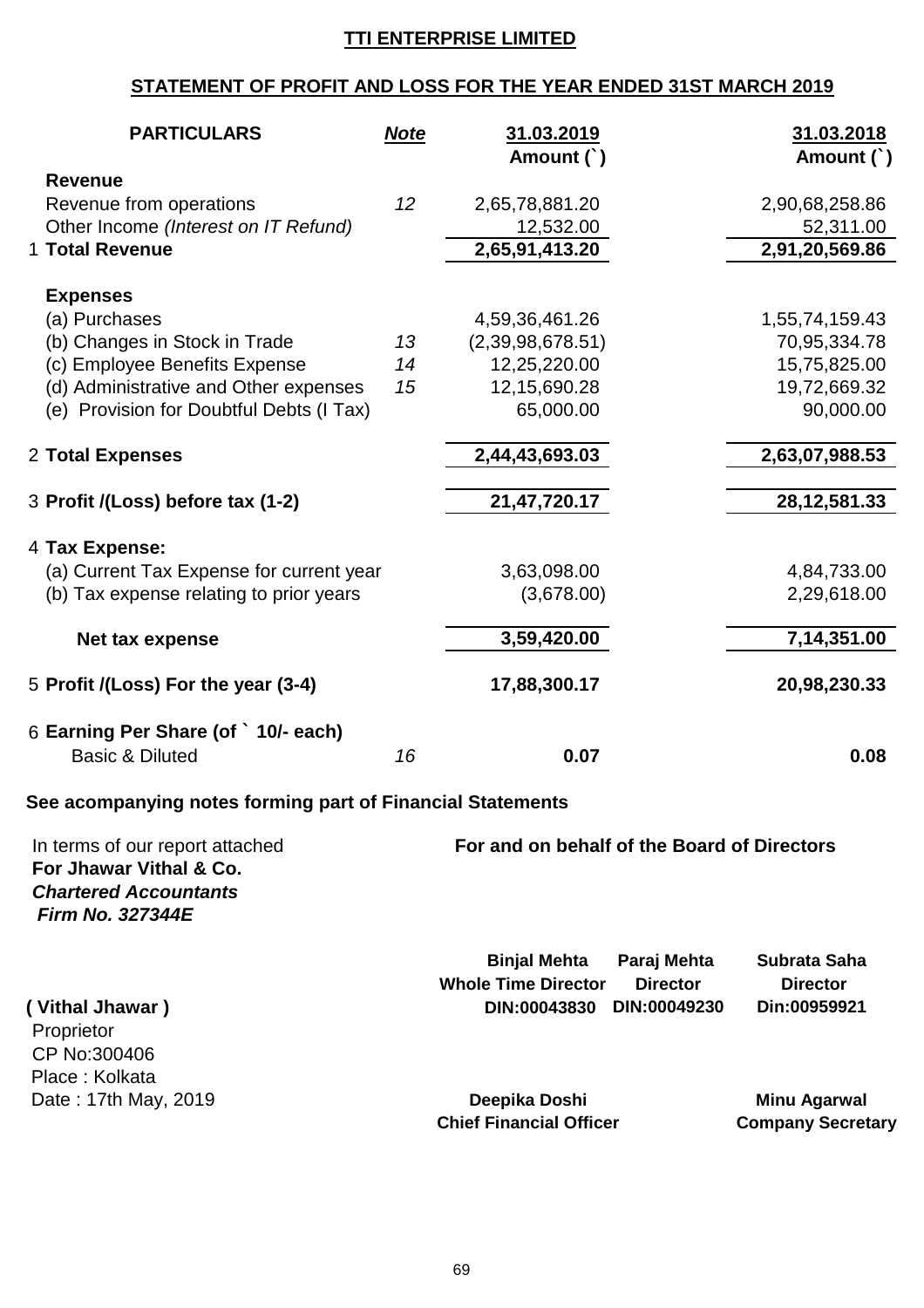| <b>TTI ENTERPRISE LIMITED</b>                              |                    |                  |                    |               |  |
|------------------------------------------------------------|--------------------|------------------|--------------------|---------------|--|
| Cash Flow Statement for the year ended 31 March, 2019      |                    |                  |                    |               |  |
| <b>Particulars</b>                                         | For the year ended |                  | For the year ended |               |  |
|                                                            | 31st March, 2019   |                  | 31st March, 2018   |               |  |
|                                                            | Amount in          | Amount in        | Amount in          | Amount in     |  |
| <b>Cash flow from operating activities</b>                 |                    |                  |                    |               |  |
| Net Profit / (Loss) before taxation                        |                    | 21,47,720        |                    | 28,12,581     |  |
| Adjustments for                                            |                    |                  |                    |               |  |
| Provision for Doubtful Debts (I Tax)                       | 65,000             |                  | 90,000             |               |  |
| Net (profit) / loss on sale of investments                 | (80, 61, 746)      | (79, 96, 746)    | (20, 44, 237)      | (19, 54, 237) |  |
| <b>Operating profit / (loss)</b>                           |                    | (58, 49, 026)    |                    | 8,58,344      |  |
| before working capital changes                             |                    |                  |                    |               |  |
| Changes in Working Capital                                 |                    |                  |                    |               |  |
| (Increase)/Decrease in Inventories                         | (2, 39, 98, 679)   |                  | 70,95,335          |               |  |
| (Increase)/Decrease in Short-term loans and Adv.           | (50, 77, 976)      |                  | 3,44,78,537        |               |  |
| (Increase)/Decrease in Other Current Assets                | (95,688)           |                  |                    |               |  |
| (Increase)/Decrease in Advance to others given             |                    |                  | 3,44,50,000        |               |  |
| Increase/(Decrease) in Other current liabilities           | (25)               | (2,91,72,368)    | (1, 165)           | 7,60,22,707   |  |
| <b>Cash generated from operations</b>                      |                    | (3,50,21,393)    |                    | 7,68,81,051   |  |
| Direct Taxes (Paid) / Received (Net)                       |                    | (4, 17, 550)     |                    | (3, 17, 125)  |  |
| Net cash generated from/(used in) operating activities (a) |                    | (3, 54, 38, 943) |                    | 7,65,63,926   |  |
| <b>Cash flow from investing activities</b>                 |                    |                  |                    |               |  |
| Sale of Investments in Subsidiary                          |                    |                  | 5,00,000           |               |  |
| (Purchase) / Sale of other investments                     | 2,59,70,646        | 2,59,70,646      | (6,74,00,000)      | (6,69,00,000) |  |
| Net cash generated from/(used in) investing activities (b) |                    | 2,59,70,646      |                    | (6,69,00,000) |  |
| Net increase / (decrease)                                  |                    |                  |                    |               |  |
| in Cash and cash equivalents (a+b)                         |                    | (94, 68, 297)    |                    | 96,63,926     |  |
| Cash and cash equivalents                                  |                    | 98,89,237        |                    | 2,25,311      |  |
| at the beginning of the year                               |                    |                  |                    |               |  |
| <b>Cash and cash equivalents</b>                           |                    |                  |                    |               |  |
| at the end of the year                                     |                    | 4,20,940         |                    | 98,89,237     |  |
| Comprises:                                                 |                    |                  |                    |               |  |
| (a) Cash in hand<br>(b) Balances with banks                | 92,365             |                  | 47,814             |               |  |
| In current accounts                                        | 3,28,575           | 4,20,940         | 98,41,423          | 98,89,237     |  |

#### **Notes:** - -

#### **(i) Cash Flow Statement**

The above Cash Flow Statement has been prepared under the Indirect Method as set out in the Accounting Standard 3 'Cash Flow Statements'

**(ii)** Previous Years Figures have been regrouped / rearrabged wherever necessary to conform to current Year's classification.

In terms of our report attached **For Jhawar Vithal & Co.** *Chartered Accountants Firm No. 327344E*

| <b>Binjal Mehta</b>        | Paraj Mehta     | Subrata Saha    |
|----------------------------|-----------------|-----------------|
| <b>Whole Time Director</b> | <b>Director</b> | <b>Director</b> |
| <b>DIN:00043830</b>        | DIN:00049230    | Din:00959921    |

**For and on behalf of the Board of Directors** 

**( Vithal Jhawar )** Proprietor CP No:300406

Place : Kolkata **Deepika Doshi Minu Agarwal** Date : 17th May, 2019 **Chief Financial Officer** Company Secretary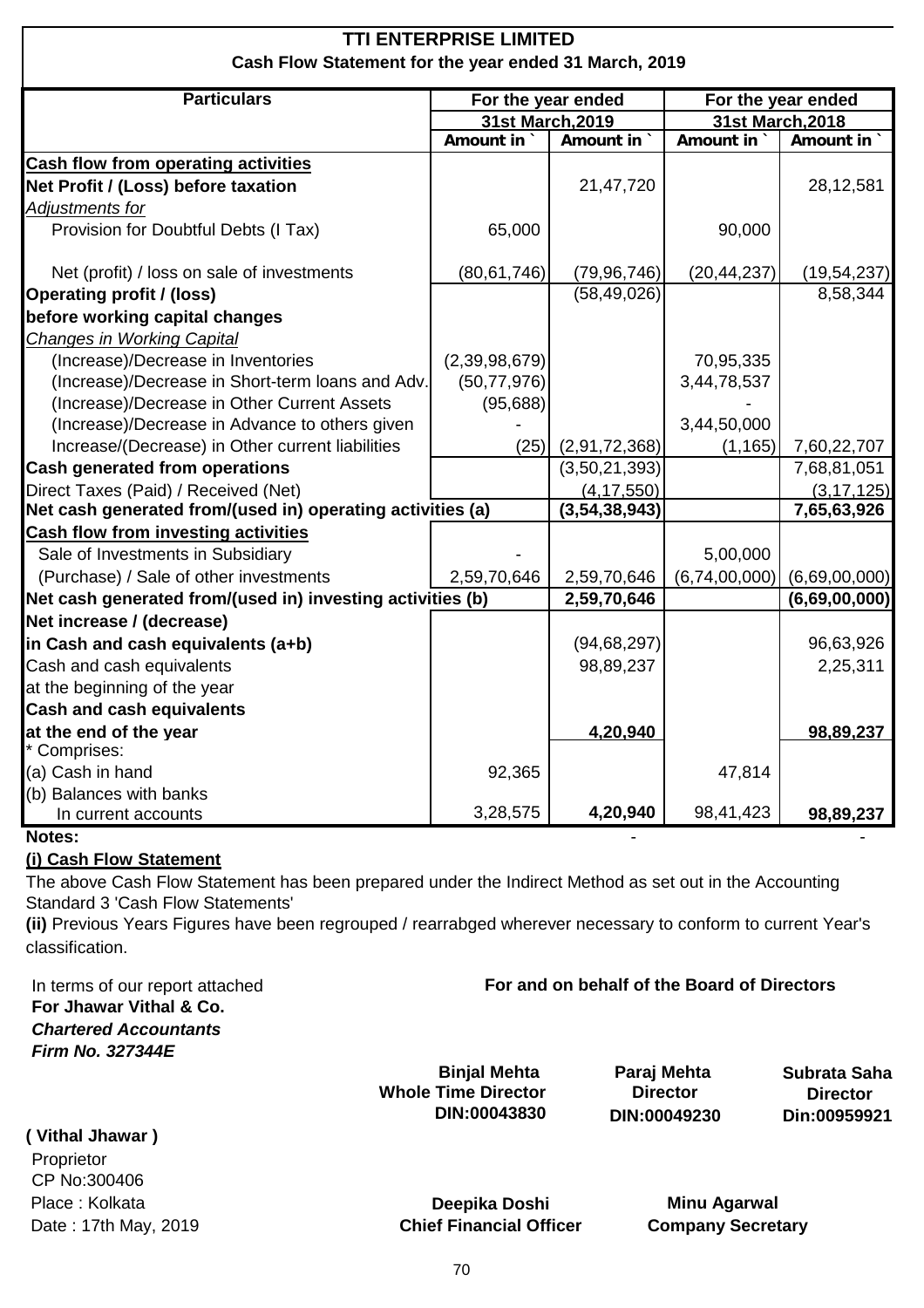Financial Year 2018-19

#### **Notes forming part of the financial statements :**

#### **1. Corporate Information**

 The Company is registered as Non Deposit Taking Non-Banking Finance Company with The Reserve Bank of India. The company is trading and Investing in Shares and investing in Mutual Funds and other similar products apart from providing Loans. The CIN of the Company is L67120WB1981PLC033771. The shares of the company are listed on The Calcutta Stock Exchange Ltd as well on The BSE Ltd..

#### **2. Significant Accounting Policies**

#### **2.1. Basis of accounting and preparation of financial statements**

 These financial statements of the Company have been prepared in accordance with the Generally Accepted Accounting Principles in India (Indian GAAP) and to comply with the Accounting Standards notified under the Section 133 of the Companies Act 2013 read with Rule 7 of the Companies (Accounts) Rules, 2014 and other accounting pronouncements of the Institute of Chartered Accountants of India. The Company follows the directives prescribed by the Reserve Bank of India ('RBI') for Non Banking Finance Companies.

The Financial Statements have been prepared under the historical cost convention on an accrual basis. However, income is not recognised and also provision is made in respect of non performing assets as per the guidelines for prudential norms prescrobed by the RBI. Except otherwise mentioned, the accounting policies applied by the company are consistent with those used in earlier years.

#### **2.2. Use of Estimates**

 The preparation of the financial statements in conformity with Indian GAAP requires the Management of the Company to make estimates and assumptions considered in the reported amounts of assets and liabilities (including contingent liabilities) and the reported income and expenses during the year. The Management believes that the estimates used in preparation of the financial statements are prudent and reasonable. Future results could differ due to these estimates and the differences between the actual results and the estimates are recognised in the periods in which the results are known / materialised. Any revision to the accounting estimates is recognized prospectively in the current and future accounting years.

**2.3.** The Company has no other business apart from its core business of Investment and Finance. Thus segment wise information is not applicable.

#### **2.4. Taxation**

 The Provision for Taxation is made at the average rate of Tax as applicable for the Income of the previous Year as defined under the Income Tax Act, 1961

 Tax expense comprises both Current Tax and Deferred Tax at the applicable enacted or substantively enacted rates. Current Tax represents the amount of Income Tax payable/ recoverable in respect of taxable income/ loss for the reporting period.

 Minimum Alternate Tax (MAT) paid in accordance with the tax laws, which gives future economic benefits in the form of adjustment to future income tax liability. Accordingly, MAT is recognised as an asset in the Balance Sheet.

#### **2.5. Contingencies**

No Contingent liability exists as on the date of the Balance Sheet.

- **2.6. Micro small and Medium Enterprises-** The Company does not have and outstandings to any creditors as on the Balance Sheet date.
- **2.7**. The Company has prepared these financial statements as per the format prescribed by schedule III to the Companies Act, 2013 ('the schedule') issued by Ministry of Corporate Affairs. Previous Year's Figures have been recast /restated to conform to the classification required by the Schedule.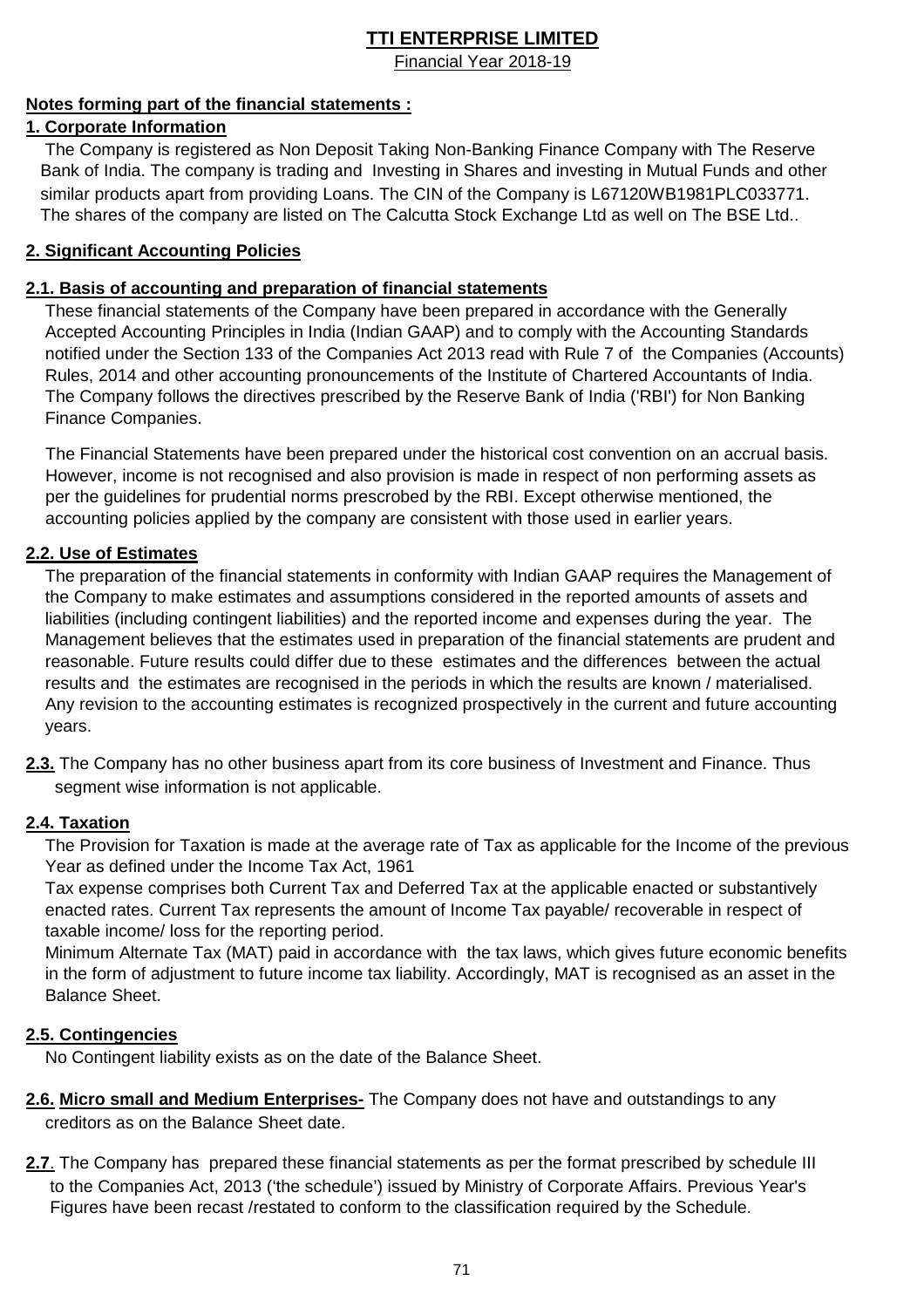Financial Year 2018-19

#### *Notes to Financial Statements Continued……*

#### *2.8. NOTES ON NBFC*

- I. The Company is registered as a Non Banking Finance Company as provided in Sec.45 IA of the Reserve Bank of India Act, and the registration number of the Company is B.05.02515 .
- II. The Board of Directors of Company have passed a resolution for non acceptance of any Public deposits and the company has not accepted any Public Deposots during the Financial year ended on 31.03.2019
- III. The Company has complied with prudential norms relaing to income recognition, Accounting Standards, Assets classification as applicable to it.
- IV. Disclosures under Para 13 of Non banking Financial Companies Prudential Norms (Reserve Bank) Directions 2007 is provided in Annexure- RBI.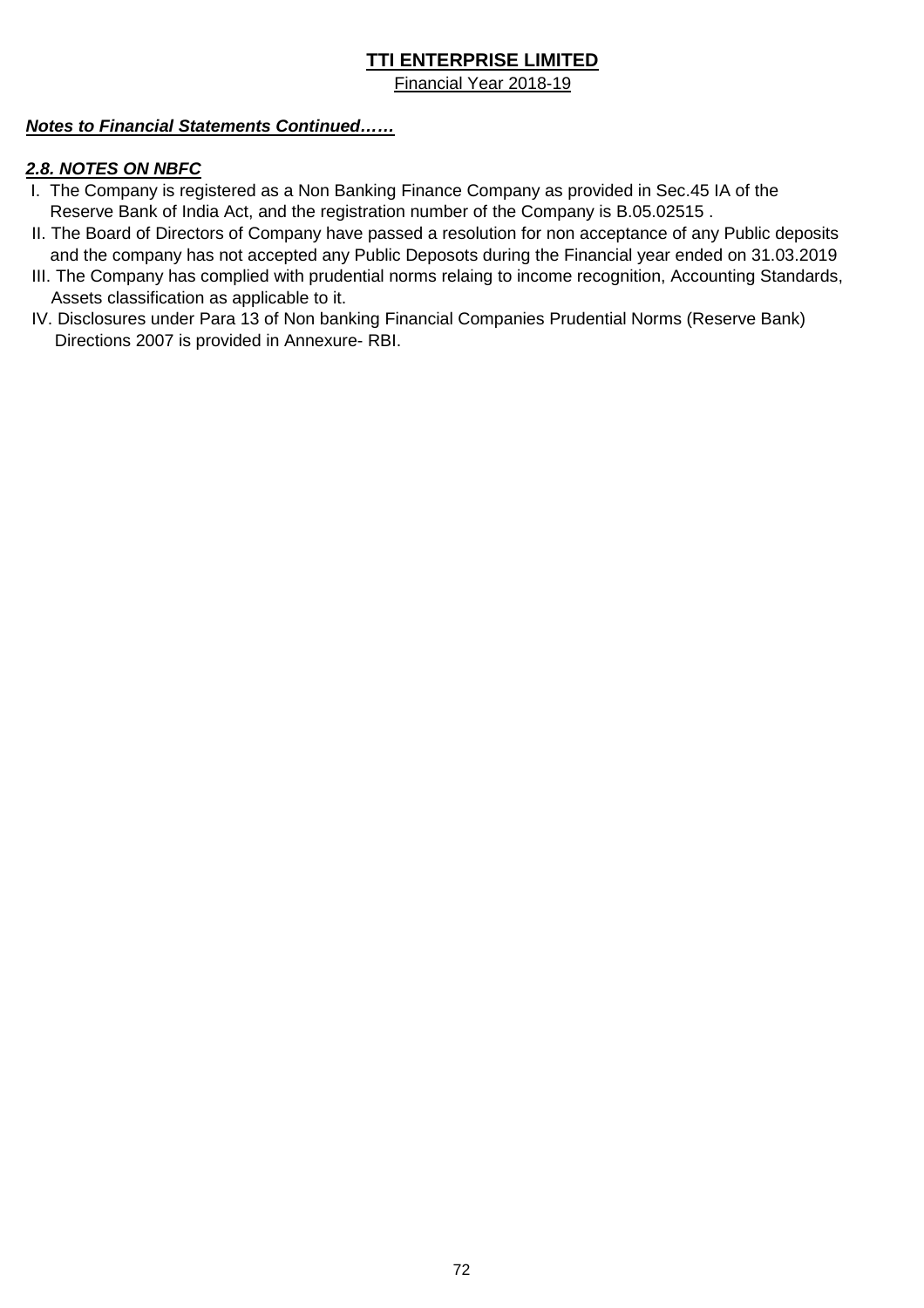*Financial year 2018-19*

#### **2.9. Related Party Disclosures**

Related party disclosures, as stipulated by A S-18 "Related Party Disclosures", issued by ICAI, are given below:

#### **i) Key Management Personnel:**

 Binjal Mehta, Whole Time Director Paraj Mehta,Director Sumant Kumar Singh, CFO (Resigned w.e.f 31.07.2018) Deepika Doshi, CFO (Appointed w.e.f. 06.08.2018) Minu Agarwal, Company Secretary

# **ii)Enterprises in which KMP and their relatives have Significant Influence**

Ujjam Estates LLP

#### **b) Transactions with Related Parties:**

|                                                                                                    |                                        | For the year ended<br>31.03.2019 |                                                          |               | For the year ended<br>31.03.2018                         |
|----------------------------------------------------------------------------------------------------|----------------------------------------|----------------------------------|----------------------------------------------------------|---------------|----------------------------------------------------------|
| Name of the Party and<br>nature of relationship                                                    | <b>Nature of</b><br><b>Transaction</b> | <b>Amount</b>                    | <b>Balance</b><br><b>Outstanding as</b><br>on 31.03.2019 | <b>Amount</b> | <b>Balance</b><br><b>Outstanding as</b><br>on 31.03.2018 |
| <b>KMP</b>                                                                                         |                                        |                                  |                                                          |               |                                                          |
| <b>Binjal Mehta</b>                                                                                | Remuneration                           | 4,80,000                         |                                                          | 4,20,000      |                                                          |
| Minu Agarwal                                                                                       | Remuneration                           | 2,95,220                         |                                                          | 78,190        |                                                          |
| Minu Agarwal                                                                                       | Advances given                         | 10,000                           |                                                          | 10,000        |                                                          |
| <b>Sumant Kumar Singh</b>                                                                          | Remuneration                           | 45,000                           |                                                          | 1,80,000      |                                                          |
| Deepika Doshi*                                                                                     | Remuneration                           | 3,00,000                         |                                                          |               |                                                          |
| Paraj Mehta                                                                                        | <b>Sitting Fees</b>                    | 5,000                            |                                                          | 4,000         |                                                          |
| <b>Enterprises in which KMP</b><br>land<br>their relatives have<br>Significant<br><b>Influence</b> |                                        |                                  |                                                          |               |                                                          |
| <b>Ujjam Estates LLP</b>                                                                           | <b>Rent Paid</b>                       | 1,80,000                         |                                                          | 1,80,000      |                                                          |

*\*Deepika Doshi was an employee for the whole year and was elevatd as CFO from 06.08.2018*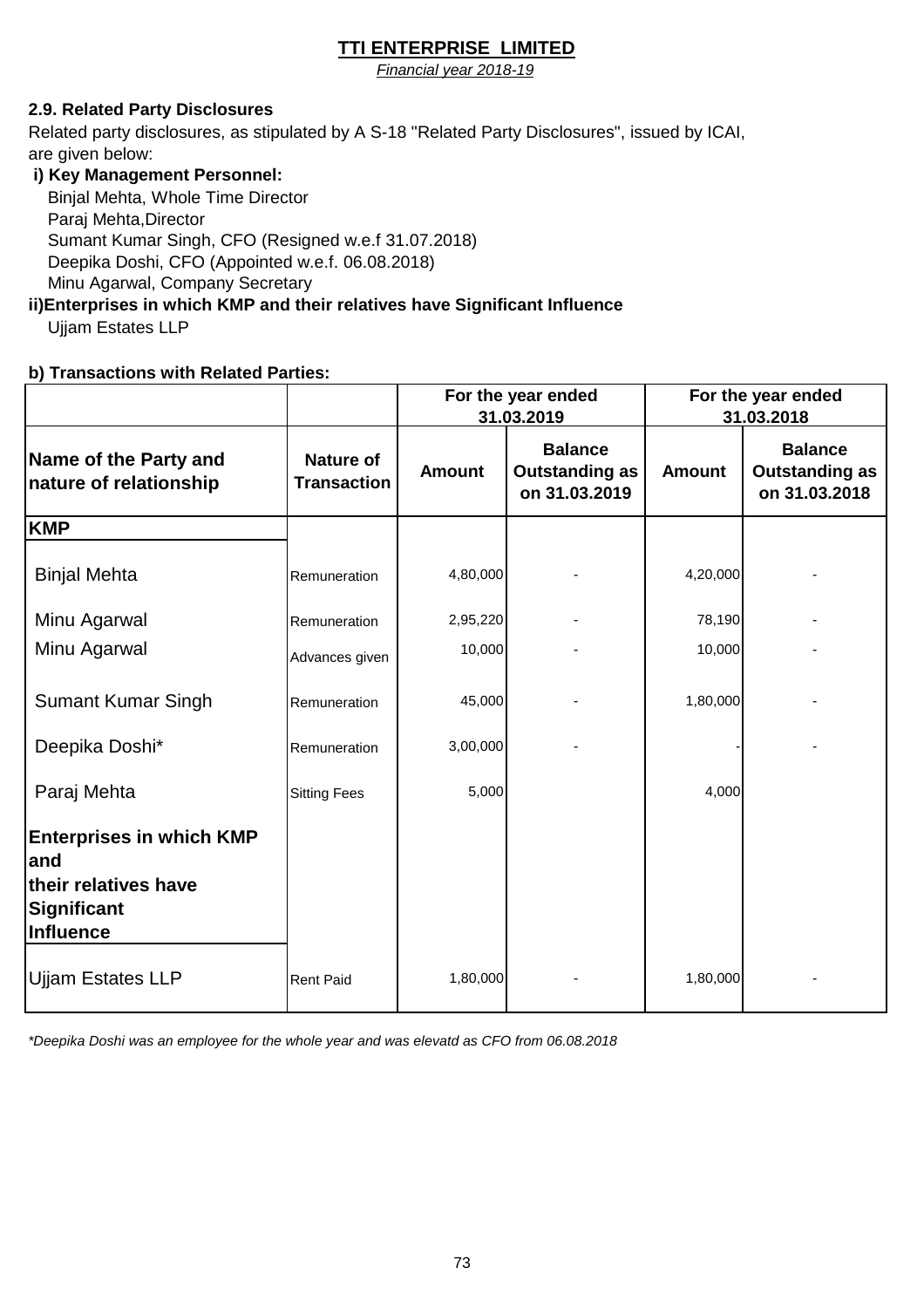*Financial Year 2018-19*

| <b>Notes to Financial Statements Continued</b> |                          | 31.03.2019                  |                          | 31.03.2018      |
|------------------------------------------------|--------------------------|-----------------------------|--------------------------|-----------------|
|                                                | <b>No. of Shares</b>     | Amount (`)                  |                          | Amount $( )$    |
| <b>Note 3: Share Capital</b>                   |                          |                             |                          |                 |
| (a) Authorised Share Capital                   |                          | 2,55,00,000 25,50,00,000.00 | 2,55,00,000              | 25,50,00,000.00 |
|                                                | (of $\degree$ 10/- each) | (of                         | $\cdot$ 10/- each)       |                 |
| (b) Issued Share Capital                       |                          | 2,54,04,422 25,40,44,220.00 | 2,54,04,422              | 25,40,44,220.00 |
|                                                | (of $\degree$ 10/- each) |                             | (of $\degree$ 10/- each) |                 |
| (c) Subscribed & Fully Paid up                 |                          | 2,54,04,422 25,40,44,220.00 | 2,54,04,422              | 25,40,44,220.00 |
|                                                | (of $\hat{10}$ each)     | (of                         | 10/- each)               |                 |
|                                                |                          | 25,40,44,220.00             |                          | 25,40,44,220.00 |

a. The Company has just one class of Equity shares having par value of Rs.10/- per share. Each holder of equity shares is entitled to one vote per equity share. All shares issued carry equal rights with respect to payment of Dividend and repayment of capital. There are no restrictions attached to any of the shares

b. In the event of Liquidation of the Company, the holders of equity shares will be entitled to receive any of the remaining assets of the Company, after distribution of all preferential amounts. The distribution will be in proportion to the number of equity shares held by the shareholders.

#### **Note 3(a): Reconciliation of Equity Share Outstanding at the beginning and at the end of the year**

| <b>Equity Shares</b>                       | As on 31st March, 2019 |              | As on 31st March, 2018 |              |
|--------------------------------------------|------------------------|--------------|------------------------|--------------|
| <b>Issued Subscribed and Fully Paid up</b> | No. of Shares          | Amount (`)   | No. of shares          | Amount (     |
| At the beginning of the year               | 2,54,04,422            | 25,40,44,220 | 2,54,04,422            | 25,40,44,220 |
| At the end of the year                     | 2,54,04,422            | 25,40,44,220 | 2,54,04,422            | 25,40,44,220 |

#### **Note 3(b): Details of Shares held by each shareholder holding more than 5% shares.**

|                                  | As on 31st March, 2019 |              |               | As on 31st March, 2018 |  |
|----------------------------------|------------------------|--------------|---------------|------------------------|--|
| <b>Class of Shares / Name of</b> | No.of                  | % holding in | No.of         | % holding in           |  |
| Shareholder                      | <b>Shares</b>          | that class   | <b>Shares</b> | that class             |  |
|                                  | held                   | of share     | held          | of share               |  |
| Equity Shares with Voting rights |                        |              |               |                        |  |
| Pragnay Advisors LLP             | 53,29,445              | 20.98        | 53,25,242     | 20.96                  |  |
| Kashyapi Advisors LLP            | 51,27,026              | 20.18        | 50,47,026     | 19.87                  |  |
| Irawati Enterprises LLP          | 22,00,000              | 8.66         | 22,00,000     | 8.66                   |  |
| Vaikundam Advisors LLP           | 24,15,000              | 9.51         | 24,15,000     | 9.51                   |  |
| Vanshi Infra Projects LLP        | 37,70,965              | 14.84        | 25, 12, 417   | 9.89                   |  |

#### **Note 4 : Reserves & Surplus**

|                                               | 1,16,48,261.52 | 98,59,961.35 |
|-----------------------------------------------|----------------|--------------|
| Closing balance                               | 80,06,971.52   | 65,76,331.35 |
| Reserve U/s 45 IC of RBI Act                  | 3,57,660.00    | 4,19,646.00  |
| Less: Transferred To:                         |                |              |
| Add: Profit / (Loss) for the year (after tax) | 17,88,300.17   | 20,98,230.33 |
| Opening balance                               | 65,76,331.35   | 48,97,747.02 |
| (d) Surplus in Statement of Profit and Loss   |                |              |
| Closing balance                               | 19,16,310.00   | 15,58,650.00 |
| Add: Additions/transfers during the year      | 3,57,660.00    | 4,19,646.00  |
| Opening balance                               | 15,58,650.00   | 11,39,004.00 |
| (c) Reserve Fund (Sec 45-IC of RBI Act)       |                |              |
| (b) General Reserves                          | 10,00,000.00   | 10,00,000.00 |
| (a) Capital Reserve (out of Amalgamation)     | 7,24,980.00    | 7,24,980.00  |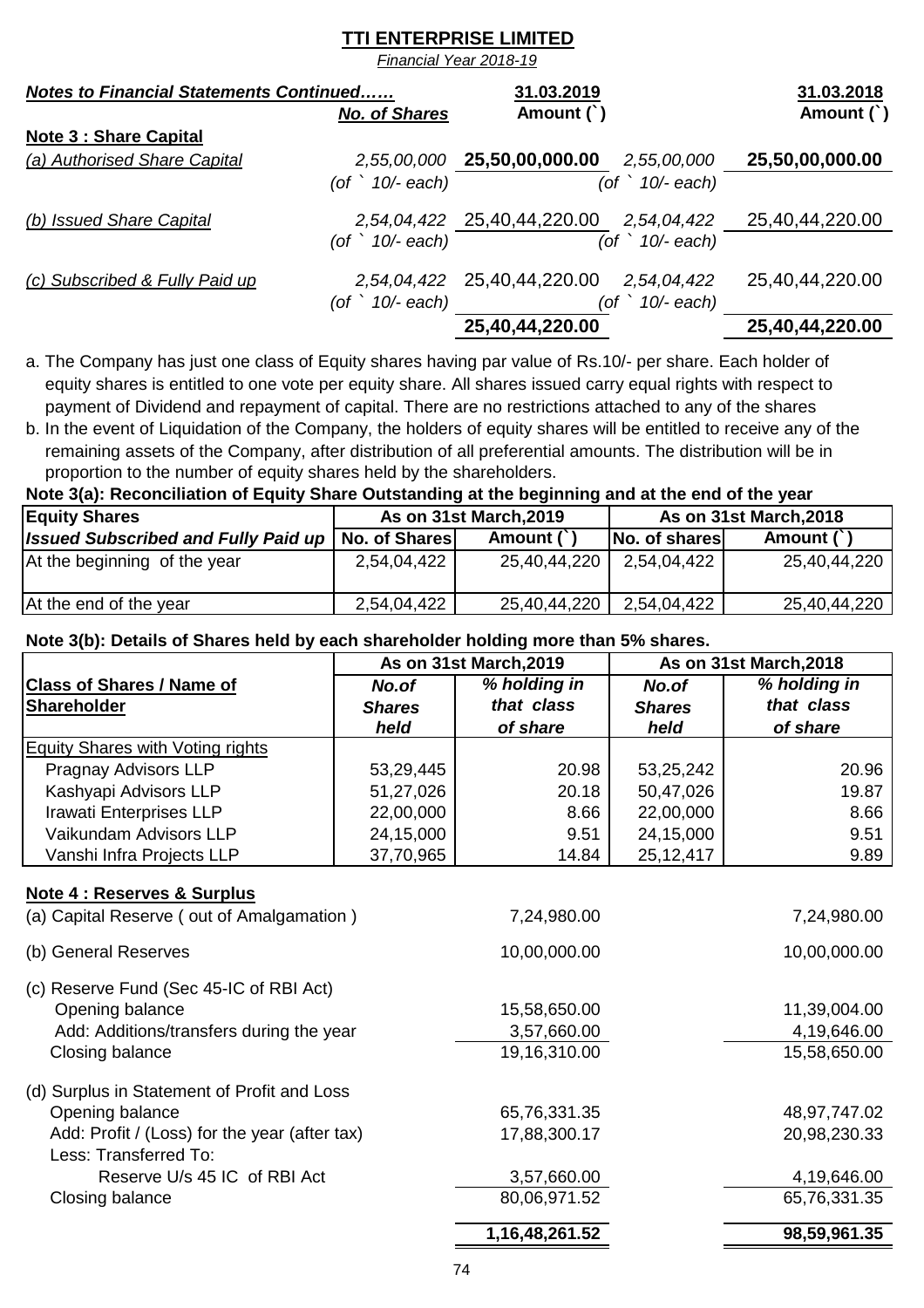*Financial Year 2018-19*

| <b>Notes to Financial Statements Continued</b> | 31.03.2019   | 31.03.2018   |
|------------------------------------------------|--------------|--------------|
|                                                | Amount (`)   | Amount $( )$ |
| <b>Note 5: Other Current Liabilities</b>       |              |              |
| (i) Other Payables                             | 20.00        | 45.00        |
| (ii) Audit Fees Payable                        | 15,000.00    | 15,000.00    |
|                                                | 15,020.00    | 15,045.00    |
| <b>Note 6: Short Term Provisions</b>           |              |              |
| Contingent Provision for Std. Assets (0.25%)   | 2,86,957.00  | 2,86,957.00  |
| Provision for Doubtful Debts (I Tax)           | 2,15,000.00  | 1,50,000.00  |
| Provision for Non Performing Assets            | 9,00,000.00  | 9,00,000.00  |
|                                                | 14,01,957.00 | 13,36,957.00 |

The Company makes provision against standards assets @ 0.25% as per RBI Prudential Norms. These are reviewed at each Balance Sheet date and adjusted to reflect the current best estimates. However, the provisions made against Standard Assets once created is not written back until and unless the management is of the view that the provisions made are far in excess of the requirements as per prudential norms. Provisions for Non Performing Assets is made as per Prudential Norms of RBI

| Note 7 : Non Current Investments (At Cost) | 28,84,320.00 | 2,48,45,760.00 |
|--------------------------------------------|--------------|----------------|
|                                            | 28,84,320.00 | 2,48,45,760.00 |

Non Current Investments are valued at cost (on FIFO) after providing for obsolescence and other losses, where considered necessary. Cost includes all charges, including all levies, charges and other expenses. Provision for Diminution in Value of Long Term Investments is made if such decline is other than temporary in the eyes of the Management.

#### **Note 8 : Current Investments (At Cost)**

| Investments in Mutual Funds | 9,46,96,282.64 | 9,06,43,743.33 |
|-----------------------------|----------------|----------------|
|                             | 9,46,96,282.64 | 9,06,43,743.33 |

Current Investments are valued on FIFO Basis at Cost or Market Value whichever is Lower as on the Balance Sheet Date.Current Investments are valued as per provisions of Accounting Standard 13

#### **Note 9 : Short Term Loans & Advances**

| Unsecured Considered good - (Others)     | 5,12,70,746.00 | 4,61,92,770.00 |
|------------------------------------------|----------------|----------------|
| Unsecured considered Doubtful - (Others) | 5,00,000.00    | 5,00,000.00    |
|                                          | 5,17,70,746.00 | 4,66,92,770.00 |

Short Term Loans and Advances are unsecured , considered good by the management except as otherwise disclosed and provided for.

#### **Note 10 : Other Current Assets**

| (i) Income Tax Refundable (Net of Provision) | 9,40,143.00  | 8,82,013.00 |
|----------------------------------------------|--------------|-------------|
| (ii) GST Paid (Recoverable)                  | 95,688.12    |             |
| (iii) Security Deposits                      | 5,000.00     | 5,000.00    |
|                                              | 10,40,831.12 | 8,87,013.00 |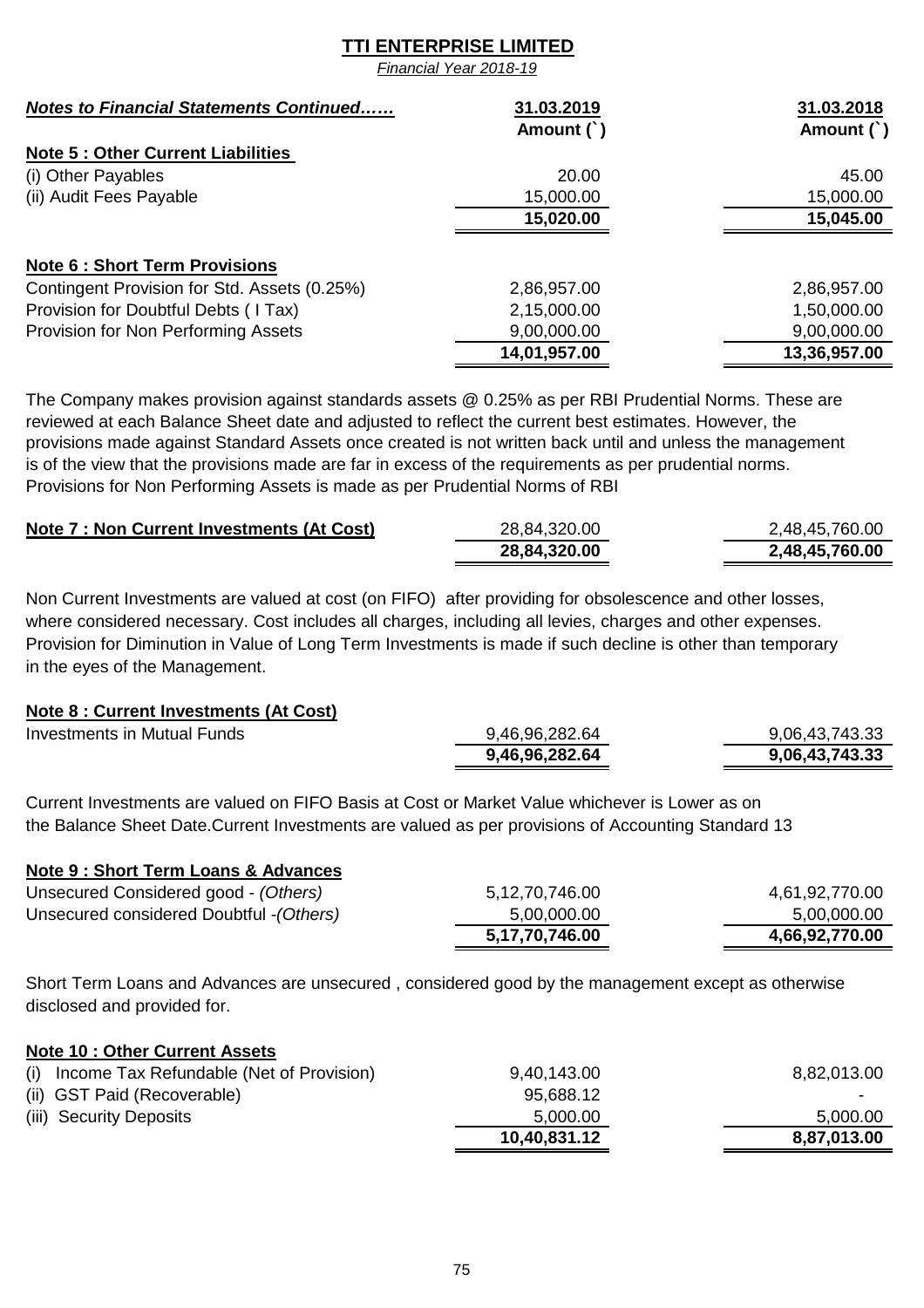*Financial Year 2018-19*

| <b>Notes to Financial Statements Continued</b>    | 31.03.2019     | 31.03.2018     |
|---------------------------------------------------|----------------|----------------|
|                                                   | Amount (`)     | Amount (`)     |
| Note 11 : Cash & Cash Equivalents                 |                |                |
| (a) Cash in hand (As Certified by the Management) | 92,364.96      | 47,813.96      |
| (b) Balances with banks                           |                |                |
| In current accounts                               |                |                |
| Kotak Mahindra Bank                               | 3,28,574.92    | 98,41,422.69   |
|                                                   | 4,20,939.88    | 98,89,236.65   |
|                                                   |                |                |
| <b>Note 12: Revenue from Operations</b>           |                |                |
| (a) Sales                                         | 1,41,48,119.46 | 1,98,82,459.61 |
| (b) Other Operating Revenues                      |                |                |
| <b>Dividend</b>                                   | 5,12,629.00    | 6,41,566.20    |
| Interest Recd.                                    | 38,56,387.00   | 64,99,996.00   |
| Capital Gains / Losses (Net)                      | 80,61,745.74   | 20,44,237.05   |
|                                                   | 2,65,78,881.20 | 2,90,68,258.86 |

The company follows accrual basis of accounting. Revenues are recognized when there is certainity as to measurability or collectability. Dividend Income is recognized when the right to receive the dividend is unconditional at the Balance Sheet Date. Interest Income is recognized on the time proportion basis. Profit / Loss on sale of Investments is recognised at the time of actual sale/ redemption. All other Income is accounted for on accrual basis. The Revenue Recognition Policy of the Company is in confirmity with the provisions of Accounting Standard -9

#### **Note 13 : Changes In Stock In Trade**

| Inventories at the end of the year       | 11,62,96,338.88  | 9,22,97,660.37 |
|------------------------------------------|------------------|----------------|
| Inventories at the beginning of the year | 9,22,97,660.37   | 9,93,92,995.15 |
| Net (increase)/ decrease                 | (2,39,98,678.51) | 70,95,334.78   |

Inventories are valued on FIFO basis at cost or Market / Fair Value whichever is lower as per provisions of Accounting Standard - 13

#### **Note 14 : Employee Benefit Expense**

| (a Salary & Wages                         |           | 7,45,220.00  |           | 11,55,825.00 |
|-------------------------------------------|-----------|--------------|-----------|--------------|
| (b) Payment to Directors (For Salary)     |           | 4,80,000.00  |           | 4,20,000.00  |
|                                           |           | 12,25,220.00 |           | 15,75,825.00 |
| Note 15 : Administrative & Other Expenses |           |              |           |              |
| <b>Depository Charges</b>                 |           | 1,15,500.00  |           | 1,97,838.55  |
| <b>Listing Fees</b>                       |           | 2,90,000.00  |           | 3,47,875.00  |
| <b>Payment to Directors</b>               |           |              |           |              |
| <b>For Sitting Fees</b>                   |           | 15,000.00    |           | 12,000.00    |
| <b>Payment to Auditors</b>                |           |              |           |              |
| For Statutory Audit                       | 11,250.00 |              | 11,250.00 |              |
| For Internal Audit                        | 6,000.00  |              | 6,000.00  |              |
| For Tax Audit                             | 3,750.00  | 21,000.00    | 3,750.00  | 21,000.00    |
| <b>Professional Fees</b>                  |           |              |           | 2,97,590.00  |
| <b>STT</b>                                |           | 11,298.00    |           | 23,969.00    |
| <b>Travelling Expenses</b>                |           | 1,83,215.00  |           | 2,73,230.00  |
| <b>Other Administrative Expenses</b>      |           | 5,79,677.28  |           | 7,99,166.77  |
|                                           |           | 12,15,690.28 |           | 19,72,669.32 |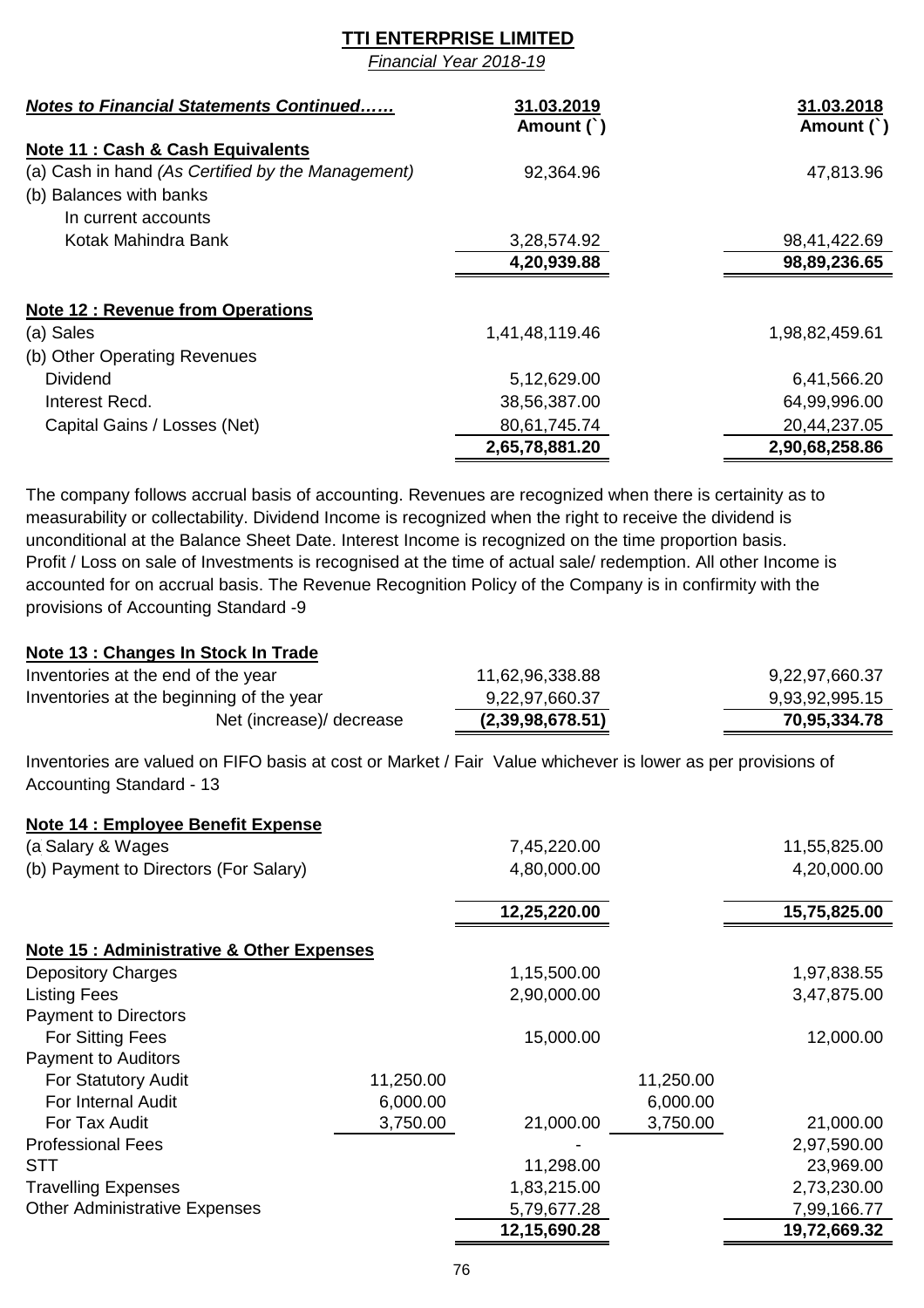*Financial Year 2018-19*

| <b>Notes to Financial Statements Continued</b>      | 31.03.2019   | 31.03.2018   |
|-----------------------------------------------------|--------------|--------------|
|                                                     | Amount $( )$ | Amount (`)   |
| Note 16: Earning Per Share (AS-20)                  |              |              |
| Net profit / (loss) for the year                    | 17,88,300.17 | 20,98,230.33 |
| Profit / (loss) attributable to equity shareholders | 17,88,300.17 | 20,98,230.33 |
| No.of shares for basic EPS                          | 2,54,04,422  | 2,54,04,422  |
| Par Value per Share                                 | 10.00        | 10.00        |
| Basic & Diluted Earnings per share                  | 0.07         | 0.08         |

 Basic & Diluted earnings per share is computed by dividing the profit / (loss) after tax by the weighted average number of equity shares outstanding during the year.

#### **See acompanying notes forming part of Financial Statements**

| In terms of our report attached | For and on behalf of the Board of Directors                      |
|---------------------------------|------------------------------------------------------------------|
| For Jhawar Vithal & Co.         |                                                                  |
| <b>Chartered Accountants</b>    |                                                                  |
| <b>Firm No. 327344E</b>         |                                                                  |
|                                 | <b>Binjal Mehta</b><br>Paraj Mehta<br>Subrata Saha               |
|                                 | <b>Whole Time Director</b><br><b>Director</b><br><b>Director</b> |
|                                 | DIN:00049230<br>Din:00959921<br>DIN:00043830                     |
| (Vithal Ihawar)                 |                                                                  |

| , <i>,</i>           |
|----------------------|
| Proprietor           |
| CP No:300406         |
| Place: Kolkata       |
| Date: 17th May, 2019 |

**Deepika Doshi Minu Agarwal** ay, 2019 **Chief Financial Officer** Company Secretary Company Secretary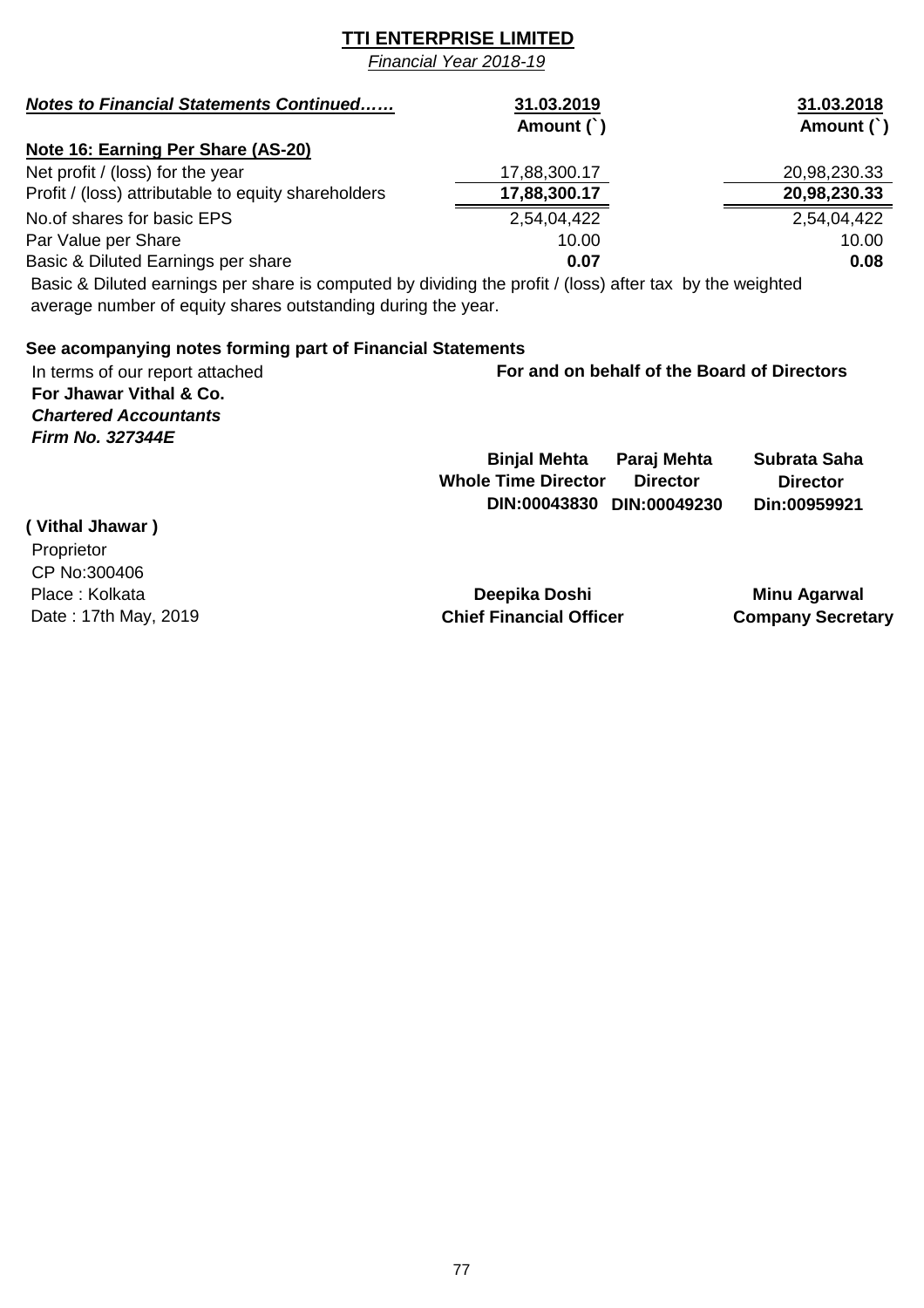*Financial year 2018-19*

# *SCHEDULES FORMING PART OF THE ACCOUNTS*

|                                                                                         |              | 31.03.2019     |             | 31.03.2018     |
|-----------------------------------------------------------------------------------------|--------------|----------------|-------------|----------------|
| Details of Note 7: Non Current Investments                                              | No.of        | Amount (`)     | No.of       | Amount (`)     |
|                                                                                         | Sh./ Units   |                | Sh./ Units  |                |
| <b>Investment in Unquoted Shares</b>                                                    |              |                |             | 2,10,00,000.00 |
|                                                                                         |              |                |             | 2,10,00,000.00 |
|                                                                                         |              |                |             |                |
| <b>Investment in Preference shares</b><br>Zee Entertainment Enterprise Ltd. (FV Rs.6/-) | 6,00,000     | 28,84,320.00   | 6,00,000    | 38,45,760.00   |
| (Previous Year Face Value Rs.8/- per share)<br><b>Total Non Current Investment</b>      |              | 28,84,320.00   |             | 2,48,45,760.00 |
| Market Value of Quoted Preference Shares                                                |              | 33,06,000.00   |             | 45,24,000.00   |
| <b>Details of Note 8: Current Investments</b>                                           |              |                |             |                |
| <b>Unquoted - At cost</b>                                                               |              |                |             |                |
| In Mutual Funds - Debt Fund                                                             |              |                |             |                |
| <b>HDFC Cash Management Fund</b>                                                        |              |                | 7,14,961.81 | 2,54,04,544.87 |
| <b>HDFC Ultra Short term Fund</b>                                                       | 25,43,754.54 | 2,59,00,000.00 |             |                |
| <b>ICICI Prudential Floating Interest F</b>                                             | 55,956.89    | 1,50,00,000.00 |             |                |
| <b>IDFC MMF F Reg</b>                                                                   | 1,39,760.95  | 38,09,521.64   | 8,66,196.24 | 2,30,00,000.00 |
| <b>IDFC Cash Fund</b>                                                                   | 5,234.28     | 1,17,50,000.00 | 4,089.98    | 81,80,057.50   |
| UTI-Treasury Advantage Fund                                                             | 10,507.73    | 2,65,36,761.00 | 10,415.52   | 2,34,09,279.96 |
| <b>Sundaram Low Duration Fund</b>                                                       | 4,80,471.11  | 1,17,00,000.00 |             |                |
| Sundaram Money Fund                                                                     |              |                | 3,08,407.75 | 1,06,49,861.00 |
|                                                                                         |              | 9,46,96,282.64 |             | 9,06,43,743.33 |
| Repurchase price of Mutual Funds - Debt                                                 |              | 9,73,50,423.37 |             | 9,43,74,548.00 |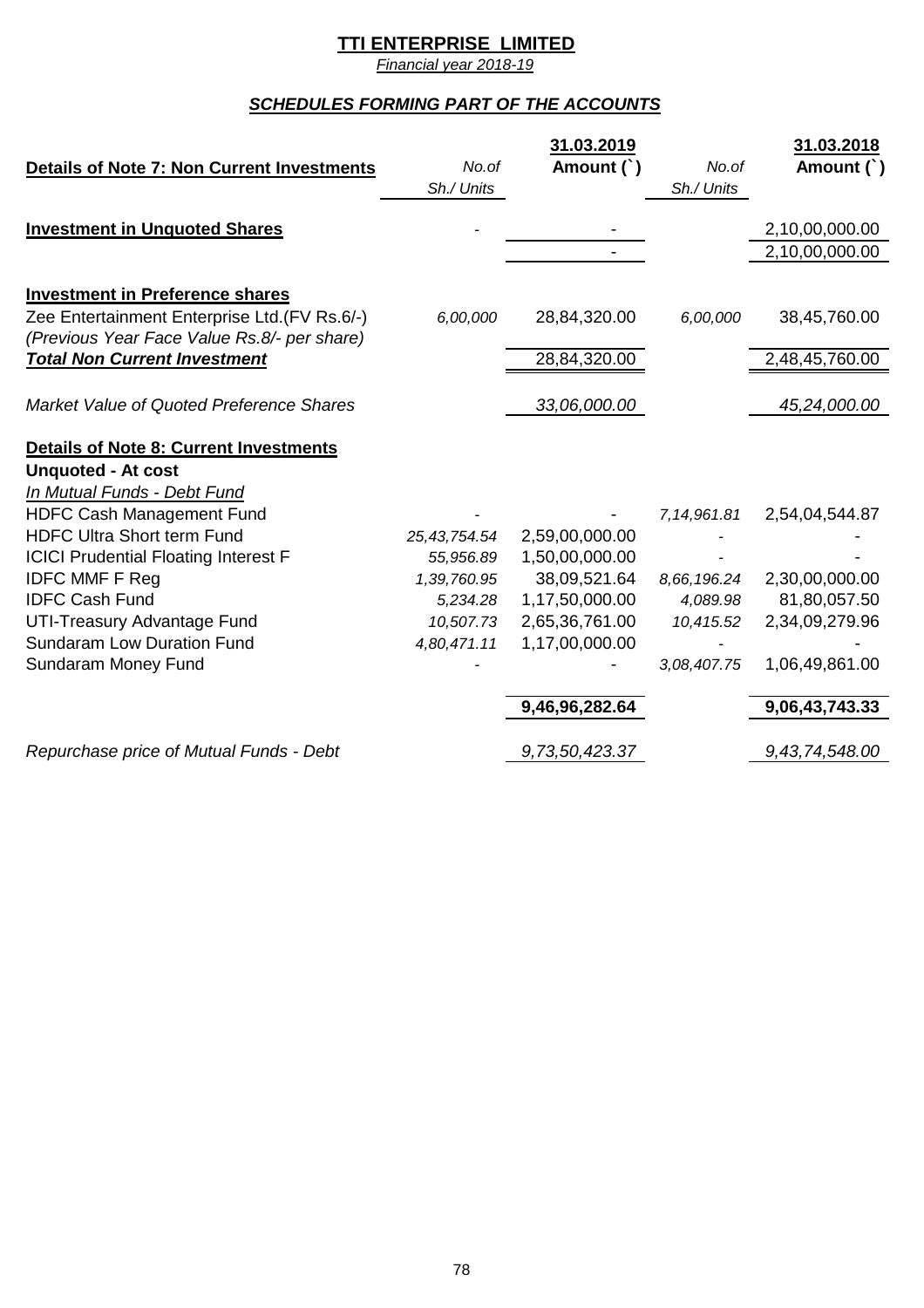*Financial Year 2018-19*

## **SCHEDULE TO THE BALANCE SHEET OF A NON BANKING FINANCIAL COMPANY AS REQUIRED IN TERMS OF PARAGRAPH 13 OF A NON BANKING FINANCIAL (NON DEPOSIT ACCEPTING OR HOLDING) COMPANIES PRUDENTIAL NORMS (RESERVE BANK) DIRECTIONS, 2007**

# **PARTICULARS**

|              | <b>Liabilities Side:</b>                                               |             | Amount in                 |
|--------------|------------------------------------------------------------------------|-------------|---------------------------|
| SI.No.       |                                                                        | Amount out- | <b>Amount</b>             |
|              |                                                                        | standing    | overdue                   |
| $\mathbf 1$  | Loans and advances availed by the NBFCs inclusive of                   |             |                           |
|              | Interest accrued thereon but not paid :                                |             |                           |
|              | a) Debentures, secured                                                 | <b>NIL</b>  | <b>NIL</b>                |
|              | Unsecured, (other than falling within the meaning of publics deposits) |             |                           |
|              | b) Deferred Credits                                                    | <b>NIL</b>  | <b>NIL</b>                |
|              | c) Term Loans                                                          | <b>NIL</b>  | <b>NIL</b>                |
|              | d) Inter - corporate loans and borrowing                               | <b>NIL</b>  | <b>NIL</b>                |
|              | e) Commercial Paper                                                    | <b>NIL</b>  | <b>NIL</b>                |
|              | f) Public Deposits                                                     | <b>NIL</b>  | <b>NIL</b>                |
|              | g) Other Loans (specify nature)                                        | <b>NIL</b>  | <b>NIL</b>                |
| $\mathbf{2}$ | Break - up of (1) (f) above (Outstanding public deposits               |             |                           |
|              | incusive of interest accrued thereon but not paid) :                   |             |                           |
|              | a) In the from of Unsecured debentures                                 | <b>NIL</b>  | <b>NIL</b>                |
|              | b) In the form of party secured debentures, I.e. debentures where      | <b>NIL</b>  | <b>NIL</b>                |
|              | there is a shortfall in the value of security                          |             |                           |
|              | c) Other public deposits                                               | <b>NIL</b>  | <b>NIL</b>                |
|              | Assets side:                                                           |             | <b>Amount Outstanding</b> |
| $\mathbf{3}$ | Break - up of loans and advances including bills receivables           |             |                           |
|              | [other than those included in (4) below ]                              |             |                           |
|              | a) Secured                                                             |             | <b>NIL</b>                |
|              | b) Unsecured                                                           |             | 5, 17, 70, 746            |
| 4            | Break - up of leased Assets and stock on hire                          |             |                           |
|              | and Hypothecation loans counting towards EL/HP activities              |             |                           |
|              | I) Lease assets including lease rentals under sundry debtors :         |             |                           |
|              | a) Financial lease                                                     |             | <b>NIL</b>                |
|              | b) Operating lease                                                     |             | <b>NIL</b>                |
|              | II) Stock on hire including hire charges under sundry debtors :        |             |                           |
|              | a) Assets on hire                                                      |             | <b>NIL</b>                |
|              | b) Repossessed Assets                                                  |             | <b>NIL</b>                |
|              | III) Hypothecation loans counting towards EL/HP activities             |             |                           |
|              | a) Loans where assets have been repossedded                            |             | <b>NIL</b>                |
|              | b) Loans other than (a) above                                          |             | <b>NIL</b>                |
| 5            | <b>Break - up of Investment:</b>                                       |             |                           |
|              | <b>Current Investments:</b>                                            |             |                           |
|              | A) Quoted:                                                             |             |                           |
|              | I) Shares:                                                             |             |                           |
|              | a) Equity                                                              |             | <b>NIL</b>                |
|              | b) Preference                                                          |             | <b>NIL</b>                |
|              | II) Debentures and Bonds                                               |             | <b>NIL</b>                |
|              | III) Unit of Mutual funds                                              |             | <b>NIL</b>                |
|              | IV) Government Securities                                              |             | <b>NIL</b>                |
|              | V) Others (please specify)                                             |             | <b>NIL</b>                |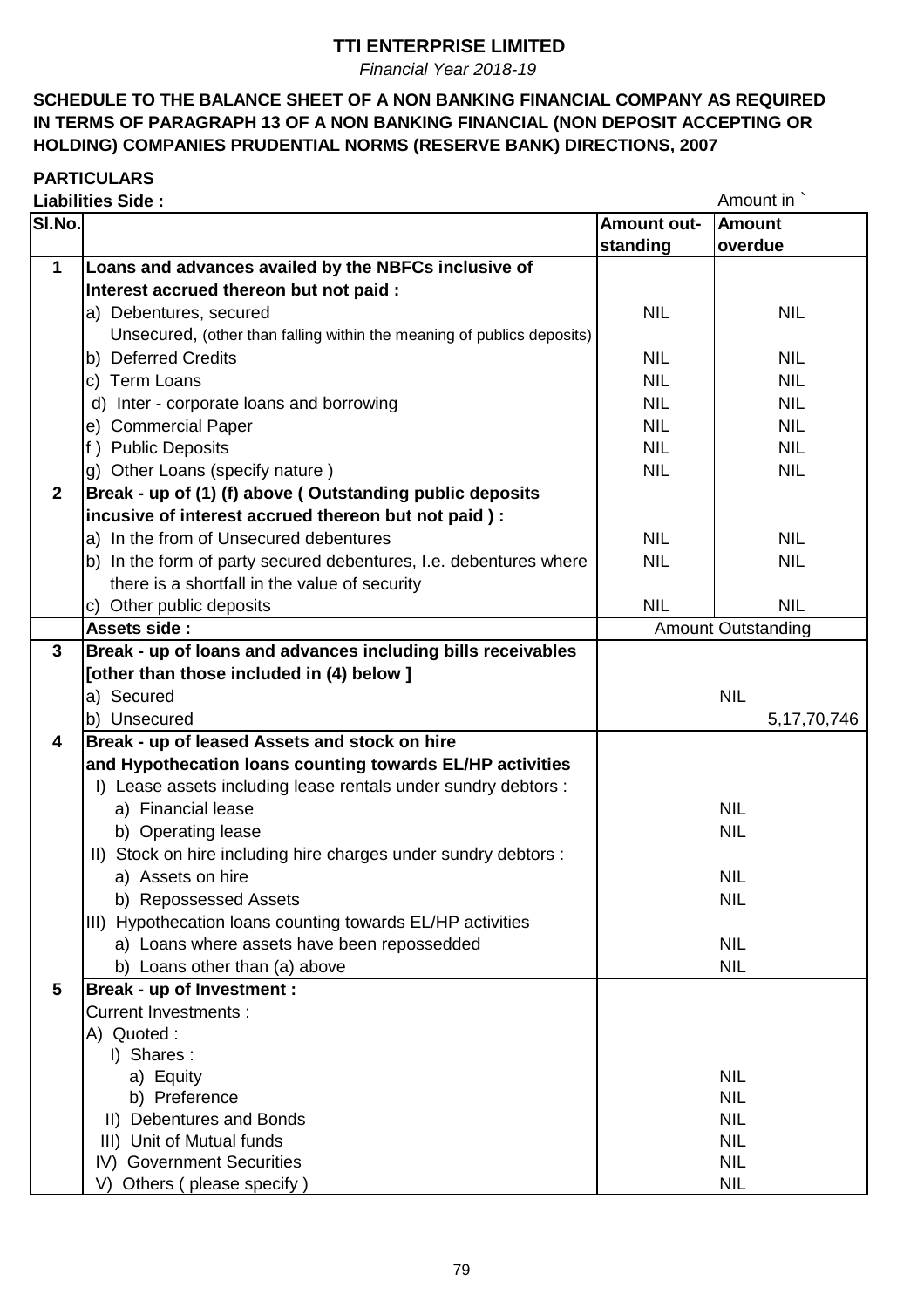*Financial Year 2018-19*

|                | i iliahulah Itali Lulu-Tu                                                                           |                            |                                 | Amount in                |
|----------------|-----------------------------------------------------------------------------------------------------|----------------------------|---------------------------------|--------------------------|
|                | B) Unquoted:                                                                                        |                            |                                 |                          |
|                | I) Shares                                                                                           |                            |                                 |                          |
|                | a) Equity                                                                                           |                            |                                 | <b>NIL</b>               |
|                | b) Preference                                                                                       |                            |                                 | <b>NIL</b>               |
|                | II) Debentures and Bonds                                                                            |                            |                                 | <b>NIL</b>               |
|                | III) Unit of Mutual funds                                                                           |                            |                                 | 9,46,96,283              |
|                | IV) Government Securities                                                                           |                            |                                 | <b>NIL</b>               |
|                | Long - Term investments :                                                                           |                            |                                 |                          |
|                | Quoted:                                                                                             |                            |                                 |                          |
|                | Shares:<br>$\mathbf{D}$                                                                             |                            |                                 |                          |
|                | a) Equity                                                                                           |                            |                                 | <b>NIL</b>               |
|                | b) Preference                                                                                       |                            |                                 | 28,84,320                |
|                | <b>Debentures and Bonds</b><br>$\parallel$ )<br>Units of Mutual funds                               |                            |                                 | <b>NIL</b><br><b>NIL</b> |
|                | III)<br>IV) Government Securities                                                                   |                            |                                 | <b>NIL</b>               |
|                | V)                                                                                                  |                            |                                 | <b>NIL</b>               |
|                | Others (please specify)<br>Unquoted:<br>$\overline{2}$                                              |                            |                                 |                          |
|                | Shares :<br>I)                                                                                      |                            |                                 |                          |
|                | a) Equity                                                                                           |                            |                                 | <b>NIL</b>               |
|                | b) Preference                                                                                       |                            |                                 | <b>NIL</b>               |
|                | <b>Debentures and Bonds</b><br>$\vert \vert \vert$                                                  |                            |                                 | <b>NIL</b>               |
|                | Units of Mutual funds<br>III)                                                                       |                            |                                 | <b>NIL</b>               |
|                | IV) Government Securities                                                                           |                            |                                 | <b>NIL</b>               |
|                | V)<br>Others (please specify)                                                                       |                            |                                 | <b>NIL</b>               |
| $6\phantom{1}$ | Borrower group - wise classification of all leased assets, stock -on -hire and loans and advances : |                            |                                 |                          |
|                | Category                                                                                            |                            | <b>Amount net of provisions</b> |                          |
|                |                                                                                                     | <b>Secured</b>             | <b>Unsecured</b>                | <b>Total</b>             |
|                | $\mathbf{1}$<br><b>Related Parties</b>                                                              |                            |                                 |                          |
|                | <b>Subsidiaries</b><br>a)                                                                           | <b>NIL</b>                 | <b>NIL</b>                      | <b>NIL</b>               |
|                | Companies in the same Group<br>b)                                                                   | <b>NIL</b>                 | <b>NIL</b>                      | <b>NIL</b>               |
|                | Other related parties<br>c)                                                                         | <b>NIL</b>                 | <b>NIL</b>                      | <b>NIL</b>               |
|                | 2<br>Other than related parties                                                                     | <b>NIL</b>                 | 5,08,70,746                     | 5,08,70,746              |
|                | Total                                                                                               |                            | 5,08,70,746                     | 5,08,70,746              |
| $\overline{7}$ | Investor group -wise classification of all investments ( current and long - term )                  |                            |                                 |                          |
|                | in shares and securities (both quoted and unquoted):                                                |                            |                                 |                          |
|                | Category                                                                                            | <b>Market Value/ Break</b> |                                 | <b>Book Value</b>        |
|                |                                                                                                     | up or fair value or        |                                 | (Net of Provisions)      |
|                |                                                                                                     | <b>NAV</b>                 |                                 |                          |
|                | $\mathbf{1}$<br><b>Related Parties</b>                                                              |                            |                                 |                          |
|                | Subsidiaries<br>a)                                                                                  |                            | <b>NIL</b>                      | <b>NIL</b>               |
|                | Companies in the same group<br>b)                                                                   |                            | <b>NIL</b>                      | <b>NIL</b>               |
|                | Other than related parties<br>c)                                                                    |                            | <b>NIL</b>                      | <b>NIL</b>               |
|                | $\overline{2}$<br>Other than related parties                                                        |                            | 10,06,56,423                    | 9,75,80,603              |
|                | Total                                                                                               |                            | 10,06,56,423                    | 10,06,56,423             |
| 8              | <b>Other Information</b>                                                                            |                            |                                 |                          |
|                | Particulars                                                                                         |                            |                                 | Amount `                 |
|                | Gross Non - performing Assets<br>$\vert$                                                            |                            |                                 |                          |
|                | <b>Related parties</b><br>a)                                                                        |                            |                                 | <b>NIL</b>               |
|                | Other than related parties<br>b)                                                                    |                            |                                 | 5,00,000                 |
|                | Net Non - Performing Assets<br>$\parallel$                                                          |                            |                                 |                          |
|                | <b>Related Parties</b><br>a)                                                                        |                            |                                 | <b>NIL</b>               |
|                | Other than related parties<br>b)                                                                    |                            |                                 | 5,00,000                 |
|                | III)<br>Assets acquired in satisfaction of debt                                                     |                            |                                 | <b>NIL</b>               |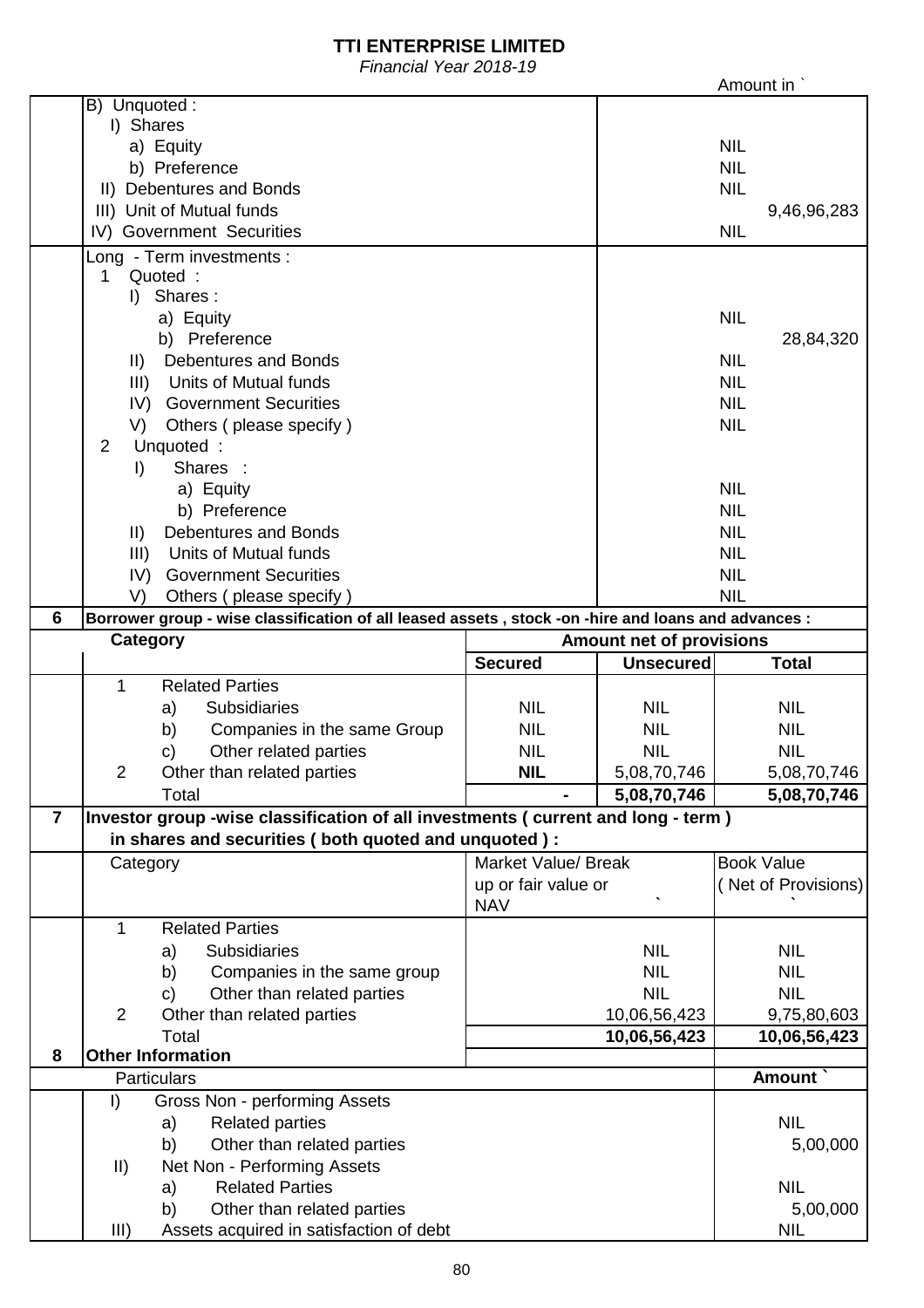# **tti**

TTI ENTERPRISE LIMITED

CIN: L67120WB1981PLC033771 Registered Office: 1, R.N. Mukherjee Road, Martin Burn Building, 4th Floor, Suite No: 22, Kolkata-700001 Tele-Fax: +9133 2210-9197 Website: www.ttienterprise.net, E-mail: tti1711@gmail.com

# ATTENDANCE SLIP

#### Name of the Member : Address :

| DP Id     |  | Folio no.          |  |
|-----------|--|--------------------|--|
| Client Id |  | No. of shares held |  |
|           |  |                    |  |

I / We being the registered shareholder / proxy for the registered shareholder, hereby record my/our presence at the Thirty-Eighth Annual General Meeting of the Company being held on Monday, 23rd September, 2019 at 10.00A.M. at the Bharatiya Bhasha Parishad, 36A, Shakespeare Sarani, Kolkata-700017.

Name of the Member/Proxy and Signature of the Member/Proxy (In Block Letters)

………………………… ………………………………

Note: Members are requested to fill up this attendance slip and hand it over at the entrance of the meeting hall and to bring their copies of the Annual Report to the AGM.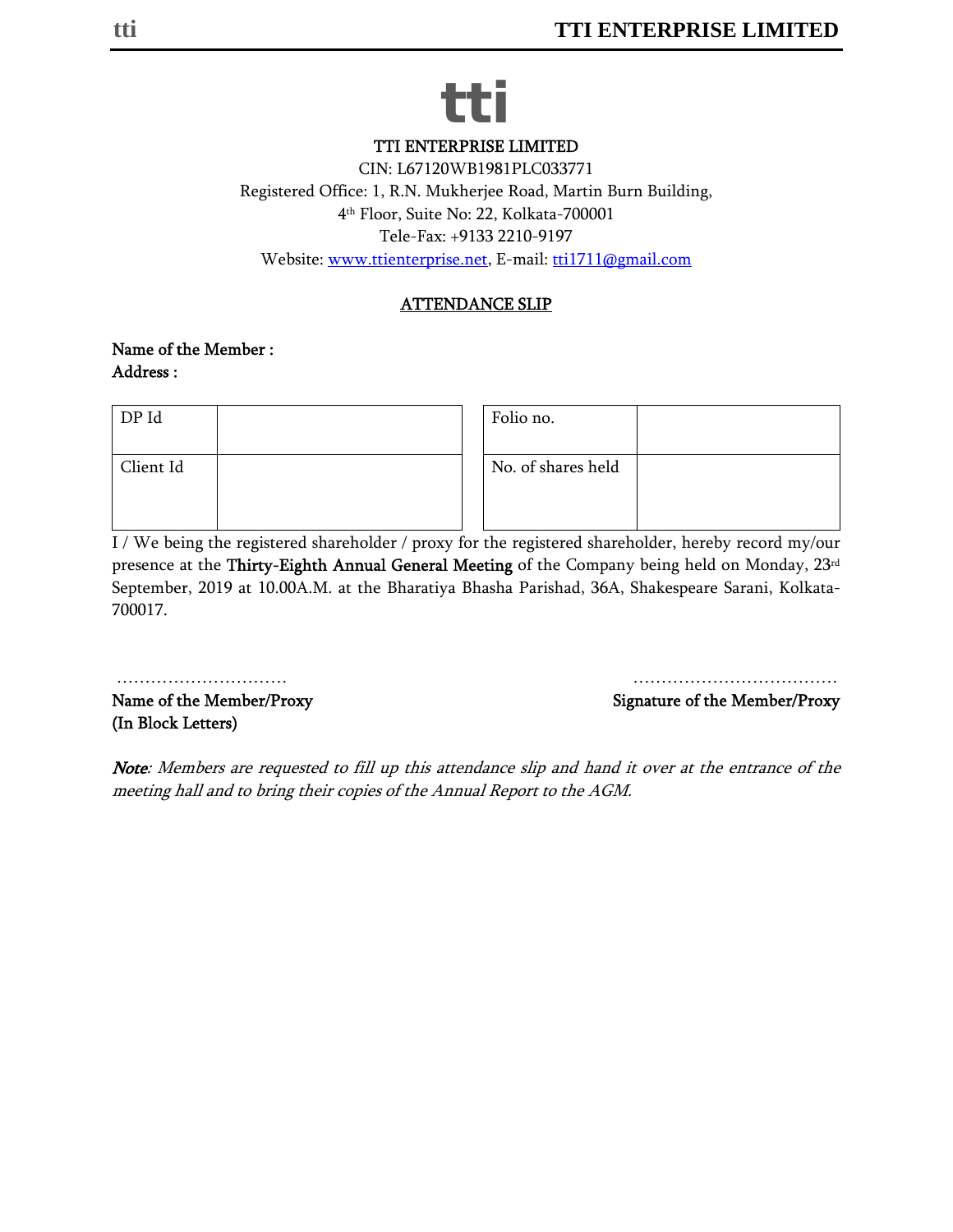# **tti**

**TTI ENTERPRISE LIMITED**

**CIN: L67120WB1981PLC033771**

**Registered Office: 1, R.N. Mukherjee Road, Martin Burn Building,**

**4th Floor, Suite No: 22, Kolkata‐700001**

**Tele‐Fax: +9133 2210 9197, Website: www.ttienterprise.net, E‐mail: tti1711@gmail.com**

#### PROXY FORM

(Form No.MGT 11)

| [Pursuant to Section 105(6) of Companies Act, 2013 and Rule 19(3) of Companies (Management and Administration) Rules, 2014] |  |                  |  |  |  |
|-----------------------------------------------------------------------------------------------------------------------------|--|------------------|--|--|--|
| Name of the                                                                                                                 |  |                  |  |  |  |
| Member:                                                                                                                     |  | Email-id:        |  |  |  |
|                                                                                                                             |  |                  |  |  |  |
| Registered                                                                                                                  |  | Folio No/Client  |  |  |  |
| Address:                                                                                                                    |  | $Id & D$ P $Id:$ |  |  |  |

I/ We being the Member(s) of \_\_\_\_\_\_\_\_\_\_\_\_\_\_\_\_\_\_\_\_shares of TTI Enterprise Limited, hereby appoint:

| S.No.          | Name           | Address | Email id | Signature |  |  |
|----------------|----------------|---------|----------|-----------|--|--|
|                |                |         |          |           |  |  |
|                | Or failing him |         |          |           |  |  |
|                |                |         |          |           |  |  |
| Or failing him |                |         |          |           |  |  |
| n.<br>رس       |                |         |          |           |  |  |

and whose signature(s) are appended below as my/our proxy to attend and vote (on a poll) for me/us and on my/our behalf at the 38th Annual General Meeting of the Company to be held on Monday, 23rd September, 2019 at 10.00 A.M. at Bharatiya Bhasha Parishad, 36A, Shakespeare Sarani, Kolkata -700017 and any adjournment thereof in respect of such resolutions as are indicated below:

| Sl.<br>No.               | <b>Resolutions</b>                                                                                                                                            | <b>Vote</b> |         |  |
|--------------------------|---------------------------------------------------------------------------------------------------------------------------------------------------------------|-------------|---------|--|
| <b>ORDINARY BUSINESS</b> |                                                                                                                                                               | For         | Against |  |
| 1.                       | Adoption of Audited Financial Statements of the Company for the financial year ended<br>March 31, 2019, and the Report of the Directors and Auditors thereon. |             |         |  |
| 2.                       | Re-appointment of Mr. Paraj Mehta, Director (DIN: 00049230), retiring by rotation.                                                                            |             |         |  |
| <b>SPECIAL BUSINESS</b>  |                                                                                                                                                               |             |         |  |
| 3.                       | Re-appointment of Mr. Alok Kumar Goenka, Independent Director (DIN: 00681040) for<br>the second term of 5(five) consecutive years.                            |             |         |  |
| 4.                       | Appointment of Mr. Kamalesh Velji Thakkar (DIN: 00977332) as an Independent<br>Director for a term of 5(five) consecutive years.                              |             |         |  |
| 5.                       | Re-appointment of Mrs. Binjal Mehta, Whole Time Director (DIN: 00043830) for a<br>period of 5 (five) consecutive years.                                       |             |         |  |

| Signed this day of2019 |                             |
|------------------------|-----------------------------|
|                        | Revenue<br>Stamp of<br>Re.1 |
|                        |                             |

#### Notes:

This form of Proxy in order to be effective should be duly stamped, completed and deposited at the registered office of the Company, not less than 48 hours before the commencement of the Meeting.

1. Any alteration or correction made to this Proxy form must be initialled by the signatory/signatories.

2. If you wish to vote for a Resolution, place a tick in the corresponding box under the column marked "For". If you wish to vote against a Resolution, place a tick in the corresponding box under the column marked "Against". If no direction is given, your Proxy may vote or abstain as he/she thinks fit.